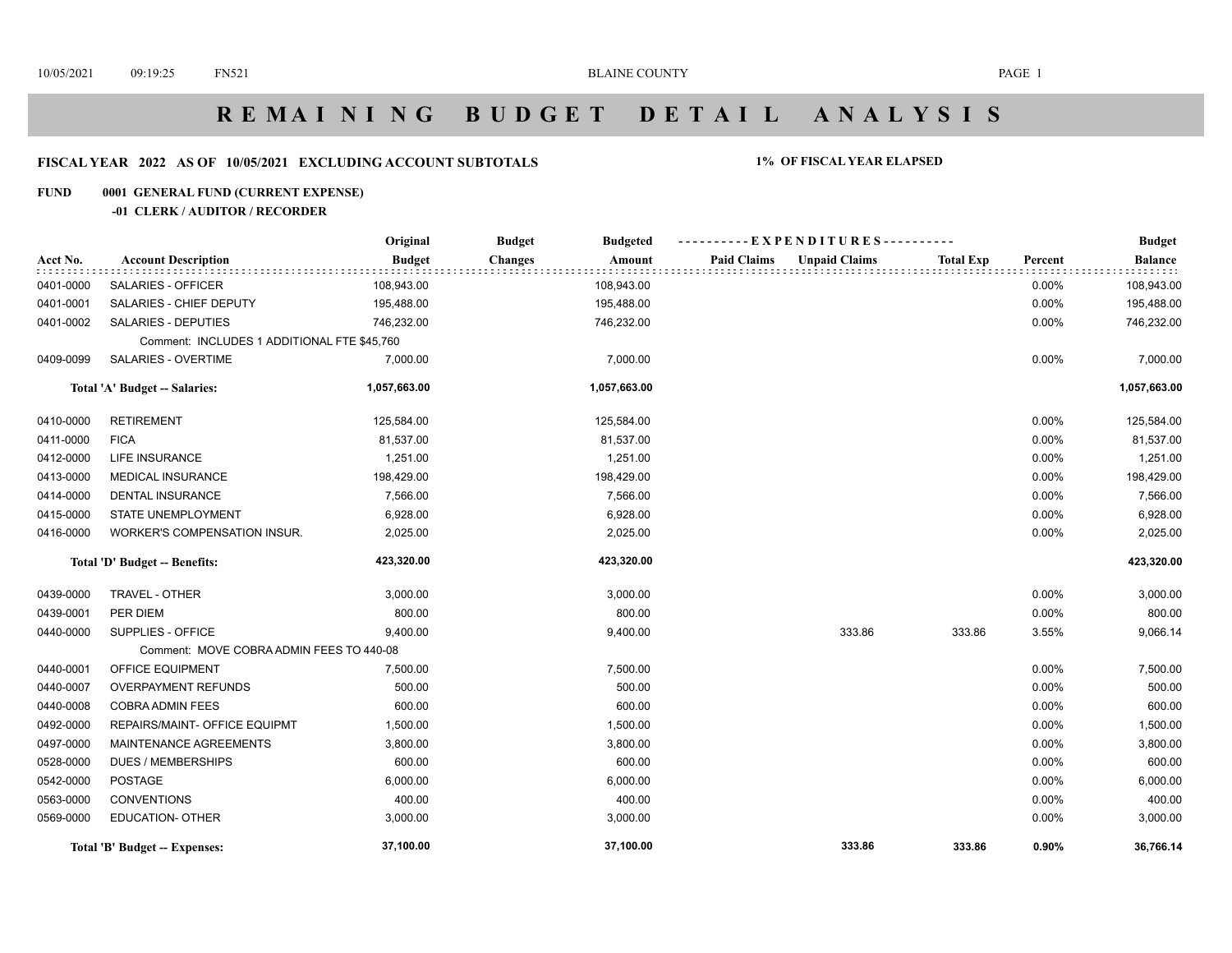10/05/2021 09:19:25 FN521 PAGE 2

## **R E M A I N I N G B U D G E T D E T A I L A N A L Y S I S**

## **FISCAL YEAR 2022 AS OF 10/05/2021 EXCLUDING ACCOUNT SUBTOTALS 1% OF FISCAL YEAR ELAPSED**

#### **DEPARTMENT TOTALS: 1,057,663.00 1,057,663.00 1,057,663.00 Total 'A' Expenses -- Salaries: 423,320.00 423,320.00 423,320.00 Total 'D' Expenses -- Benefits: 37,100.00 37,100.00 333.86 333.86 0.90% 36,766.14 Total 'B' Expenses -- Expenses: Total 'C' Expenses -- Capital Outlay:** ------------------.................. **...............** . . . . . . . . . . . . . . . . .  **333.86 0.02% 1,517,749.14 1,518,083.00 1,518,083.00 333.86**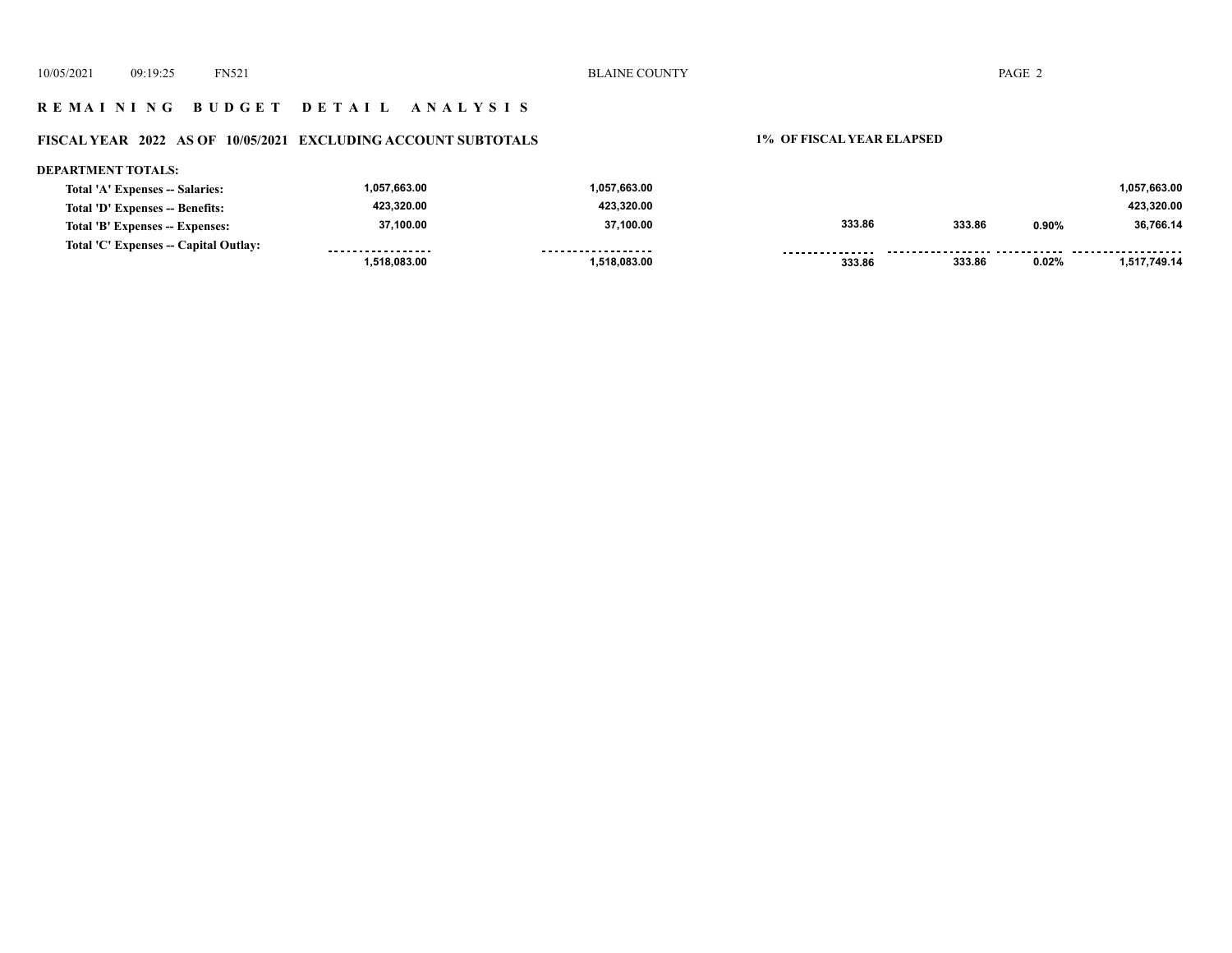## **R E M A I N I N G B U D G E T D E T A I L A N A L Y S I S**

## **FISCAL YEAR 2022 AS OF 10/05/2021 EXCLUDING ACCOUNT SUBTOTALS 1% OF FISCAL YEAR ELAPSED**

## **FUND 0001 GENERAL FUND (CURRENT EXPENSE)**

**-02 ASSESSOR**

|           |                                | Original      | <b>Budget</b><br><b>Budgeted</b> | -EXPENDITURES--                            |                  |         | <b>Budget</b>  |
|-----------|--------------------------------|---------------|----------------------------------|--------------------------------------------|------------------|---------|----------------|
| Acct No.  | <b>Account Description</b>     | <b>Budget</b> | <b>Changes</b><br>Amount         | <b>Paid Claims</b><br><b>Unpaid Claims</b> | <b>Total Exp</b> | Percent | <b>Balance</b> |
| 0401-0000 | SALARIES - OFFICER             | 97,258.00     | 97,258.00                        |                                            |                  | 0.00%   | 97,258.00      |
| 0402-0000 | SALARIES - CHIEF DEPUTY        | 85,048.00     | 85,048.00                        |                                            |                  | 0.00%   | 85,048.00      |
| 0402-0004 | SALARIES - MOTOR VEH. DEPUTIES | 138,326.00    | 138,326.00                       |                                            |                  | 0.00%   | 138,326.00     |
| 0409-0099 | SALARIES - OVERTIME            | 5,000.00      | 5,000.00                         |                                            |                  | 0.00%   | 5,000.00       |
|           | Total 'A' Budget -- Salaries:  | 325,632.00    | 325,632.00                       |                                            |                  |         | 325,632.00     |
| 0410-0000 | <b>RETIREMENT</b>              | 39,343.00     | 39,343.00                        |                                            |                  | 0.00%   | 39,343.00      |
|           | Comment:                       |               |                                  |                                            |                  |         |                |
| 0411-0000 | <b>FICA</b>                    | 25,207.00     | 25,207.00                        |                                            |                  | 0.00%   | 25,207.00      |
| 0412-0000 | <b>LIFE INSURANCE</b>          | 368.00        | 368.00                           |                                            |                  | 0.00%   | 368.00         |
| 0413-0000 | <b>MEDICAL INSURANCE</b>       | 64,435.00     | 64,435.00                        |                                            |                  | 0.00%   | 64,435.00      |
| 0414-0000 | <b>DENTAL INSURANCE</b>        | 2,269.00      | 2,269.00                         |                                            |                  | 0.00%   | 2,269.00       |
| 0415-0000 | <b>STATE UNEMPLOYMENT</b>      | 2,142.00      | 2,142.00                         |                                            |                  | 0.00%   | 2,142.00       |
| 0416-0000 | WORKER'S COMPENSATION INSUR.   | 626.00        | 626.00                           |                                            |                  | 0.00%   | 626.00         |
|           | Total 'D' Budget -- Benefits:  | 134,390.00    | 134,390.00                       |                                            |                  |         | 134,390.00     |
| 0439-0000 | <b>TRAVEL EXPENSES</b>         | 500.00        | 500.00                           |                                            |                  | 0.00%   | 500.00         |
| 0439-0001 | PER DIEM                       | 500.00        | 500.00                           |                                            |                  | 0.00%   | 500.00         |
| 0440-0001 | SUPPLIES - ASSESSOR & MTR VEH  | 9,000.00      | 9,000.00                         | 64.92                                      | 64.92            | 0.72%   | 8,935.08       |
| 0440-0002 | OFFICE EQUIPMENT               | 2,000.00      | 2,000.00                         |                                            |                  | 0.00%   | 2,000.00       |
| 0490-0000 | MAINT AGREE & EQUIP            | 5,000.00      | 5,000.00                         | 55.62                                      | 55.62            | 1.11%   | 4,944.38       |
| 0492-0001 | REPAIRS DMV/ASSESSOR           | 1,000.00      | 1,000.00                         |                                            |                  | 0.00%   | 1,000.00       |
| 0542-0001 | POSTAGE-ASSESSOR/MOTOR VEH     | 20,000.00     | 20,000.00                        |                                            |                  | 0.00%   | 20,000.00      |
| 0563-0000 | <b>CONVENTIONS</b>             | 1,000.00      | 1,000.00                         |                                            |                  | 0.00%   | 1,000.00       |
| 0569-0000 | <b>EDUCATION- OTHER</b>        | 500.00        | 500.00                           |                                            |                  | 0.00%   | 500.00         |
| 0741-0000 | GIS                            | 700.00        | 700.00                           |                                            |                  | 0.00%   | 700.00         |
|           | Total 'B' Budget -- Expenses:  | 40,200.00     | 40,200.00                        | 120.54                                     | 120.54           | 0.30%   | 40,079.46      |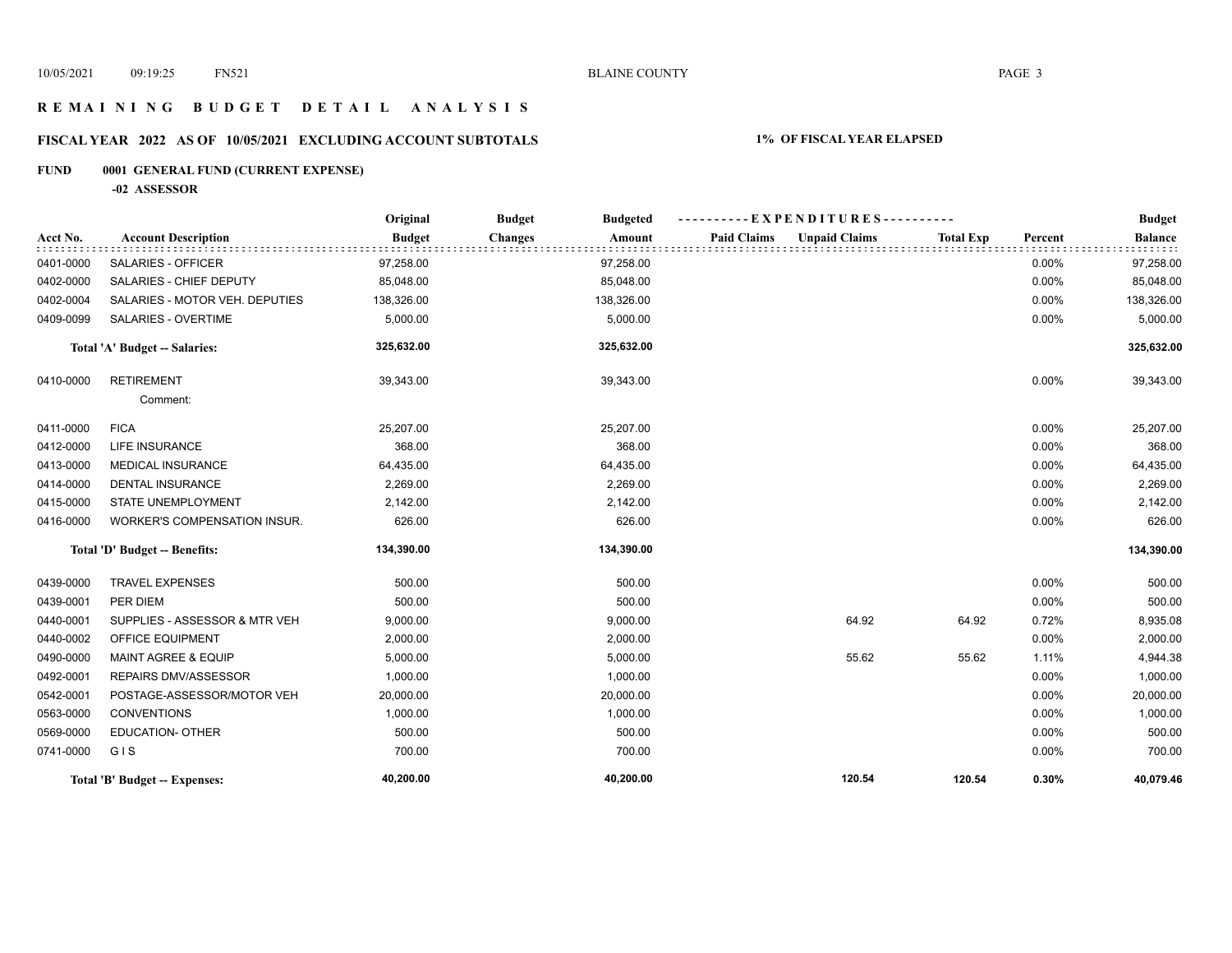#### **R E M A I N I N G B U D G E T D E T A I L A N A L Y S I S**

#### **FISCAL YEAR 2022 AS OF 10/05/2021 EXCLUDING ACCOUNT SUBTOTALS 1% OF FISCAL YEAR ELAPSED**

#### **DEPARTMENT TOTALS: 325,632.00 325,632.00 325,632.00 Total 'A' Expenses -- Salaries: 134,390.00 134,390.00 134,390.00 Total 'D' Expenses -- Benefits: 40,200.00 40,200.00 120.54 120.54 0.30% 40,079.46 Total 'B' Expenses -- Expenses: Total 'C' Expenses -- Capital Outlay:** ------------------.................. . . . . . . . . . . . . . . . . . . . . . . . . . . . . . . . . .  **120.54 0.02% 500,101.46 500,222.00 500,222.00 120.54**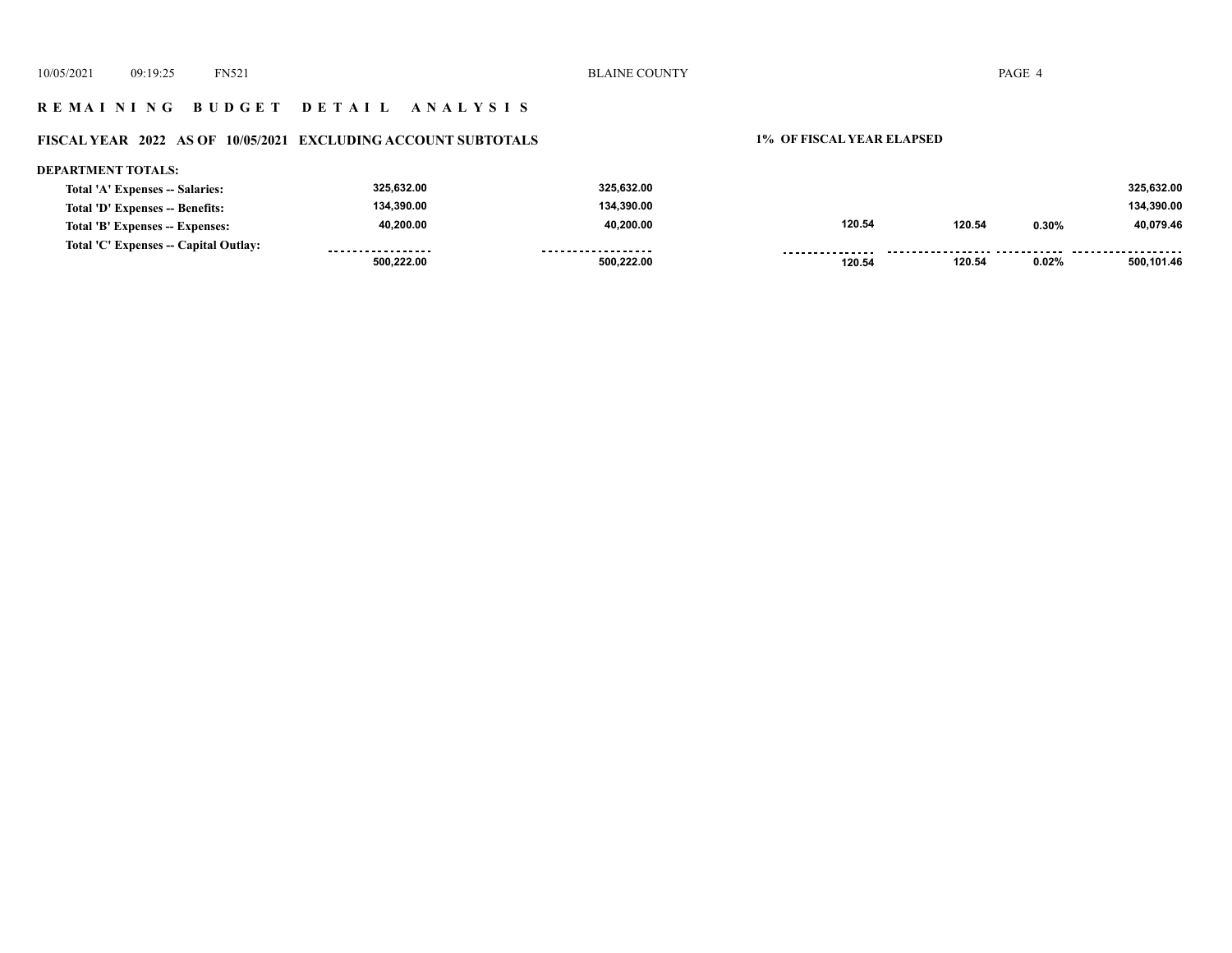## **R E M A I N I N G B U D G E T D E T A I L A N A L Y S I S**

# **FISCAL YEAR 2022 AS OF 10/05/2021 EXCLUDING ACCOUNT SUBTOTALS 1% OF FISCAL YEAR ELAPSED**

## **FUND 0001 GENERAL FUND (CURRENT EXPENSE)**

## **-03 TREASURER / TAX COLLECTOR**

|           |                               | Original      | <b>Budget</b><br><b>Budgeted</b> | ----------EXPENDITURES----------           |                  |          | <b>Budget</b>  |
|-----------|-------------------------------|---------------|----------------------------------|--------------------------------------------|------------------|----------|----------------|
| Acct No.  | <b>Account Description</b>    | <b>Budget</b> | <b>Changes</b><br>Amount         | <b>Paid Claims</b><br><b>Unpaid Claims</b> | <b>Total Exp</b> | Percent  | <b>Balance</b> |
| 0401-0000 | SALARIES - OFFICER            | 97,258.00     | 97,258.00                        |                                            |                  | 0.00%    | 97,258.00      |
| 0402-0000 | SALARIES - DEPUTIES           | 45,517.00     | 45,517.00                        |                                            |                  | 0.00%    | 45,517.00      |
| 0402-0001 | SALARIES - CHIEF DEPUTY       | 90,896.00     | 90,896.00                        |                                            |                  | 0.00%    | 90,896.00      |
| 0402-0002 | SALARIES - PART TIME          | 5,500.00      | 5,500.00                         |                                            |                  | 0.00%    | 5,500.00       |
| 0409-0099 | SALARIES - OVERTIME           | 1,000.00      | 1,000.00                         |                                            |                  | 0.00%    | 1,000.00       |
|           | Total 'A' Budget -- Salaries: | 240,171.00    | 240,171.00                       |                                            |                  |          | 240,171.00     |
| 0410-0000 | <b>RETIREMENT</b>             | 27,900.00     | 27,900.00                        |                                            |                  | 0.00%    | 27,900.00      |
| 0411-0000 | <b>FICA</b>                   | 18,326.00     | 18,326.00                        |                                            |                  | 0.00%    | 18,326.00      |
| 0412-0000 | LIFE INSURANCE                | 221.00        | 221.00                           |                                            |                  | 0.00%    | 221.00         |
| 0413-0000 | MEDICAL INSURANCE             | 36,995.00     | 36,995.00                        |                                            |                  | 0.00%    | 36,995.00      |
| 0414-0000 | <b>DENTAL INSURANCE</b>       | 1,361.00      | 1,361.00                         |                                            |                  | 0.00%    | 1,361.00       |
| 0415-0000 | STATE UNEMPLOYMENT            | 1,557.00      | 1,557.00                         |                                            |                  | 0.00%    | 1,557.00       |
| 0416-0000 | WORKER'S COMPENSATION INSUR.  | 455.00        | 455.00                           |                                            |                  | 0.00%    | 455.00         |
|           | Total 'D' Budget -- Benefits: | 86,815.00     | 86,815.00                        |                                            |                  |          | 86,815.00      |
| 0439-0000 | TRAVEL - OTHER                | 3,000.00      | 3,000.00                         |                                            |                  | 0.00%    | 3,000.00       |
| 0439-0001 | PER DIEM/MEALS                | 500.00        | 500.00                           |                                            |                  | 0.00%    | 500.00         |
| 0440-0000 | SUPPLIES - OFFICE             | 6,000.00      | 6,000.00                         |                                            |                  | 0.00%    | 6,000.00       |
| 0440-0002 | PROP TAX SHORT PAYMENTS       | 100.00        | 100.00                           |                                            |                  | 0.00%    | 100.00         |
| 0499-0000 | REPAIRS/MAINT- OTHER          | 2,000.00      | 2,000.00                         |                                            |                  | 0.00%    | 2,000.00       |
| 0521-0000 | EXPENSES-PUBLIC ADMINISTRATOR | 5,000.00      | 5,000.00                         |                                            |                  | $0.00\%$ | 5,000.00       |
| 0528-0000 | <b>DUES / MEMBERSHIPS</b>     | 400.00        | 400.00                           |                                            |                  | 0.00%    | 400.00         |
| 0542-0000 | POSTAGE/OUTSOURCE BILLING     | 25,000.00     | 25,000.00                        |                                            |                  | 0.00%    | 25,000.00      |
| 0546-0000 | <b>PUBLICATIONS</b>           | 3,000.00      | 3,000.00                         |                                            |                  | 0.00%    | 3,000.00       |
| 0559-0001 | MISC-BANK FEES (LOCKBOX)      | 10,500.00     | 10,500.00                        |                                            |                  | 0.00%    | 10,500.00      |
| 0569-0000 | <b>EDUCATION- OTHER</b>       | 1,000.00      | 1,000.00                         | 150.00                                     | 150.00           | 15.00%   | 850.00         |
| 0569-0001 | EDUCATION - DEPUTIES          | 1,000.00      | 1,000.00                         |                                            |                  | 0.00%    | 1,000.00       |
| 0701-0000 | <b>LIEN SEARCHES</b>          | 8,000.00      | 8,000.00                         |                                            |                  | $0.00\%$ | 8,000.00       |
|           | Total 'B' Budget -- Expenses: | 65,500.00     | 65,500.00                        | 150.00                                     | 150.00           | 0.23%    | 65,350.00      |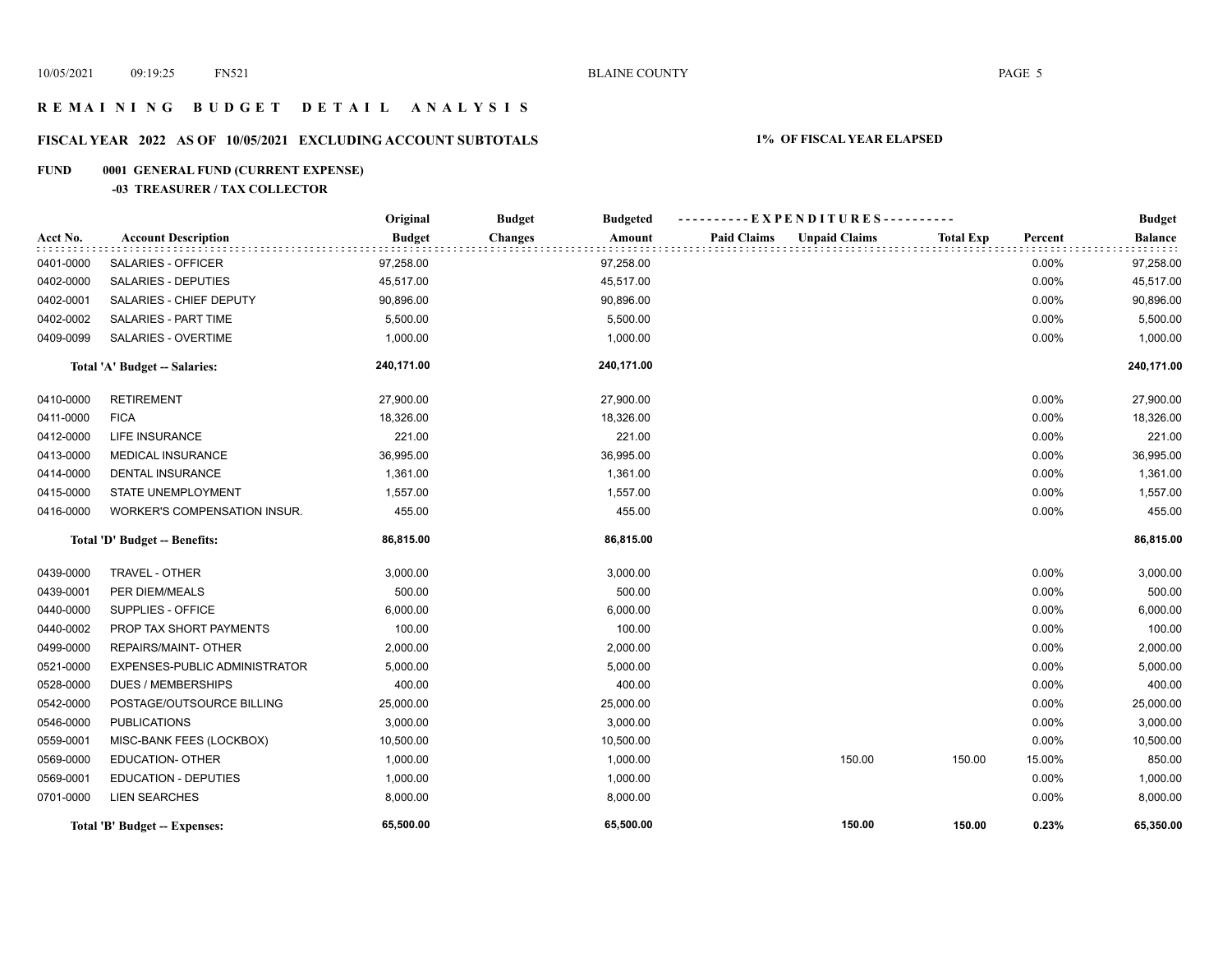## **R E M A I N I N G B U D G E T D E T A I L A N A L Y S I S**

## **FISCAL YEAR 2022 AS OF 10/05/2021 EXCLUDING ACCOUNT SUBTOTALS 1% OF FISCAL YEAR ELAPSED**

| <b>DEPARTMENT TOTALS:</b>             |                   |                    |                 |        |       |            |
|---------------------------------------|-------------------|--------------------|-----------------|--------|-------|------------|
| Total 'A' Expenses -- Salaries:       | 240,171.00        | 240,171.00         |                 |        |       | 240,171.00 |
| Total 'D' Expenses -- Benefits:       | 86,815.00         | 86.815.00          |                 |        |       | 86,815.00  |
| Total 'B' Expenses -- Expenses:       | 65.500.00         | 65,500.00          | 150.00          | 150.00 | 0.23% | 65,350.00  |
| Total 'C' Expenses -- Capital Outlay: | ----------------- | ------------------ | --------------- |        |       |            |
|                                       | 392.486.00        | 392.486.00         | 150.00          | 150.00 | 0.04% | 392.336.00 |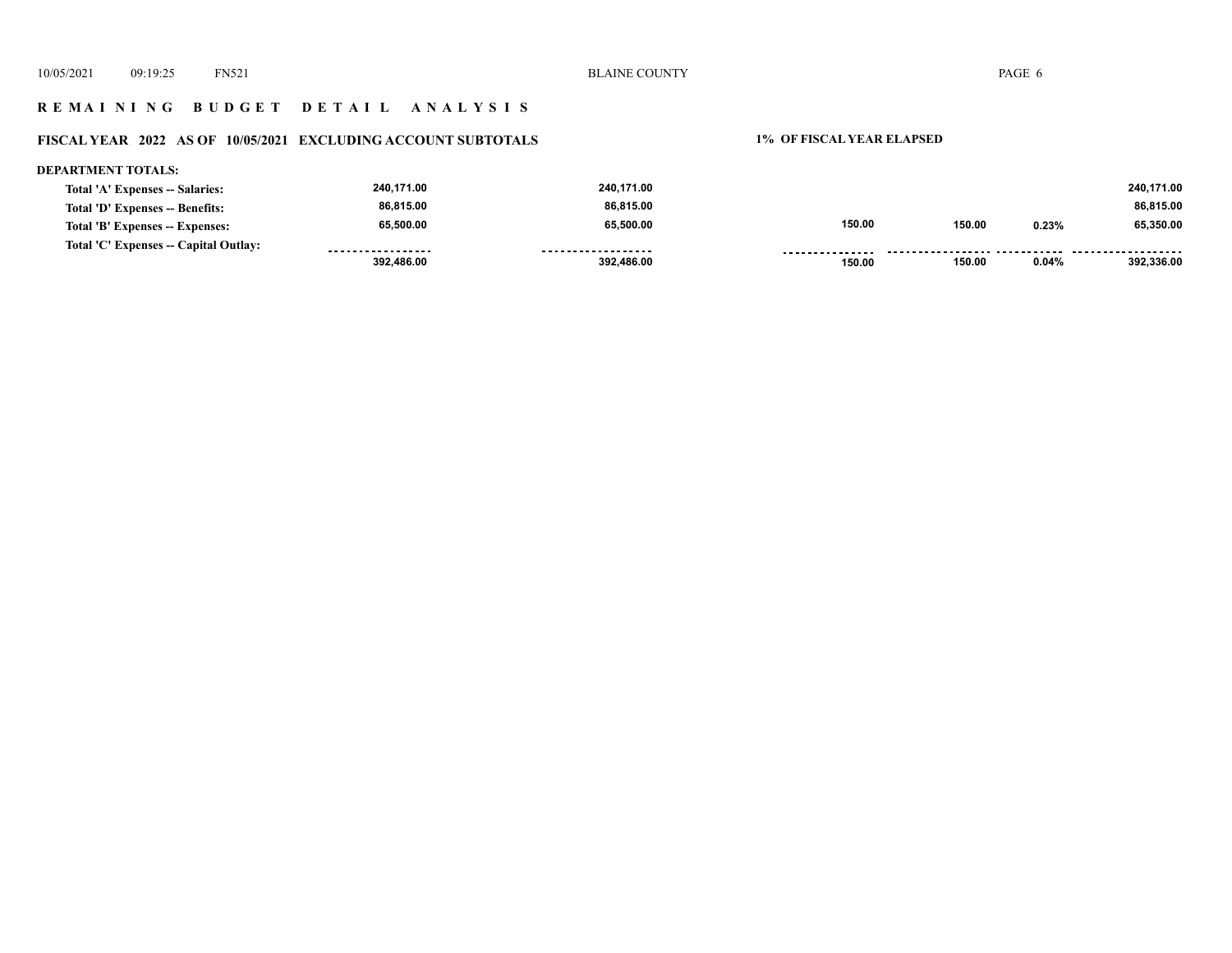## **R E M A I N I N G B U D G E T D E T A I L A N A L Y S I S**

# **FISCAL YEAR 2022 AS OF 10/05/2021 EXCLUDING ACCOUNT SUBTOTALS 1% OF FISCAL YEAR ELAPSED**

## **FUND 0001 GENERAL FUND (CURRENT EXPENSE)**

**-04 SHERIFF**

|           |                                               | Original      | <b>Budget</b><br><b>Budgeted</b> | ----------EXPENDITURES----------           |                  |         | <b>Budget</b>  |
|-----------|-----------------------------------------------|---------------|----------------------------------|--------------------------------------------|------------------|---------|----------------|
| Acct No.  | <b>Account Description</b>                    | <b>Budget</b> | <b>Changes</b><br>Amount         | <b>Paid Claims</b><br><b>Unpaid Claims</b> | <b>Total Exp</b> | Percent | <b>Balance</b> |
| 0401-0000 | SALARIES - OFFICER                            | 136,654.00    | 136,654.00                       |                                            |                  | 0.00%   | 136,654.00     |
| 0401-0001 | SALARIES - CHIEF DEPUTY                       | 126,842.00    | 126,842.00                       |                                            |                  | 0.00%   | 126,842.00     |
| 0402-0000 | SALARIES - DEPUTIES                           | 1,424,407.00  | 1,424,407.00                     |                                            |                  | 0.00%   | 1,424,407.00   |
| 0402-0001 | SALARIES - ANIMAL CONTROL                     | 62,384.00     | 62,384.00                        |                                            |                  | 0.00%   | 62,384.00      |
| 0402-0002 | SALARIES - OFFICE ADMIN                       | 239,550.00    | 239,550.00                       |                                            |                  | 0.00%   | 239,550.00     |
|           | Comment: NO ADDITIONAL FTE FOR DRIVER LICENSE |               |                                  |                                            |                  |         |                |
| 0402-0008 | SALARIES - PROTECTIVE CUSTODY                 | 15,000.00     | 15,000.00                        |                                            |                  | 0.00%   | 15,000.00      |
| 0408-0003 | SALARIES - K9 OVERTIME                        | 22,800.00     | 22,800.00                        |                                            |                  | 0.00%   | 22,800.00      |
| 0409-0099 | SALARIES - OVERTIME                           | 98,289.00     | 98,289.00                        |                                            |                  | 0.00%   | 98,289.00      |
|           | Total 'A' Budget -- Salaries:                 | 2,125,926.00  | 2,125,926.00                     |                                            |                  |         | 2,125,926.00   |
| 0410-0000 | <b>RETIREMENT</b>                             | 283,035.00    | 283,035.00                       |                                            |                  | 0.00%   | 283,035.00     |
| 0411-0000 | <b>FICA</b>                                   | 177,236.00    | 177,236.00                       |                                            |                  | 0.00%   | 177,236.00     |
| 0412-0000 | <b>LIFE INSURANCE</b>                         | 1,986.00      | 1,986.00                         |                                            |                  | 0.00%   | 1,986.00       |
| 0413-0000 | <b>MEDICAL INSURANCE</b>                      | 352,913.00    | 352,913.00                       |                                            |                  | 0.00%   | 352,913.00     |
| 0414-0000 | <b>DENTAL INSURANCE</b>                       | 12,250.00     | 12,250.00                        |                                            |                  | 0.00%   | 12,250.00      |
| 0415-0000 | STATE UNEMPLOYMENT                            | 15,059.00     | 15,059.00                        |                                            |                  | 0.00%   | 15,059.00      |
| 0416-0000 | WORKER'S COMPENSATION INSUR.                  | 67,521.00     | 67,521.00                        |                                            |                  | 0.00%   | 67,521.00      |
|           | Total 'D' Budget -- Benefits:                 | 910,000.00    | 910,000.00                       |                                            |                  |         | 910,000.00     |
| 0439-0000 | <b>TRAVEL</b>                                 | 9,000.00      | 9,000.00                         |                                            |                  | 0.00%   | 9,000.00       |
| 0439-0001 | PER DIEM                                      | 7,500.00      | 7,500.00                         | 490.50                                     | 490.50           | 6.54%   | 7,009.50       |
| 0440-0000 | SUPPLIES - OFFICE                             | 14,000.00     | 14,000.00                        |                                            |                  | 0.00%   | 14,000.00      |
| 0464-0000 | UTILITIES- TELEPHONE, OTHER                   | 13,000.00     | 13,000.00                        |                                            |                  | 0.00%   | 13,000.00      |
| 0479-0000 | <b>VEHICLES - OTHER OPERATING EXP</b>         | 165,000.00    | 165,000.00                       |                                            |                  | 0.00%   | 165,000.00     |
| 0479-0001 | DISASTER SERVICES COORDINATOR                 | 64,068.00     | 64,068.00                        |                                            |                  | 0.00%   | 64,068.00      |
| 0479-0002 | OPERATING EXP - DISASTER SVCS                 | 2,500.00      | 2,500.00                         | 10.89                                      | 10.89            | 0.44%   | 2,489.11       |
| 0479-0003 | OPERATING EXP-SEARCH RESCUE                   | 4,000.00      | 4,000.00                         |                                            |                  | 0.00%   | 4,000.00       |
| 0479-0007 | <b>GENERATOR FUEL</b>                         | 1,000.00      | 1,000.00                         |                                            |                  | 0.00%   | 1,000.00       |
| 0489-0000 | PROFESSIONAL SVC- OTHER                       | 500.00        | 500.00                           |                                            |                  | 0.00%   | 500.00         |
| 0489-0001 | COMMUNITY CONNECTIVITY                        | 5,000.00      | 5,000.00                         |                                            |                  | 0.00%   | 5,000.00       |
| 0495-0000 | REPAIRS/MAINT- COMMUNICATIONS                 | 7,000.00      | 7,000.00                         |                                            |                  | 0.00%   | 7,000.00       |
| 0495-0001 | 700 MHZ MASTER MAINTENANCE                    | 17,325.00     | 17,325.00                        |                                            |                  | 0.00%   | 17,325.00      |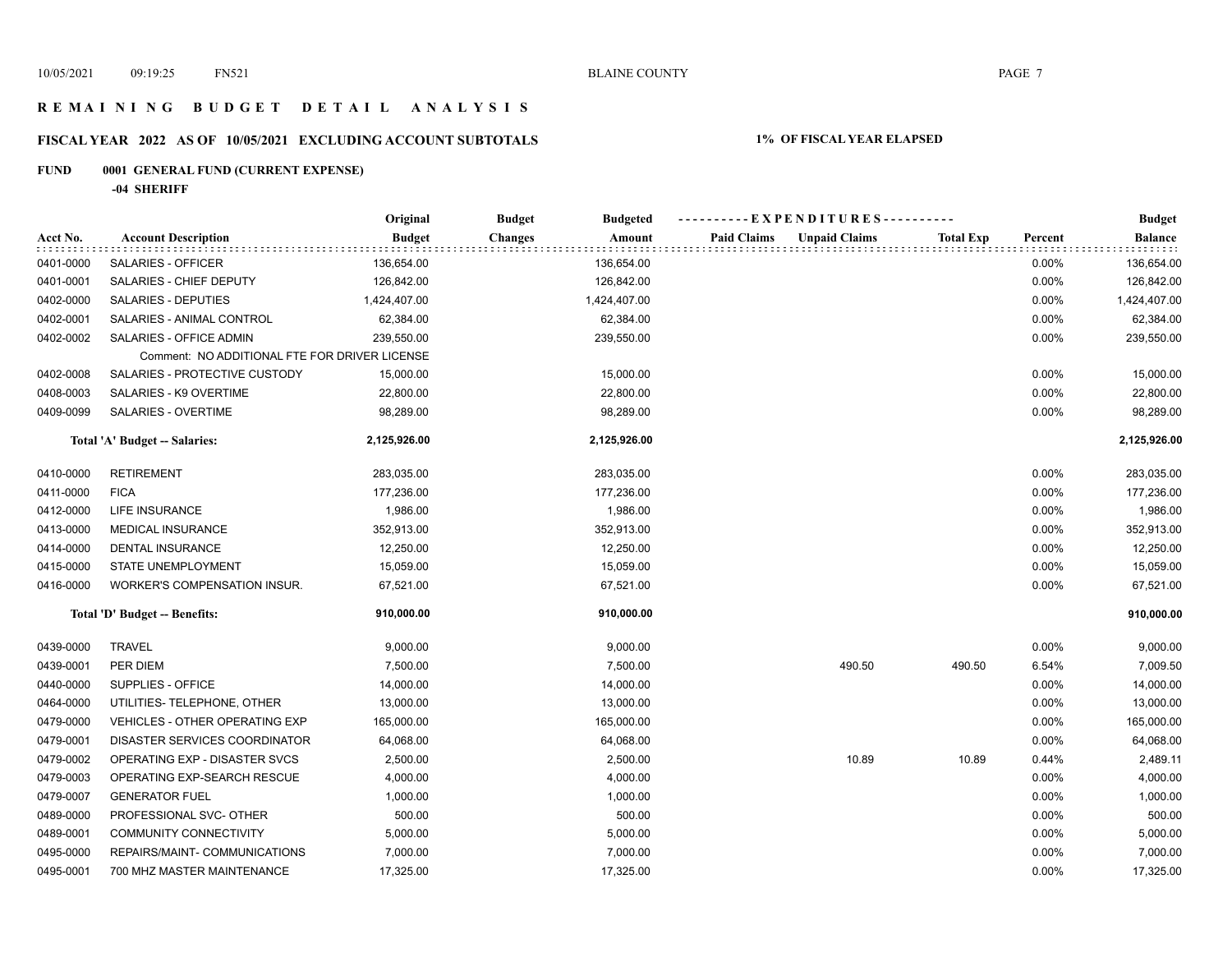## **R E M A I N I N G B U D G E T D E T A I L A N A L Y S I S**

## **FISCAL YEAR 2022 AS OF 10/05/2021 EXCLUDING ACCOUNT SUBTOTALS 1% OF FISCAL YEAR ELAPSED**

## **FUND 0001 GENERAL FUND (CURRENT EXPENSE)**

**-04 SHERIFF**

|           |                                            | Original      | <b>Budget</b><br><b>Budgeted</b> | --EXPENDITURES---------- |                      |                  |         | <b>Budget</b>  |
|-----------|--------------------------------------------|---------------|----------------------------------|--------------------------|----------------------|------------------|---------|----------------|
| Acct No.  | <b>Account Description</b>                 | <b>Budget</b> | <b>Changes</b><br>Amount         | <b>Paid Claims</b>       | <b>Unpaid Claims</b> | <b>Total Exp</b> | Percent | <b>Balance</b> |
| 0499-0000 | <b>REPAIRS/MAINT- OTHER</b>                | 16,800.00     | 16,800.00                        |                          |                      |                  | 0.00%   | 16,800.00      |
| 0503-0002 | PROTECTIVE CUSTODY/MENTAL HOLD             | 12,000.00     | 12,000.00                        |                          |                      |                  | 0.00%   | 12,000.00      |
| 0509-0001 | <b>LEXIPOL</b>                             | 5,881.00      | 5,881.00                         |                          |                      |                  | 0.00%   | 5,881.00       |
| 0528-0000 | <b>DUES / MEMBERSHIPS</b>                  | 5,100.00      | 5,100.00                         |                          | 90.00                | 90.00            | 1.76%   | 5,010.00       |
| 0533-0000 | <b>INVESTIGATION</b>                       | 3,000.00      | 3,000.00                         |                          |                      |                  | 0.00%   | 3,000.00       |
| 0535-0000 | DRUG DOG EXP                               | 5,000.00      | 5,000.00                         |                          |                      |                  | 0.00%   | 5,000.00       |
| 0542-0000 | <b>POSTAGE</b>                             | 4,000.00      | 4,000.00                         |                          |                      |                  | 0.00%   | 4,000.00       |
| 0554-0000 | <b>UNIFORMS</b>                            | 20,000.00     | 20,000.00                        |                          |                      |                  | 0.00%   | 20,000.00      |
| 0556-0000 | <b>WEAPONS / AMMUNITION, ETC</b>           | 10,000.00     | 10,000.00                        |                          |                      |                  | 0.00%   | 10,000.00      |
| 0556-0001 | SUPPLIES - EQUIPMENT                       | 5,000.00      | 5,000.00                         |                          | 1,998.85             | 1,998.85         | 39.98%  | 3,001.15       |
| 0556-0002 | *RMS YEARLY MAINTENANCE                    |               |                                  |                          | 1,754.97             | 1,754.97         | 0.00%   | (1,754.97)     |
| 0556-0004 | SHERIFF RMS CONTRIBUTION                   | 68,672.00     | 68,672.00                        |                          |                      |                  | 0.00%   | 68,672.00      |
|           | Comment: RENAME "SHERIFF" RMS CONTRIBUTION |               |                                  |                          |                      |                  |         |                |
| 0569-0000 | <b>EDUCATION -OTHER</b>                    | 14,000.00     | 14,000.00                        |                          | 1,004.00             | 1,004.00         | 7.17%   | 12,996.00      |
| 0591-0002 | <b>RECRUITMENT</b>                         | 6,000.00      | 6,000.00                         |                          |                      |                  | 0.00%   | 6,000.00       |
|           | Comment: RENAME - TAKE OFF JOB FAIRS       |               |                                  |                          |                      |                  |         |                |
| 0591-0005 | <b>CERTIFICATION INCENTIVE</b>             | 3,000.00      | 3,000.00                         |                          |                      |                  | 0.00%   | 3,000.00       |
| 0714-0005 | TELEPHONE ALLOWANCE                        | 10,980.00     | 10,980.00                        |                          | 866.00               | 866.00           | 7.89%   | 10,114.00      |
| 0780-0000 | <b>CRIME PREVENTION</b>                    | 1,000.00      | 1,000.00                         |                          |                      |                  | 0.00%   | 1,000.00       |
|           | Total 'B' Budget -- Expenses:              | 500,326.00    | 500,326.00                       |                          | 6,215.21             | 6,215.21         | 1.24%   | 494,110.79     |
| 0801-0000 | CAPITAL-VEHICLES                           | 120,000.00    | 120,000.00                       |                          |                      |                  | 0.00%   | 120,000.00     |
| 0806-0001 | CAPITAL - COMPUTER                         | 22,685.00     | 22,685.00                        |                          |                      |                  | 0.00%   | 22,685.00      |
|           | Comment: WATCHGUARD SERVER                 |               |                                  |                          |                      |                  |         |                |
| 0806-0003 | CAPITAL-EQUIPMENT                          | 146,801.00    | 146,801.00                       |                          |                      |                  | 0.00%   | 146,801.00     |
|           | Comment: RADIOS                            |               |                                  |                          |                      |                  |         |                |
|           | Total 'C' Budget -- Capital Outlay:        | 289,486.00    | 289,486.00                       |                          |                      |                  |         | 289.486.00     |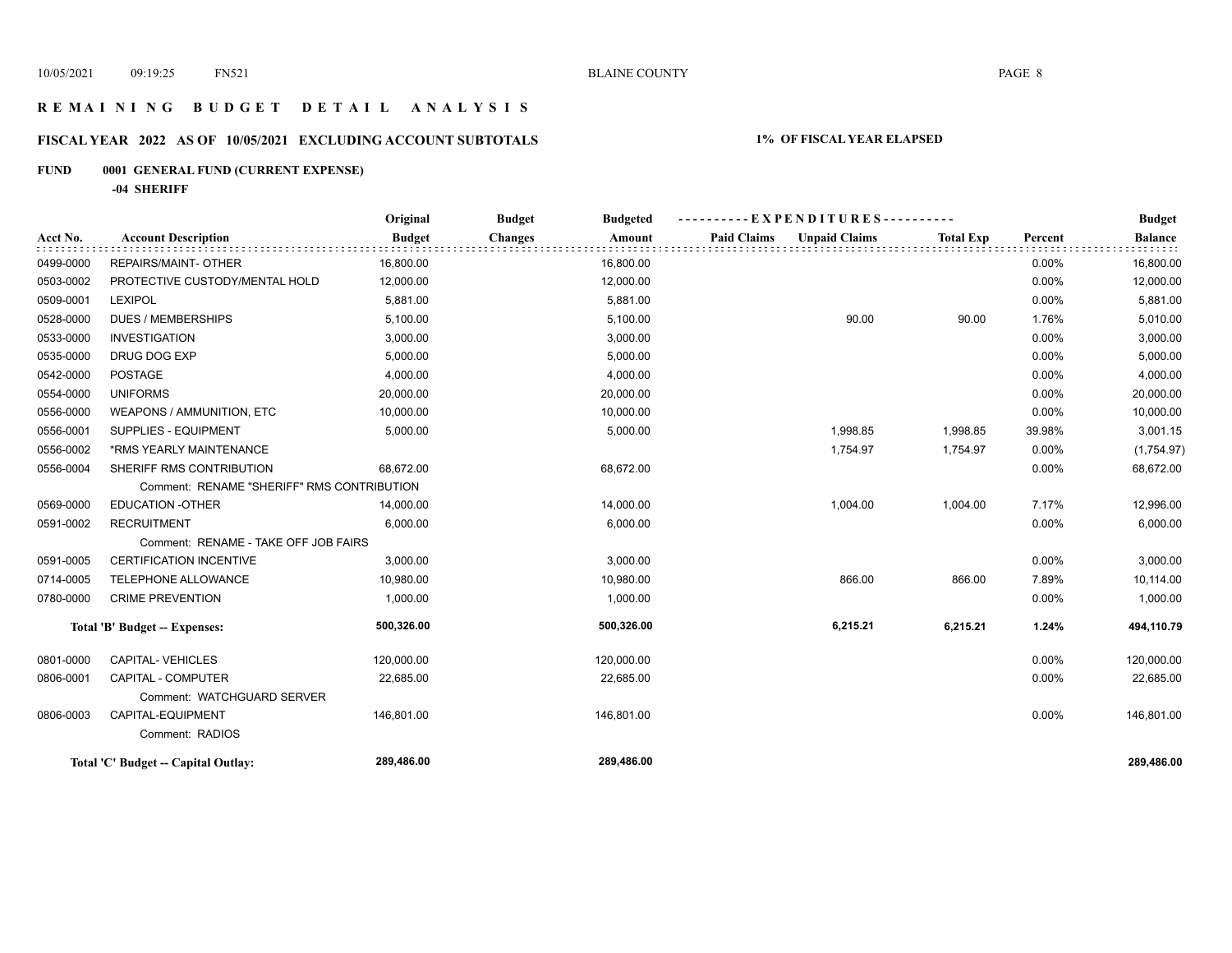## **R E M A I N I N G B U D G E T D E T A I L A N A L Y S I S**

## **FISCAL YEAR 2022 AS OF 10/05/2021 EXCLUDING ACCOUNT SUBTOTALS 1% OF FISCAL YEAR ELAPSED**

#### **DEPARTMENT TOTALS:**

| 6.215.21<br>6.215.21<br>500.326.00<br>500.326.00<br>494,110.79<br>1.24%<br>Total 'B' Expenses -- Expenses: |
|------------------------------------------------------------------------------------------------------------|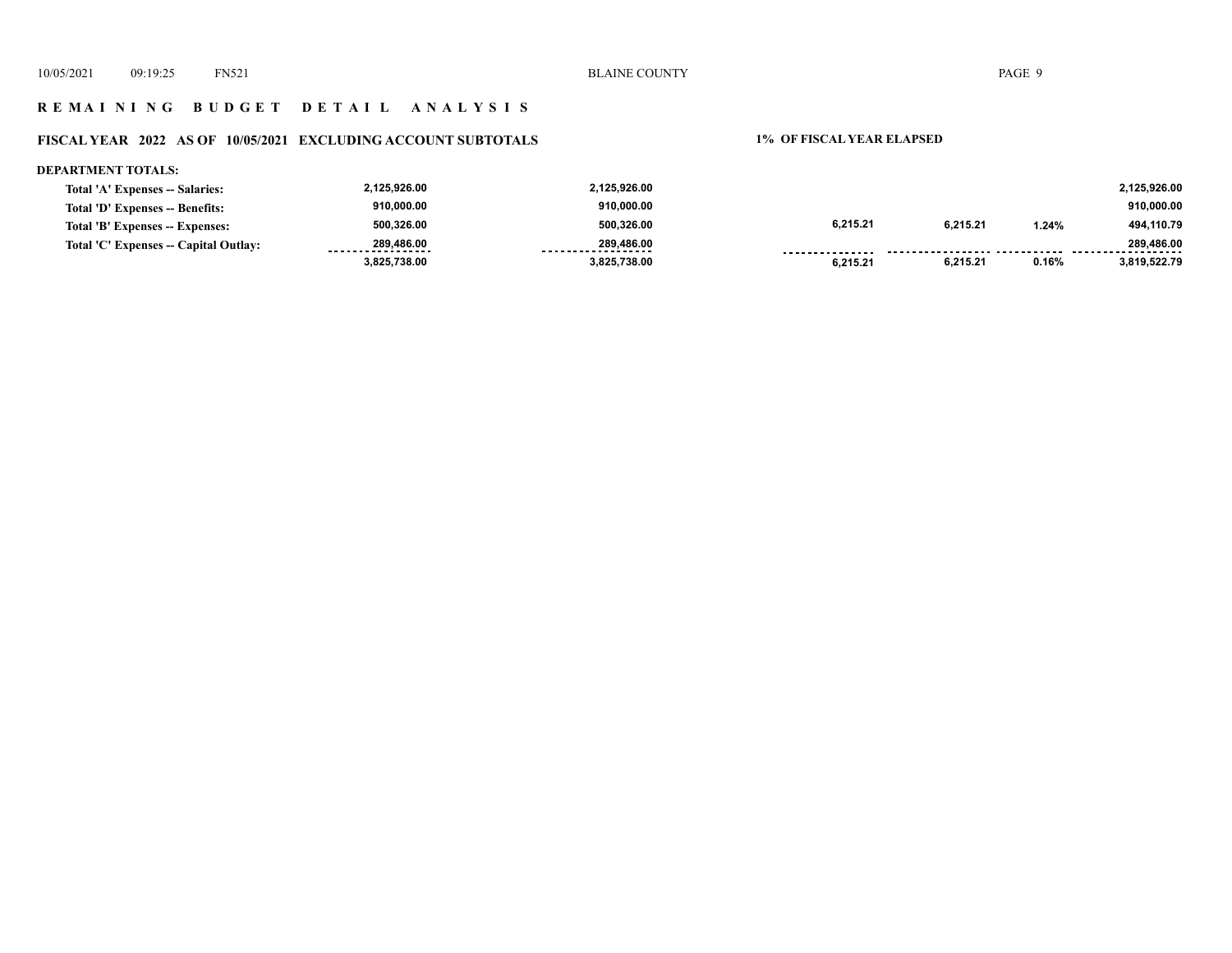## **R E M A I N I N G B U D G E T D E T A I L A N A L Y S I S**

## **FISCAL YEAR 2022 AS OF 10/05/2021 EXCLUDING ACCOUNT SUBTOTALS 1% OF FISCAL YEAR ELAPSED**

## **FUND 0001 GENERAL FUND (CURRENT EXPENSE)**

**-05 COMMISSIONERS**

|           |                                       | Original      | <b>Budget</b>  | <b>Budgeted</b> | ----------EXPENDITURES---------- |                      |                  | <b>Budget</b> |                |
|-----------|---------------------------------------|---------------|----------------|-----------------|----------------------------------|----------------------|------------------|---------------|----------------|
| Acct No.  | <b>Account Description</b>            | <b>Budget</b> | <b>Changes</b> | Amount          | <b>Paid Claims</b>               | <b>Unpaid Claims</b> | <b>Total Exp</b> | Percent       | <b>Balance</b> |
| 0401-0000 | SALARIES - OFFICER                    | 275,113.00    |                | 275,113.00      |                                  |                      |                  | 0.00%         | 275,113.00     |
| 0401-0001 | SALARIES - ADMINISTRATOR              | 133,164.00    |                | 133,164.00      |                                  |                      |                  | 0.00%         | 133,164.00     |
|           | Total 'A' Budget -- Salaries:         | 408,277.00    |                | 408,277.00      |                                  |                      |                  |               | 408,277.00     |
| 0410-0000 | <b>RETIREMENT</b>                     | 47,991.00     |                | 47,991.00       |                                  |                      |                  | 0.00%         | 47,991.00      |
| 0411-0000 | <b>FICA</b>                           | 31,233.00     |                | 31,233.00       |                                  |                      |                  | 0.00%         | 31,233.00      |
| 0412-0000 | LIFE INSURANCE                        | 294.00        |                | 294.00          |                                  |                      |                  | 0.00%         | 294.00         |
| 0413-0000 | <b>MEDICAL INSURANCE</b>              | 42,976.00     |                | 42,976.00       |                                  |                      |                  | 0.00%         | 42,976.00      |
| 0414-0000 | <b>DENTAL INSURANCE</b>               | 1,815.00      |                | 1,815.00        |                                  |                      |                  | 0.00%         | 1,815.00       |
| 0415-0000 | STATE UNEMPLOYMENT                    | 2,654.00      |                | 2,654.00        |                                  |                      |                  | 0.00%         | 2,654.00       |
| 0416-0000 | WORKER'S COMPENSATION INSUR.          | 638.00        |                | 638.00          |                                  |                      |                  | 0.00%         | 638.00         |
|           | Total 'D' Budget -- Benefits:         | 127,601.00    |                | 127,601.00      |                                  |                      |                  |               | 127,601.00     |
| 0439-0000 | TRAVEL - OTHER (OUT OF TOWN)          | 4,000.00      |                | 4,000.00        |                                  |                      |                  | 0.00%         | 4,000.00       |
| 0439-0001 | PER DIEM                              | 1,000.00      |                | 1,000.00        |                                  |                      |                  | 0.00%         | 1,000.00       |
| 0439-0002 | <b>MEALS (IN TOWN)</b>                | 250.00        |                | 250.00          |                                  |                      |                  | 0.00%         | 250.00         |
| 0439-0003 | CONFERENCE-EDUCATION                  | 3,000.00      |                | 3,000.00        |                                  |                      |                  | 0.00%         | 3,000.00       |
| 0439-0005 | <b>NACO TRAVEL</b>                    | 6,000.00      |                | 6,000.00        |                                  |                      |                  | 0.00%         | 6,000.00       |
| 0440-0000 | SUPPLIES - OFFICE                     | 4,500.00      |                | 4,500.00        |                                  | 191.80               | 191.80           | 4.26%         | 4,308.20       |
| 0440-0001 | SUPPLIES/MEETINGS                     | 350.00        |                | 350.00          |                                  |                      |                  | 0.00%         | 350.00         |
| 0497-0000 | MAINTENANCE AGREEMENTS                | 1,000.00      |                | 1,000.00        |                                  |                      |                  | 0.00%         | 1,000.00       |
| 0528-0000 | <b>DUES / MEMBERSHIPS</b>             | 3,250.00      |                | 3,250.00        |                                  | 24.70                | 24.70            | 0.76%         | 3,225.30       |
| 0542-0000 | POSTAGE                               | 300.00        |                | 300.00          |                                  |                      |                  | 0.00%         | 300.00         |
| 0714-0005 | TELEPHONE ALLOWANCE                   | 1,800.00      |                | 1,800.00        |                                  | 98.00                | 98.00            | 5.44%         | 1,702.00       |
|           | Total 'B' Budget -- Expenses:         | 25,450.00     |                | 25,450.00       |                                  | 314.50               | 314.50           | 1.24%         | 25,135.50      |
|           | <b>DEPARTMENT TOTALS:</b>             |               |                |                 |                                  |                      |                  |               |                |
|           | Total 'A' Expenses -- Salaries:       | 408,277.00    |                | 408,277.00      |                                  |                      |                  |               | 408,277.00     |
|           | Total 'D' Expenses -- Benefits:       | 127,601.00    |                | 127,601.00      |                                  |                      |                  |               | 127,601.00     |
|           | Total 'B' Expenses -- Expenses:       | 25,450.00     |                | 25,450.00       |                                  | 314.50               | 314.50           | 1.24%         | 25,135.50      |
|           | Total 'C' Expenses -- Capital Outlay: |               |                |                 |                                  |                      |                  |               |                |
|           |                                       | 561,328.00    |                | 561,328.00      |                                  | 314.50               | 314.50           | 0.06%         | 561,013.50     |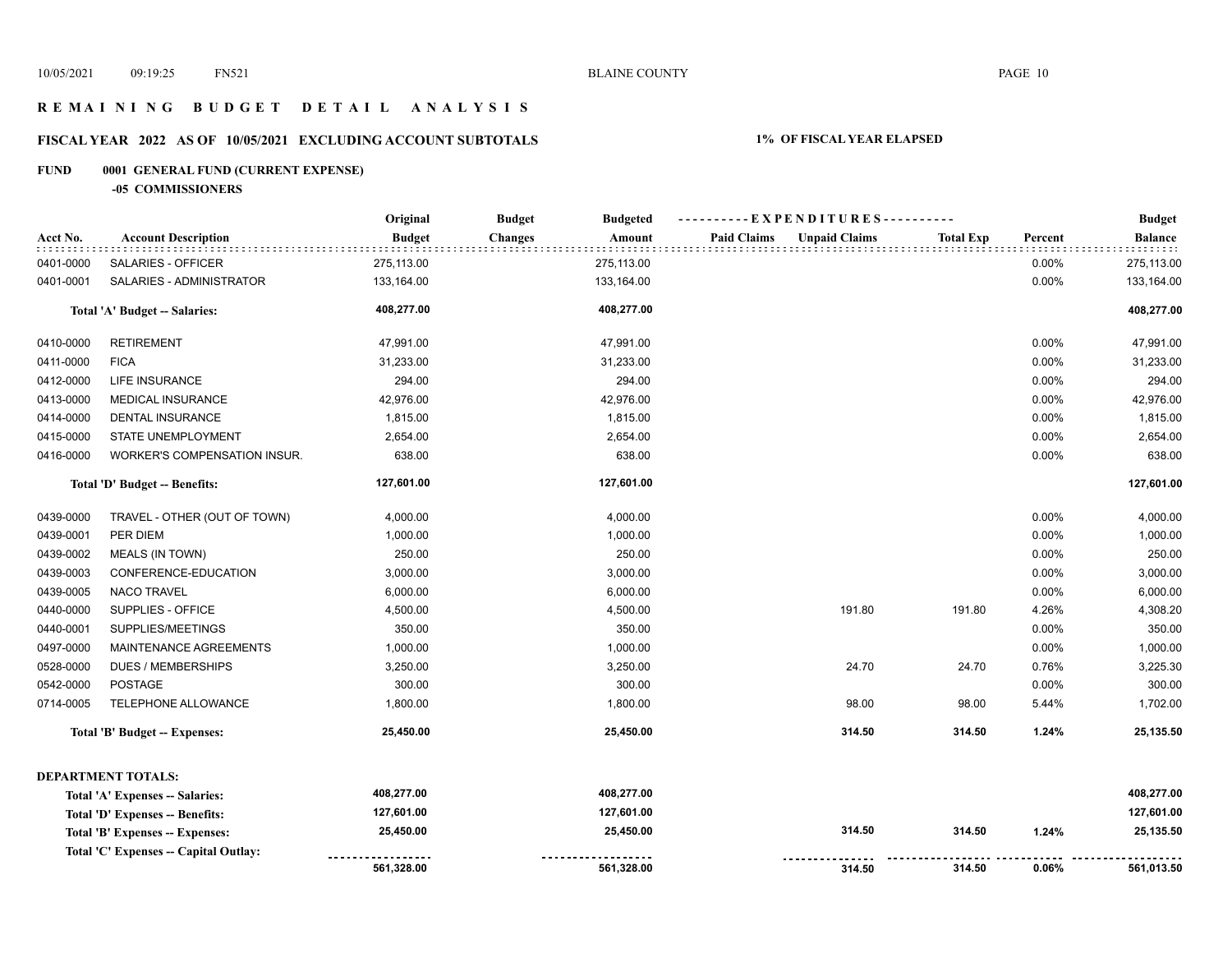## **R E M A I N I N G B U D G E T D E T A I L A N A L Y S I S**

## **FISCAL YEAR 2022 AS OF 10/05/2021 EXCLUDING ACCOUNT SUBTOTALS 1% OF FISCAL YEAR ELAPSED**

## **FUND 0001 GENERAL FUND (CURRENT EXPENSE)**

**-06 CORONER**

|           |                                       | Original      | <b>Budget</b>  | <b>Budgeted</b> |                    | -EXPENDITURES---     |                  |         | <b>Budget</b>  |
|-----------|---------------------------------------|---------------|----------------|-----------------|--------------------|----------------------|------------------|---------|----------------|
| Acct No.  | <b>Account Description</b>            | <b>Budget</b> | <b>Changes</b> | Amount          | <b>Paid Claims</b> | <b>Unpaid Claims</b> | <b>Total Exp</b> | Percent | <b>Balance</b> |
| 0401-0000 | <b>SALARIES - OFFICER</b>             | 49,367.00     |                | 49,367.00       |                    |                      |                  | 0.00%   | 49,367.00      |
|           | Comment: INCLUDES 7% INCREASE         |               |                |                 |                    |                      |                  |         |                |
|           | Total 'A' Budget -- Salaries:         | 49,367.00     |                | 49,367.00       |                    |                      |                  |         | 49,367.00      |
| 0410-0000 | <b>RETIREMENT</b>                     | 6,000.00      |                | 6,000.00        |                    |                      |                  | 0.00%   | 6,000.00       |
| 0411-0000 | <b>FICA</b>                           | 3,778.00      |                | 3,778.00        |                    |                      |                  | 0.00%   | 3,778.00       |
| 0412-0000 | <b>LIFE INSURANCE</b>                 | 75.00         |                | 75.00           |                    |                      |                  | 0.00%   | 75.00          |
| 0415-0000 | STATE UNEMPLOYMENT                    | 321.00        |                | 321.00          |                    |                      |                  | 0.00%   | 321.00         |
| 0416-0000 | WORKER'S COMPENSATION INSUR.          | 890.00        |                | 890.00          |                    |                      |                  | 0.00%   | 890.00         |
|           | Total 'D' Budget -- Benefits:         | 11,064.00     |                | 11,064.00       |                    |                      |                  |         | 11,064.00      |
| 0509-0000 | <b>TRAINING</b>                       | 500.00        |                | 500.00          |                    |                      |                  | 0.00%   | 500.00         |
| 0528-0000 | <b>DUES / MEMBERSHIPS</b>             | 300.00        |                | 300.00          |                    |                      |                  | 0.00%   | 300.00         |
| 0610-0000 | CORONER-LABORATORY                    | 5,000.00      |                | 5,000.00        |                    |                      |                  | 0.00%   | 5,000.00       |
| 0611-0000 | CORONER- AUTOPSIES / INQUESTS         | 18,000.00     |                | 18,000.00       |                    |                      |                  | 0.00%   | 18,000.00      |
| 0611-0003 | CORONER-CONTRACT FOR SERVICES         | 89,000.00     |                | 89,000.00       |                    |                      |                  | 0.00%   | 89,000.00      |
|           | <b>Total 'B' Budget -- Expenses:</b>  | 112,800.00    |                | 112,800.00      |                    |                      |                  |         | 112,800.00     |
|           | <b>DEPARTMENT TOTALS:</b>             |               |                |                 |                    |                      |                  |         |                |
|           | Total 'A' Expenses -- Salaries:       | 49,367.00     |                | 49,367.00       |                    |                      |                  |         | 49,367.00      |
|           | Total 'D' Expenses -- Benefits:       | 11,064.00     |                | 11,064.00       |                    |                      |                  |         | 11,064.00      |
|           | Total 'B' Expenses -- Expenses:       | 112,800.00    |                | 112,800.00      |                    |                      |                  |         | 112,800.00     |
|           | Total 'C' Expenses -- Capital Outlay: |               |                |                 |                    |                      |                  |         |                |
|           |                                       | 173,231.00    |                | 173,231.00      |                    |                      |                  |         | 173,231.00     |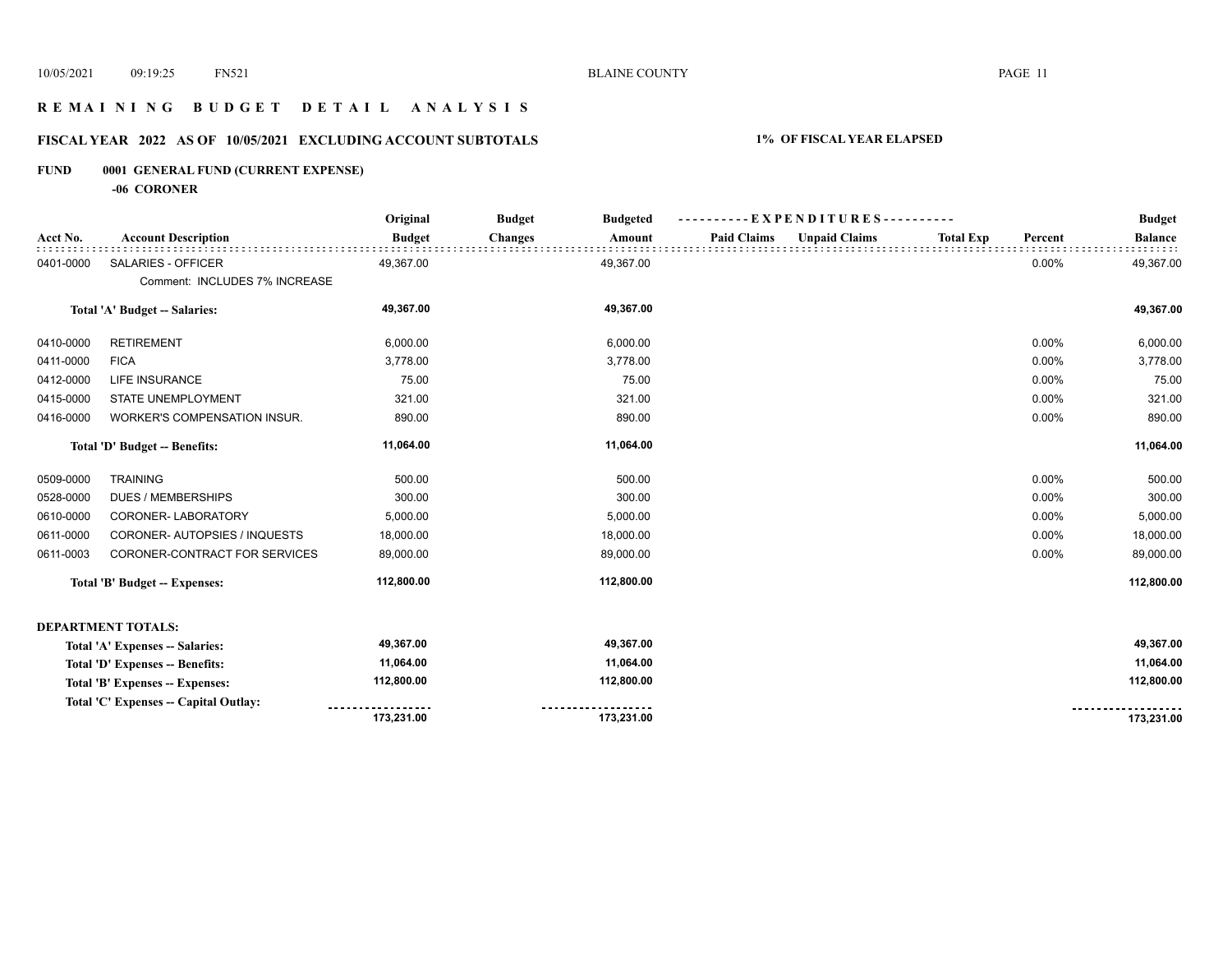## **R E M A I N I N G B U D G E T D E T A I L A N A L Y S I S**

## **FISCAL YEAR 2022 AS OF 10/05/2021 EXCLUDING ACCOUNT SUBTOTALS 1% OF FISCAL YEAR ELAPSED**

## **FUND 0001 GENERAL FUND (CURRENT EXPENSE)**

## **-07 PROSECUTING ATTORNEY**

|           |                                     | Original      | <b>Budget</b><br><b>Budgeted</b> | ----------EXPENDITURES----------           |                  |         | <b>Budget</b>  |
|-----------|-------------------------------------|---------------|----------------------------------|--------------------------------------------|------------------|---------|----------------|
| Acct No.  | <b>Account Description</b>          | <b>Budget</b> | <b>Changes</b><br>Amount         | <b>Paid Claims</b><br><b>Unpaid Claims</b> | <b>Total Exp</b> | Percent | <b>Balance</b> |
| 0401-0000 | SALARIES - OFFICER                  | 153,038.00    | 153,038.00                       |                                            |                  | 0.00%   | 153,038.00     |
| 0402-0000 | SALARIES - CHIEF DEPUTY             | 144,705.00    | 144,705.00                       |                                            |                  | 0.00%   | 144,705.00     |
| 0405-0000 | <b>SALARIES - DEPUTIES</b>          | 281,253.00    | 281,253.00                       |                                            |                  | 0.00%   | 281,253.00     |
| 0405-0008 | SALARIES - LEGAL SEC/CRIM PARA      | 202,156.00    | 202,156.00                       |                                            |                  | 0.00%   | 202,156.00     |
| 0409-0099 | SALARIES - OVERTIME                 | 1,000.00      | 1,000.00                         |                                            |                  | 0.00%   | 1,000.00       |
|           | Total 'A' Budget -- Salaries:       | 782,152.00    | 782,152.00                       |                                            |                  |         | 782,152.00     |
| 0410-0000 | <b>RETIREMENT</b>                   | 93,537.00     | 93,537.00                        |                                            |                  | 0.00%   | 93,537.00      |
| 0411-0000 | <b>FICA</b>                         | 59,929.00     | 59,929.00                        |                                            |                  | 0.00%   | 59,929.00      |
| 0412-0000 | <b>LIFE INSURANCE</b>               | 662.00        | 662.00                           |                                            |                  | 0.00%   | 662.00         |
| 0413-0000 | MEDICAL INSURANCE                   | 134,616.00    | 134,616.00                       |                                            |                  | 0.00%   | 134,616.00     |
| 0414-0000 | <b>DENTAL INSURANCE</b>             | 4,083.00      | 4,083.00                         |                                            |                  | 0.00%   | 4,083.00       |
| 0415-0000 | STATE UNEMPLOYMENT                  | 5,092.00      | 5,092.00                         |                                            |                  | 0.00%   | 5,092.00       |
| 0416-0000 | <b>WORKER'S COMPENSATION INSUR.</b> | 1,488.00      | 1,488.00                         |                                            |                  | 0.00%   | 1,488.00       |
|           | Total 'D' Budget -- Benefits:       | 299,407.00    | 299,407.00                       |                                            |                  |         | 299,407.00     |
| 0439-0000 | TRAVEL - OTHER                      | 4,500.00      | 4,500.00                         |                                            |                  | 0.00%   | 4,500.00       |
| 0439-0001 | PER DIEM (MEALS)                    | 1,500.00      | 1,500.00                         |                                            |                  | 0.00%   | 1,500.00       |
| 0440-0000 | SUPPLIES - OFFICE                   | 15,000.00     | 15,000.00                        | 190.17                                     | 190.17           | 1.27%   | 14,809.83      |
| 0489-0002 | PROF SVC - INTERPRETING             | 3,000.00      | 3,000.00                         |                                            |                  | 0.00%   | 3,000.00       |
| 0492-0000 | REPAIRS/MAINT - OFFICE EQUIP        | 1,000.00      | 1,000.00                         |                                            |                  | 0.00%   | 1,000.00       |
| 0528-0000 | <b>DUES / MEMBERSHIPS</b>           | 6,500.00      | 6,500.00                         |                                            |                  | 0.00%   | 6,500.00       |
| 0536-0000 | <b>LAW LIBRARY</b>                  | 17,000.00     | 17,000.00                        |                                            |                  | 0.00%   | 17,000.00      |
| 0542-0000 | <b>POSTAGE</b>                      | 2,500.00      | 2,500.00                         | 21.85                                      | 21.85            | 0.87%   | 2,478.15       |
| 0559-0001 | <b>COMPUTER SOFTWARE</b>            | 25,000.00     | 25,000.00                        |                                            |                  | 0.00%   | 25,000.00      |
| 0560-0000 | EDUCATION- TUITION, REGISTR.        | 2,000.00      | 2,000.00                         | 389.00                                     | 389.00           | 19.45%  | 1,611.00       |
| 0704-0000 | PROFESSIONAL & WITNESS FEES         | 30,000.00     | 30,000.00                        | 36.29                                      | 36.29            | 0.12%   | 29,963.71      |
| 0704-0001 | DESIGNATED EXAMINATIONS             | 20,000.00     | 20,000.00                        | 400.00                                     | 400.00           | 2.00%   | 19,600.00      |
| 0704-0003 | CONTRACT/LEGAL                      | 15,000.00     | 15,000.00                        |                                            |                  | 0.00%   | 15,000.00      |
| 0706-0001 | <b>TRANSCRIPTS</b>                  | 3,000.00      | 3,000.00                         |                                            |                  | 0.00%   | 3,000.00       |
|           | Total 'B' Budget -- Expenses:       | 146,000.00    | 146,000.00                       | 1,037.31                                   | 1,037.31         | 0.71%   | 144,962.69     |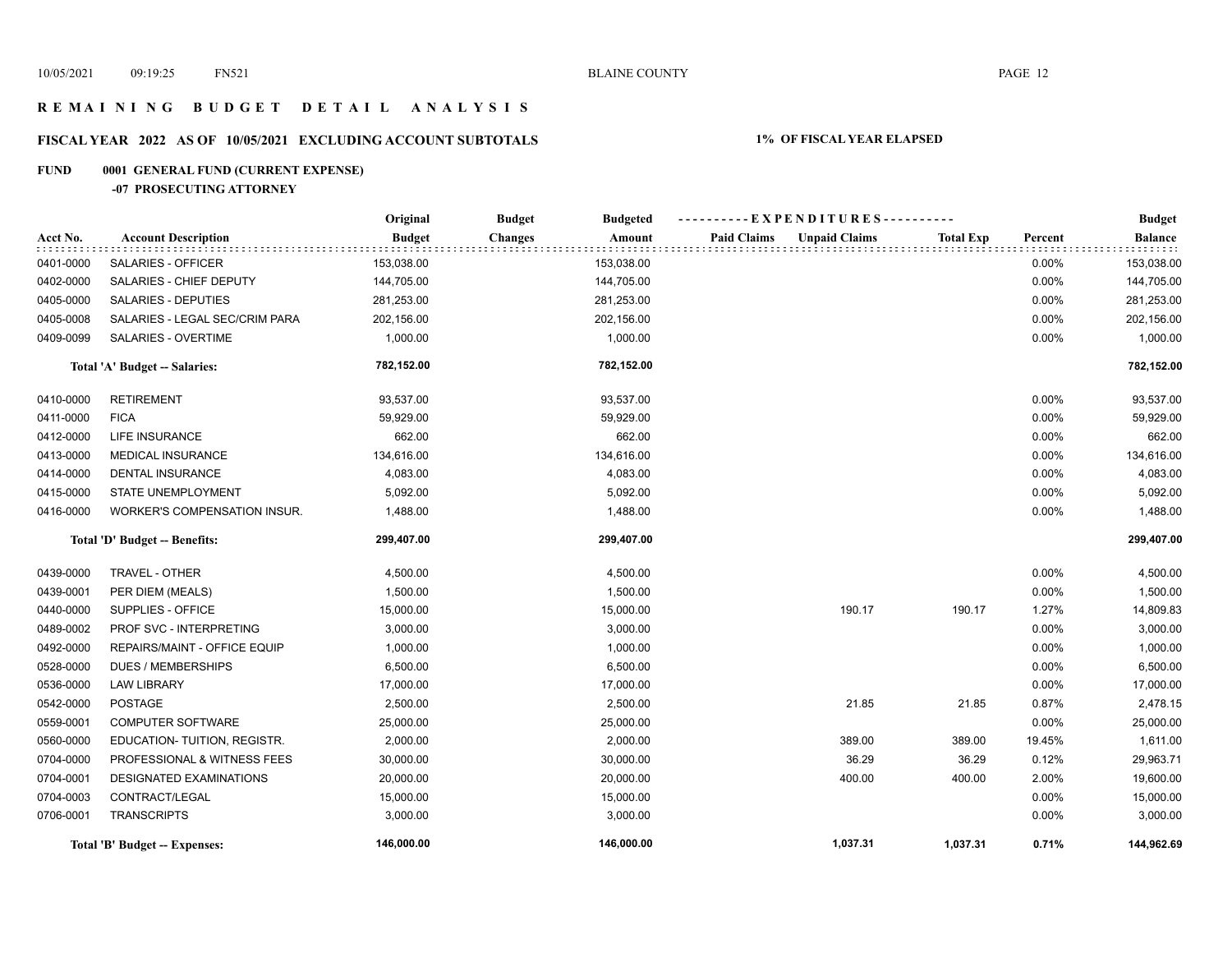## **R E M A I N I N G B U D G E T D E T A I L A N A L Y S I S**

# **FISCAL YEAR 2022 AS OF 10/05/2021 EXCLUDING ACCOUNT SUBTOTALS 1% OF FISCAL YEAR ELAPSED**

| DEPARTMENT TOTALS:                    |                   |                    |                 |          |       |              |
|---------------------------------------|-------------------|--------------------|-----------------|----------|-------|--------------|
| Total 'A' Expenses -- Salaries:       | 782,152.00        | 782,152.00         |                 |          |       | 782.152.00   |
| Total 'D' Expenses -- Benefits:       | 299.407.00        | 299.407.00         |                 |          |       | 299.407.00   |
| Total 'B' Expenses -- Expenses:       | 146.000.00        | 146.000.00         | 1,037.31        | 1.037.31 | 0.71% | 144.962.69   |
| Total 'C' Expenses -- Capital Outlay: | ----------------- | ------------------ | --------------- |          |       |              |
|                                       | 1.227.559.00      | 1,227,559.00       | 1.037.31        | 1,037.31 | 0.08% | 1.226.521.69 |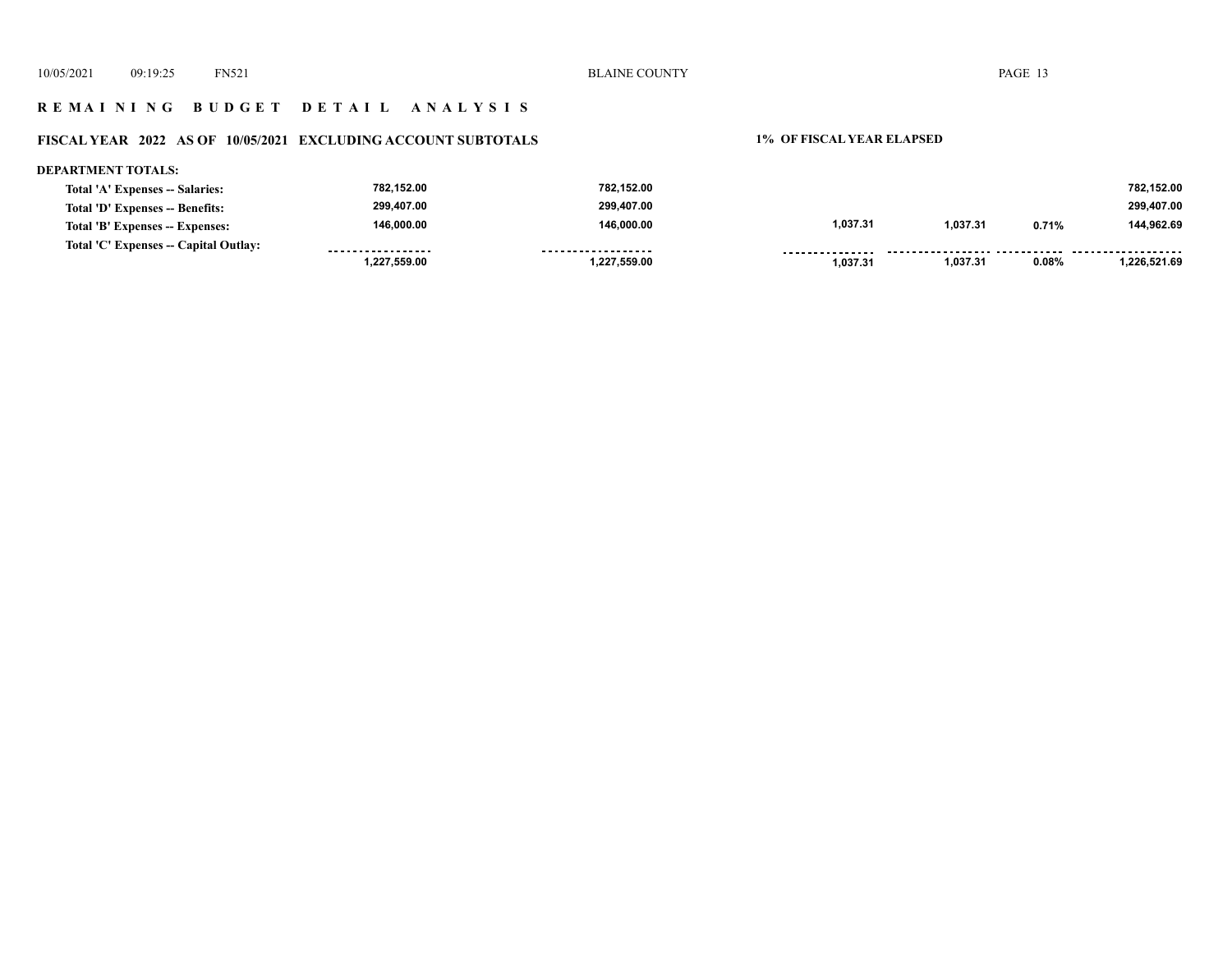## **R E M A I N I N G B U D G E T D E T A I L A N A L Y S I S**

## **FISCAL YEAR 2022 AS OF 10/05/2021 EXCLUDING ACCOUNT SUBTOTALS 1% OF FISCAL YEAR ELAPSED**

## **FUND 0001 GENERAL FUND (CURRENT EXPENSE)**

**-08 PROBATION**

|           |                                | Original      | <b>Budget</b><br><b>Budgeted</b> | EXPENDITURES----------                     |                  |         | <b>Budget</b>  |
|-----------|--------------------------------|---------------|----------------------------------|--------------------------------------------|------------------|---------|----------------|
| Acct No.  | <b>Account Description</b>     | <b>Budget</b> | <b>Changes</b><br>Amount         | <b>Unpaid Claims</b><br><b>Paid Claims</b> | <b>Total Exp</b> | Percent | <b>Balance</b> |
| 0405-0007 | SALARIES - CHIEF PROBATION OFF | 106,004.00    | 106,004.00                       |                                            |                  | 0.00%   | 106,004.00     |
| 0405-0008 | <b>SALARIES - PROBATION</b>    | 328,782.00    | 328,782.00                       |                                            |                  | 0.00%   | 328,782.00     |
|           | Comment: INCL NEW FTE          |               |                                  |                                            |                  |         |                |
| 0409-0099 | SALARIES - OVERTIME            | 1,000.00      | 1,000.00                         |                                            |                  | 0.00%   | 1,000.00       |
|           | Total 'A' Budget -- Salaries:  | 435,786.00    | 435,786.00                       |                                            |                  |         | 435,786.00     |
| 0410-0000 | <b>RETIREMENT</b>              | 52,348.00     | 52,348.00                        |                                            |                  | 0.00%   | 52,348.00      |
| 0411-0000 | <b>FICA</b>                    | 31,350.00     | 31,350.00                        |                                            |                  | 0.00%   | 31,350.00      |
| 0412-0000 | LIFE INSURANCE                 | 442.00        | 442.00                           |                                            |                  | 0.00%   | 442.00         |
| 0413-0000 | <b>MEDICAL INSURANCE</b>       | 98,055.00     | 98,055.00                        |                                            |                  | 0.00%   | 98,055.00      |
| 0414-0000 | <b>DENTAL INSURANCE</b>        | 2,269.00      | 2,269.00                         |                                            |                  | 0.00%   | 2,269.00       |
| 0415-0000 | STATE UNEMPLOYMENT             | 2,000.00      | 2,000.00                         |                                            |                  | 0.00%   | 2,000.00       |
| 0416-0000 | WORKER'S COMPENSATION INSUR.   | 10,000.00     | 10,000.00                        |                                            |                  | 0.00%   | 10,000.00      |
|           | Total 'D' Budget -- Benefits:  | 196,464.00    | 196,464.00                       |                                            |                  |         | 196,464.00     |
| 0439-0000 | TRAVEL-OTHER                   | 2,500.00      | 2,500.00                         |                                            |                  | 0.00%   | 2,500.00       |
| 0439-0001 | PER DIEM                       | 1,500.00      | 1,500.00                         |                                            |                  | 0.00%   | 1,500.00       |
| 0440-0001 | <b>SUPPLIES</b>                | 6,000.00      | 6,000.00                         | 2,162.99                                   | 2,162.99         | 36.05%  | 3,837.01       |
| 0479-0001 | *OPERATING EXPENSE-TOBACCO TAX |               |                                  | 2,000.00                                   | 2,000.00         | 0.00%   | (2,000.00)     |
| 0489-0000 | PROFESSIONAL SVC               | 1,200.00      | 1,200.00                         |                                            |                  | 0.00%   | 1,200.00       |
| 0489-0005 | *CONTINGENCY MGMT STUDY        |               |                                  | 26.50                                      | 26.50            | 0.00%   | (26.50)        |
| 0528-0000 | <b>DUES / MEMBERSHIPS</b>      | 350.00        | 350.00                           |                                            |                  | 0.00%   | 350.00         |
| 0542-0000 | <b>POSTAGE</b>                 | 40.00         | 40.00                            | 10.71                                      | 10.71            | 26.78%  | 29.29          |
| 0569-0001 | EDUCATION -PROBATION           | 600.00        | 600.00                           |                                            |                  | 0.00%   | 600.00         |
| 0707-0002 | ADULT PROGRAMMING              | 20,000.00     | 20,000.00                        | 728.07                                     | 728.07           | 3.64%   | 19,271.93      |
| 0714-0005 | TELEPHONE ALLOWANCE            | 2,352.00      | 2,352.00                         | 196.00                                     | 196.00           | 8.33%   | 2,156.00       |
|           | Total 'B' Budget -- Expenses:  | 34,542.00     | 34,542.00                        | 5,124.27                                   | 5.124.27         | 14.83%  | 29,417.73      |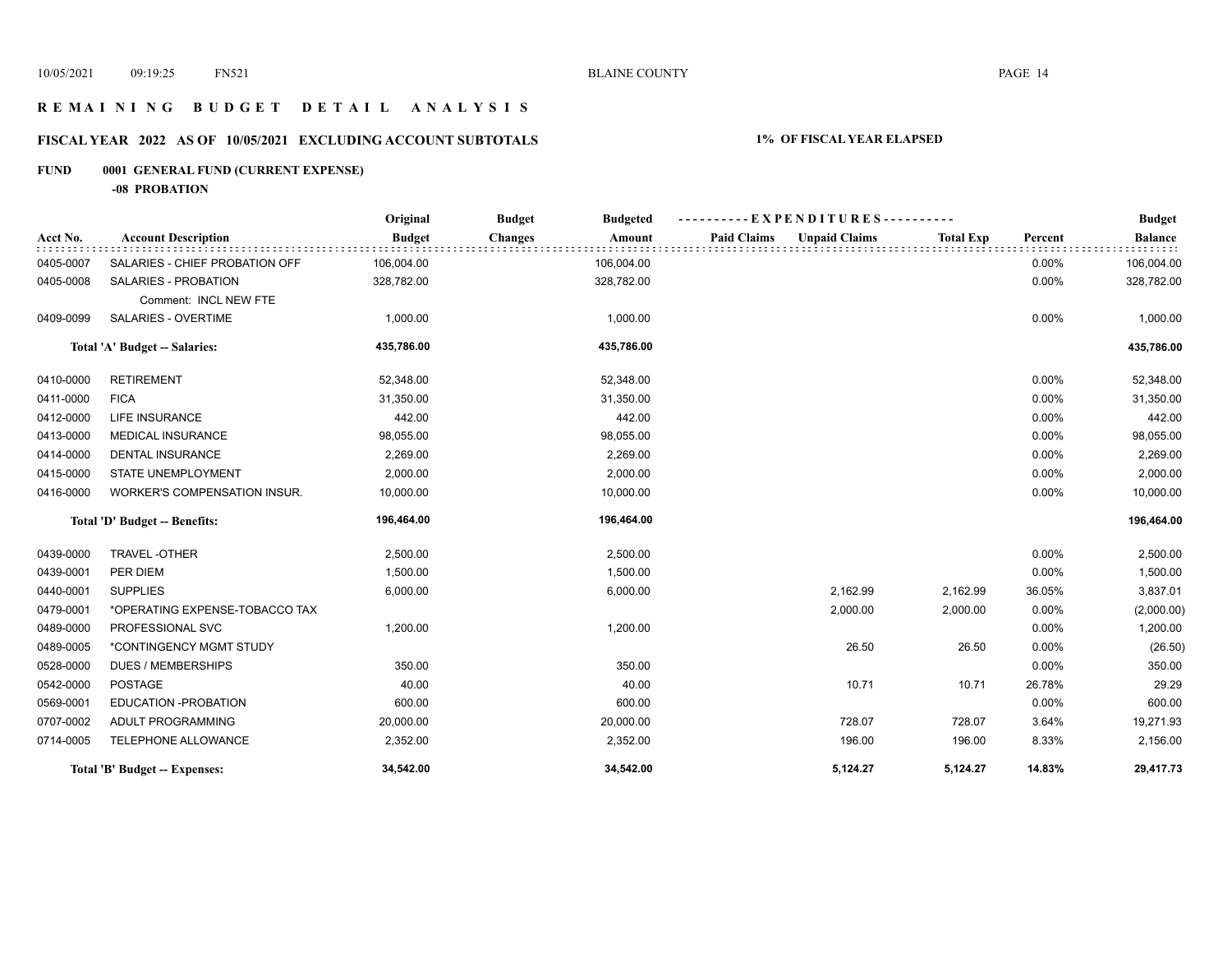## **R E M A I N I N G B U D G E T D E T A I L A N A L Y S I S**

## **FISCAL YEAR 2022 AS OF 10/05/2021 EXCLUDING ACCOUNT SUBTOTALS 1% OF FISCAL YEAR ELAPSED**

#### **DEPARTMENT TOTALS: 435,786.00 435,786.00 435,786.00 Total 'A' Expenses -- Salaries: 196,464.00 196,464.00 196,464.00 Total 'D' Expenses -- Benefits: 34,542.00 34,542.00 5,124.27 5,124.27 14.83% 29,417.73 Total 'B' Expenses -- Expenses: Total 'C' Expenses -- Capital Outlay:** . . . . . . . . . . . . . . . . . . .................. ....... ................... . . . . . . . . . . . . . . . . . . . . . . . . . . . . . . . . . . .  **5,124.27 0.77% 661,667.73 666,792.00 666,792.00 5,124.27**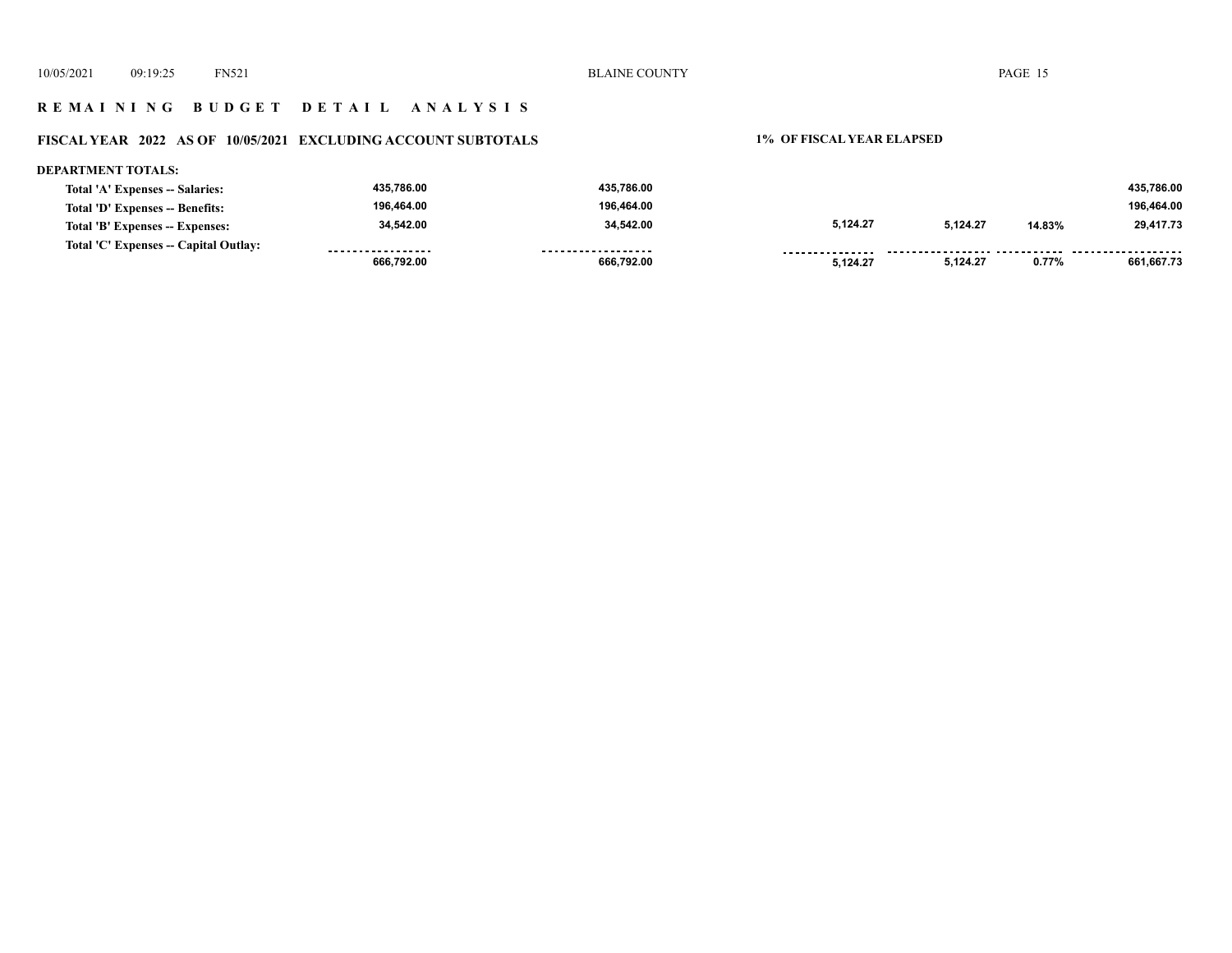## **R E M A I N I N G B U D G E T D E T A I L A N A L Y S I S**

## **FISCAL YEAR 2022 AS OF 10/05/2021 EXCLUDING ACCOUNT SUBTOTALS 1% OF FISCAL YEAR ELAPSED**

## **FUND 0001 GENERAL FUND (CURRENT EXPENSE)**

**-11 FACILITIES**

|           |                                                              | Original      | <b>Budget</b><br><b>Budgeted</b> | ----------EXPENDITURES----------           |                  |         | <b>Budget</b> |
|-----------|--------------------------------------------------------------|---------------|----------------------------------|--------------------------------------------|------------------|---------|---------------|
| Acct No.  | <b>Account Description</b>                                   | <b>Budget</b> | <b>Changes</b><br>Amount         | <b>Paid Claims</b><br><b>Unpaid Claims</b> | <b>Total Exp</b> | Percent | Balance       |
| 0402-0000 | SALARIES - MAINTENANCE                                       | 116,106.00    | 116,106.00                       |                                            |                  | 0.00%   | 116,106.00    |
| 0402-0003 | SALARIES - FACILITIES MANAGER                                | 92,245.00     | 92,245.00                        |                                            |                  | 0.00%   | 92,245.00     |
| 0409-0099 | SALARIES - OVERTIME                                          | 1,000.00      | 1,000.00                         |                                            |                  | 0.00%   | 1,000.00      |
|           | Total 'A' Budget -- Salaries:                                | 209,351.00    | 209,351.00                       |                                            |                  |         | 209,351.00    |
| 0410-0000 | <b>RETIREMENT</b>                                            | 26,033.00     | 26,033.00                        |                                            |                  | 0.00%   | 26,033.00     |
| 0411-0000 | <b>FICA</b>                                                  | 16,679.00     | 16,679.00                        |                                            |                  | 0.00%   | 16,679.00     |
| 0412-0000 | LIFE INSURANCE                                               | 221.00        | 221.00                           |                                            |                  | 0.00%   | 221.00        |
| 0413-0000 | MEDICAL INSURANCE                                            | 32,688.00     | 32,688.00                        |                                            |                  | 0.00%   | 32,688.00     |
| 0414-0000 | <b>DENTAL INSURANCE</b>                                      | 1,360.00      | 1,360.00                         |                                            |                  | 0.00%   | 1,360.00      |
| 0415-0000 | STATE UNEMPLOYMENT                                           | 1,417.00      | 1,417.00                         |                                            |                  | 0.00%   | 1,417.00      |
| 0416-0000 | WORKER'S COMPENSATION INSUR.                                 | 9,332.00      | 9,332.00                         |                                            |                  | 0.00%   | 9,332.00      |
|           | Total 'D' Budget -- Benefits:                                | 87,730.00     | 87,730.00                        |                                            |                  |         | 87,730.00     |
| 0439-0000 | TRAVEL - OTHER                                               | 250.00        | 250.00                           |                                            |                  | 0.00%   | 250.00        |
| 0439-0001 | PER DIEM / MEALS                                             | 500.00        | 500.00                           | 79.50                                      | 79.50            | 15.90%  | 420.50        |
| 0440-0000 | SUPPLIES - OFFICE                                            | 1,600.00      | 1,600.00                         | 47.03                                      | 47.03            | 2.94%   | 1,552.97      |
| 0449-0000 | SUPPLIES - COURTHOUSE                                        | 2,800.00      | 2,800.00                         | 8.98                                       | 8.98             | 0.32%   | 2,791.02      |
| 0449-0001 | SUPPLIES - JUDICIAL                                          | 2,800.00      | 2,800.00                         | 135.59                                     | 135.59           | 4.84%   | 2,664.41      |
| 0449-0002 | SUPPLIES - MCBRIDE BLDG                                      | 400.00        | 400.00                           | 55.46                                      | 55.46            | 13.87%  | 344.54        |
| 0449-0003 | <b>TOOLS/EQUIPMENT</b>                                       | 5,000.00      | 5,000.00                         | 167.33                                     | 167.33           | 3.35%   | 4,832.67      |
| 0449-0004 | SUPPLIES - ANNEX                                             | 4,400.00      | 4,400.00                         |                                            |                  | 0.00%   | 4,400.00      |
| 0449-0005 | <b>SUPPLIES - PSF</b>                                        | 3,600.00      | 3,600.00                         |                                            |                  | 0.00%   | 3,600.00      |
| 0460-0000 | UTILITIES-GAS HTNG-COURT HOUSE                               | 1,100.00      | 1,100.00                         |                                            |                  | 0.00%   | 1,100.00      |
| 0460-0001 | UTILITIES-GAS ANNEX                                          | 4,000.00      | 4,000.00                         |                                            |                  | 0.00%   | 4,000.00      |
| 0460-0002 | UTILITIES-GAS-JUDICIAL                                       | 4,500.00      | 4,500.00                         |                                            |                  | 0.00%   | 4,500.00      |
| 0460-0003 | UTILITIES-GAS-MCBRIDE                                        | 700.00        | 700.00                           |                                            |                  | 0.00%   | 700.00        |
| 0460-0004 | UTILITIES-GAS-PSF                                            | 10,000.00     | 10,000.00                        |                                            |                  | 0.00%   | 10,000.00     |
| 0460-0006 | UTILITIES-HEATING OIL-R&B                                    | 2,000.00      | 2,000.00                         |                                            |                  | 0.00%   | 2,000.00      |
| 0465-0000 | UTILITIES - ELECTRICITY - JDCL                               | 8,000.00      | 8,000.00                         |                                            |                  | 0.00%   | 8,000.00      |
| 0465-0001 | UTILITIES - ELECTRIC-COURTHOUSE                              | 10,000.00     | 10,000.00                        |                                            |                  | 0.00%   | 10,000.00     |
| 0465-0002 | UTILITIES - ELECTRICITY-MCBRIDE<br>Comment: INCLUDES NEW ADU | 1,700.00      | 1,700.00                         |                                            |                  | 0.00%   | 1,700.00      |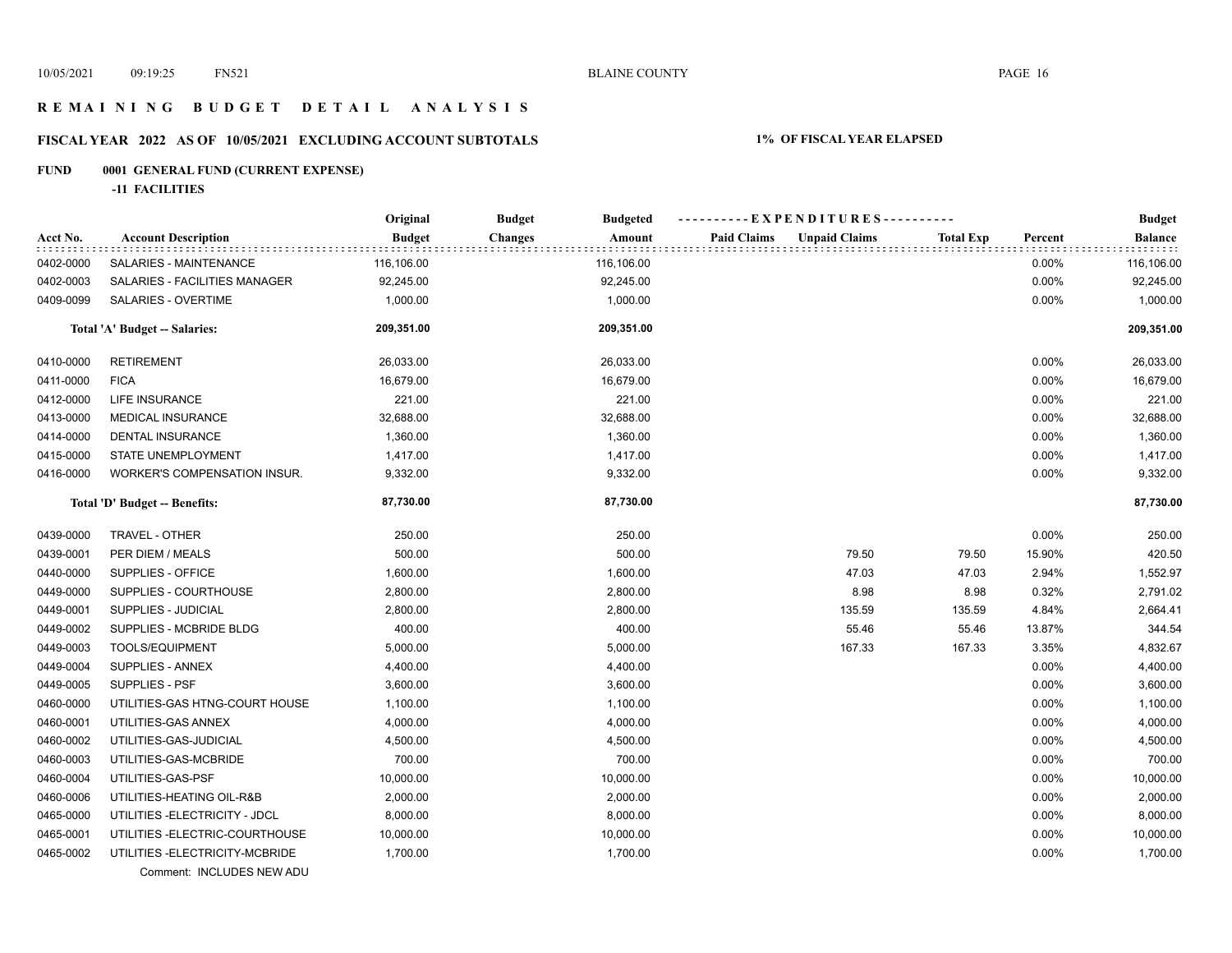## **R E M A I N I N G B U D G E T D E T A I L A N A L Y S I S**

## **FISCAL YEAR 2022 AS OF 10/05/2021 EXCLUDING ACCOUNT SUBTOTALS 1% OF FISCAL YEAR ELAPSED**

## **FUND 0001 GENERAL FUND (CURRENT EXPENSE)**

**-11 FACILITIES**

|           |                                    | Original      | <b>Budget</b>  | <b>Budgeted</b> | ----------EXPENDITURES----------           |                  |         | <b>Budget</b>  |
|-----------|------------------------------------|---------------|----------------|-----------------|--------------------------------------------|------------------|---------|----------------|
| Acct No.  | <b>Account Description</b>         | <b>Budget</b> | <b>Changes</b> | Amount          | <b>Paid Claims</b><br><b>Unpaid Claims</b> | <b>Total Exp</b> | Percent | <b>Balance</b> |
| 0465-0003 | UTILITIES - ELECTRICITY - ANNEX    | 15,000.00     |                | 15,000.00       |                                            |                  | 0.00%   | 15,000.00      |
| 0465-0004 | UTILITIES - ELECTRICITY - PSF      | 43,000.00     |                | 43,000.00       |                                            |                  | 0.00%   | 43,000.00      |
| 0465-0007 | UTILITIES - ELECTRICITY - R&B      | 12,000.00     |                | 12,000.00       |                                            |                  | 0.00%   | 12,000.00      |
| 0465-0008 | UTILITIES - ELECTRICITY- WEEDS     | 600.00        |                | 600.00          |                                            |                  | 0.00%   | 600.00         |
| 0467-0004 | UTILITIES - GARBAGE - R&B          | 900.00        |                | 900.00          |                                            |                  | 0.00%   | 900.00         |
| 0469-0000 | UTILITIES - PROPANE - R&B          | 2,000.00      |                | 2,000.00        |                                            |                  | 0.00%   | 2,000.00       |
| 0469-0001 | UTILITIES - PROPANE - WEEDS        | 1,600.00      |                | 1,600.00        |                                            |                  | 0.00%   | 1,600.00       |
| 0494-0000 | REPAIRS/MAINT - CRTHSE             | 7,000.00      |                | 7,000.00        | 98.50                                      | 98.50            | 1.41%   | 6,901.50       |
| 0494-0001 | REPAIRS/MAINT - JDCL BLDG          | 5,000.00      |                | 5,000.00        |                                            |                  | 0.00%   | 5,000.00       |
| 0494-0002 | REPAIRS/MAINT - MCBRIDE BLDG       | 4,000.00      |                | 4,000.00        |                                            |                  | 0.00%   | 4,000.00       |
| 0494-0003 | REPAIRS/MAINT - ANNEX              | 12,000.00     |                | 12,000.00       | 798.70                                     | 798.70           | 6.66%   | 11,201.30      |
|           | Comment: BOILER UPDATES            |               |                |                 |                                            |                  |         |                |
| 0494-0004 | <b>REPAIRS/MAINT - PSF</b>         | 34,000.00     |                | 34,000.00       | 807.39                                     | 807.39           | 2.37%   | 33,192.61      |
|           | Comment: COOLING TOWER REPAIRS     |               |                |                 |                                            |                  |         |                |
| 0494-0006 | REPAIRS & MAINT-ROAD & BRIDGE      | 8,000.00      |                | 8,000.00        |                                            |                  | 0.00%   | 8,000.00       |
| 0494-0007 | <b>REPAIRS &amp; MAINT-RECYCLE</b> | 8,000.00      |                | 8,000.00        |                                            |                  | 0.00%   | 8,000.00       |
| 0494-0008 | <b>REPAIRS/MAINT - WEEDS SHOP</b>  | 500.00        |                | 500.00          |                                            |                  | 0.00%   | 500.00         |
| 0494-0009 | REPAIRS/MAINT - FAIRGROUNDS        | 3,000.00      |                | 3,000.00        |                                            |                  | 0.00%   | 3,000.00       |
| 0495-0000 | LANDSCAPE/MAINT                    | 10,000.00     |                | 10,000.00       | 156.85                                     | 156.85           | 1.57%   | 9,843.15       |
| 0499-0004 | FUEL/REPAIRS/MAINT - VEHICLES      | 3,000.00      |                | 3,000.00        |                                            |                  | 0.00%   | 3,000.00       |
| 0528-0000 | <b>DUES/AIRPORT WEST</b>           | 3,000.00      |                | 3,000.00        | 742.94                                     | 742.94           | 24.76%  | 2,257.06       |
| 0569-0000 | <b>EDUCATION- OTHER</b>            | 500.00        |                | 500.00          |                                            |                  | 0.00%   | 500.00         |
| 0571-0000 | <b>SUSTAINABILITY</b>              | 1,000.00      |                | 1,000.00        |                                            |                  | 0.00%   | 1,000.00       |
| 0679-0000 | CONTRACT SERVICES - JANITORIAL     | 130,000.00    | 130,000.00     |                 |                                            |                  | 0.00%   | 130,000.00     |
|           | Comment: ADD MORE CLEANING         |               |                |                 |                                            |                  |         |                |
| 0679-0001 | CONTRACT - MAINTENANCE             | 30,000.00     |                | 30,000.00       |                                            |                  | 0.00%   | 30,000.00      |
| 0705-0000 | WATER & SEWER - CRTHSE BLDG        | 9,000.00      |                | 9,000.00        |                                            |                  | 0.00%   | 9,000.00       |
| 0705-0001 | WATER & SEWER - JDCL BLDG          | 700.00        |                | 700.00          |                                            |                  | 0.00%   | 700.00         |
| 0705-0002 | WATER & SEWER - ANNEX              | 2,600.00      |                | 2,600.00        |                                            |                  | 0.00%   | 2,600.00       |
| 0705-0003 | WATER & SEWER - MCBRIDE            | 1,100.00      |                | 1,100.00        |                                            |                  | 0.00%   | 1,100.00       |
|           | Comment: INCLUDES NEW ADU          |               |                |                 |                                            |                  |         |                |
| 0705-0004 | WATER & SEWER - PSF                | 30,000.00     |                | 30,000.00       |                                            |                  | 0.00%   | 30,000.00      |
| 0705-0005 | WATER & SEWER - OLD JAIL           | 250.00        |                | 250.00          |                                            |                  | 0.00%   | 250.00         |
| 0705-0006 | WATER & SEWER - CAREY R&B          | 700.00        |                | 700.00          |                                            |                  | 0.00%   | 700.00         |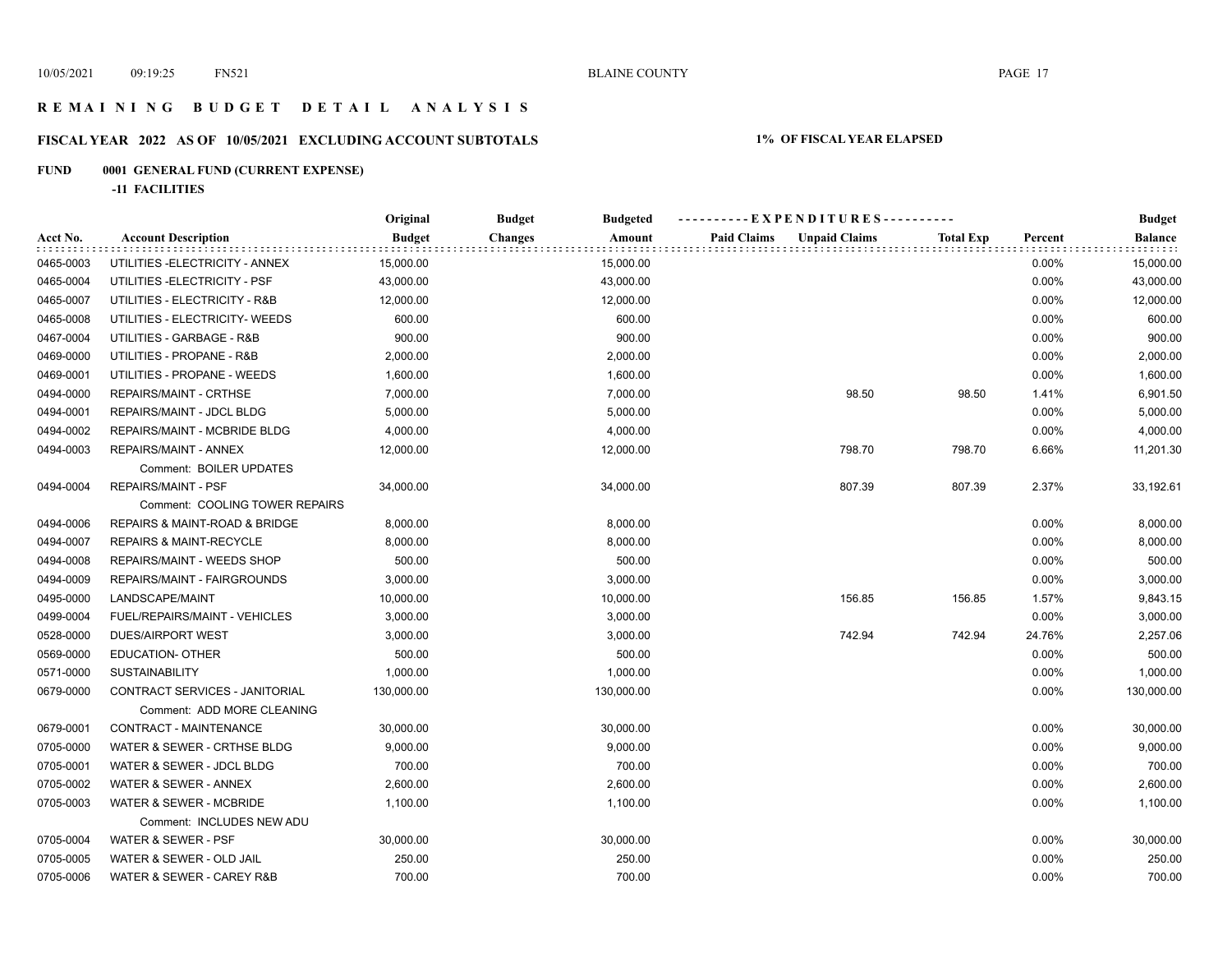## **R E M A I N I N G B U D G E T D E T A I L A N A L Y S I S**

## **FISCAL YEAR 2022 AS OF 10/05/2021 EXCLUDING ACCOUNT SUBTOTALS 1% OF FISCAL YEAR ELAPSED**

## **FUND 0001 GENERAL FUND (CURRENT EXPENSE)**

**-11 FACILITIES**

|           |                                       | Original      | <b>Budget</b>  | <b>Budgeted</b> | ----------EXPENDITURES---------- |                      |                  |         | <b>Budget</b>  |
|-----------|---------------------------------------|---------------|----------------|-----------------|----------------------------------|----------------------|------------------|---------|----------------|
| Acct No.  | <b>Account Description</b>            | <b>Budget</b> | <b>Changes</b> | Amount          | <b>Paid Claims</b>               | <b>Unpaid Claims</b> | <b>Total Exp</b> | Percent | <b>Balance</b> |
| 0705-0007 | WATER & SEWER - CAREY WEEDS           | 700.00        |                | 700.00          |                                  |                      |                  | 0.00%   | 700.00         |
| 0714-0005 | <b>TELEPHONE ALLOWANCE</b>            | 1,200.00      |                | 1,200.00        |                                  | 98.00                | 98.00            | 8.17%   | 1,102.00       |
| 0786-0000 | <b>REPAIRS/MAINT - ELEVATOR</b>       | 3,000.00      |                | 3,000.00        |                                  |                      |                  | 0.00%   | 3,000.00       |
|           | <b>Total 'B' Budget -- Expenses:</b>  | 446,700.00    |                | 446,700.00      |                                  | 3,196.27             | 3,196.27         | 0.72%   | 443,503.73     |
|           | <b>DEPARTMENT TOTALS:</b>             |               |                |                 |                                  |                      |                  |         |                |
|           | Total 'A' Expenses -- Salaries:       | 209,351.00    |                | 209,351.00      |                                  |                      |                  |         | 209,351.00     |
|           | Total 'D' Expenses -- Benefits:       | 87,730.00     |                | 87,730.00       |                                  |                      |                  |         | 87,730.00      |
|           | Total 'B' Expenses -- Expenses:       | 446,700.00    |                | 446,700.00      |                                  | 3,196.27             | 3,196.27         | 0.72%   | 443,503.73     |
|           | Total 'C' Expenses -- Capital Outlay: |               |                |                 |                                  |                      |                  |         |                |
|           |                                       | 743.781.00    |                | 743.781.00      |                                  | 3.196.27             | 3,196.27         | 0.43%   | 740,584.73     |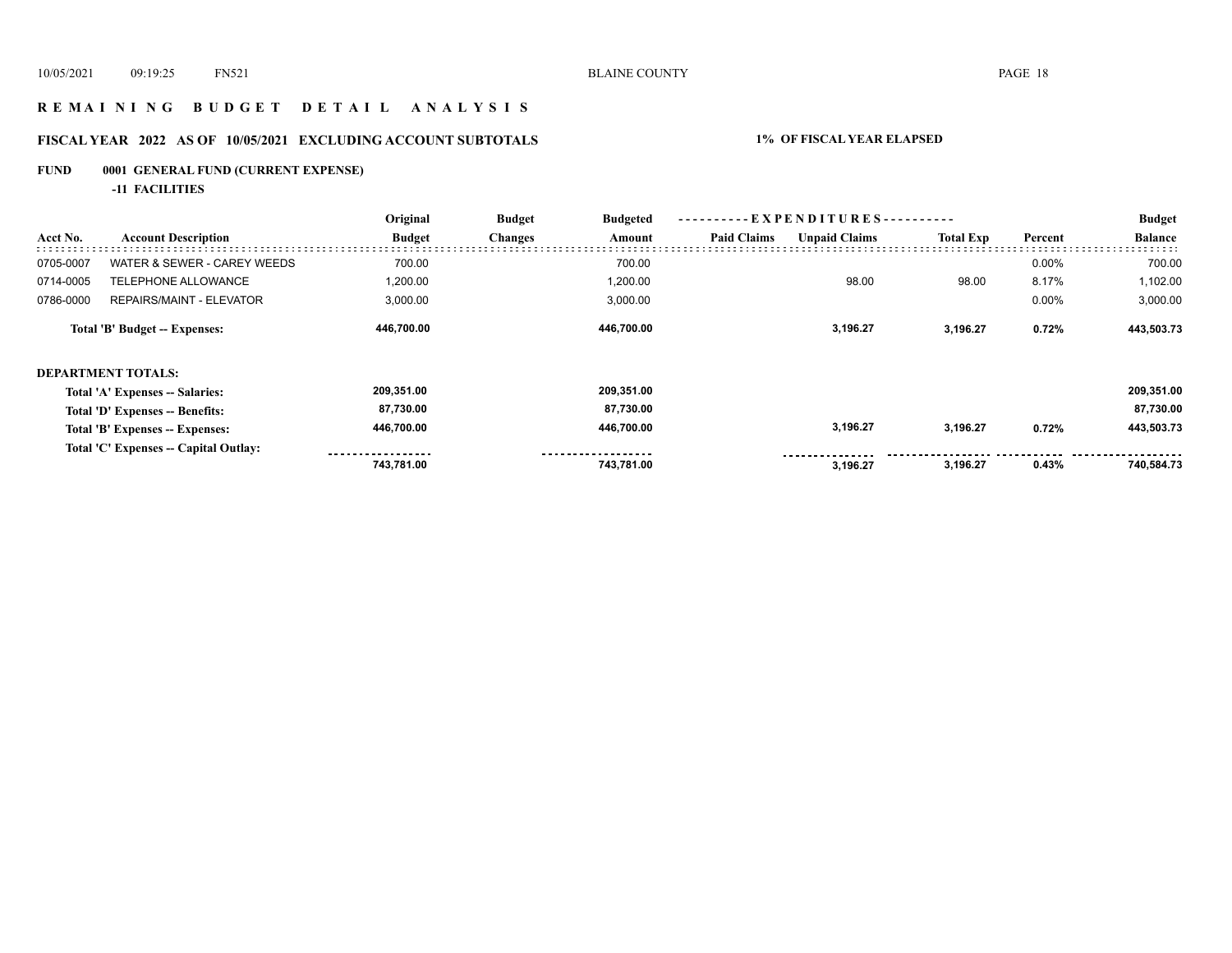## **R E M A I N I N G B U D G E T D E T A I L A N A L Y S I S**

## **FISCAL YEAR 2022 AS OF 10/05/2021 EXCLUDING ACCOUNT SUBTOTALS 1% OF FISCAL YEAR ELAPSED**

## **FUND 0001 GENERAL FUND (CURRENT EXPENSE)**

## **-12 ADMINISTRATIVE SERVICES**

|           |                                                             | Original      | <b>Budget</b><br><b>Budgeted</b> | ----------EXPENDITURES----------           |                  |         | <b>Budget</b>  |
|-----------|-------------------------------------------------------------|---------------|----------------------------------|--------------------------------------------|------------------|---------|----------------|
| Acct No.  | <b>Account Description</b>                                  | <b>Budget</b> | <b>Changes</b><br>Amount         | <b>Paid Claims</b><br><b>Unpaid Claims</b> | <b>Total Exp</b> | Percent | <b>Balance</b> |
| 0401-0005 | SALARIES - ADMIN SERVICES SUPV                              | 56,304.00     | 56,304.00                        |                                            |                  | 0.00%   | 56,304.00      |
| 0402-0001 | SALARIES - ADMIN SUPPORT<br>Comment: INCL. FLOATER POSITION | 221,790.00    | 221,790.00                       |                                            |                  | 0.00%   | 221,790.00     |
| 0409-0099 | <b>SALARIES - OVERTIME</b>                                  | 150.00        | 150.00                           |                                            |                  | 0.00%   | 150.00         |
|           | Total 'A' Budget -- Salaries:                               | 278,244.00    | 278,244.00                       |                                            |                  |         | 278,244.00     |
| 0410-0000 | <b>RETIREMENT</b>                                           | 41,500.00     | 41,500.00                        |                                            |                  | 0.00%   | 41,500.00      |
| 0411-0000 | <b>FICA</b>                                                 | 26,640.00     | 26,640.00                        |                                            |                  | 0.00%   | 26,640.00      |
| 0412-0000 | <b>LIFE INSURANCE</b>                                       | 370.00        | 370.00                           |                                            |                  | 0.00%   | 370.00         |
| 0413-0000 | <b>MEDICAL INSURANCE</b>                                    | 60,332.00     | 60,332.00                        |                                            |                  | 0.00%   | 60,332.00      |
| 0413-0002 | <b>WELLNESS</b>                                             |               |                                  | 45.00                                      | 45.00            | 0.00%   | (45.00)        |
| 0414-0000 | <b>DENTAL INSURANCE</b>                                     | 2,675.00      | 2,675.00                         |                                            |                  | 0.00%   | 2,675.00       |
| 0415-0000 | STATE UNEMPLOYMENT                                          | 2,675.00      | 2,675.00                         |                                            |                  | 0.00%   | 2,675.00       |
| 0416-0000 | WORKER'S COMPENSATION INSUR.                                | 700.00        | 700.00                           |                                            |                  | 0.00%   | 700.00         |
|           | Total 'D' Budget -- Benefits:                               | 134,892.00    | 134,892.00                       | 45.00                                      | 45.00            | 0.03%   | 134,847.00     |
| 0439-0000 | TRAVEL - OTHER                                              | 2,500.00      | 2,500.00                         |                                            |                  | 0.00%   | 2,500.00       |
| 0439-0001 | PER DIEM                                                    | 700.00        | 700.00                           | 149.58                                     | 149.58           | 21.37%  | 550.42         |
| 0440-0000 | SUPPLIES - OFFICE                                           | 2,000.00      | 2,000.00                         | 95.16                                      | 95.16            | 4.76%   | 1,904.84       |
| 0440-0003 | SUPPLIES/EQUIPMENT                                          | 2,500.00      | 2,500.00                         |                                            |                  | 0.00%   | 2,500.00       |
| 0495-0002 | SOFTWARE/SOFTWARE MAINTENANCE                               | 6,500.00      | 6,500.00                         |                                            |                  | 0.00%   | 6,500.00       |
| 0528-0000 | <b>DUES / MEMBERSHIPS</b>                                   | 358.00        | 358.00                           | 219.00                                     | 219.00           | 61.17%  | 139.00         |
| 0542-0000 | <b>POSTAGE</b>                                              | 25.00         | 25.00                            |                                            |                  | 0.00%   | 25.00          |
| 0546-0000 | <b>PUBLICATIONS</b>                                         | 125.00        | 125.00                           |                                            |                  | 0.00%   | 125.00         |
| 0569-0000 | <b>EMPL RECOGNITION</b>                                     |               |                                  | 250.00                                     | 250.00           | 0.00%   | (250.00)       |
| 0569-0001 | EDUCATION/REGISTRATION                                      | 3,000.00      | 3,000.00                         |                                            |                  | 0.00%   | 3,000.00       |
|           | Total 'B' Budget -- Expenses:                               | 17,708.00     | 17,708.00                        | 713.74                                     | 713.74           | 4.03%   | 16,994.26      |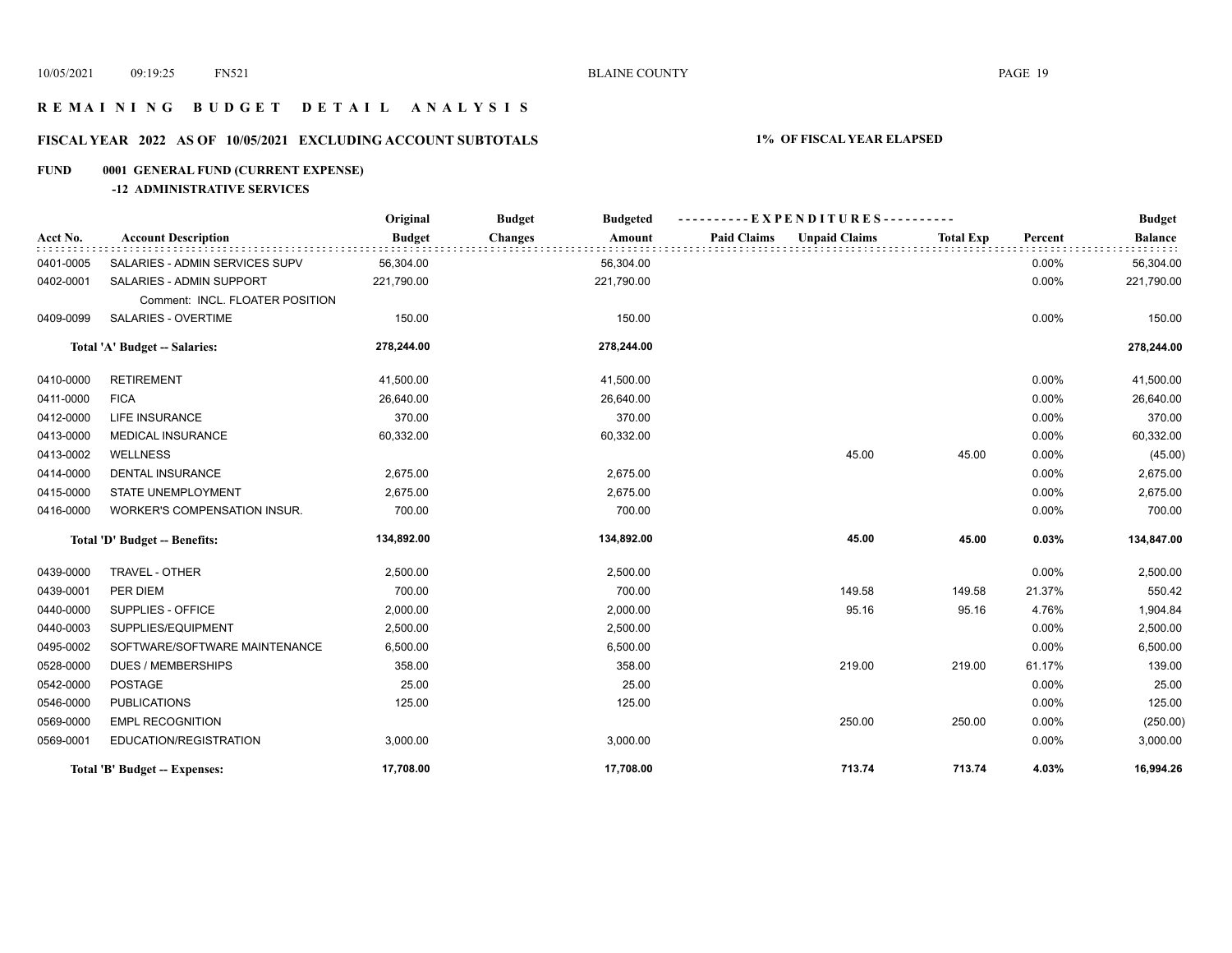## **R E M A I N I N G B U D G E T D E T A I L A N A L Y S I S**

## **FISCAL YEAR 2022 AS OF 10/05/2021 EXCLUDING ACCOUNT SUBTOTALS 1% OF FISCAL YEAR ELAPSED**

#### **DEPARTMENT TOTALS: 278,244.00 278,244.00 278,244.00 Total 'A' Expenses -- Salaries: 134,892.00 134,892.00 134,847.00 45.00 Total 'D' Expenses -- Benefits: 45.00 0.03% 17,708.00 17,708.00 713.74 713.74 4.03% 16,994.26 Total 'B' Expenses -- Expenses: Total 'C' Expenses -- Capital Outlay:** ------------------.................. **...............** . . . . . . . . . . . . . . . . .  **758.74 0.18% 430,085.26 430,844.00 430,844.00 758.74**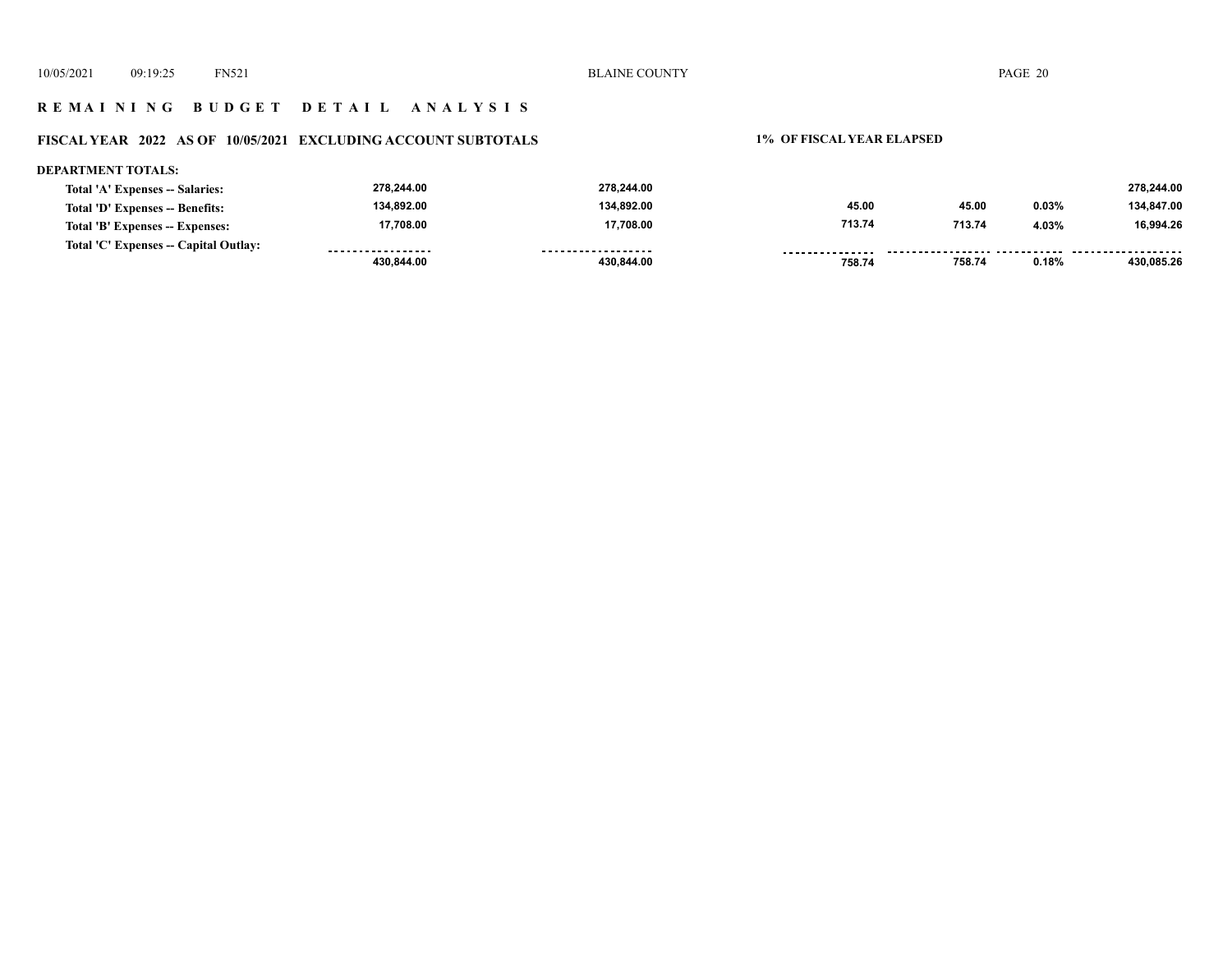## **R E M A I N I N G B U D G E T D E T A I L A N A L Y S I S**

## **FISCAL YEAR 2022 AS OF 10/05/2021 EXCLUDING ACCOUNT SUBTOTALS 1% OF FISCAL YEAR ELAPSED**

## **FUND 0001 GENERAL FUND (CURRENT EXPENSE)**

**-13 EXTENSION OFFICE**

|                                      | Original      | <b>Budget</b><br><b>Budgeted</b> |            |                    |                      |                  | <b>Budget</b>            |                |
|--------------------------------------|---------------|----------------------------------|------------|--------------------|----------------------|------------------|--------------------------|----------------|
| <b>Account Description</b>           | <b>Budget</b> | <b>Changes</b>                   | Amount     | <b>Paid Claims</b> | <b>Unpaid Claims</b> | <b>Total Exp</b> | Percent                  | <b>Balance</b> |
| <b>TRAVEL - EXTENSION EDUCATOR</b>   | 2,400.00      |                                  | 2,400.00   |                    |                      |                  | $0.00\%$                 | 2,400.00       |
| TRAVEL - ASSOC EDUCATOR              | 2,300.00      |                                  | 2,300.00   |                    |                      |                  | 0.00%                    | 2,300.00       |
| <b>TRAVEL - ADMIN ASSISTANT</b>      | 700.00        |                                  | 700.00     |                    |                      |                  | 0.00%                    | 700.00         |
| <b>SUPPLIES</b>                      | 3,200.00      |                                  | 3,200.00   |                    |                      |                  | 0.00%                    | 3,200.00       |
| SUPPLIES/EQUIPMENT                   | 4,000.00      |                                  | 4,000.00   |                    |                      |                  | 0.00%                    | 4,000.00       |
| <b>PRINTING</b>                      | 2,202.00      |                                  | 2,202.00   |                    |                      |                  | 0.00%                    | 2,202.00       |
| <b>MARKETING</b>                     | 1,500.00      |                                  | 1,500.00   |                    |                      |                  | 0.00%                    | 1,500.00       |
| POSTAGE-PUB & NEWS LETTER            | 100.00        |                                  | 100.00     |                    |                      |                  | 0.00%                    | 100.00         |
| EDUCATION/REGISTRATION               | 850.00        |                                  | 850.00     |                    | 233.78               | 233.78           | 27.50%                   | 616.22         |
| CONTRACT - EXTENSION AGENT           | 1,500.00      |                                  | 1,500.00   |                    |                      |                  | 0.00%                    | 1,500.00       |
| CONTRACTS-U OF ID                    | 135,813.00    |                                  | 135,813.00 |                    |                      |                  | 0.00%                    | 135,813.00     |
| <b>Total 'B' Budget -- Expenses:</b> | 154,565.00    |                                  | 154,565.00 |                    | 233.78               | 233.78           | 0.15%                    | 154,331.22     |
|                                      |               |                                  |            |                    |                      |                  |                          |                |
|                                      |               |                                  |            |                    |                      |                  | - EXPENDITURES---------- |                |

#### **DEPARTMENT TOTALS:**

| Total 'A' Expenses -- Salaries:       |                    |                     |        |        |       |            |
|---------------------------------------|--------------------|---------------------|--------|--------|-------|------------|
| Total 'D' Expenses -- Benefits:       |                    |                     |        |        |       |            |
| Total 'B' Expenses -- Expenses:       | 154,565.00         | 154,565.00          | 233.78 | 233.78 | 0.15% | 154.331.22 |
| Total 'C' Expenses -- Capital Outlay: | ------------------ | ------------------- |        |        |       |            |
|                                       | 154.565.00         | 154,565.00          | 233.78 | 233.78 | 0.15% | 154.331.22 |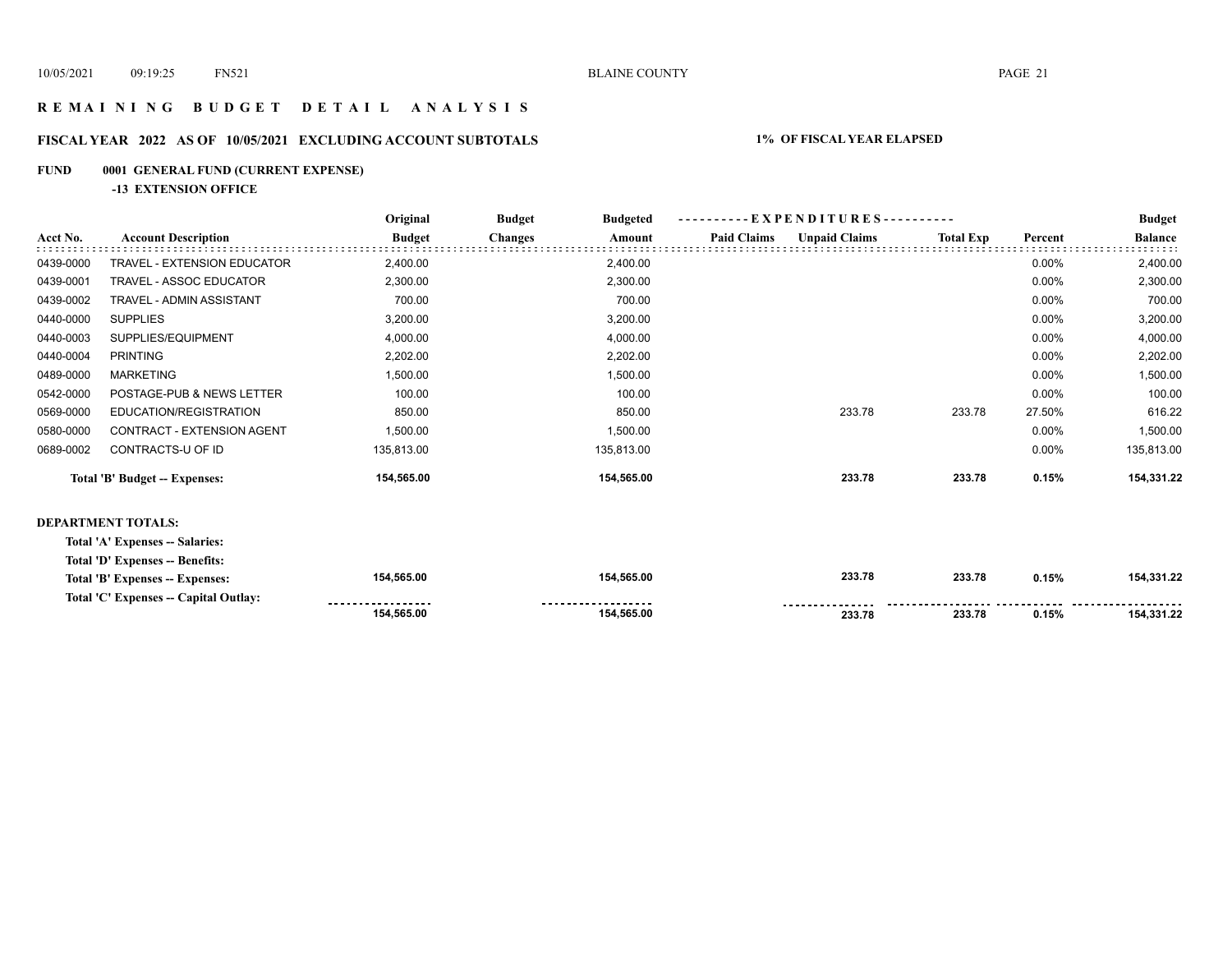## **R E M A I N I N G B U D G E T D E T A I L A N A L Y S I S**

## **FISCAL YEAR 2022 AS OF 10/05/2021 EXCLUDING ACCOUNT SUBTOTALS 1% OF FISCAL YEAR ELAPSED**

## **FUND 0001 GENERAL FUND (CURRENT EXPENSE)**

**-14 IT**

|           |                                     | Original      | <b>Budget</b><br><b>Budgeted</b> | ----------EXPENDITURES----------           |                  |         | <b>Budget</b>  |
|-----------|-------------------------------------|---------------|----------------------------------|--------------------------------------------|------------------|---------|----------------|
| Acct No.  | <b>Account Description</b>          | <b>Budget</b> | <b>Changes</b><br>Amount         | <b>Paid Claims</b><br><b>Unpaid Claims</b> | <b>Total Exp</b> | Percent | <b>Balance</b> |
| 0404-0000 | SALARIES - MANAGER                  | 93,978.00     | 93,978.00                        |                                            |                  | 0.00%   | 93,978.00      |
| 0408-0002 | SALARIES - IT ANALYST               | 134,715.00    | 134,715.00                       |                                            |                  | 0.00%   | 134,715.00     |
|           | Comment: INCL NEW FTE               |               |                                  |                                            |                  |         |                |
| 0408-0003 | SALARIES - IT SPECIALIST            | 75,970.00     | 75,970.00                        |                                            |                  | 0.00%   | 75,970.00      |
| 0409-0099 | SALARIES - OVERTIME                 | 1,000.00      | 1,000.00                         |                                            |                  | 0.00%   | 1,000.00       |
|           | Total 'A' Budget -- Salaries:       | 305,663.00    | 305,663.00                       |                                            |                  |         | 305,663.00     |
| 0410-0000 | <b>RETIREMENT</b>                   | 39,090.00     | 39,090.00                        |                                            |                  | 0.00%   | 39,090.00      |
| 0411-0000 | <b>FICA</b>                         | 25,931.00     | 25,931.00                        |                                            |                  | 0.00%   | 25,931.00      |
| 0412-0000 | LIFE INSURANCE                      | 295.00        | 295.00                           |                                            |                  | 0.00%   | 295.00         |
| 0413-0000 | MEDICAL INSURANCE                   | 63,532.00     | 63,532.00                        |                                            |                  | 0.00%   | 63,532.00      |
| 0414-0000 | <b>DENTAL INSURANCE</b>             | 1,815.00      | 1,815.00                         |                                            |                  | 0.00%   | 1,815.00       |
| 0415-0000 | STATE UNEMPLOYMENT                  | 1,980.00      | 1,980.00                         |                                            |                  | 0.00%   | 1,980.00       |
| 0416-0000 | <b>WORKER'S COMPENSATION INSUR.</b> | 577.00        | 577.00                           |                                            |                  | 0.00%   | 577.00         |
|           | Total 'D' Budget -- Benefits:       | 133,220.00    | 133,220.00                       |                                            |                  |         | 133,220.00     |
| 0439-0000 | TRAVEL-TRAVEL/LODGING/MISC          | 1,200.00      | 1,200.00                         |                                            |                  | 0.00%   | 1,200.00       |
| 0439-0001 | PER DIEM                            | 822.00        | 822.00                           |                                            |                  | 0.00%   | 822.00         |
| 0440-0000 | SUPPLIES - OFFICE                   | 3,570.00      | 3,570.00                         |                                            |                  | 0.00%   | 3,570.00       |
| 0440-0001 | OFFICE EQUIPMENT                    | 40,600.00     | 40,600.00                        |                                            |                  | 0.00%   | 40,600.00      |
| 0440-0002 | <b>COMPUTER SOFTWARE</b>            | 12,473.00     | 12,473.00                        | 4,875.78                                   | 4,875.78         | 39.09%  | 7,597.22       |
| 0464-0000 | PHONE, ACCESSORIES                  | 1,230.00      | 1,230.00                         |                                            |                  | 0.00%   | 1,230.00       |
| 0464-0001 | UTIL - TELECOMMUNICATIONS           | 20,220.00     | 20,220.00                        |                                            |                  | 0.00%   | 20,220.00      |
| 0492-0001 | <b>VEHICLE EXPENSES</b>             | 1,200.00      | 1,200.00                         |                                            |                  | 0.00%   | 1,200.00       |
| 0497-0000 | MAINTENANCE AGREEMENTS              | 88,206.00     | 88,206.00                        |                                            |                  | 0.00%   | 88,206.00      |
| 0499-0000 | REPAIRS/MAINT- OTHER                | 4,000.00      | 4,000.00                         |                                            |                  | 0.00%   | 4,000.00       |
| 0499-0001 | <b>COMPUTER MAINTENANCE</b>         | 250.00        | 250.00                           |                                            |                  | 0.00%   | 250.00         |
| 0499-0002 | PRINTER/SCANNER MAINT               | 50.00         | 50.00                            |                                            |                  | 0.00%   | 50.00          |
| 0542-0000 | <b>POSTAGE</b>                      | 50.00         | 50.00                            |                                            |                  | 0.00%   | 50.00          |
| 0569-0000 | EDUCATION- OTHER                    | 6,200.00      | 6,200.00                         |                                            |                  | 0.00%   | 6,200.00       |
| 0677-0000 | CONTRACTS- COMPUTER SERVICES        | 99,635.00     | 99,635.00                        |                                            |                  | 0.00%   | 99,635.00      |
| 0677-0001 | <b>WEB SITE</b>                     | 7,375.00      | 7,375.00                         | 1,482.00                                   | 1,482.00         | 20.09%  | 5,893.00       |
| 0677-0002 | COMPUTER SERVICES-OTHER             | 2,000.00      | 2,000.00                         | 200.00                                     | 200.00           | 10.00%  | 1,800.00       |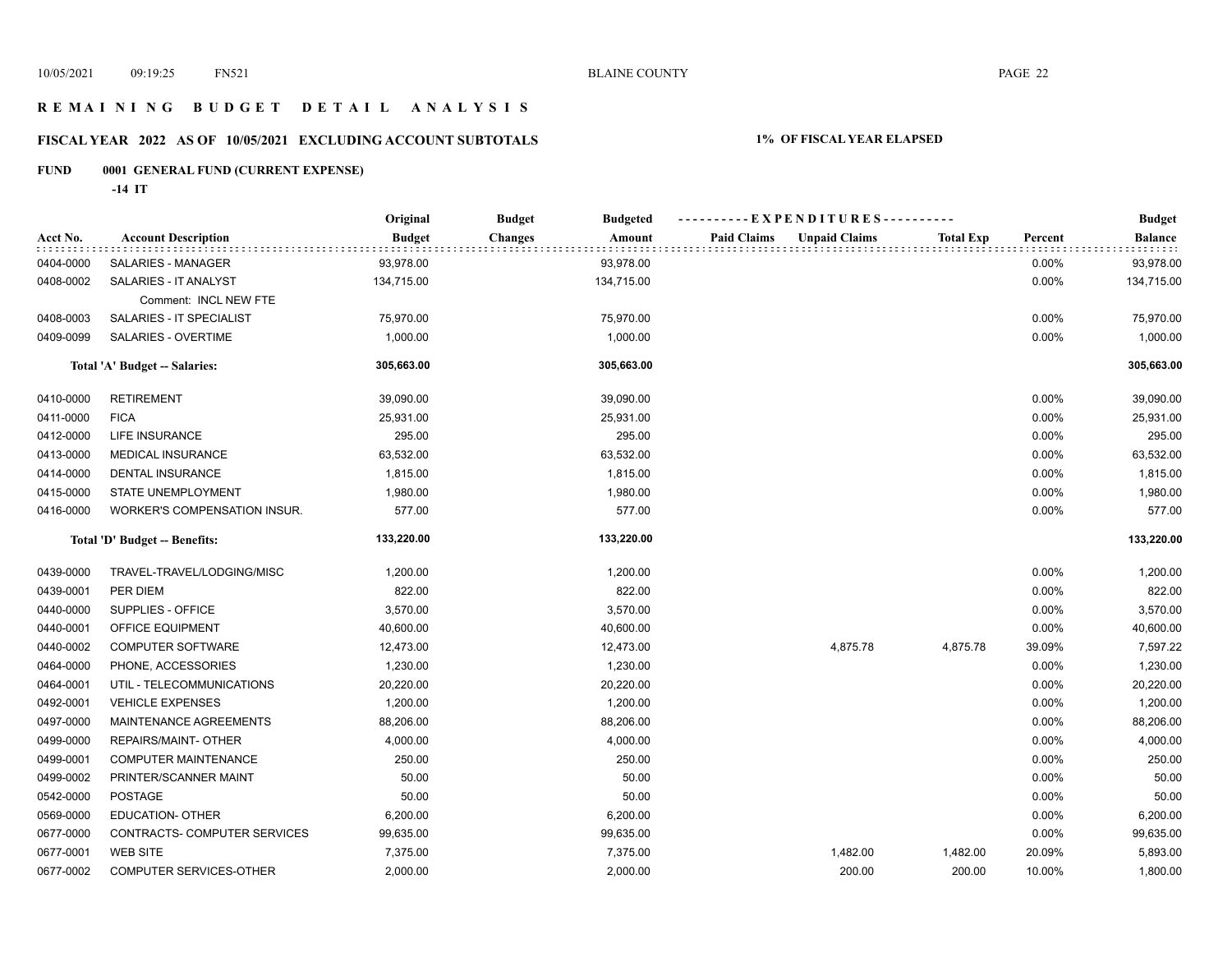## **R E M A I N I N G B U D G E T D E T A I L A N A L Y S I S**

## **FISCAL YEAR 2022 AS OF 10/05/2021 EXCLUDING ACCOUNT SUBTOTALS 1% OF FISCAL YEAR ELAPSED**

## **FUND 0001 GENERAL FUND (CURRENT EXPENSE)**

**-14 IT**

|           |                                       | Original                                                                    | <b>Budget</b>  | <b>Budgeted</b> | E X P E N D I T U R E S - - - - - - - - - - |                      |                  |          | <b>Budget</b>  |
|-----------|---------------------------------------|-----------------------------------------------------------------------------|----------------|-----------------|---------------------------------------------|----------------------|------------------|----------|----------------|
| Acct No.  | <b>Account Description</b>            | <b>Budget</b>                                                               | <b>Changes</b> | Amount          | <b>Paid Claims</b>                          | <b>Unpaid Claims</b> | <b>Total Exp</b> | Percent  | <b>Balance</b> |
| 0714-0005 | TELEPHONE ALLOWANCE                   | 2,352.00                                                                    |                | 2,352.00        |                                             | 98.00                | 98.00            | 4.17%    | 2,254.00       |
|           | Total 'B' Budget -- Expenses:         | 291,433.00                                                                  |                | 291,433.00      |                                             | 6,655.78             | 6,655.78         | 2.28%    | 284,777.22     |
| 0804-0000 | CAPITAL- COMPUTER                     | 285,455.00                                                                  |                | 285,455.00      |                                             |                      |                  | $0.00\%$ | 285,455.00     |
| 0899-0000 | <b>CAPITAL- OTHER</b>                 | 50,000.00                                                                   |                | 50,000.00       |                                             |                      |                  | $0.00\%$ | 50,000.00      |
|           |                                       | Comment: MONEY FOR TRUST FOR SOFTWARE UPGRADE FROM CAI NEED ABOUT \$200,000 |                |                 |                                             |                      |                  |          |                |
|           | Total 'C' Budget -- Capital Outlay:   | 335,455.00                                                                  |                | 335,455.00      |                                             |                      |                  |          | 335,455.00     |
|           | <b>DEPARTMENT TOTALS:</b>             |                                                                             |                |                 |                                             |                      |                  |          |                |
|           | Total 'A' Expenses -- Salaries:       | 305,663.00                                                                  |                | 305,663.00      |                                             |                      |                  |          | 305,663.00     |
|           | Total 'D' Expenses -- Benefits:       | 133,220.00                                                                  |                | 133,220.00      |                                             |                      |                  |          | 133,220.00     |
|           | Total 'B' Expenses -- Expenses:       | 291,433.00                                                                  |                | 291,433.00      |                                             | 6,655.78             | 6,655.78         | 2.28%    | 284,777.22     |
|           | Total 'C' Expenses -- Capital Outlay: | 335,455.00                                                                  |                | 335,455.00      |                                             |                      |                  |          | 335,455.00     |
|           |                                       | 1,065,771.00                                                                |                | 1,065,771.00    |                                             | 6,655.78             | 6,655.78         | 0.62%    | 1,059,115.22   |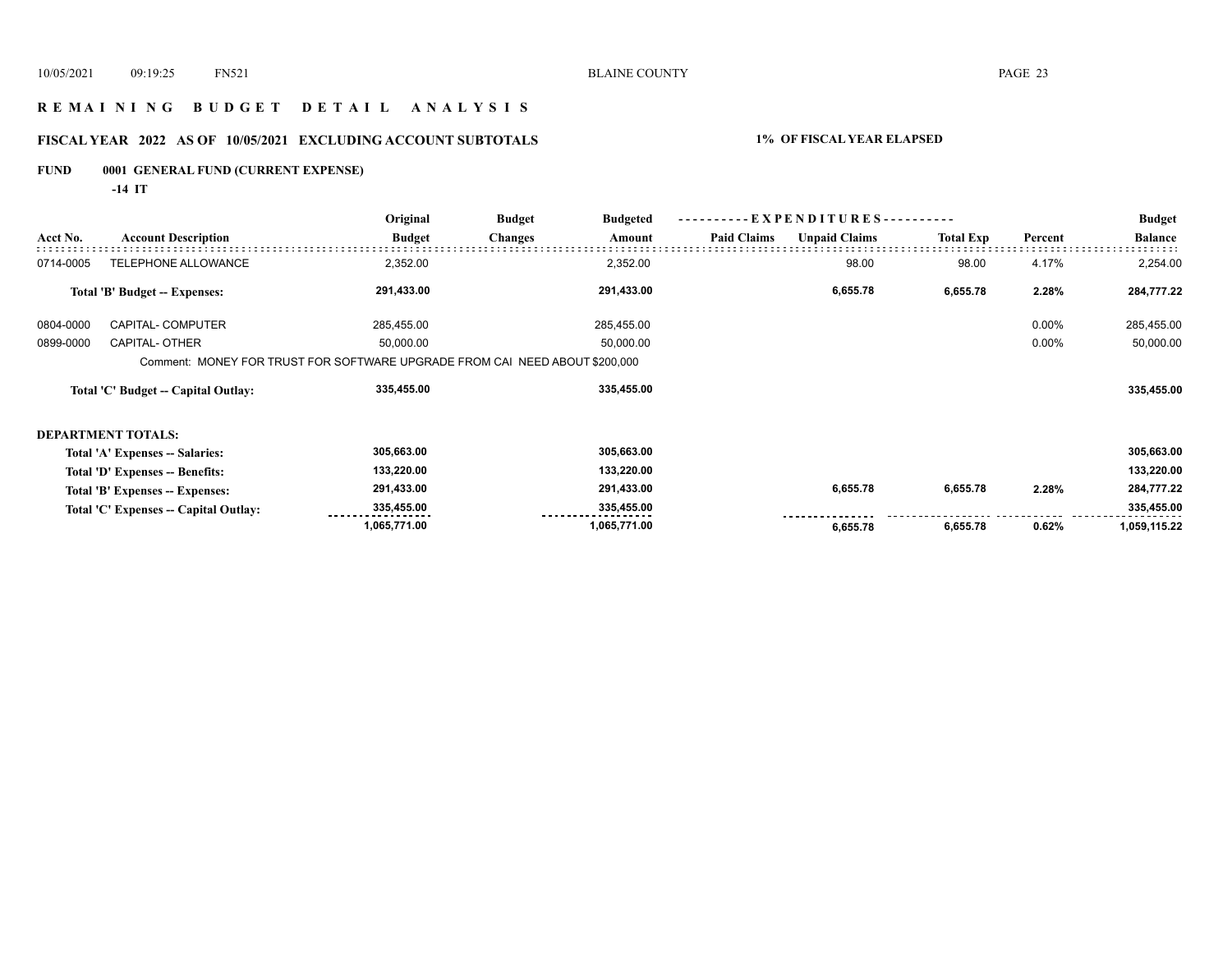## **R E M A I N I N G B U D G E T D E T A I L A N A L Y S I S**

## **FISCAL YEAR 2022 AS OF 10/05/2021 EXCLUDING ACCOUNT SUBTOTALS 1% OF FISCAL YEAR ELAPSED**

## **FUND 0001 GENERAL FUND (CURRENT EXPENSE)**

**-15 ELECTIONS**

|           |                                             | Original      | <b>Budget</b><br><b>Budgeted</b> | - EXPENDITURES---------                    |                             | <b>Budget</b>  |
|-----------|---------------------------------------------|---------------|----------------------------------|--------------------------------------------|-----------------------------|----------------|
| Acct No.  | <b>Account Description</b>                  | <b>Budget</b> | <b>Changes</b><br>Amount         | <b>Unpaid Claims</b><br><b>Paid Claims</b> | <b>Total Exp</b><br>Percent | <b>Balance</b> |
| 0402-0000 | <b>SALARIES - DEPUTIES</b>                  | 23,000.00     | 23,000.00                        |                                            | 0.00%                       | 23,000.00      |
| 0402-0006 | <b>SALARIES - OTHER</b>                     | 10,000.00     | 10,000.00                        |                                            | 0.00%                       | 10,000.00      |
| 0409-0099 | SALARIES - OVERTIME                         | 1,000.00      | 1,000.00                         |                                            | 0.00%                       | 1,000.00       |
|           | Total 'A' Budget -- Salaries:               | 34,000.00     | 34,000.00                        |                                            |                             | 34,000.00      |
| 0410-0000 | <b>RETIREMENT</b>                           | 2,905.00      | 2,905.00                         |                                            | 0.00%                       | 2,905.00       |
| 0411-0000 | <b>FICA</b>                                 | 2,400.00      | 2,400.00                         |                                            | 0.00%                       | 2,400.00       |
| 0412-0000 | LIFE INSURANCE                              | 40.00         | 40.00                            |                                            | 0.00%                       | 40.00          |
| 0413-0000 | <b>MEDICAL INSURANCE</b>                    | 7,370.00      | 7,370.00                         |                                            | 0.00%                       | 7,370.00       |
| 0414-0000 | <b>DENTAL INSURANCE</b>                     | 230.00        | 230.00                           |                                            | 0.00%                       | 230.00         |
| 0415-0000 | STATE UNEMPLOYMENT                          | 200.00        | 200.00                           |                                            | 0.00%                       | 200.00         |
| 0416-0000 | WORKER'S COMPENSATION INSUR.                | 55.00         | 55.00                            |                                            | 0.00%                       | 55.00          |
|           | Total 'D' Budget -- Benefits:               | 13,200.00     | 13,200.00                        |                                            |                             | 13,200.00      |
| 0439-0000 | TRAVEL - OTHER                              | 600.00        | 600.00                           |                                            | 0.00%                       | 600.00         |
| 0439-0001 | MEALS/ELECTION WORKERS                      | 2,500.00      | 2,500.00                         |                                            | 0.00%                       | 2,500.00       |
| 0440-0000 | OFFICE EQUIPMENT                            | 2,000.00      | 2,000.00                         |                                            | 0.00%                       | 2,000.00       |
| 0442-0000 | SUPPLIES - ELECTION                         | 30,000.00     | 30,000.00                        |                                            | 0.00%                       | 30,000.00      |
| 0490-0001 | <b>MAINTENANCE</b>                          | 9,500.00      | 9,500.00                         |                                            | 0.00%                       | 9,500.00       |
| 0511-0000 | RENT/LEASE- BUILDINGS                       | 8,650.00      | 8,650.00                         |                                            | 0.00%                       | 8,650.00       |
|           | Comment: INCLUDES \$7,500 TO MOVE EQUIPMENT |               |                                  |                                            |                             |                |
| 0522-0000 | <b>ADVERTISING</b>                          | 7,000.00      | 7,000.00                         |                                            | 0.00%                       | 7,000.00       |
| 0542-0000 | <b>POSTAGE</b>                              | 1,000.00      | 1,000.00                         |                                            | 0.00%                       | 1,000.00       |
| 0569-0000 | EDUCATION/CONFERENCE/TRAINING               | 1,100.00      | 1,100.00                         |                                            | 0.00%                       | 1,100.00       |
| 0712-0001 | POLL WORKERS                                | 17,000.00     | 17,000.00                        |                                            | 0.00%                       | 17,000.00      |
| 0712-0002 | MILEAGE-POLL WORKERS                        | 1,200.00      | 1,200.00                         |                                            | 0.00%                       | 1,200.00       |
|           | Total 'B' Budget -- Expenses:               | 80,550.00     | 80,550.00                        |                                            |                             | 80,550.00      |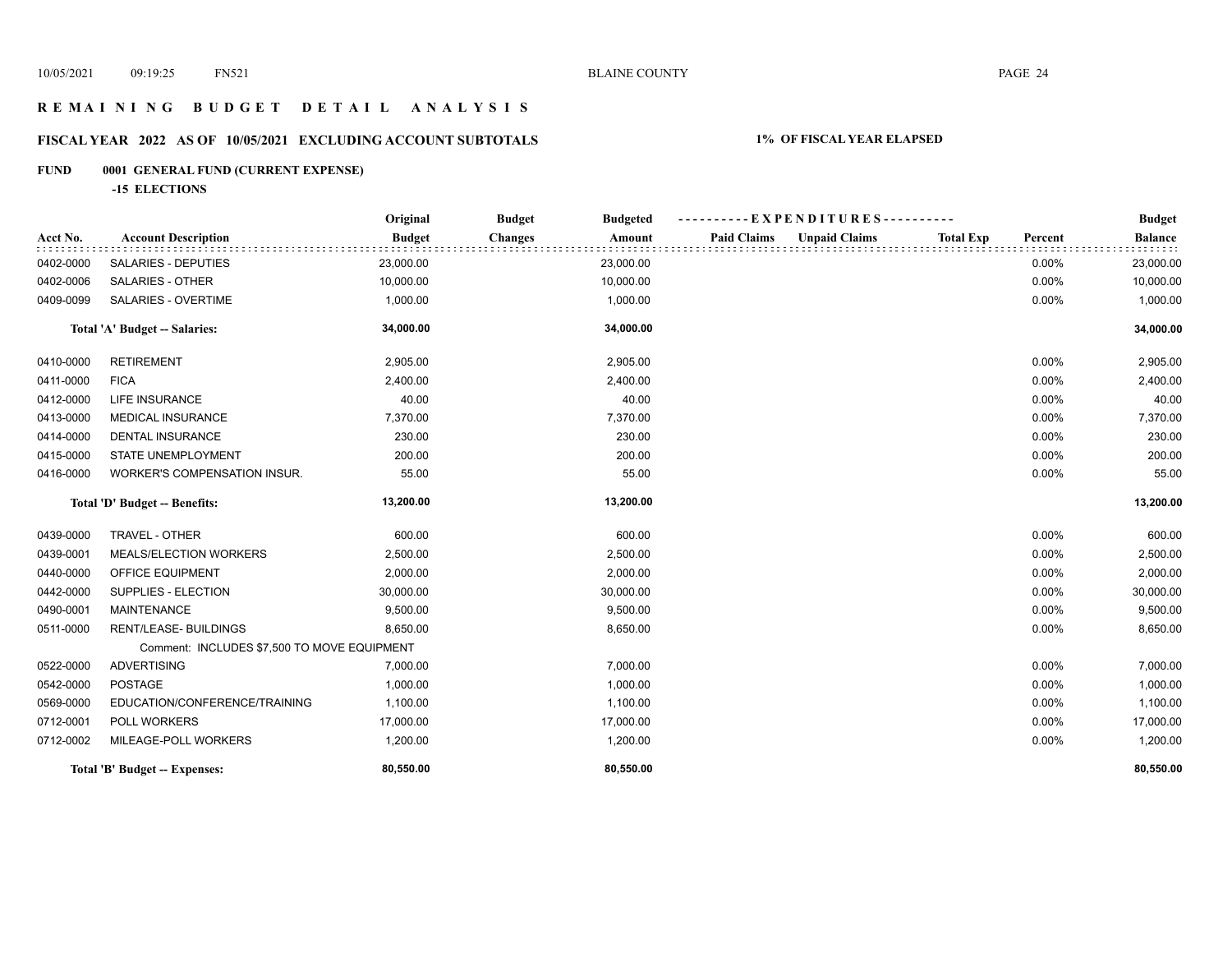## **R E M A I N I N G B U D G E T D E T A I L A N A L Y S I S**

## **FISCAL YEAR 2022 AS OF 10/05/2021 EXCLUDING ACCOUNT SUBTOTALS 1% OF FISCAL YEAR ELAPSED**

#### **DEPARTMENT TOTALS: 34,000.00 34,000.00 34,000.00 Total 'A' Expenses -- Salaries: 13,200.00 13,200.00 13,200.00 Total 'D' Expenses -- Benefits: 80,550.00 80,550.00 80,550.00 Total 'B' Expenses -- Expenses: Total 'C' Expenses -- Capital Outlay:** . . . . . . . . . . . . . . . . . . .................. ------------------- **127,750.00 127,750.00 127,750.00**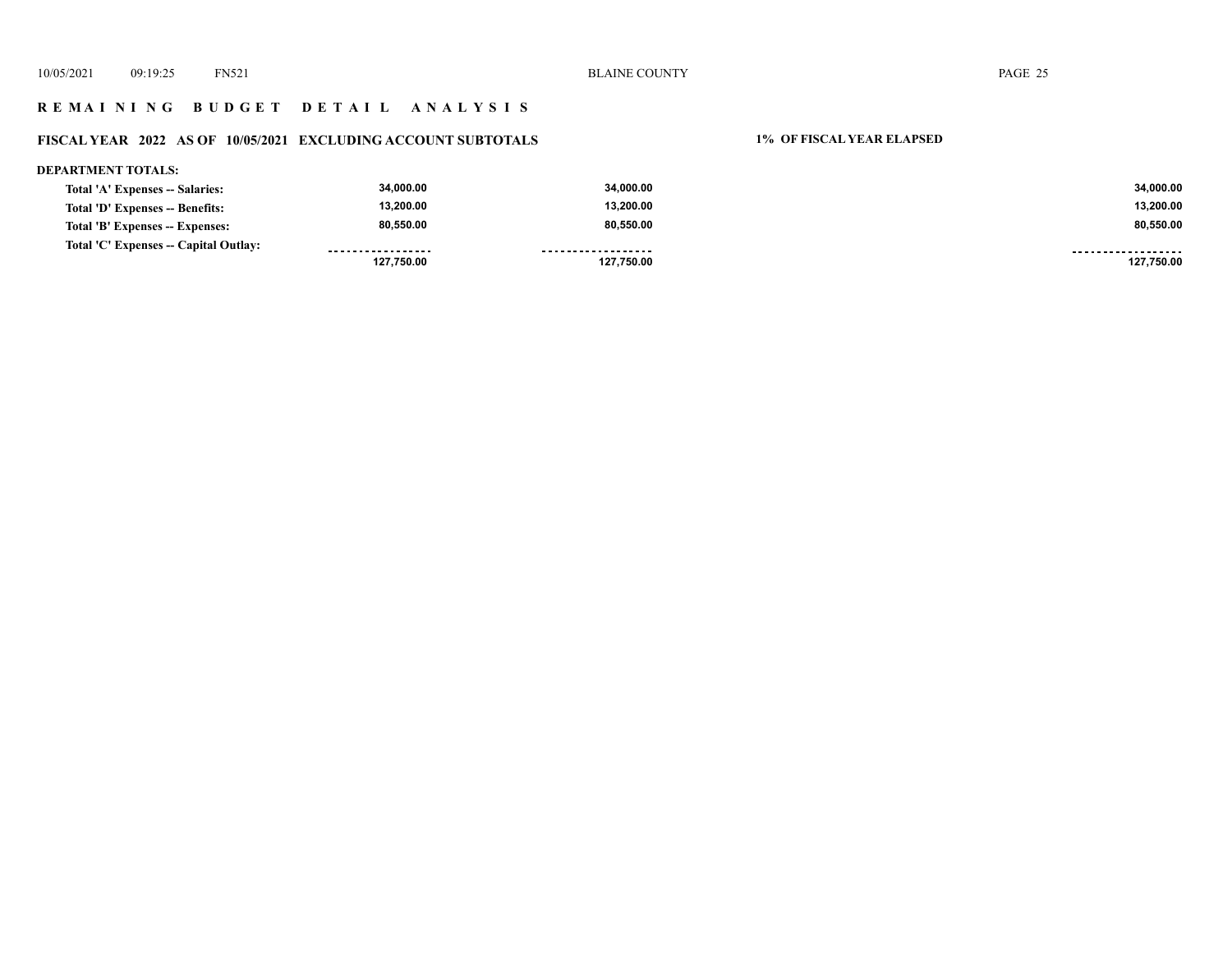## **R E M A I N I N G B U D G E T D E T A I L A N A L Y S I S**

## **FISCAL YEAR 2022 AS OF 10/05/2021 EXCLUDING ACCOUNT SUBTOTALS 1% OF FISCAL YEAR ELAPSED**

## **FUND 0001 GENERAL FUND (CURRENT EXPENSE)**

**-17 KETCHUM POLICE**

|           |                                           | Original      | <b>Budget</b><br><b>Budgeted</b> | ----------EXPENDITURES----------           |                  |         | <b>Budget</b>  |
|-----------|-------------------------------------------|---------------|----------------------------------|--------------------------------------------|------------------|---------|----------------|
| Acct No.  | <b>Account Description</b>                | <b>Budget</b> | <b>Changes</b><br>Amount         | <b>Paid Claims</b><br><b>Unpaid Claims</b> | <b>Total Exp</b> | Percent | <b>Balance</b> |
| 0401-0001 | SALARIES - CHIEF / CPT                    | 97,768.00     | 97,768.00                        |                                            |                  | 0.00%   | 97,768.00      |
| 0401-0002 | SALARIES - DEPUTIES                       | 739,718.00    | 739,718.00                       |                                            |                  | 0.00%   | 739,718.00     |
|           | Comment: INCLUDES 1 NEW FTE & 1 PROMOTION |               |                                  |                                            |                  |         |                |
| 0402-0001 | <b>SALARIES - OFFICE</b>                  | 55,307.00     | 55,307.00                        |                                            |                  | 0.00%   | 55,307.00      |
| 0409-0099 | SALARIES - OVERTIME                       | 65,545.00     | 65,545.00                        |                                            |                  | 0.00%   | 65,545.00      |
|           | Total 'A' Budget -- Salaries:             | 958,338.00    | 958,338.00                       |                                            |                  |         | 958,338.00     |
| 0410-0000 | <b>RETIREMENT</b>                         | 119,352.00    | 119,352.00                       |                                            |                  | 0.00%   | 119,352.00     |
| 0411-0000 | <b>FICA</b>                               | 74,469.00     | 74,469.00                        |                                            |                  | 0.00%   | 74,469.00      |
| 0412-0000 | LIFE INSURANCE                            | 883.00        | 883.00                           |                                            |                  | 0.00%   | 883.00         |
| 0413-0000 | MEDICAL INSURANCE                         | 173,021.00    | 173,021.00                       |                                            |                  | 0.00%   | 173,021.00     |
| 0414-0000 | <b>DENTAL INSURANCE</b>                   | 5,445.00      | 5,445.00                         |                                            |                  | 0.00%   | 5,445.00       |
| 0415-0000 | STATE UNEMPLOYMENT                        | 6,327.00      | 6,327.00                         |                                            |                  | 0.00%   | 6,327.00       |
| 0416-0000 | <b>WORKER'S COMPENSATION INSUR.</b>       | 32,148.00     | 32,148.00                        |                                            |                  | 0.00%   | 32,148.00      |
|           | Total 'D' Budget -- Benefits:             | 411,645.00    | 411,645.00                       |                                            |                  |         | 411,645.00     |
| 0439-0000 | TRAVEL - OTHER                            | 4,600.00      | 4,600.00                         |                                            |                  | 0.00%   | 4,600.00       |
| 0439-0001 | PER DIEM                                  | 4,000.00      | 4,000.00                         |                                            |                  | 0.00%   | 4,000.00       |
| 0440-0000 | SUPPLIES - OFFICE                         | 8,500.00      | 8,500.00                         | 581.08                                     | 581.08           | 6.84%   | 7,918.92       |
| 0450-0000 | <b>INSURANCE- LIABILITY</b>               | 17,196.00     | 17,196.00                        |                                            |                  | 0.00%   | 17,196.00      |
| 0464-0000 | TELEPHONE, COMMUNICATIONS                 | 3,000.00      | 3,000.00                         |                                            |                  | 0.00%   | 3,000.00       |
| 0479-0000 | <b>VEHICLES - OTHER OPERATING EXP</b>     | 42,896.00     | 42,896.00                        | 1,268.14                                   | 1,268.14         | 2.96%   | 41,627.86      |
| 0489-0000 | PROFESSIONAL SVC- OTHER                   | 8,000.00      | 8,000.00                         |                                            |                  | 0.00%   | 8,000.00       |
| 0495-0001 | 700 MHZ MASTER MAINTENANCE                | 4,725.00      | 4,725.00                         |                                            |                  | 0.00%   | 4,725.00       |
| 0499-0000 | <b>REPAIRS/MAINT</b>                      | 2,320.00      | 2,320.00                         |                                            |                  | 0.00%   | 2,320.00       |
| 0528-0000 | DUES/MEMBERSHIPS/SUBSCRIPTIONS            | 4,565.00      | 4,565.00                         | 45.00                                      | 45.00            | 0.99%   | 4,520.00       |
| 0550-0000 | <b>COMMUNITY POLICING</b>                 | 5,000.00      | 5,000.00                         |                                            |                  | 0.00%   | 5,000.00       |
| 0554-0000 | UNIFORMS-NEW                              | 5,000.00      | 5,000.00                         | 299.94                                     | 299.94           | 6.00%   | 4,700.06       |
| 0556-0001 | SUPPLIES - EQUIPMENT                      | 23,000.00     | 23,000.00                        | 4,169.71                                   | 4,169.71         | 18.13%  | 18,830.29      |
| 0556-0004 | <b>RMS CONTRIBUTION</b>                   | 21,868.00     | 21,868.00                        |                                            |                  | 0.00%   | 21,868.00      |
| 0569-0000 | EDUCATION- OTHER                          | 8,000.00      | 8,000.00                         |                                            |                  | 0.00%   | 8,000.00       |
| 0591-0005 | <b>CERTIFICATION INCENTIVE</b>            | 1,500.00      | 1,500.00                         |                                            |                  | 0.00%   | 1,500.00       |
| 0600-0000 | <b>MGMT FEE</b>                           | 54,000.00     | 54,000.00                        |                                            |                  | 0.00%   | 54,000.00      |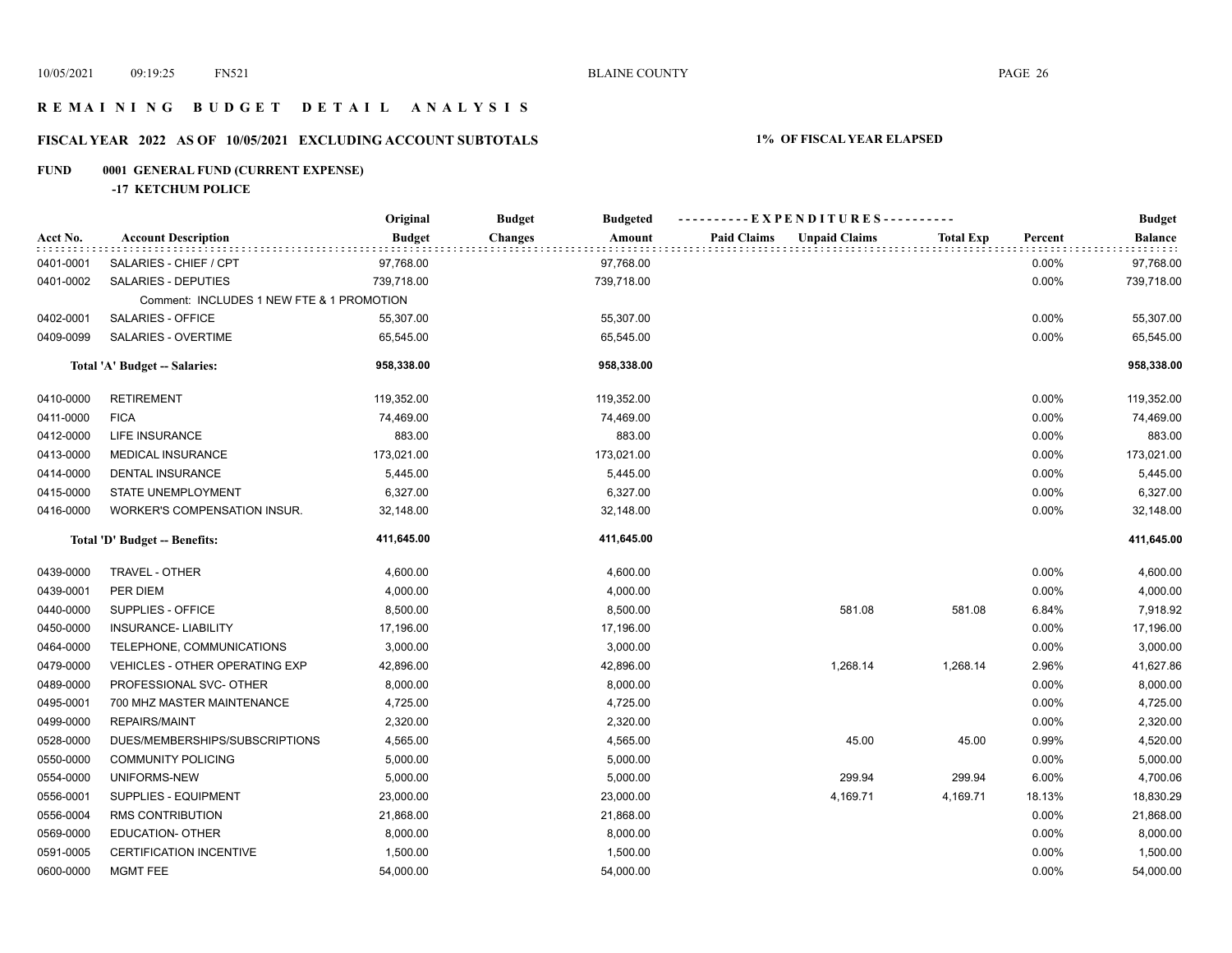## **R E M A I N I N G B U D G E T D E T A I L A N A L Y S I S**

## **FISCAL YEAR 2022 AS OF 10/05/2021 EXCLUDING ACCOUNT SUBTOTALS 1% OF FISCAL YEAR ELAPSED**

## **FUND 0001 GENERAL FUND (CURRENT EXPENSE)**

**-17 KETCHUM POLICE**

|           |                                                         | Original      | <b>Budget</b><br><b>Budgeted</b> | $-EXPENDITURES$ --------- |                    |                      |                  | <b>Budget</b> |                |
|-----------|---------------------------------------------------------|---------------|----------------------------------|---------------------------|--------------------|----------------------|------------------|---------------|----------------|
| Acct No.  | <b>Account Description</b>                              | <b>Budget</b> | <b>Changes</b>                   | Amount                    | <b>Paid Claims</b> | <b>Unpaid Claims</b> | <b>Total Exp</b> | Percent       | <b>Balance</b> |
| 0714-0005 | TELEPHONE ALLOWANCE                                     | 3,876.00      |                                  | 3,876.00                  |                    | 248.00               | 248.00           | 6.40%         | 3,628.00       |
| 0723-0001 | <b>ANIMAL SHELTER</b>                                   | 2,000.00      |                                  | 2,000.00                  |                    |                      |                  | 0.00%         | 2,000.00       |
|           | <b>Total 'B' Budget -- Expenses:</b>                    | 224,046.00    |                                  | 224,046.00                |                    | 6,611.87             | 6,611.87         | 2.95%         | 217,434.13     |
| 0803-0001 | <b>CAPITAL - VEHICLES</b><br>Comment: TAHOE AND DURANGO | 95,000.00     |                                  | 95,000.00                 |                    |                      |                  | 0.00%         | 95,000.00      |
| 0805-0005 | <b>CAPITAL EQUIPMENT</b><br>Comment: RADIOS             | 68,507.00     |                                  | 68,507.00                 |                    |                      |                  | 0.00%         | 68,507.00      |
|           | Total 'C' Budget -- Capital Outlay:                     | 163,507.00    |                                  | 163,507.00                |                    |                      |                  |               | 163,507.00     |
|           | <b>DEPARTMENT TOTALS:</b>                               |               |                                  |                           |                    |                      |                  |               |                |
|           | Total 'A' Expenses -- Salaries:                         | 958,338.00    |                                  | 958,338.00                |                    |                      |                  |               | 958,338.00     |
|           | Total 'D' Expenses -- Benefits:                         | 411,645.00    |                                  | 411,645.00                |                    |                      |                  |               | 411,645.00     |
|           | Total 'B' Expenses -- Expenses:                         | 224,046.00    |                                  | 224,046.00                |                    | 6,611.87             | 6,611.87         | 2.95%         | 217,434.13     |
|           | Total 'C' Expenses -- Capital Outlay:                   | 163,507.00    |                                  | 163,507.00                |                    |                      |                  |               | 163,507.00     |
|           |                                                         | 1,757,536.00  |                                  | 1,757,536.00              |                    | 6,611.87             | 6,611.87         | 0.38%         | 1,750,924.13   |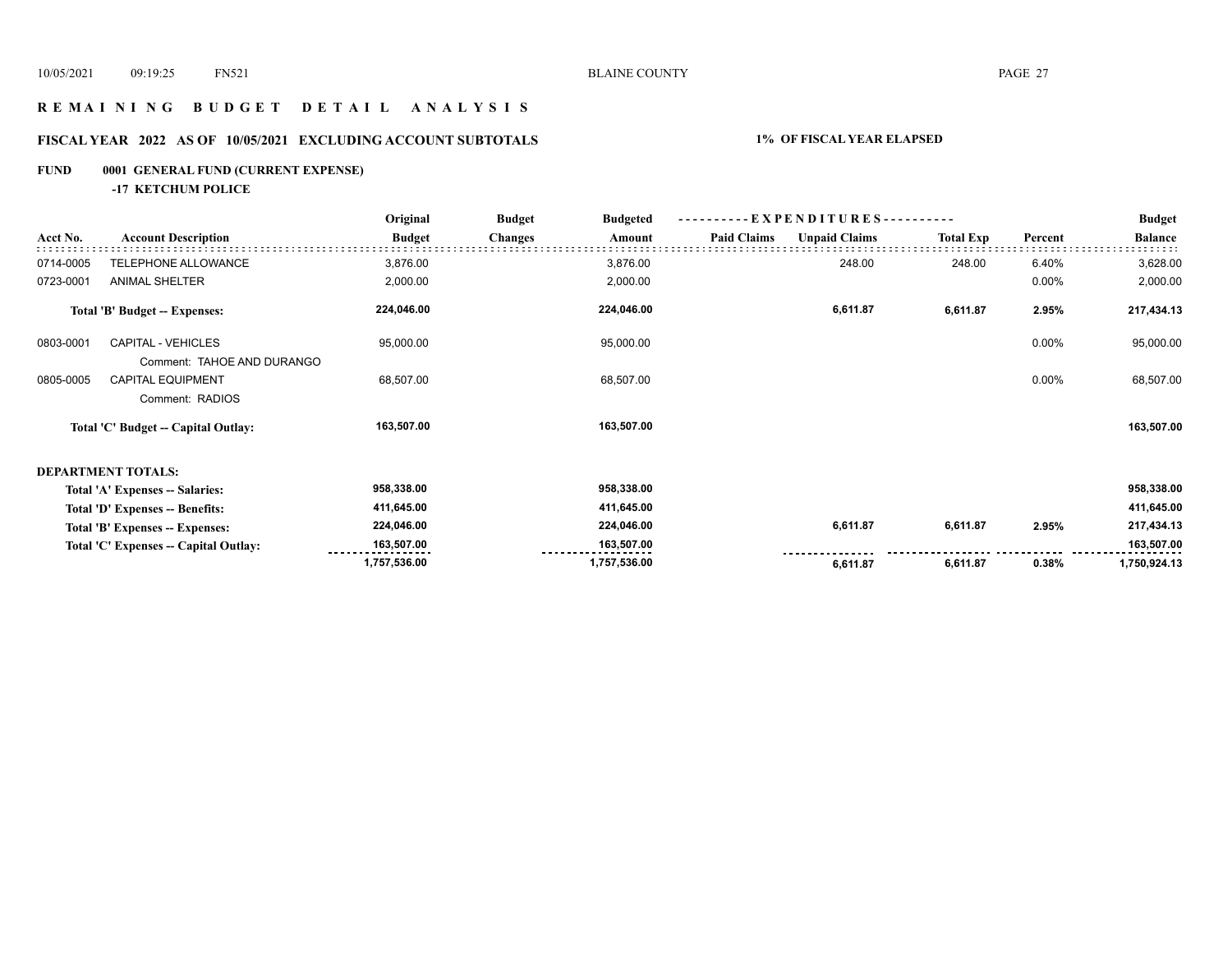## **R E M A I N I N G B U D G E T D E T A I L A N A L Y S I S**

## **FISCAL YEAR 2022 AS OF 10/05/2021 EXCLUDING ACCOUNT SUBTOTALS 1% OF FISCAL YEAR ELAPSED**

## **FUND 0001 GENERAL FUND (CURRENT EXPENSE)**

**-18 GENERAL**

|           |                                                     | Original      | <b>Budget</b><br><b>Budgeted</b> |                                            |                  |         | <b>Budget</b>  |
|-----------|-----------------------------------------------------|---------------|----------------------------------|--------------------------------------------|------------------|---------|----------------|
| Acct No.  | <b>Account Description</b>                          | <b>Budget</b> | <b>Changes</b><br>Amount         | <b>Paid Claims</b><br><b>Unpaid Claims</b> | <b>Total Exp</b> | Percent | <b>Balance</b> |
| 0464-0000 | UTILITIES - TELEPHONE-PS/ALI                        | 41,680.00     | 41,680.00                        | 1,586.06                                   | 1,586.06         | 3.81%   | 40,093.94      |
| 0480-0001 | PROFESSIONAL SVC WATER PROTEST                      | 50.00         | 50.00                            |                                            |                  | 0.00%   | 50.00          |
| 0481-0000 | PROFESSIONAL SVC- AUDITING                          | 35,000.00     | 35,000.00                        |                                            |                  | 0.00%   | 35,000.00      |
| 0484-0001 | PROFESSIONAL SVC-CO ENGNR                           | 45,000.00     | 45,000.00                        |                                            |                  | 0.00%   | 45,000.00      |
| 0484-0002 | PROF SVC - CO ENG - R&B EXP                         | 4,000.00      | 4,000.00                         |                                            |                  | 0.00%   | 4,000.00       |
| 0489-0000 | PROFESSIONAL SVC                                    | 4,000.00      | 4,000.00                         |                                            |                  | 0.00%   | 4,000.00       |
| 0492-0001 | <b>VEHICLE EXPENSES</b>                             | 2,000.00      | 2,000.00                         |                                            |                  | 0.00%   | 2,000.00       |
| 0499-0010 | ADOPT A ROAD PROGRAM                                | 2,500.00      | 2,500.00                         |                                            |                  | 0.00%   | 2,500.00       |
| 0499-0011 | *VETERAN'S TRIBUTE MAINTENANCE                      | 2,000.00      | 2,000.00                         | 368.99                                     | 368.99           | 18.45%  | 1,631.01       |
| 0526-0000 | CONTINGENCY ACCOUNT                                 | 500,000.00    | 500,000.00                       |                                            |                  | 0.00%   | 500,000.00     |
|           | Comment: INCLUDES LEGAL FEES FOR BCC APPEALS        |               |                                  |                                            |                  |         |                |
| 0528-0000 | <b>DUES / MEMBERSHIPS</b>                           | 23,000.00     | 23,000.00                        |                                            |                  | 0.00%   | 23,000.00      |
|           | Comment: IAC, PUB LANDS, CAP CRIMES, DIST IV, PCORI |               |                                  |                                            |                  |         |                |
| 0542-0000 | <b>POSTAGE</b>                                      | 250.00        | 250.00                           |                                            |                  | 0.00%   | 250.00         |
| 0546-0000 | <b>PUBLICATIONS</b>                                 | 8,000.00      | 8,000.00                         |                                            |                  | 0.00%   | 8,000.00       |
| 0556-0010 | <b>BLAINE CO DISPATCH CONTRIB</b>                   | 640,932.00    | 640,932.00                       |                                            |                  | 0.00%   | 640,932.00     |
| 0576-0000 | *INTEROPERABILITY EXPENSES                          |               |                                  | 982.00                                     | 982.00           | 0.00%   | (982.00)       |
| 0671-0001 | BLAINE COUNTY HOUSING AUTH                          | 26,000.00     | 26,000.00                        |                                            |                  | 0.00%   | 26,000.00      |
| 0671-0010 | MOUNTAIN RIDES-OPERATIONS                           | 131,000.00    | 131,000.00                       |                                            |                  | 0.00%   | 131,000.00     |
| 0689-0001 | CONTRACTS - DEFENSE LITIGATION                      | 30,000.00     | 30,000.00                        |                                            |                  | 0.00%   | 30,000.00      |
| 0713-0000 | POSTAGE MACHINE-MAINT/SUPPLIES                      | 5,000.00      | 5,000.00                         |                                            |                  | 0.00%   | 5,000.00       |
| 0723-0001 | <b>ANIMAL SHELTER</b>                               | 32,000.00     | 32,000.00                        |                                            |                  | 0.00%   | 32,000.00      |
| 0740-0000 | <b>LOAN PAYMENT</b>                                 | 109,892.00    | 109,892.00                       | 109,891.12                                 | 109,891.12       | 100.00% | 0.88           |
| 0769-0000 | <b>COMMUNITY SERVICE AGENCIES</b>                   | 68,424.00     | 68,424.00                        |                                            |                  | 0.00%   | 68,424.00      |
| 0769-0001 | <b>SENIOR</b>                                       | 29,000.00     | 29,000.00                        |                                            |                  | 0.00%   | 29,000.00      |
| 0790-0000 | CODIFICATION                                        | 5,000.00      | 5,000.00                         |                                            |                  | 0.00%   | 5,000.00       |
|           | Total 'B' Budget -- Expenses:                       | 1,744,728.00  | 1,744,728.00                     | 112,828.17                                 | 112,828.17       | 6.47%   | 1,631,899.83   |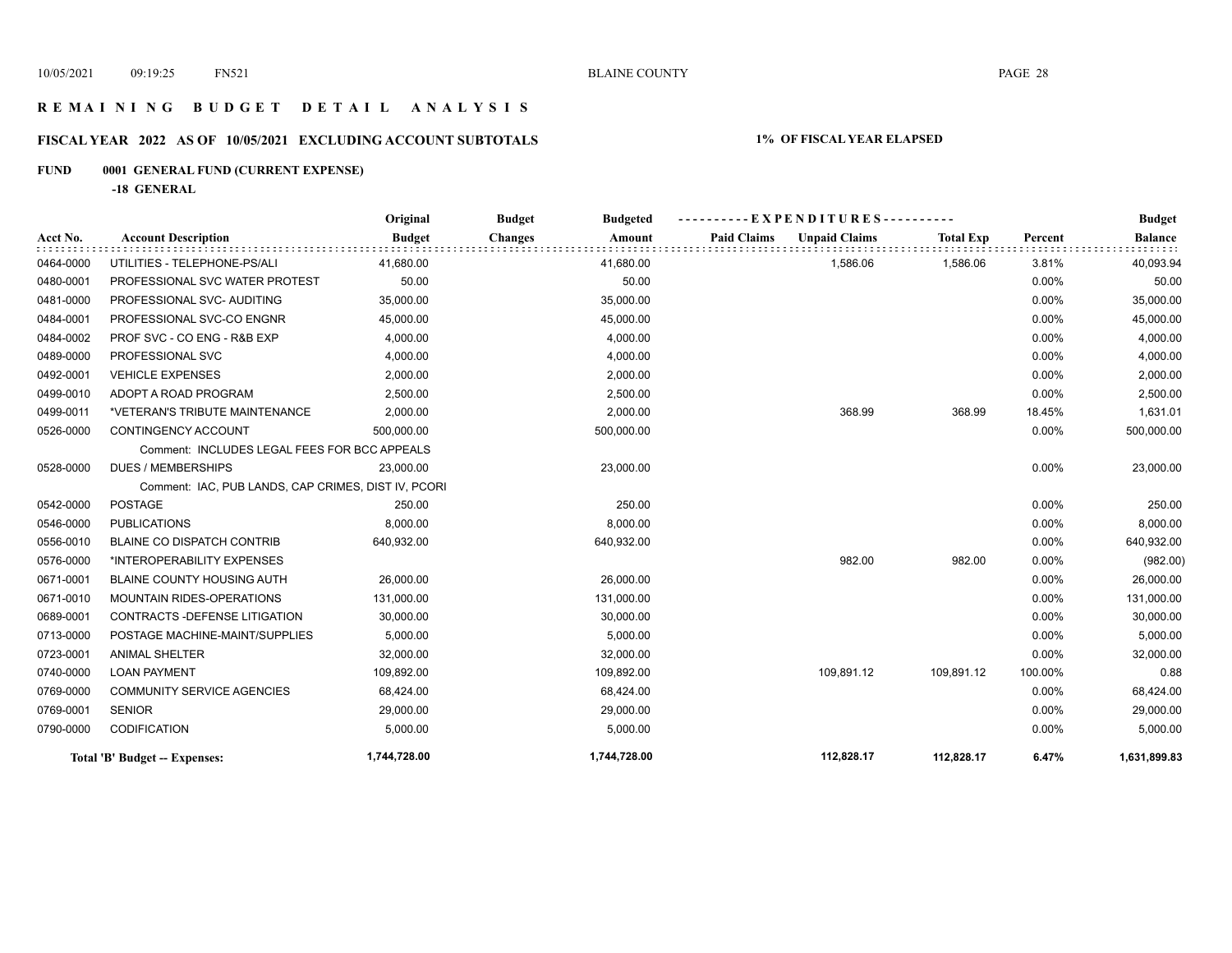## **R E M A I N I N G B U D G E T D E T A I L A N A L Y S I S**

# **FISCAL YEAR 2022 AS OF 10/05/2021 EXCLUDING ACCOUNT SUBTOTALS 1% OF FISCAL YEAR ELAPSED**

#### **DEPARTMENT TOTALS:**

|  | Total 'A' Expenses -- Salaries: |  |
|--|---------------------------------|--|
|  |                                 |  |

| Total 'D' Expenses -- Benefits:       |                   |                    |                 |            |       |              |
|---------------------------------------|-------------------|--------------------|-----------------|------------|-------|--------------|
| Total 'B' Expenses -- Expenses:       | ,744,728.00       | ,744,728.00        | 112.828.17      | 112,828.17 | 6.47% | 1.631.899.83 |
| Total 'C' Expenses -- Capital Outlay: | ----------------- | ------------------ | --------------- |            |       |              |
|                                       | ,744,728.00       | ,744,728.00        | 112.828.17      | 112.828.17 | 6.47% | 1.631.899.83 |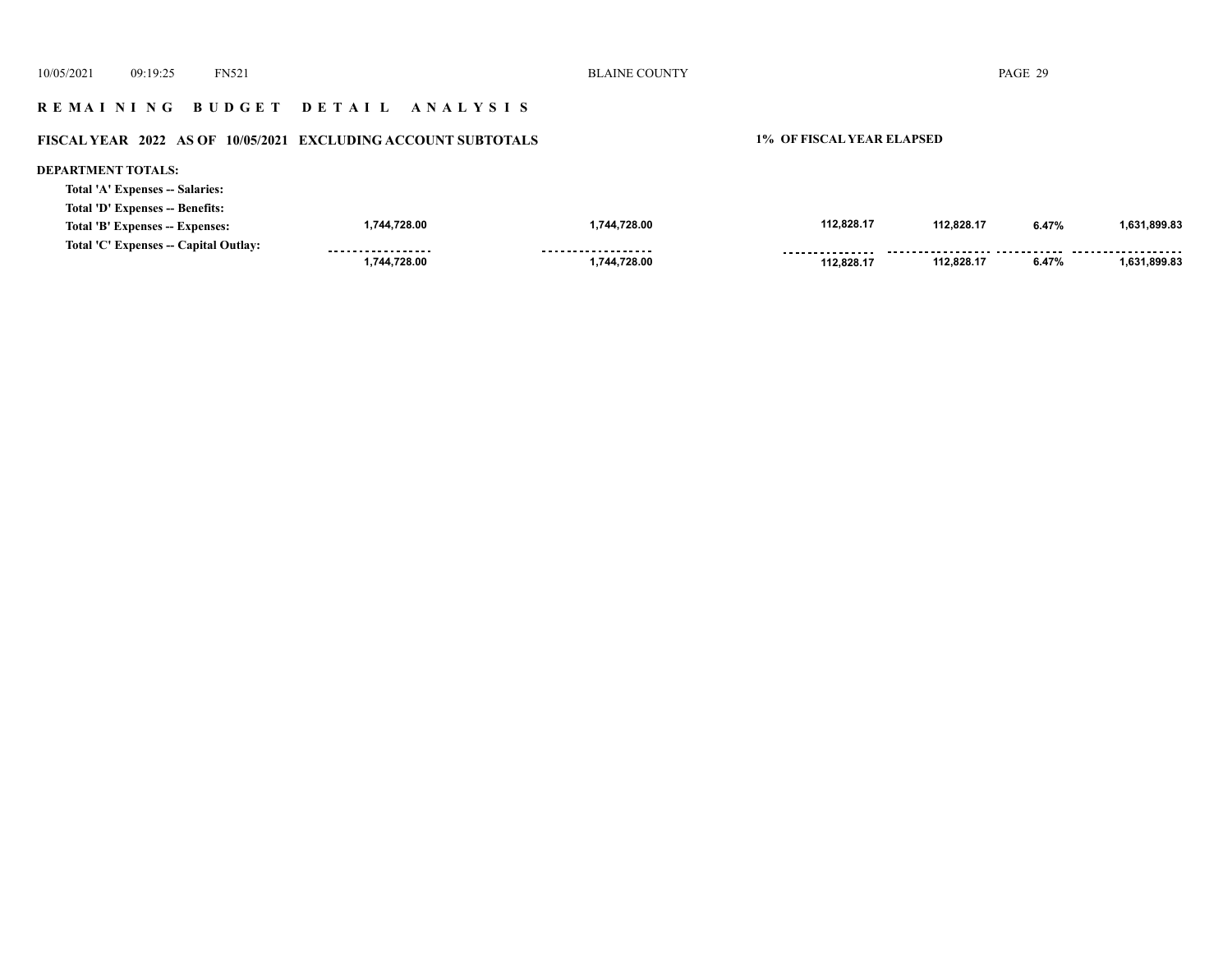## **R E M A I N I N G B U D G E T D E T A I L A N A L Y S I S**

## **FISCAL YEAR 2022 AS OF 10/05/2021 EXCLUDING ACCOUNT SUBTOTALS 1% OF FISCAL YEAR ELAPSED**

## **FUND 0001 GENERAL FUND (CURRENT EXPENSE)**

**-20 JAIL**

|           |                                            | Original      | <b>Budget</b><br><b>Budgeted</b> | ----------EXPENDITURES---------- |                      |                  |          | <b>Budget</b>  |
|-----------|--------------------------------------------|---------------|----------------------------------|----------------------------------|----------------------|------------------|----------|----------------|
| Acct No.  | <b>Account Description</b>                 | <b>Budget</b> | <b>Changes</b><br>Amount         | <b>Paid Claims</b>               | <b>Unpaid Claims</b> | <b>Total Exp</b> | Percent  | <b>Balance</b> |
| 0401-0002 | SALARIES - JAIL CAPTAIN                    | 116,670.00    | 116,670.00                       |                                  |                      |                  | 0.00%    | 116,670.00     |
| 0402-0000 | SALARIES - JAIL-DEPUTIES                   | 1,329,285.00  | 1,329,285.00                     |                                  |                      |                  | 0.00%    | 1,329,285.00   |
|           | Comment: INCLUDES PROMOTIONS TO LT AND SGT |               |                                  |                                  |                      |                  |          |                |
| 0402-0001 | SALARIES - OFFICE                          | 58,022.00     | 58,022.00                        |                                  |                      |                  | 0.00%    | 58,022.00      |
| 0402-0012 | SALARIES - CENTRAL CONTROL                 | 283,365.00    | 283,365.00                       |                                  |                      |                  | 0.00%    | 283,365.00     |
| 0409-0099 | SALARIES - OVERTIME                        | 49,159.00     | 49,159.00                        |                                  |                      |                  | 0.00%    | 49,159.00      |
|           | Total 'A' Budget -- Salaries:              | 1,836,501.00  | 1,836,501.00                     |                                  |                      |                  |          | 1,836,501.00   |
| 0410-0000 | <b>RETIREMENT</b>                          | 228,685.00    | 228,685.00                       |                                  |                      |                  | 0.00%    | 228,685.00     |
| 0411-0000 | <b>FICA</b>                                | 142,952.00    | 142,952.00                       |                                  |                      |                  | 0.00%    | 142,952.00     |
| 0412-0000 | LIFE INSURANCE                             | 1,920.00      | 1,920.00                         |                                  |                      |                  | 0.00%    | 1,920.00       |
| 0413-0000 | <b>MEDICAL INSURANCE</b>                   | 333,749.00    | 333,749.00                       |                                  |                      |                  | 0.00%    | 333,749.00     |
| 0414-0000 | DENTAL INSURANCE                           | 12,797.00     | 12,797.00                        |                                  |                      |                  | 0.00%    | 12,797.00      |
| 0415-0000 | STATE UNEMPLOYMENT                         | 12,065.00     | 12,065.00                        |                                  |                      |                  | 0.00%    | 12,065.00      |
| 0416-0000 | WORKER'S COMPENSATION INSUR.               | 63,850.00     | 63,850.00                        |                                  |                      |                  | 0.00%    | 63,850.00      |
|           | Total 'D' Budget -- Benefits:              | 796,018.00    | 796,018.00                       |                                  |                      |                  |          | 796,018.00     |
| 0439-0000 | <b>TRAVEL EXPENSES</b>                     | 5,000.00      | 5,000.00                         |                                  |                      |                  | $0.00\%$ | 5,000.00       |
| 0439-0001 | PER DIEM                                   | 4,500.00      | 4,500.00                         |                                  |                      |                  | 0.00%    | 4,500.00       |
| 0439-0003 | <b>TRANSPORT PER DIEM</b>                  | 1,200.00      | 1,200.00                         |                                  |                      |                  | 0.00%    | 1,200.00       |
| 0439-0004 | <b>EXTRADITION EXPENSES</b>                | 3,000.00      | 3,000.00                         |                                  |                      |                  | 0.00%    | 3,000.00       |
| 0440-0001 | SUPPLIES - JAIL                            | 26,000.00     | 26,000.00                        |                                  | 29.95                | 29.95            | 0.12%    | 25,970.05      |
| 0440-0002 | <b>INMATE SUPPLIES</b>                     | 10,000.00     | 10,000.00                        |                                  |                      |                  | 0.00%    | 10,000.00      |
| 0479-0001 | <b>JAIL PROGRAMS</b>                       | 40,000.00     | 40,000.00                        |                                  |                      |                  | 0.00%    | 40,000.00      |
| 0499-0000 | REPAIRS/MAINTENANCE                        | 7,000.00      | 7,000.00                         |                                  |                      |                  | 0.00%    | 7,000.00       |
| 0499-0001 | SYSTEM MAINTENANCE                         | 30,000.00     | 30,000.00                        |                                  |                      |                  | 0.00%    | 30,000.00      |
| 0501-0000 | JAIL - FOOD                                | 203,204.00    | 203,204.00                       |                                  |                      |                  | 0.00%    | 203,204.00     |
| 0503-0000 | JAIL - MEDICAL SUPPLIES                    | 5,000.00      | 5,000.00                         |                                  |                      |                  | 0.00%    | 5,000.00       |
| 0503-0001 | JAIL - MEDICAL CONTRACT                    | 240,289.00    | 240,289.00                       |                                  |                      |                  | 0.00%    | 240,289.00     |
| 0503-0002 | JAIL - MEDICAL/MENTAL                      | 30,000.00     | 30,000.00                        |                                  |                      |                  | 0.00%    | 30,000.00      |
| 0503-0003 | JAIL - DENTAL - INMATES                    | 5,000.00      | 5,000.00                         |                                  |                      |                  | 0.00%    | 5,000.00       |
| 0503-0004 | JAIL - MEDICATIONS - INMATES               | 28,000.00     | 28,000.00                        |                                  |                      |                  | 0.00%    | 28,000.00      |
| 0503-0005 | JAIL - MEDICAL CALL BACKS                  | 9,000.00      | 9,000.00                         |                                  |                      |                  | 0.00%    | 9,000.00       |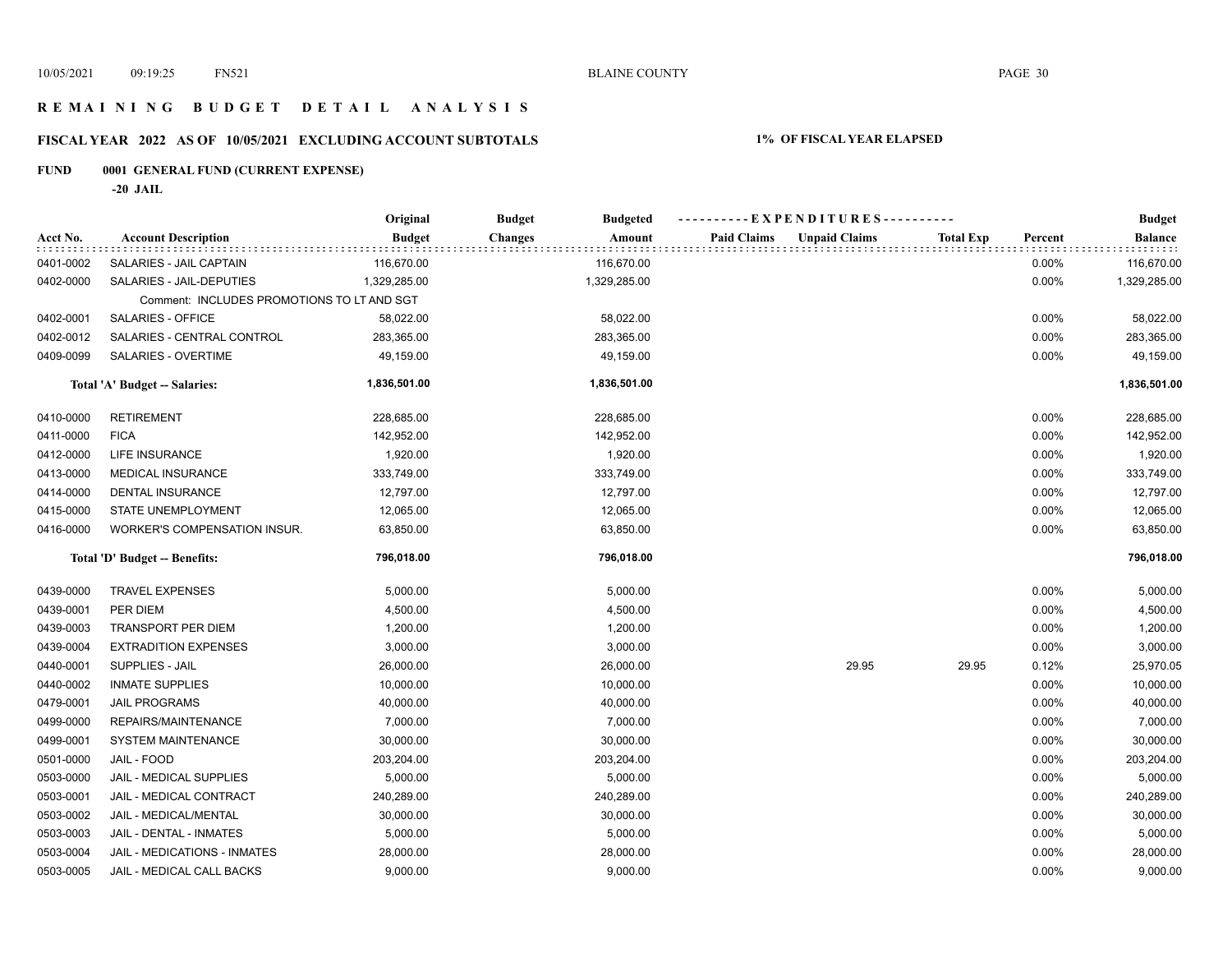## **R E M A I N I N G B U D G E T D E T A I L A N A L Y S I S**

## **FISCAL YEAR 2022 AS OF 10/05/2021 EXCLUDING ACCOUNT SUBTOTALS 1% OF FISCAL YEAR ELAPSED**

## **FUND 0001 GENERAL FUND (CURRENT EXPENSE)**

**-20 JAIL**

|           |                                       | Original      | <b>Budget</b>  | <b>Budgeted</b> |                    | $-EXPENDITURES$ --------- |                  |         | <b>Budget</b>  |
|-----------|---------------------------------------|---------------|----------------|-----------------|--------------------|---------------------------|------------------|---------|----------------|
| Acct No.  | <b>Account Description</b>            | <b>Budget</b> | <b>Changes</b> | Amount          | <b>Paid Claims</b> | <b>Unpaid Claims</b>      | <b>Total Exp</b> | Percent | <b>Balance</b> |
| 0503-0006 | JAIL-MED SUPPORT MAINT-SOFTWAR        | 3,000.00      |                | 3,000.00        |                    |                           |                  | 0.00%   | 3,000.00       |
| 0503-0007 | INMATE MED CONTRACT OVERAGE           | 1,000.00      |                | 1,000.00        |                    |                           |                  | 0.00%   | 1,000.00       |
| 0504-0001 | <b>INMATE ASSISTANCE</b>              | 500.00        |                | 500.00          |                    |                           |                  | 0.00%   | 500.00         |
| 0509-0000 | <b>JAIL - TRAINING</b>                | 9,500.00      |                | 9,500.00        |                    |                           |                  | 0.00%   | 9,500.00       |
| 0509-0001 | <b>LEXIPOL</b>                        | 7,086.00      |                | 7,086.00        |                    |                           |                  | 0.00%   | 7,086.00       |
| 0529-0000 | <b>DUES - MEMBERSHIP</b>              | 3,590.00      |                | 3,590.00        |                    |                           |                  | 0.00%   | 3,590.00       |
| 0556-0001 | SUPPLIES - EQUIPMENT                  | 7,500.00      |                | 7,500.00        |                    |                           |                  | 0.00%   | 7,500.00       |
| 0559-0000 | OTHER MISCELLANEOUS EXPENSES          | 500.00        |                | 500.00          |                    |                           |                  | 0.00%   | 500.00         |
| 0591-0005 | <b>CERTIFICATION INCENTIVE</b>        | 3,000.00      |                | 3,000.00        |                    |                           |                  | 0.00%   | 3,000.00       |
| 0670-0003 | <b>INMATE HOUSING</b>                 | 5,000.00      |                | 5,000.00        |                    |                           |                  | 0.00%   | 5,000.00       |
| 0725-0000 | SERVICES CARE - JUVENILE              | 20,000.00     |                | 20,000.00       |                    |                           |                  | 0.00%   | 20,000.00      |
|           | Total 'B' Budget -- Expenses:         | 707,869.00    |                | 707.869.00      |                    | 29.95                     | 29.95            | 0.00%   | 707,839.05     |
|           | <b>DEPARTMENT TOTALS:</b>             |               |                |                 |                    |                           |                  |         |                |
|           | Total 'A' Expenses -- Salaries:       | 1,836,501.00  |                | 1,836,501.00    |                    |                           |                  |         | 1,836,501.00   |
|           | Total 'D' Expenses -- Benefits:       | 796,018.00    |                | 796,018.00      |                    |                           |                  |         | 796,018.00     |
|           | Total 'B' Expenses -- Expenses:       | 707,869.00    |                | 707,869.00      |                    | 29.95                     | 29.95            | 0.00%   | 707,839.05     |
|           | Total 'C' Expenses -- Capital Outlay: |               |                |                 |                    |                           |                  |         |                |
|           |                                       | 3,340,388.00  |                | 3,340,388.00    |                    | 29.95                     | 29.95            | 0.00%   | 3,340,358.05   |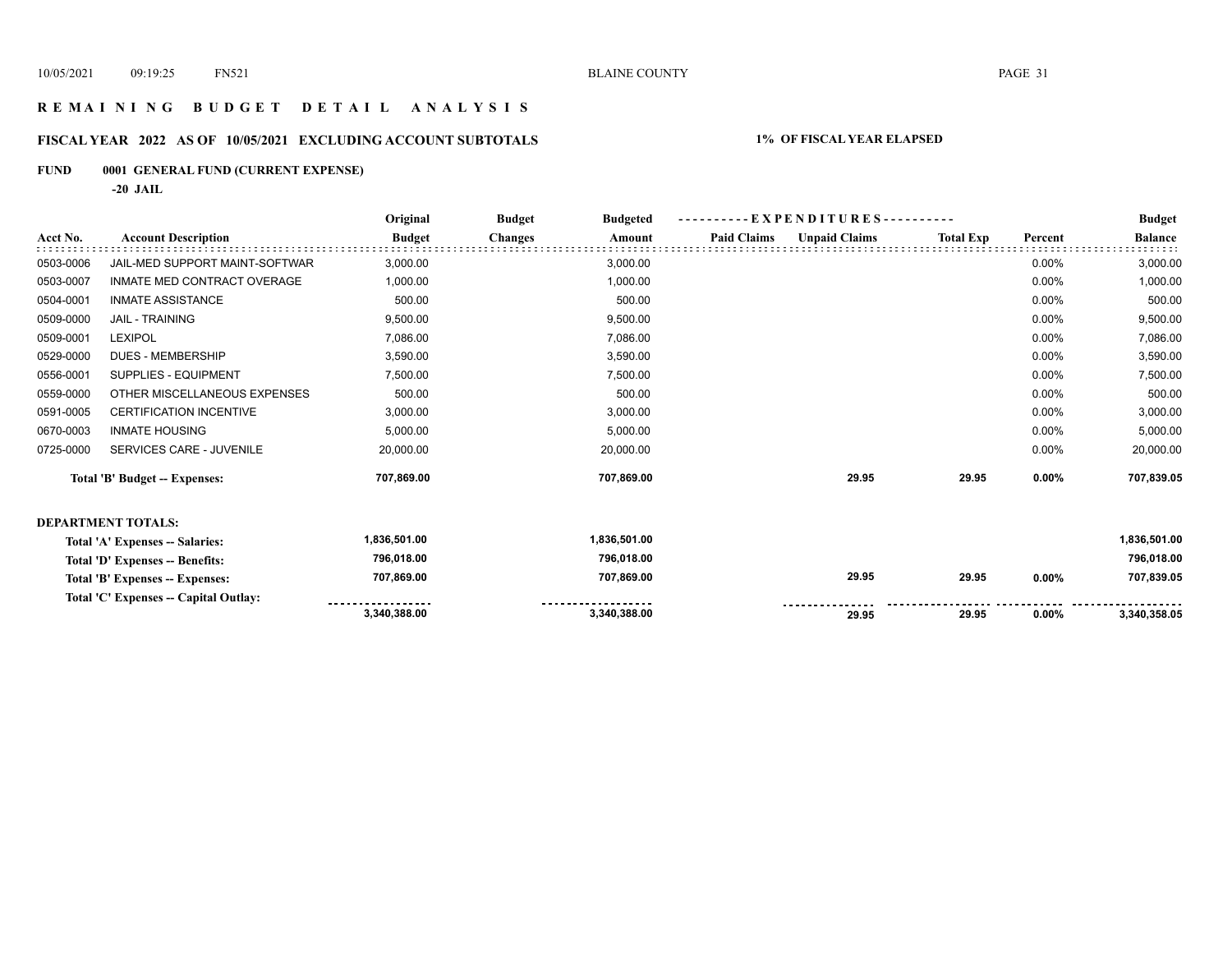## **R E M A I N I N G B U D G E T D E T A I L A N A L Y S I S**

## **FISCAL YEAR 2022 AS OF 10/05/2021 EXCLUDING ACCOUNT SUBTOTALS 1% OF FISCAL YEAR ELAPSED**

## **FUND 0001 GENERAL FUND (CURRENT EXPENSE)**

## **-21 LAND USE & BLDG SERVICES**

|           |                               | Original      | <b>Budget</b><br><b>Budgeted</b> | ----------EXPENDITURES----------           |                  |          | <b>Budget</b> |
|-----------|-------------------------------|---------------|----------------------------------|--------------------------------------------|------------------|----------|---------------|
| Acct No.  | <b>Account Description</b>    | <b>Budget</b> | <b>Changes</b><br>Amount         | <b>Paid Claims</b><br><b>Unpaid Claims</b> | <b>Total Exp</b> | Percent  | Balance       |
| 0401-0000 | SALARIES - DIRECTOR           | 106,035.00    | 106,035.00                       |                                            |                  | 0.00%    | 106,035.00    |
| 0401-0002 | SALARIES - DEPUTIES           | 606,803.00    | 606,803.00                       |                                            |                  | 0.00%    | 606,803.00    |
|           | Comment: NEW FTE              |               |                                  |                                            |                  |          |               |
| 0409-0099 | SALARIES - OVERTIME           | 1,200.00      | 1,200.00                         |                                            |                  | 0.00%    | 1,200.00      |
|           | Total 'A' Budget -- Salaries: | 714,038.00    | 714,038.00                       |                                            |                  |          | 714,038.00    |
| 0410-0000 | <b>RETIREMENT</b>             | 80,652.00     | 80,652.00                        |                                            |                  | 0.00%    | 80,652.00     |
| 0411-0000 | <b>FICA</b>                   | 51,674.00     | 51,674.00                        |                                            |                  | 0.00%    | 51,674.00     |
| 0412-0000 | <b>LIFE INSURANCE</b>         | 736.00        | 736.00                           |                                            |                  | 0.00%    | 736.00        |
| 0413-0000 | <b>MEDICAL INSURANCE</b>      | 144,525.00    | 144,525.00                       |                                            |                  | 0.00%    | 144,525.00    |
| 0414-0000 | DENTAL INSURANCE              | 4,537.00      | 4,537.00                         |                                            |                  | 0.00%    | 4,537.00      |
| 0415-0000 | STATE UNEMPLOYMENT            | 4,433.00      | 4,433.00                         |                                            |                  | 0.00%    | 4,433.00      |
| 0416-0000 | WORKER'S COMPENSATION INSUR.  | 8,788.00      | 8,788.00                         |                                            |                  | 0.00%    | 8,788.00      |
|           | Total 'D' Budget -- Benefits: | 295,345.00    | 295,345.00                       |                                            |                  |          | 295,345.00    |
| 0439-0000 | TRAVEL - OTHER                | 3,110.00      | 3,110.00                         |                                            |                  | 0.00%    | 3,110.00      |
| 0439-0001 | PER DIEM                      | 1,072.00      | 1,072.00                         |                                            |                  | 0.00%    | 1,072.00      |
| 0440-0000 | SUPPLIES - OFFICE             | 7,424.00      | 7,424.00                         |                                            |                  | 0.00%    | 7,424.00      |
| 0440-0001 | OFFICE EQUIPMENT              | 3,500.00      | 3,500.00                         |                                            |                  | 0.00%    | 3,500.00      |
| 0470-0000 | VEHICLES - FUEL, GASOLINE     | 2,500.00      | 2,500.00                         |                                            |                  | 0.00%    | 2,500.00      |
| 0475-0000 | <b>VEHICLES - REPAIRS</b>     | 1,200.00      | 1,200.00                         |                                            |                  | 0.00%    | 1,200.00      |
| 0490-0001 | COMPUTER WATER QUALITY EXP    | 1,800.00      | 1,800.00                         |                                            |                  | 0.00%    | 1,800.00      |
| 0492-0000 | REPAIRS/MAINT- OFFICE EQUIPMT | 5,700.00      | 5,700.00                         | 76.88                                      | 76.88            | 1.35%    | 5,623.12      |
| 0528-0000 | <b>DUES / MEMBERSHIPS</b>     | 1,200.00      | 1,200.00                         |                                            |                  | 0.00%    | 1,200.00      |
| 0542-0000 | <b>POSTAGE</b>                | 2,500.00      | 2,500.00                         |                                            |                  | 0.00%    | 2,500.00      |
| 0546-0000 | PUBLICATIONS, LEGAL           | 5,000.00      | 5,000.00                         |                                            |                  | 0.00%    | 5,000.00      |
| 0670-0001 | CONTRACTS-LABOR P&Z           | 28,000.00     | 28,000.00                        |                                            |                  | 0.00%    | 28,000.00     |
| 0670-0002 | CONTRACTS - PLANNING PROJECT  | 52,500.00     | 52,500.00                        |                                            |                  | 0.00%    | 52,500.00     |
| 0670-0003 | <b>CONTRACT-HRNG EXAMIN</b>   | 8,000.00      | 8,000.00                         |                                            |                  | $0.00\%$ | 8,000.00      |
| 0670-0005 | CONTRACT-BLDG INSPECTOR       | 5,000.00      | 5,000.00                         |                                            |                  | 0.00%    | 5,000.00      |
| 0670-0006 | CONTRACT-CLERICAL             | 8,600.00      | 8,600.00                         | 800.00                                     | 800.00           | 9.30%    | 7,800.00      |
| 0704-0003 | CONSULTANT                    | 20,000.00     | 20,000.00                        |                                            |                  | 0.00%    | 20,000.00     |
|           |                               |               |                                  |                                            |                  |          |               |

Comment: IMPACT FEE CONSULTANT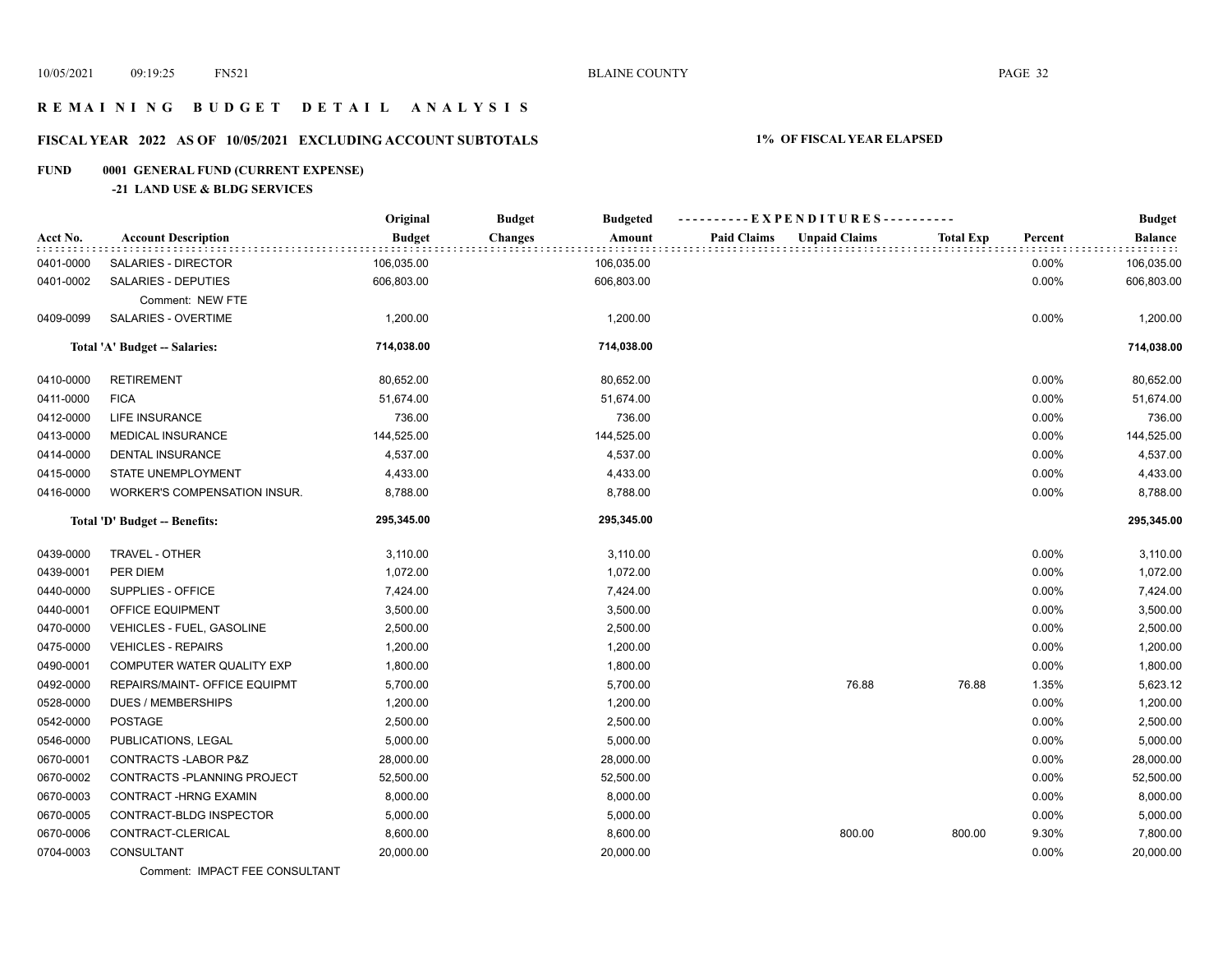## **R E M A I N I N G B U D G E T D E T A I L A N A L Y S I S**

## **FISCAL YEAR 2022 AS OF 10/05/2021 EXCLUDING ACCOUNT SUBTOTALS 1% OF FISCAL YEAR ELAPSED**

## **FUND 0001 GENERAL FUND (CURRENT EXPENSE)**

## **-21 LAND USE & BLDG SERVICES**

|           |                                                                               | Original      | <b>Budget</b><br><b>Budgeted</b> |              | EXPENDITURES---------- |                      |                  |         | <b>Budget</b>  |
|-----------|-------------------------------------------------------------------------------|---------------|----------------------------------|--------------|------------------------|----------------------|------------------|---------|----------------|
| Acct No.  | <b>Account Description</b>                                                    | <b>Budget</b> | <b>Changes</b>                   | Amount       | <b>Paid Claims</b>     | <b>Unpaid Claims</b> | <b>Total Exp</b> | Percent | <b>Balance</b> |
| 0727-0000 | PLANNING-WORK/CONFERENCE                                                      | 2,550.00      |                                  | 2,550.00     |                        |                      |                  | 0.00%   | 2,550.00       |
| 0728-0000 | <b>REBATE/REFUNDS ON PERMITS</b>                                              | 3,000.00      |                                  | 3,000.00     |                        |                      |                  | 0.00%   | 3,000.00       |
| 0729-0000 | COMP PL/ZONE & SUB ORD REPRINT                                                | 250.00        |                                  | 250.00       |                        |                      |                  | 0.00%   | 250.00         |
|           | <b>Total 'B' Budget -- Expenses:</b>                                          | 162,906.00    |                                  | 162,906.00   |                        | 876.88               | 876.88           | 0.54%   | 162,029.12     |
| 0803-0001 | CAPITAL - VEHICLES                                                            | 60,000.00     |                                  | 60,000.00    |                        |                      |                  | 0.00%   | 60,000.00      |
| 0806-0000 | CAPITAL- OFFICE EQUIPMENT                                                     | 9,000.00      |                                  | 9,000.00     |                        |                      |                  | 0.00%   | 9,000.00       |
|           | Comment: PRINTER/COPIER/SCANNER                                               |               |                                  |              |                        |                      |                  |         |                |
| 0899-0000 | CAPITAL- OTHER                                                                | 92,000.00     |                                  | 92,000.00    |                        |                      |                  | 0.00%   | 92,000.00      |
|           | Comment: 10,000 SIGNAGE; 82,000 E-PROCESS CONVERSION/PERMIT TRACKING SOFTWARE |               |                                  |              |                        |                      |                  |         |                |
|           | Total 'C' Budget -- Capital Outlay:                                           | 161,000.00    |                                  | 161,000.00   |                        |                      |                  |         | 161,000.00     |
|           | <b>DEPARTMENT TOTALS:</b>                                                     |               |                                  |              |                        |                      |                  |         |                |
|           | Total 'A' Expenses -- Salaries:                                               | 714,038.00    |                                  | 714,038.00   |                        |                      |                  |         | 714,038.00     |
|           | Total 'D' Expenses -- Benefits:                                               | 295,345.00    |                                  | 295,345.00   |                        |                      |                  |         | 295,345.00     |
|           | Total 'B' Expenses -- Expenses:                                               | 162,906.00    |                                  | 162,906.00   |                        | 876.88               | 876.88           | 0.54%   | 162,029.12     |
|           | Total 'C' Expenses -- Capital Outlay:                                         | 161,000.00    |                                  | 161,000.00   |                        |                      |                  |         | 161,000.00     |
|           |                                                                               | 1,333,289.00  |                                  | 1,333,289.00 |                        | 876.88               | 876.88           | 0.07%   | 1,332,412.12   |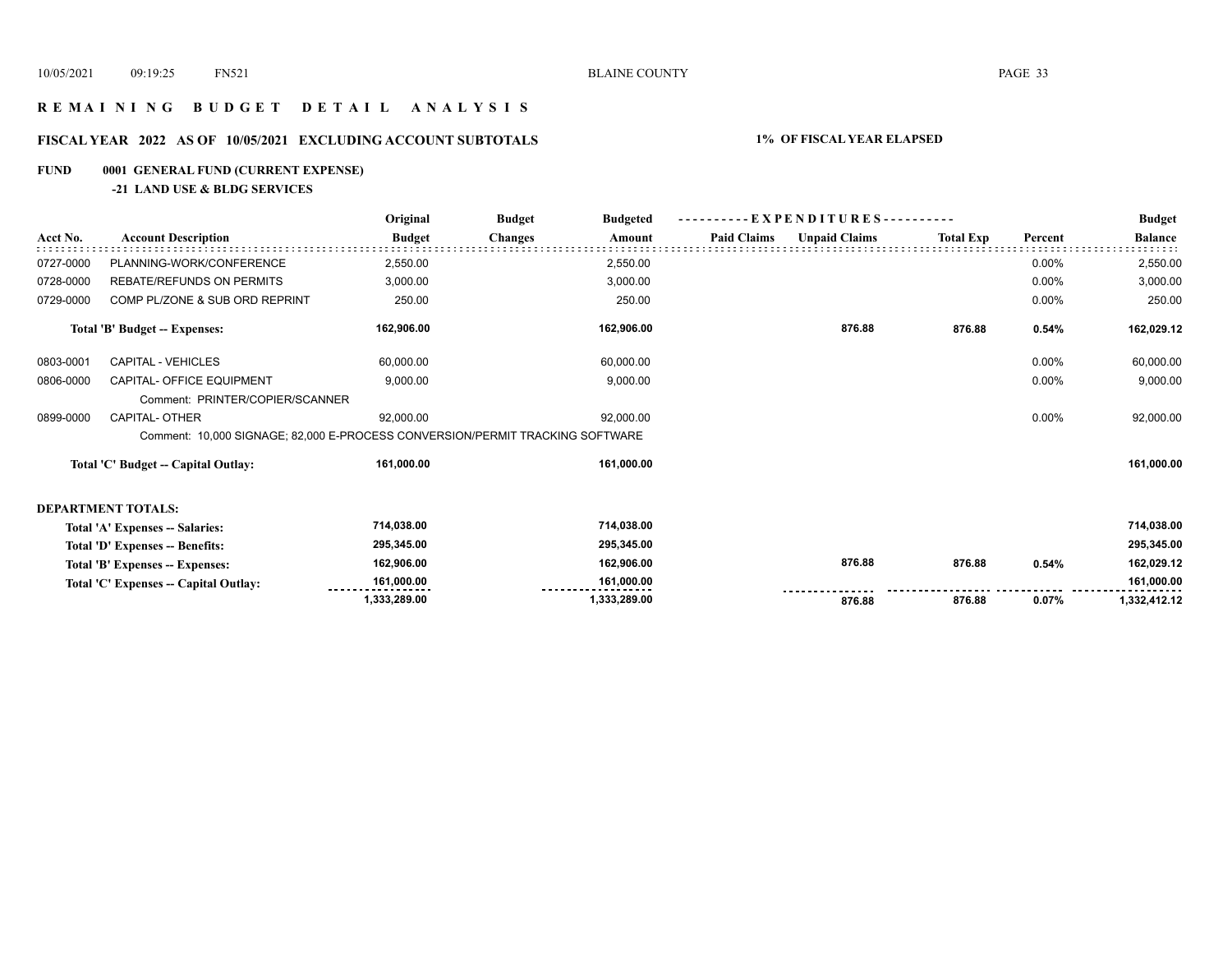## **R E M A I N I N G B U D G E T D E T A I L A N A L Y S I S**

## **FISCAL YEAR 2022 AS OF 10/05/2021 EXCLUDING ACCOUNT SUBTOTALS 1% OF FISCAL YEAR ELAPSED**

## **FUND 0001 GENERAL FUND (CURRENT EXPENSE)**

**-23 HUMAN RESOURCES**

|           |                               | Original      | <b>Budget</b><br><b>Budgeted</b> | ----------EXPENDITURES----------           |                             | <b>Budget</b>  |
|-----------|-------------------------------|---------------|----------------------------------|--------------------------------------------|-----------------------------|----------------|
| Acct No.  | <b>Account Description</b>    | <b>Budget</b> | <b>Changes</b><br>Amount         | <b>Paid Claims</b><br><b>Unpaid Claims</b> | <b>Total Exp</b><br>Percent | <b>Balance</b> |
| 0401-0005 | SALARIES - HR GENERALIST      | 73,612.00     | 73,612.00                        |                                            | 0.00%                       | 73,612.00      |
| 0408-0001 | SALARIES-TERMINATION/LEAVE/OT | 76,500.00     | 76,500.00                        |                                            | 0.00%                       | 76,500.00      |
| 0408-0003 | SALARIES - PAYGRADE ADJ       | 20,000.00     | 20,000.00                        |                                            | 0.00%                       | 20,000.00      |
|           | Total 'A' Budget -- Salaries: | 170,112.00    | 170,112.00                       |                                            |                             | 170,112.00     |
| 0410-0000 | <b>RETIREMENT</b>             | 8,789.00      | 8,789.00                         |                                            | 0.00%                       | 8,789.00       |
| 0411-0000 | <b>FICA</b>                   | 5,632.00      | 5,632.00                         |                                            | 0.00%                       | 5,632.00       |
| 0412-0000 | LIFE INSURANCE                | 75.00         | 75.00                            |                                            | 0.00%                       | 75.00          |
| 0413-0000 | <b>MEDICAL INSURANCE</b>      | 15,813.00     | 15,813.00                        |                                            | 0.00%                       | 15,813.00      |
| 0413-0002 | WELLNESS                      | 10,500.00     | 10,500.00                        |                                            | 0.00%                       | 10,500.00      |
| 0414-0000 | <b>DENTAL INSURANCE</b>       | 454.00        | 454.00                           |                                            | 0.00%                       | 454.00         |
| 0415-0000 | STATE UNEMPLOYMENT            | 480.00        | 480.00                           |                                            | 0.00%                       | 480.00         |
| 0416-0000 | WORKER'S COMPENSATION INSUR.  | 140.00        | 140.00                           |                                            | 0.00%                       | 140.00         |
|           | Total 'D' Budget -- Benefits: | 41,883.00     | 41,883.00                        |                                            |                             | 41,883.00      |
| 0439-0000 | TRAVEL - OTHER                | 1,500.00      | 1,500.00                         |                                            | 0.00%                       | 1,500.00       |
| 0439-0001 | PER DIEM                      | 300.00        | 300.00                           |                                            | 0.00%                       | 300.00         |
| 0440-0000 | SUPPLIES - OFFICE             | 1,000.00      | 1,000.00                         |                                            | 0.00%                       | 1,000.00       |
| 0440-0003 | SUPPLIES/EQUIPMENT            | 1,000.00      | 1,000.00                         |                                            | 0.00%                       | 1,000.00       |
| 0495-0002 | SOFTWARE PROGRAMS             | 3,500.00      | 3,500.00                         |                                            | 0.00%                       | 3,500.00       |
| 0528-0000 | <b>DUES / MEMBERSHIPS</b>     | 5,122.00      | 5,122.00                         |                                            | 0.00%                       | 5,122.00       |
| 0542-0000 | <b>POSTAGE</b>                | 25.00         | 25.00                            |                                            | 0.00%                       | 25.00          |
| 0546-0000 | <b>PUBLICATIONS</b>           | 125.00        | 125.00                           |                                            | 0.00%                       | 125.00         |
| 0569-0000 | <b>EMPLOYEE RECOGNITION</b>   | 13,500.00     | 13,500.00                        |                                            | 0.00%                       | 13,500.00      |
| 0569-0001 | EDUCATION/REGISTRATION        | 1,500.00      | 1,500.00                         |                                            | 0.00%                       | 1,500.00       |
| 0569-0008 | LEADERSHIP DEVELOPMENT        | 25,000.00     | 25,000.00                        |                                            | 0.00%                       | 25,000.00      |
| 0591-0002 | RECRUITMENT/RETENTION         | 9,000.00      | 9,000.00                         |                                            | 0.00%                       | 9,000.00       |
|           | Total 'B' Budget -- Expenses: | 61,572.00     | 61,572.00                        |                                            |                             | 61,572.00      |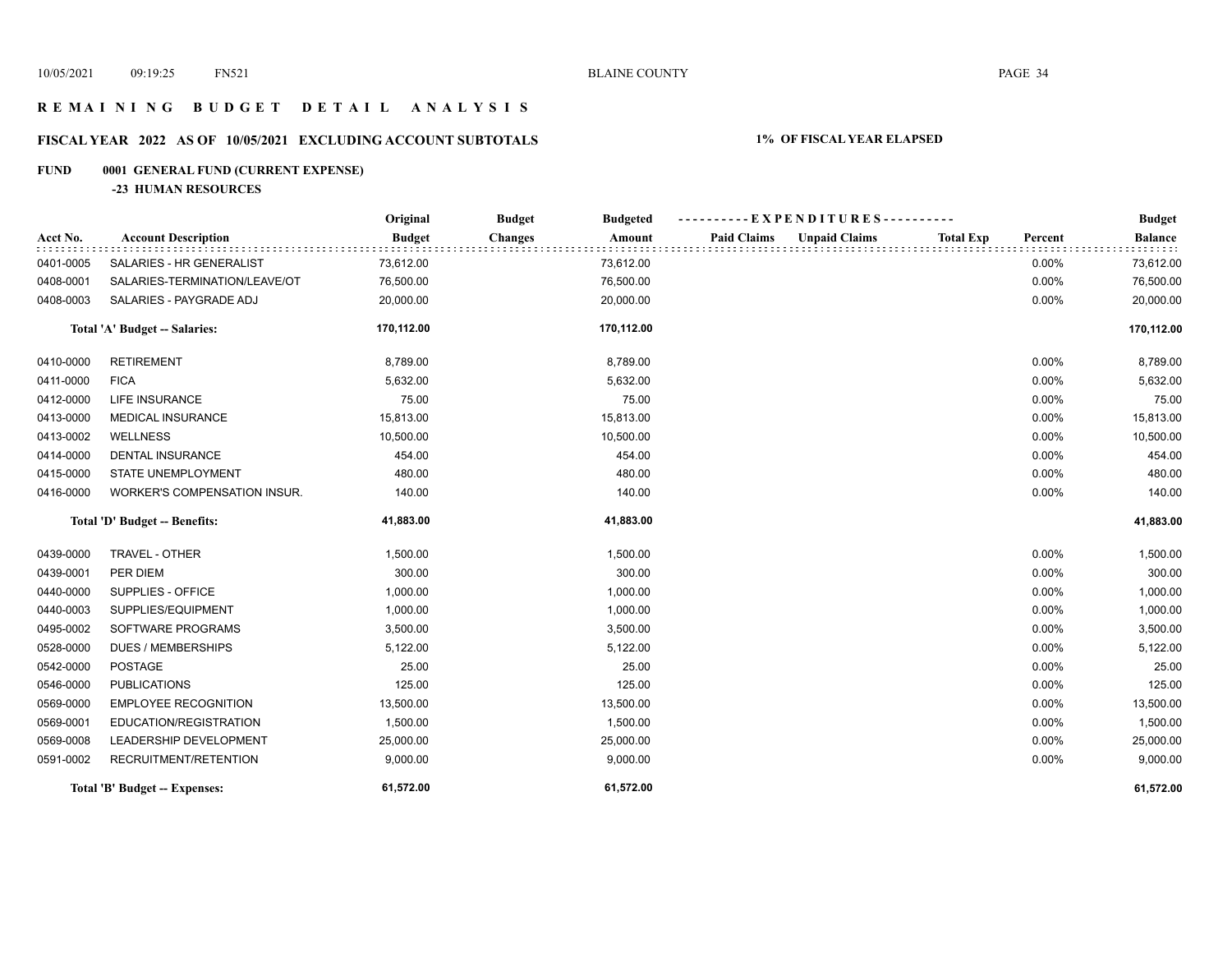## **R E M A I N I N G B U D G E T D E T A I L A N A L Y S I S**

## **FISCAL YEAR 2022 AS OF 10/05/2021 EXCLUDING ACCOUNT SUBTOTALS 1% OF FISCAL YEAR ELAPSED**

| <b>DEPARTMENT TOTALS:</b>             |                   |                    |                    |
|---------------------------------------|-------------------|--------------------|--------------------|
| Total 'A' Expenses -- Salaries:       | 170,112.00        | 170.112.00         | 170.112.00         |
| Total 'D' Expenses -- Benefits:       | 41,883.00         | 41.883.00          | 41,883.00          |
| Total 'B' Expenses -- Expenses:       | 61.572.00         | 61.572.00          | 61.572.00          |
| Total 'C' Expenses -- Capital Outlay: | ----------------- | ------------------ | ------------------ |
|                                       | 273.567.00        | 273,567.00         | 273.567.00         |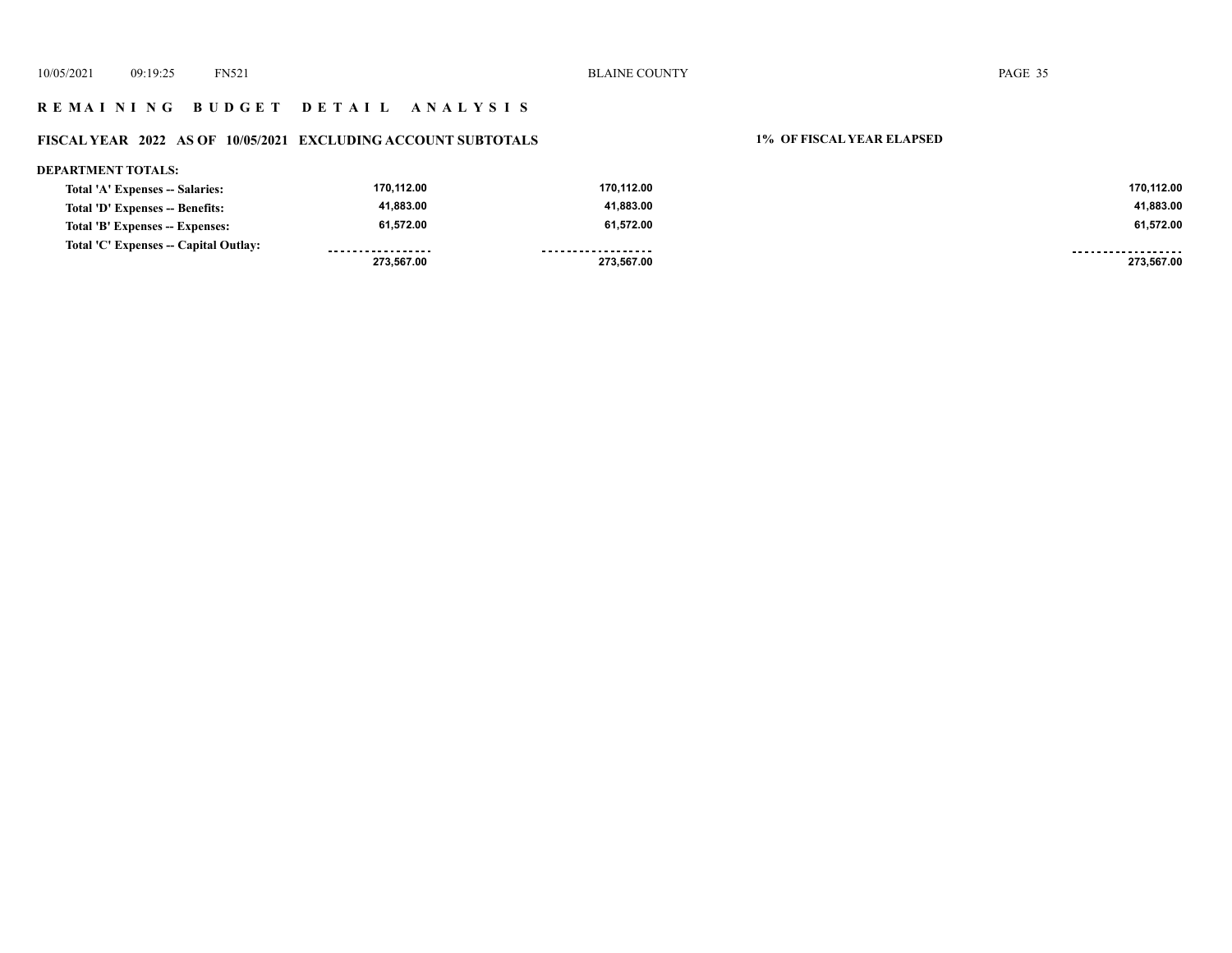## **R E M A I N I N G B U D G E T D E T A I L A N A L Y S I S**

## **FISCAL YEAR 2022 AS OF 10/05/2021 EXCLUDING ACCOUNT SUBTOTALS 1% OF FISCAL YEAR ELAPSED**

## **FUND 0001 GENERAL FUND (CURRENT EXPENSE)**

**-24 SUSTAINABILITY**

|           |                                       | Original      | <b>Budget</b><br><b>Budgeted</b> | ----------EXPENDITURES----------           |                             | <b>Budget</b>  |
|-----------|---------------------------------------|---------------|----------------------------------|--------------------------------------------|-----------------------------|----------------|
| Acct No.  | <b>Account Description</b>            | <b>Budget</b> | <b>Changes</b><br>Amount         | <b>Paid Claims</b><br><b>Unpaid Claims</b> | <b>Total Exp</b><br>Percent | <b>Balance</b> |
| 0401-0000 | SALARIES-PROGRAM MANAGER              | 90,000.00     | 90,000.00                        |                                            | 0.00%                       | 90,000.00      |
|           | Total 'A' Budget -- Salaries:         | 90,000.00     | 90,000.00                        |                                            |                             | 90,000.00      |
| 0410-0000 | <b>RETIREMENT</b>                     | 10,600.00     | 10,600.00                        |                                            | 0.00%                       | 10,600.00      |
| 0411-0000 | <b>FICA</b>                           | 6,900.00      | 6,900.00                         |                                            | 0.00%                       | 6,900.00       |
| 0412-0000 | <b>LIFE INSURANCE</b>                 | 75.00         | 75.00                            |                                            | 0.00%                       | 75.00          |
| 0413-0000 | <b>MEDICAL INSURANCE</b>              | 29,447.00     | 29,447.00                        |                                            | 0.00%                       | 29,447.00      |
| 0414-0000 | <b>DENTAL INSURANCE</b>               | 455.00        | 455.00                           |                                            | 0.00%                       | 455.00         |
| 0415-0000 | STATE UNEMPLOYMENT                    | 615.00        | 615.00                           |                                            | 0.00%                       | 615.00         |
| 0416-0000 | WORKER'S COMPENSATION INSUR.          | 180.00        | 180.00                           |                                            | 0.00%                       | 180.00         |
|           | Total 'D' Budget -- Benefits:         | 48,272.00     | 48,272.00                        |                                            |                             | 48,272.00      |
| 0439-0000 | TRAVEL - OUT OF TOWN                  | 2,500.00      | 2,500.00                         |                                            | 0.00%                       | 2,500.00       |
| 0439-0001 | PER DIEM                              | 500.00        | 500.00                           |                                            | 0.00%                       | 500.00         |
| 0440-0000 | SUPPLIES - OFFICE                     | 500.00        | 500.00                           |                                            | 0.00%                       | 500.00         |
| 0440-0001 | SUPPLIES - MEETINGS                   | 5,000.00      | 5,000.00                         |                                            | 0.00%                       | 5,000.00       |
| 0440-0003 | OFFICE EQUIPMENT                      | 1,500.00      | 1,500.00                         |                                            | 0.00%                       | 1,500.00       |
| 0440-0004 | <b>GRAPHIC DESIGN &amp; PRINTING</b>  | 9,000.00      | 9,000.00                         |                                            | 0.00%                       | 9,000.00       |
| 0489-0000 | PROFESSIONAL SERVICES                 | 24,000.00     | 24,000.00                        |                                            | 0.00%                       | 24,000.00      |
| 0489-0001 | STUDENT INTERN                        | 6,240.00      | 6,240.00                         |                                            | 0.00%                       | 6,240.00       |
| 0528-0000 | <b>DUES / MEMBERSHIPS</b>             | 4,000.00      | 4,000.00                         |                                            | 0.00%                       | 4,000.00       |
|           | Total 'B' Budget -- Expenses:         | 53,240.00     | 53,240.00                        |                                            |                             | 53,240.00      |
|           | <b>DEPARTMENT TOTALS:</b>             |               |                                  |                                            |                             |                |
|           | Total 'A' Expenses -- Salaries:       | 90,000.00     | 90,000.00                        |                                            |                             | 90,000.00      |
|           | Total 'D' Expenses -- Benefits:       | 48,272.00     | 48,272.00                        |                                            |                             | 48,272.00      |
|           | Total 'B' Expenses -- Expenses:       | 53,240.00     | 53,240.00                        |                                            |                             | 53,240.00      |
|           | Total 'C' Expenses -- Capital Outlay: |               |                                  |                                            |                             |                |
|           |                                       | 191,512.00    | 191,512.00                       |                                            |                             | 191,512.00     |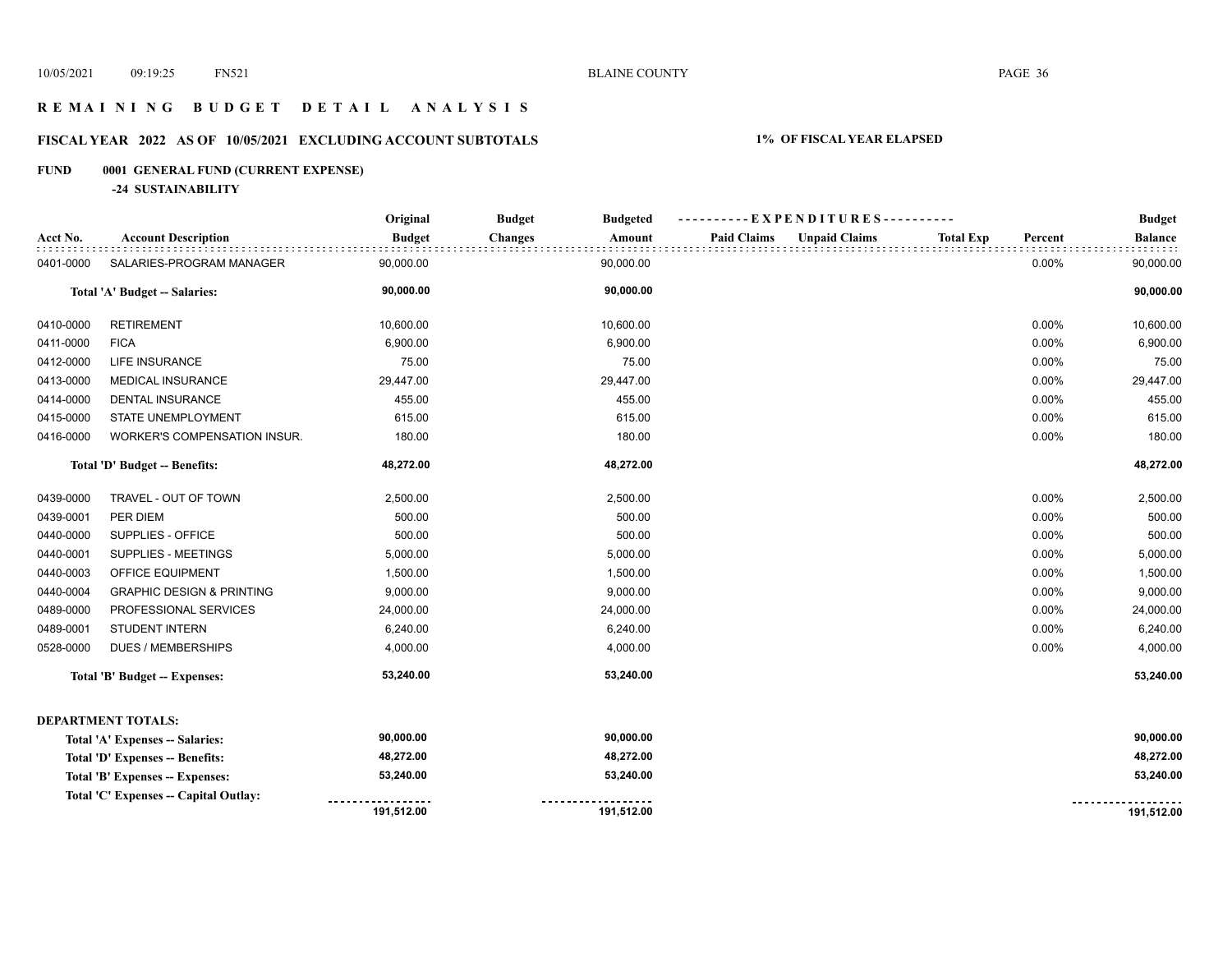**1,901.27 0.58% 323,645.73** 

 **9,000.00** 

# **R E M A I N I N G B U D G E T D E T A I L A N A L Y S I S**

# **FISCAL YEAR 2022 AS OF 10/05/2021 EXCLUDING ACCOUNT SUBTOTALS 1% OF FISCAL YEAR ELAPSED**

#### **FUND 0001 GENERAL FUND (CURRENT EXPENSE)**

#### **-26 GEOGRAPHIC INFO SYSTEM**

**Total 'C' Expenses -- Capital Outlay:**

 **9,000.00** 

|           |                                                              | Original      | <b>Budget</b><br><b>Budgeted</b> | ----------EXPENDITURES----------           |                  |         | <b>Budget</b>  |
|-----------|--------------------------------------------------------------|---------------|----------------------------------|--------------------------------------------|------------------|---------|----------------|
| Acct No.  | <b>Account Description</b>                                   | <b>Budget</b> | <b>Changes</b><br>Amount         | <b>Paid Claims</b><br><b>Unpaid Claims</b> | <b>Total Exp</b> | Percent | <b>Balance</b> |
| 0401-0000 | <b>SALARIES - MANAGER</b>                                    | 100,691.00    | 100,691.00                       |                                            |                  | 0.00%   | 100,691.00     |
| 0401-0001 | SALARIES - ANALYST                                           | 89,892.00     | 89,892.00                        |                                            |                  | 0.00%   | 89,892.00      |
|           | Total 'A' Budget -- Salaries:                                | 190,583.00    | 190,583.00                       |                                            |                  |         | 190,583.00     |
| 0410-0000 | <b>RETIREMENT</b>                                            | 22,756.00     | 22,756.00                        |                                            |                  | 0.00%   | 22,756.00      |
| 0411-0000 | <b>FICA</b>                                                  | 14,580.00     | 14,580.00                        |                                            |                  | 0.00%   | 14,580.00      |
| 0412-0000 | <b>LIFE INSURANCE</b>                                        | 147.00        | 147.00                           |                                            |                  | 0.00%   | 147.00         |
| 0413-0000 | MEDICAL INSURANCE                                            | 22,399.00     | 22,399.00                        |                                            |                  | 0.00%   | 22,399.00      |
| 0414-0000 | DENTAL INSURANCE                                             | 907.00        | 907.00                           |                                            |                  | 0.00%   | 907.00         |
| 0415-0000 | STATE UNEMPLOYMENT                                           | 1,239.00      | 1,239.00                         |                                            |                  | 0.00%   | 1,239.00       |
| 0416-0000 | WORKER'S COMPENSATION INSUR.                                 | 362.00        | 362.00                           |                                            |                  | 0.00%   | 362.00         |
|           | Total 'D' Budget -- Benefits:                                | 62,390.00     | 62,390.00                        |                                            |                  |         | 62,390.00      |
| 0439-0000 | TRAVEL - OTHER                                               | 4,000.00      | 4,000.00                         |                                            |                  | 0.00%   | 4,000.00       |
| 0439-0001 | PER DIEM                                                     | 700.00        | 700.00                           |                                            |                  | 0.00%   | 700.00         |
| 0440-0000 | SUPPLIES - OFFICE                                            | 2,845.00      | 2,845.00                         | 49.00                                      | 49.00            | 1.72%   | 2,796.00       |
| 0490-0000 | <b>MAINTENANCE</b>                                           | 29,925.00     | 29,925.00                        | 426.27                                     | 426.27           | 1.42%   | 29,498.73      |
| 0542-0000 | <b>POSTAGE</b>                                               | 50.00         | 50.00                            |                                            |                  | 0.00%   | 50.00          |
| 0569-0000 | <b>EDUCATION- OTHER</b>                                      | 6,500.00      | 6,500.00                         | 1,426.00                                   | 1,426.00         | 21.94%  | 5,074.00       |
| 0670-0000 | <b>CONTRACTS</b>                                             | 19,554.00     | 19,554.00                        |                                            |                  | 0.00%   | 19,554.00      |
|           | Comment: GRANT MATCH FOR ELEVATION DATA FOR LITTLE WOOD AREA |               |                                  |                                            |                  |         |                |
|           | Total 'B' Budget -- Expenses:                                | 63,574.00     | 63,574.00                        | 1,901.27                                   | 1,901.27         | 2.99%   | 61,672.73      |
| 0805-0000 | *CAPITAL                                                     | 9,000.00      | 9,000.00                         |                                            |                  | 0.00%   | 9,000.00       |
|           | Total 'C' Budget -- Capital Outlay:                          | 9,000.00      | 9,000.00                         |                                            |                  |         | 9,000.00       |
|           | <b>DEPARTMENT TOTALS:</b>                                    |               |                                  |                                            |                  |         |                |
|           | Total 'A' Expenses -- Salaries:                              | 190,583.00    | 190,583.00                       |                                            |                  |         | 190,583.00     |
|           | Total 'D' Expenses -- Benefits:                              | 62,390.00     | 62,390.00                        |                                            |                  |         | 62,390.00      |
|           | Total 'B' Expenses -- Expenses:                              | 63,574.00     | 63,574.00                        | 1,901.27                                   | 1,901.27         | 2.99%   | 61,672.73      |

 **9,000.00**

 **325,547.00**

 **325,547.00 1,901.27**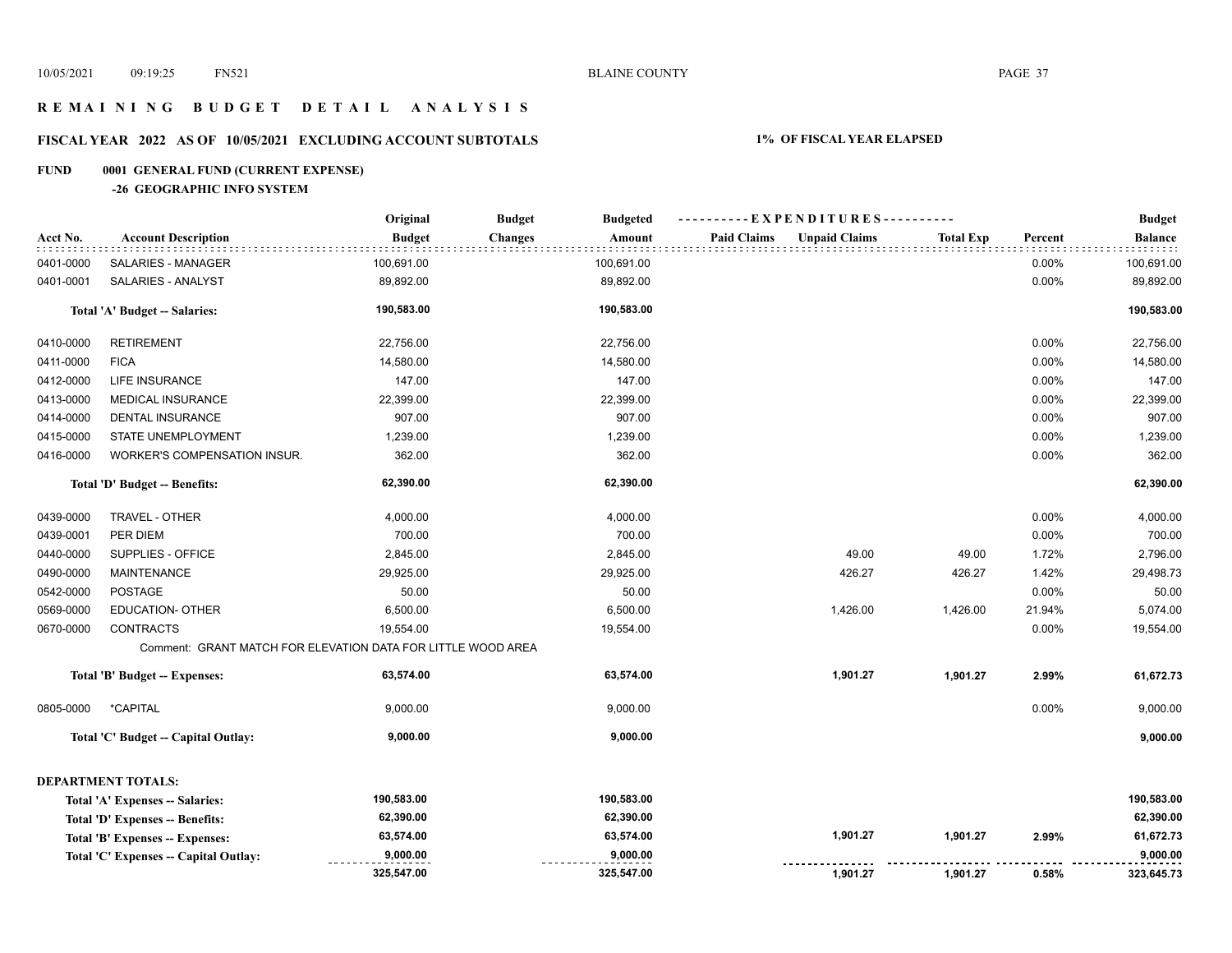# **R E M A I N I N G B U D G E T D E T A I L A N A L Y S I S**

# **FISCAL YEAR 2022 AS OF 10/05/2021 EXCLUDING ACCOUNT SUBTOTALS 1% OF FISCAL YEAR ELAPSED**

# **FUND 0001 GENERAL FUND (CURRENT EXPENSE)**

**-30 PUBLIC DEFENDER**

|           |                                        | Original      | <b>Budget</b><br><b>Budgeted</b> | ----------EXPENDITURES----------           |                  |         | <b>Budget</b>  |
|-----------|----------------------------------------|---------------|----------------------------------|--------------------------------------------|------------------|---------|----------------|
| Acct No.  | <b>Account Description</b>             | <b>Budget</b> | <b>Changes</b><br>Amount         | <b>Paid Claims</b><br><b>Unpaid Claims</b> | <b>Total Exp</b> | Percent | <b>Balance</b> |
| 0401-0000 | SALARIES - DEPT. HEAD                  | 142,686.00    | 142,686.00                       |                                            |                  | 0.00%   | 142,686.00     |
| 0405-0000 | SALARIES - ATTORNEY                    | 192,200.00    | 192,200.00                       |                                            |                  | 0.00%   | 192,200.00     |
|           | Comment: INCLUDES NEW ATTORNEY         |               |                                  |                                            |                  |         |                |
| 0405-0008 | SALARIES - CLERICAL/PARALEGAL          | 131,305.00    | 131,305.00                       |                                            |                  | 0.00%   | 131,305.00     |
|           | Total 'A' Budget -- Salaries:          | 466,191.00    | 466,191.00                       |                                            |                  |         | 466,191.00     |
| 0410-0000 | <b>RETIREMENT</b>                      | 53,144.00     | 53,144.00                        |                                            |                  | 0.00%   | 53,144.00      |
| 0411-0000 | <b>FICA</b>                            | 34,050.00     | 34,050.00                        |                                            |                  | 0.00%   | 34,050.00      |
| 0412-0000 | <b>LIFE INSURANCE</b>                  | 369.00        | 369.00                           |                                            |                  | 0.00%   | 369.00         |
| 0413-0000 | <b>MEDICAL INSURANCE</b>               | 89,087.00     | 89,087.00                        |                                            |                  | 0.00%   | 89,087.00      |
| 0414-0000 | <b>DENTAL INSURANCE</b>                | 2,268.00      | 2,268.00                         |                                            |                  | 0.00%   | 2,268.00       |
| 0415-0000 | STATE UNEMPLOYMENT                     | 2,897.00      | 2,897.00                         |                                            |                  | 0.00%   | 2,897.00       |
| 0416-0000 | WORKER'S COMPENSATION INSUR.           | 850.00        | 850.00                           |                                            |                  | 0.00%   | 850.00         |
|           | Total 'D' Budget -- Benefits:          | 182,665.00    | 182,665.00                       |                                            |                  |         | 182,665.00     |
| 0439-0000 | TRAVEL - OTHER                         | 1,500.00      | 1,500.00                         |                                            |                  | 0.00%   | 1,500.00       |
| 0439-0001 | PER DIEM                               | 100.00        | 100.00                           |                                            |                  | 0.00%   | 100.00         |
| 0440-0000 | SUPPLIES - OFFICE                      | 9,000.00      | 9,000.00                         | 5.70                                       | 5.70             | 0.06%   | 8,994.30       |
| 0489-0000 | PROFESSIONAL SVC- OTHER EXP            | 4,000.00      | 4,000.00                         |                                            |                  | 0.00%   | 4,000.00       |
|           | Comment: CONTRACT REVIEW CONTRACT ATTY |               |                                  |                                            |                  |         |                |
| 0489-0002 | TRANSLATORS, TRANSCRIPTS               | 3,000.00      | 3,000.00                         |                                            |                  | 0.00%   | 3,000.00       |
| 0528-0000 | <b>DUES / MEMBERSHIPS</b>              | 1,000.00      | 1,000.00                         |                                            |                  | 0.00%   | 1,000.00       |
| 0542-0000 | POSTAGE                                | 3,000.00      | 3,000.00                         |                                            |                  | 0.00%   | 3,000.00       |
| 0560-0000 | EDUC-TUITION/REG.CLES.CERTIF           | 1,700.00      | 1,700.00                         |                                            |                  | 0.00%   | 1,700.00       |
| 0671-0019 | *INDIGENT DEFENSE GRANT PDC            |               |                                  | 6,587.85                                   | 6,587.85         | 0.00%   | (6, 587.85)    |
| 0672-0000 | CONFLICT ATTORNEYS                     | 22,000.00     | 22,000.00                        |                                            |                  | 0.00%   | 22,000.00      |
| 0782-0000 | EXPERT/EVAL/INVEST/MITIGATION          | 12,000.00     | 12,000.00                        |                                            |                  | 0.00%   | 12,000.00      |
|           | Total 'B' Budget -- Expenses:          | 57,300.00     | 57,300.00                        | 6,593.55                                   | 6.593.55         | 11.51%  | 50,706.45      |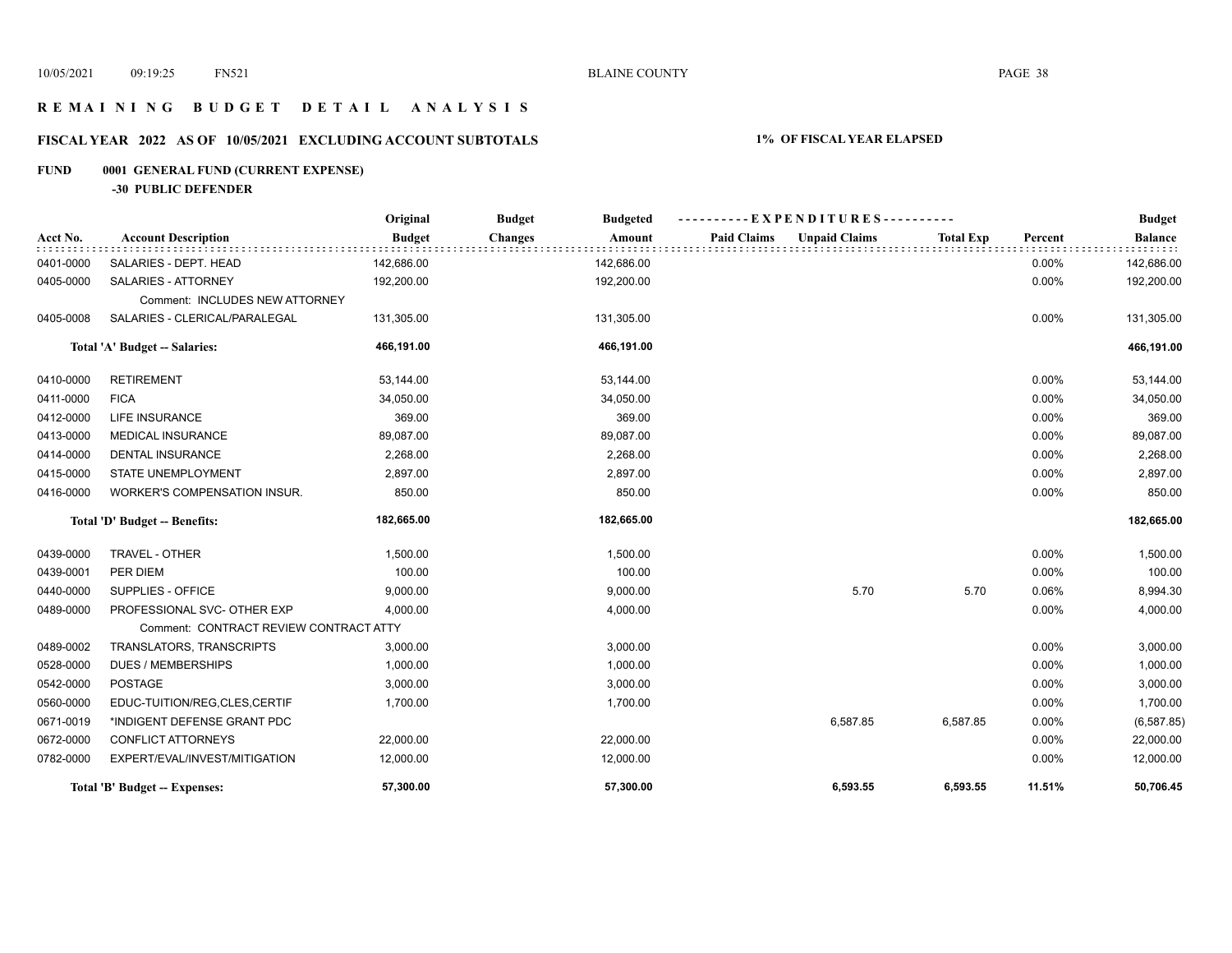# **R E M A I N I N G B U D G E T D E T A I L A N A L Y S I S**

# **FISCAL YEAR 2022 AS OF 10/05/2021 EXCLUDING ACCOUNT SUBTOTALS 1% OF FISCAL YEAR ELAPSED**

| <b>DEPARTMENT TOTALS:</b>             |                                     |               |            |            |        |               |
|---------------------------------------|-------------------------------------|---------------|------------|------------|--------|---------------|
| Total 'A' Expenses -- Salaries:       | 466,191.00                          | 466,191.00    |            |            |        | 466,191.00    |
| Total 'D' Expenses -- Benefits:       | 182,665.00                          | 182.665.00    |            |            |        | 182,665.00    |
| Total 'B' Expenses -- Expenses:       | 57,300.00                           | 57,300.00     | 6,593.55   | 6,593.55   | 11.51% | 50,706.45     |
| Total 'C' Expenses -- Capital Outlay: |                                     |               |            |            |        |               |
|                                       | 706.156.00                          | 706,156.00    | 6.593.55   | 6,593.55   | 0.93%  | 699,562.45    |
| <b>FUND TOTALS:</b>                   | 0001 GENERAL FUND (CURRENT EXPENSE) |               |            |            |        |               |
| Total 'A' Expenses -- Salaries:       | 10.677.995.00                       | 10,677,995.00 |            |            |        | 10,677,995.00 |
| Total 'D' Expenses -- Benefits:       | 4,396,321.00                        | 4,396,321.00  | 45.00      | 45.00      | 0      | 4,396,276.00  |
| Total 'B' Expenses -- Expenses:       | 5,028,109.00                        | 5,028,109.00  | 152,936.95 | 152,936.95 | 3.04%  | 4,875,172.05  |
|                                       |                                     |               |            |            |        |               |
| Total 'C' Expenses -- Capital Outlay: | 958,448.00                          | 958,448.00    |            |            |        | 958,448.00    |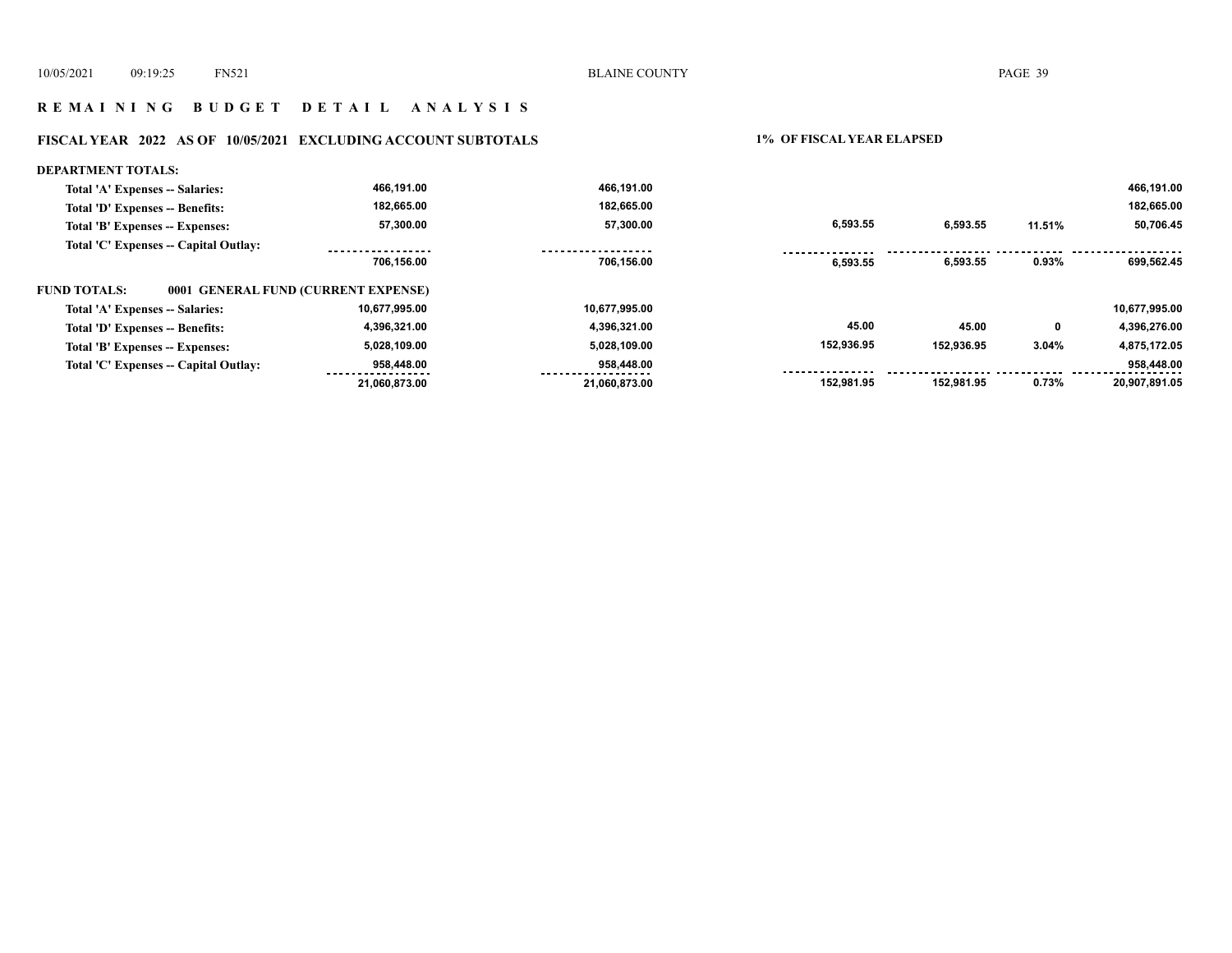# **R E M A I N I N G B U D G E T D E T A I L A N A L Y S I S**

# **FISCAL YEAR 2022 AS OF 10/05/2021 EXCLUDING ACCOUNT SUBTOTALS 1% OF FISCAL YEAR ELAPSED**

#### **FUND 0002 ROAD AND BRIDGE**

**-00 ROAD AND BRIDGE**

|           |                                    | Original      | <b>Budget</b><br><b>Budgeted</b> | ---------- EXPENDITURES----------          |           |         | <b>Budget</b>  |
|-----------|------------------------------------|---------------|----------------------------------|--------------------------------------------|-----------|---------|----------------|
| Acct No.  | <b>Account Description</b>         | <b>Budget</b> | <b>Changes</b><br>Amount         | <b>Paid Claims</b><br><b>Unpaid Claims</b> | Total Exp | Percent | <b>Balance</b> |
| 0404-0001 | <b>SALARIES - MANAGER</b>          | 103,770.00    | 103,770.00                       |                                            |           | 0.00%   | 103,770.00     |
| 0404-0002 | SALARIES - SUPERVISORS             | 151,988.00    | 151,988.00                       |                                            |           | 0.00%   | 151,988.00     |
| 0405-0001 | SALARIES- TRANSPORTATION TECH      | 684,057.00    | 684,057.00                       |                                            |           | 0.00%   | 684,057.00     |
| 0405-0002 | SALARIES - MECHANIC                | 77,696.00     | 77,696.00                        |                                            |           | 0.00%   | 77,696.00      |
| 0409-0001 | SALARIES - TERMINATION             | 13,000.00     | 13,000.00                        |                                            |           | 0.00%   | 13,000.00      |
|           | Comment: 2 POTENTIAL LARGE PAYOUTS |               |                                  |                                            |           |         |                |
| 0409-0099 | SALARIES- OVERTIME                 | 20,000.00     | 20,000.00                        |                                            |           | 0.00%   | 20,000.00      |
|           | Total 'A' Budget -- Salaries:      | 1,050,511.00  | 1,050,511.00                     |                                            |           |         | 1,050,511.00   |
| 0410-0000 | <b>RETIREMENT</b>                  | 123,791.00    | 123,791.00                       |                                            |           | 0.00%   | 123,791.00     |
| 0411-0000 | <b>FICA</b>                        | 79,315.00     | 79,315.00                        |                                            |           | 0.00%   | 79,315.00      |
| 0412-0000 | LIFE INSURANCE                     | 1,070.00      | 1,070.00                         |                                            |           | 0.00%   | 1,070.00       |
| 0413-0000 | <b>MEDICAL INSURANCE</b>           | 197,539.00    | 197,539.00                       |                                            |           | 0.00%   | 197,539.00     |
| 0414-0000 | <b>DENTAL INSURANCE</b>            | 6,579.00      | 6,579.00                         |                                            |           | 0.00%   | 6,579.00       |
| 0415-0000 | STATE UNEMPLOYMENT                 | 6,740.00      | 6,740.00                         |                                            |           | 0.00%   | 6,740.00       |
| 0416-0000 | WORKER'S COMPENSATION INSUR.       | 65,950.00     | 65,950.00                        |                                            |           | 0.00%   | 65,950.00      |
|           | Total 'D' Budget -- Benefits:      | 480,984.00    | 480,984.00                       |                                            |           |         | 480,984.00     |
| 0439-0000 | TRAVEL - OTHER                     | 1,000.00      | 1,000.00                         |                                            |           | 0.00%   | 1,000.00       |
| 0439-0001 | <b>MEALS FOR OVERTIME</b>          | 2,000.00      | 2,000.00                         | 45.08                                      | 45.08     | 2.25%   | 1,954.92       |
| 0449-0000 | <b>SUPPLIES</b>                    | 45,000.00     | 45,000.00                        | 589.62                                     | 589.62    | 1.31%   | 44,410.38      |
| 0470-0000 | VEHICLES - FUEL, GASOLINE          | 200,000.00    | 200,000.00                       | 2,928.56                                   | 2,928.56  | 1.46%   | 197,071.44     |
| 0473-0000 | <b>VEHICLES - TIRES</b>            | 45,000.00     | 45,000.00                        | (262.00)                                   | (262.00)  | (0.58%) | 45,262.00      |
| 0484-0000 | PROFESSIONAL SVC - ENGINEERING     | 30,000.00     | 30,000.00                        |                                            |           | 0.00%   | 30,000.00      |
| 0489-0006 | ADMINISTRATIVE SUPPORT             | 27,500.00     | 27,500.00                        |                                            |           | 0.00%   | 27,500.00      |
| 0491-0000 | REPAIRS/MAINT - HEAVY EQUIP        | 170,000.00    | 170,000.00                       | 2,882.21                                   | 2,882.21  | 1.70%   | 167, 117.79    |
| 0495-0000 | <b>COMMUNICATIONS</b>              | 12,000.00     | 12,000.00                        |                                            |           | 0.00%   | 12,000.00      |
| 0513-0000 | RENT/LEASE - HEAVY EQUIPMENT       | 10,000.00     | 10,000.00                        | 109.51                                     | 109.51    | 1.10%   | 9,890.49       |
| 0532-0000 | <b>FREIGHT</b>                     | 8,000.00      | 8,000.00                         | 20.36                                      | 20.36     | 0.25%   | 7,979.64       |
| 0560-0002 | EDUCATION - TRAINING/SEMINARS      | 1,500.00      | 1,500.00                         |                                            |           | 0.00%   | 1,500.00       |
| 0640-0000 | CRUSHED ROCK / GRAVEL              | 125,000.00    | 125,000.00                       |                                            |           | 0.00%   | 125,000.00     |
| 0640-0001 | <b>CAREY GRAVEL PIT</b>            | 125,000.00    | 125,000.00                       |                                            |           | 0.00%   | 125,000.00     |
| 0640-0003 | <b>DUST ABATEMENT</b>              | 100,000.00    | 100,000.00                       |                                            |           | 0.00%   | 100,000.00     |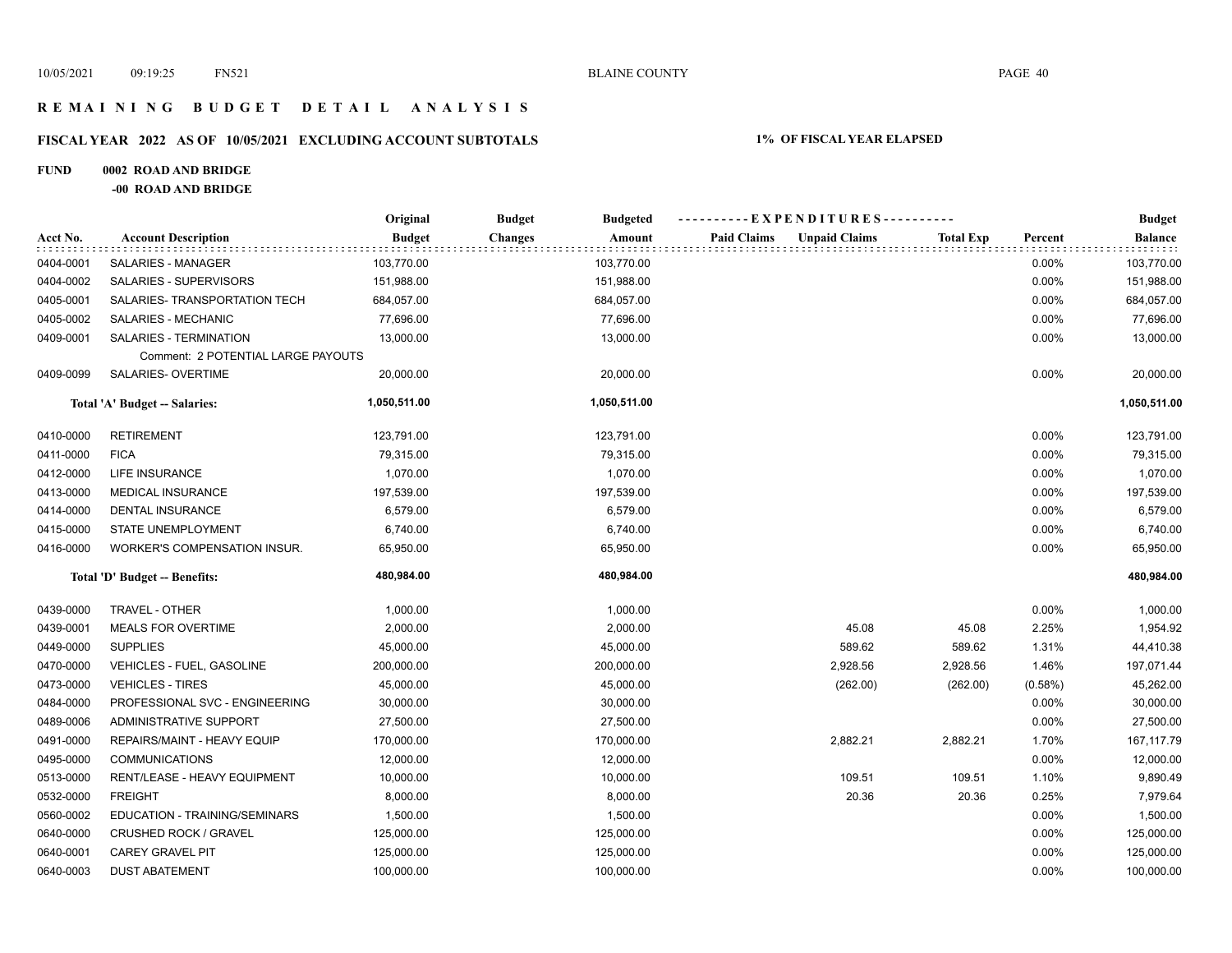# **R E M A I N I N G B U D G E T D E T A I L A N A L Y S I S**

# **FISCAL YEAR 2022 AS OF 10/05/2021 EXCLUDING ACCOUNT SUBTOTALS 1% OF FISCAL YEAR ELAPSED**

#### **FUND 0002 ROAD AND BRIDGE**

**-00 ROAD AND BRIDGE**

|                     |                                               | Original      | <b>Budget</b><br><b>Budgeted</b> | ----------EXPENDITURES----------           |                  |         | <b>Budget</b>  |
|---------------------|-----------------------------------------------|---------------|----------------------------------|--------------------------------------------|------------------|---------|----------------|
| Acct No.            | <b>Account Description</b>                    | <b>Budget</b> | <b>Changes</b><br>Amount         | <b>Paid Claims</b><br><b>Unpaid Claims</b> | <b>Total Exp</b> | Percent | <b>Balance</b> |
| 0641-0000           | <b>ROAD OIL</b>                               | 500,000.00    | 500,000.00                       | 1,787.50                                   | 1,787.50         | 0.36%   | 498,212.50     |
| 0643-0000           | <b>SIGNS</b>                                  | 15,000.00     | 15,000.00                        |                                            |                  | 0.00%   | 15,000.00      |
| 0645-0000           | <b>CULVERTS/BRIDGES</b>                       | 20,000.00     | 20,000.00                        |                                            |                  | 0.00%   | 20,000.00      |
| 0670-0001           | CONTRACTS - DRUG TESTING                      | 2,500.00      | 2,500.00                         |                                            |                  | 0.00%   | 2,500.00       |
| 0671-0000           | <b>CONTRACTS - SNOW REMOVAL</b>               | 20,000.00     | 20,000.00                        |                                            |                  | 0.00%   | 20,000.00      |
| 0671-0017           | *TRANSPORTATION PLAN DEVELOP                  | 50,000.00     | 50,000.00                        |                                            |                  | 0.00%   | 50,000.00      |
| 0714-0005           | TELEPHONE ALLOWANCE                           | 1,400.00      | 1,400.00                         | 98.00                                      | 98.00            | 7.00%   | 1,302.00       |
| 0736-0000           | CONSTR PROJECT/EMERGENCY FLOOD                | 2,000.00      | 2,000.00                         |                                            |                  | 0.00%   | 2,000.00       |
|                     | Total 'B' Budget -- Expenses:                 | 1,512,900.00  | 1,512,900.00                     | 8,198.84                                   | 8,198.84         | 0.54%   | 1,504,701.16   |
| 0803-0000           | CAPITAL - HEAVY EQUIPMENT<br>Comment: LEASES? | 186,000.00    | 186,000.00                       |                                            |                  | 0.00%   | 186,000.00     |
| 0803-0002           | CAPITAL - EQUIPMENT                           | 120,000.00    | 120,000.00                       |                                            |                  | 0.00%   | 120,000.00     |
| 0809-0018           | *CAPITAL - KILPATRICK BRIDGE                  | 50,000.00     | 50,000.00                        |                                            |                  | 0.00%   | 50,000.00      |
|                     | Total 'C' Budget -- Capital Outlay:           | 356,000.00    | 356,000.00                       |                                            |                  |         | 356,000.00     |
|                     | <b>DEPARTMENT TOTALS:</b>                     |               |                                  |                                            |                  |         |                |
|                     | Total 'A' Expenses -- Salaries:               | 1,050,511.00  | 1,050,511.00                     |                                            |                  |         | 1,050,511.00   |
|                     | <b>Total 'D' Expenses -- Benefits:</b>        | 480,984.00    | 480,984.00                       |                                            |                  |         | 480,984.00     |
|                     | Total 'B' Expenses -- Expenses:               | 1,512,900.00  | 1,512,900.00                     | 8,198.84                                   | 8,198.84         | 0.54%   | 1,504,701.16   |
|                     | Total 'C' Expenses -- Capital Outlay:         | 356,000.00    | 356,000.00                       |                                            |                  |         | 356,000.00     |
|                     |                                               | 3,400,395.00  | 3,400,395.00                     | 8,198.84                                   | 8,198.84         | 0.24%   | 3,392,196.16   |
| <b>FUND TOTALS:</b> | 0002 ROAD AND BRIDGE                          |               |                                  |                                            |                  |         |                |
|                     | Total 'A' Expenses -- Salaries:               | 1,050,511.00  | 1,050,511.00                     |                                            |                  |         | 1,050,511.00   |
|                     | Total 'D' Expenses -- Benefits:               | 480,984.00    | 480,984.00                       |                                            |                  |         | 480,984.00     |
|                     | Total 'B' Expenses -- Expenses:               | 1,512,900.00  | 1,512,900.00                     | 8,198.84                                   | 8,198.84         | 0.54%   | 1,504,701.16   |
|                     | Total 'C' Expenses - Capital Outlay:          | 356,000.00    | 356,000.00                       |                                            |                  |         | 356,000.00     |
|                     |                                               | 3,400,395.00  | 3,400,395.00                     | 8,198.84                                   | 8,198.84         | 0.24%   | 3,392,196.16   |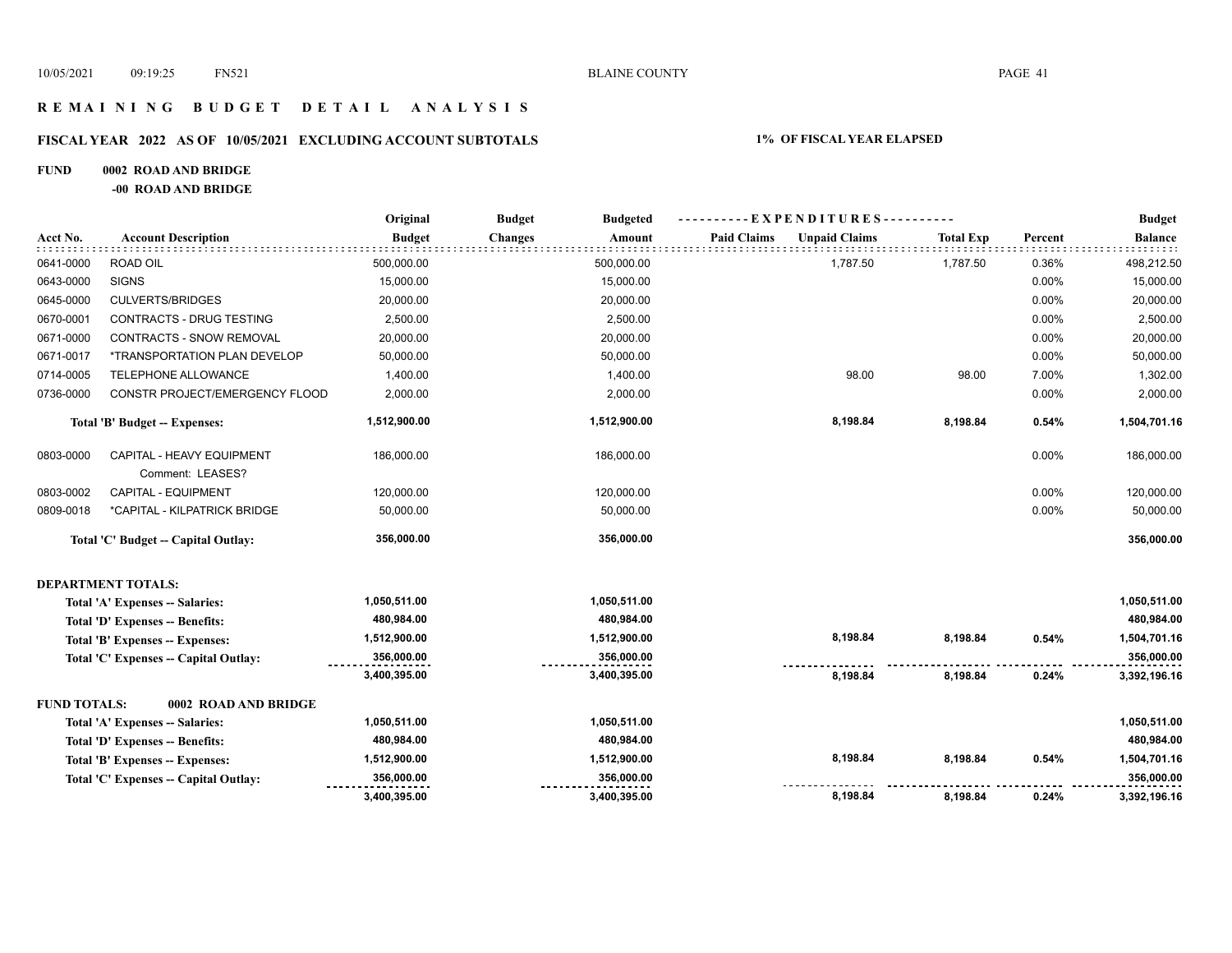# **R E M A I N I N G B U D G E T D E T A I L A N A L Y S I S**

# **FISCAL YEAR 2022 AS OF 10/05/2021 EXCLUDING ACCOUNT SUBTOTALS 1% OF FISCAL YEAR ELAPSED**

#### **FUND 0003 ELECTION CONSOLIDATION FUND**

#### **-00 ELECTION CONSOLIDATION FUND**

|           |                                             | Original      | <b>Budget</b><br><b>Budgeted</b> | ----------EXPENDITURES----------           |                  |         | <b>Budget</b>  |
|-----------|---------------------------------------------|---------------|----------------------------------|--------------------------------------------|------------------|---------|----------------|
| Acct No.  | <b>Account Description</b>                  | <b>Budget</b> | <b>Changes</b><br>Amount         | <b>Paid Claims</b><br><b>Unpaid Claims</b> | <b>Total Exp</b> | Percent | <b>Balance</b> |
| 0402-0000 | <b>SALARIES - DEPUTIES</b>                  | 23,000.00     | 23,000.00                        |                                            |                  | 0.00%   | 23,000.00      |
| 0402-0006 | <b>SALARIES - OTHER</b>                     | 8,000.00      | 8,000.00                         |                                            |                  | 0.00%   | 8,000.00       |
| 0409-0001 | SALARIES - TERMINATION                      | 1,000.00      | 1,000.00                         |                                            |                  | 0.00%   | 1,000.00       |
| 0409-0099 | <b>SALARIES - OVERTIME</b>                  | 1,000.00      | 1,000.00                         |                                            |                  | 0.00%   | 1,000.00       |
|           | Total 'A' Budget -- Salaries:               | 33,000.00     | 33,000.00                        |                                            |                  |         | 33,000.00      |
| 0410-0000 | <b>RETIREMENT</b>                           | 2,905.00      | 2,905.00                         |                                            |                  | 0.00%   | 2,905.00       |
| 0411-0000 | <b>FICA</b>                                 | 2,400.00      | 2,400.00                         |                                            |                  | 0.00%   | 2,400.00       |
| 0412-0000 | <b>LIFE INSURANCE</b>                       | 40.00         | 40.00                            |                                            |                  | 0.00%   | 40.00          |
| 0413-0000 | <b>MEDICAL INSURANCE</b>                    | 7,370.00      | 7,370.00                         |                                            |                  | 0.00%   | 7,370.00       |
| 0414-0000 | <b>DENTAL INSURANCE</b>                     | 230.00        | 230.00                           |                                            |                  | 0.00%   | 230.00         |
| 0415-0000 | STATE UNEMPLOYMENT                          | 200.00        | 200.00                           |                                            |                  | 0.00%   | 200.00         |
| 0416-0000 | <b>WORKER'S COMPENSATION INSUR.</b>         | 55.00         | 55.00                            |                                            |                  | 0.00%   | 55.00          |
|           | Total 'D' Budget -- Benefits:               | 13,200.00     | 13,200.00                        |                                            |                  |         | 13,200.00      |
| 0439-0000 | TRAVEL - OTHER                              | 1,700.00      | 1,700.00                         |                                            |                  | 0.00%   | 1,700.00       |
| 0439-0001 | MEALS/ELECTION WORKERS                      | 2,500.00      | 2,500.00                         |                                            |                  | 0.00%   | 2,500.00       |
| 0442-0000 | SUPPLIES - ELECTION                         | 21,000.00     | 21,000.00                        | 156.62                                     | 156.62           | 0.75%   | 20,843.38      |
| 0490-0001 | <b>MAINTENANCE</b>                          | 8,000.00      | 8,000.00                         |                                            |                  | 0.00%   | 8,000.00       |
| 0511-0000 | RENT/LEASE- BUILDINGS                       | 7,650.00      | 7,650.00                         |                                            |                  | 0.00%   | 7,650.00       |
|           | Comment: INCLUDES \$7,500 TO MOVE EQUIPMENT |               |                                  |                                            |                  |         |                |
| 0522-0000 | <b>ADVERTISING</b>                          | 8,000.00      | 8,000.00                         |                                            |                  | 0.00%   | 8,000.00       |
| 0542-0000 | <b>POSTAGE</b>                              | 1,500.00      | 1,500.00                         |                                            |                  | 0.00%   | 1,500.00       |
| 0569-0000 | EDUCATION/CONFERENCE/TRAINING               | 500.00        | 500.00                           |                                            |                  | 0.00%   | 500.00         |
| 0712-0001 | POLL WORKERS                                | 15,000.00     | 15,000.00                        |                                            |                  | 0.00%   | 15,000.00      |
| 0712-0002 | MILEAGE-POLL WORKERS                        | 1,000.00      | 1,000.00                         |                                            |                  | 0.00%   | 1,000.00       |
|           | Total 'B' Budget -- Expenses:               | 66,850.00     | 66,850.00                        | 156.62                                     | 156.62           | 0.23%   | 66,693.38      |
| 0803-0002 | <b>CAPITAL - EQUIPMENT</b>                  | 60,000.00     | 60,000.00                        | 1,032.11                                   | 1,032.11         | 1.72%   | 58,967.89      |
|           | Total 'C' Budget -- Capital Outlay:         | 60,000.00     | 60,000.00                        | 1,032.11                                   | 1,032.11         | 1.72%   | 58,967.89      |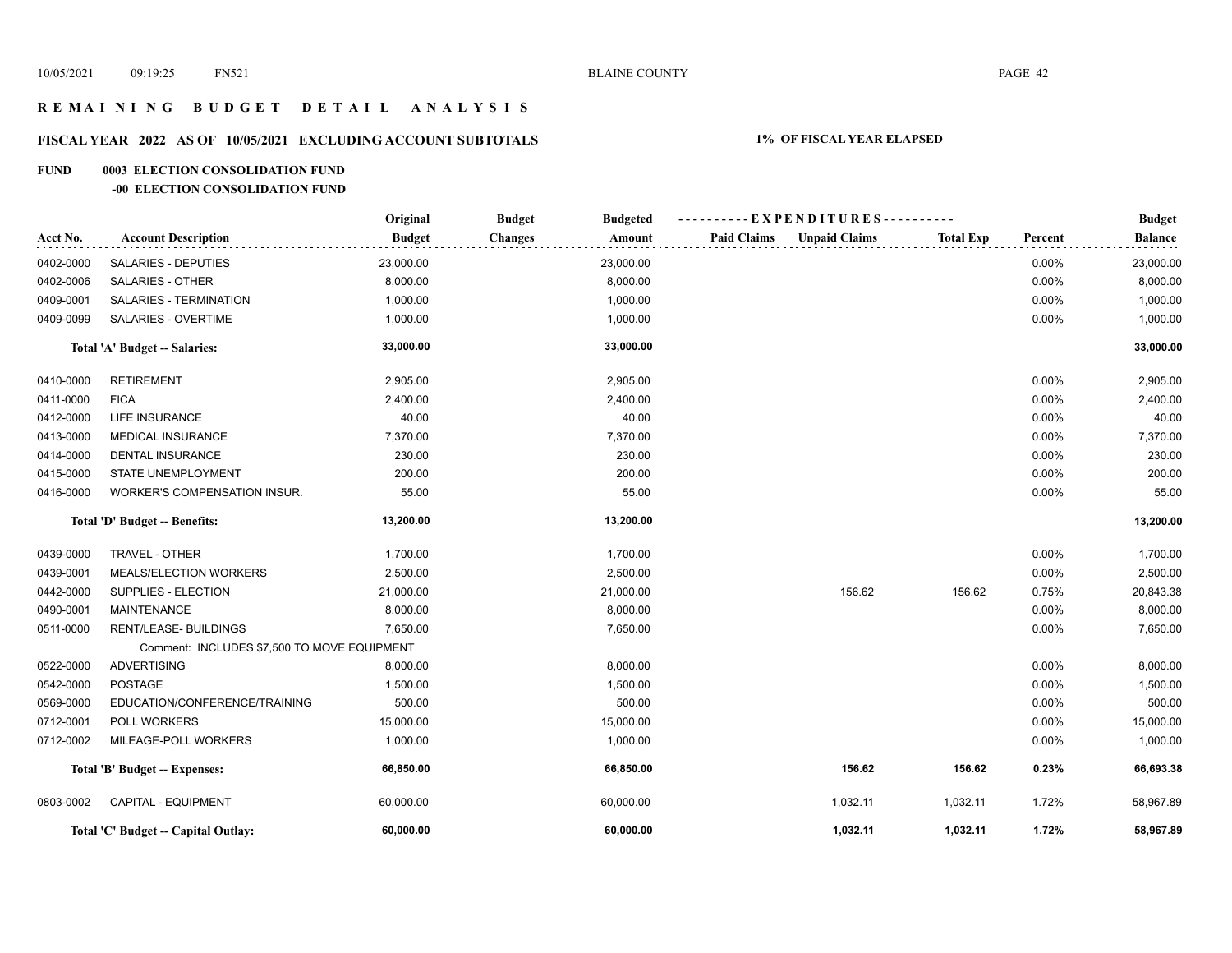# **R E M A I N I N G B U D G E T D E T A I L A N A L Y S I S**

# **FISCAL YEAR 2022 AS OF 10/05/2021 EXCLUDING ACCOUNT SUBTOTALS 1% OF FISCAL YEAR ELAPSED**

| DEPARTMENT TOTALS:                               |            |            |          |          |       |            |
|--------------------------------------------------|------------|------------|----------|----------|-------|------------|
| Total 'A' Expenses -- Salaries:                  | 33,000.00  | 33.000.00  |          |          |       | 33,000.00  |
| Total 'D' Expenses -- Benefits:                  | 13,200.00  | 13,200.00  |          |          |       | 13,200.00  |
| Total 'B' Expenses -- Expenses:                  | 66,850.00  | 66.850.00  | 156.62   | 156.62   | 0.23% | 66,693.38  |
| Total 'C' Expenses -- Capital Outlay:            | 60,000.00  | 60,000.00  | 1,032.11 | 1,032.11 | 1.72% | 58,967.89  |
|                                                  | 173.050.00 | 173,050.00 | 1,188.73 | 1,188.73 | 0.69% | 171.861.27 |
| FUND TOTALS:<br>0003 ELECTION CONSOLIDATION FUND |            |            |          |          |       |            |
| Total 'A' Expenses -- Salaries:                  | 33.000.00  | 33.000.00  |          |          |       | 33,000.00  |
| Total 'D' Expenses -- Benefits:                  | 13,200.00  | 13,200.00  |          |          |       | 13,200.00  |
| Total 'B' Expenses -- Expenses:                  | 66,850.00  | 66.850.00  | 156.62   | 156.62   | 0.23% | 66,693.38  |
| Total 'C' Expenses -- Capital Outlay:            | 60,000.00  | 60.000.00  | 1,032.11 | 1,032.11 | 1.72% | 58,967.89  |
|                                                  | 173.050.00 | 173.050.00 | 1,188.73 | 1,188.73 | 0.69% | 171.861.27 |
|                                                  |            |            |          |          |       |            |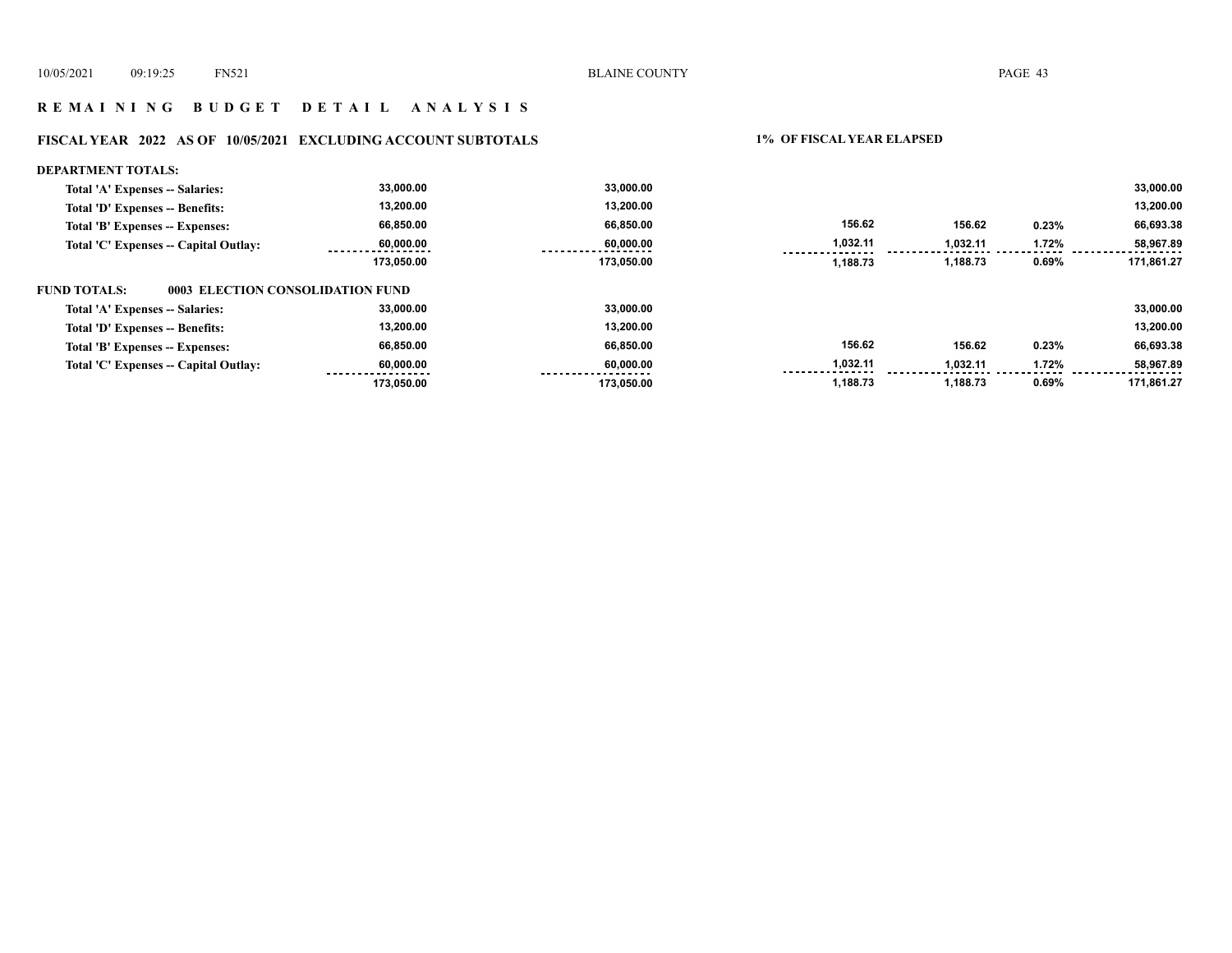# **R E M A I N I N G B U D G E T D E T A I L A N A L Y S I S**

# **FISCAL YEAR 2022 AS OF 10/05/2021 EXCLUDING ACCOUNT SUBTOTALS 1% OF FISCAL YEAR ELAPSED**

#### **FUND 0004 AMBULANCE**

**-00 AMBULANCE**

|           |                                     | Original      | <b>Budget</b><br><b>Budgeted</b> | --EXPENDITURES----------                   |                  | <b>Budget</b> |                |
|-----------|-------------------------------------|---------------|----------------------------------|--------------------------------------------|------------------|---------------|----------------|
| Acct No.  | <b>Account Description</b>          | <b>Budget</b> | <b>Changes</b><br>Amount         | <b>Paid Claims</b><br><b>Unpaid Claims</b> | <b>Total Exp</b> | Percent       | <b>Balance</b> |
| 0416-0000 | WORKER'S COMP-MED DIRECTOR          | 850.00        | 850.00                           |                                            |                  | 0.00%         | 850.00         |
|           | Total 'D' Budget -- Benefits:       | 850.00        | 850.00                           |                                            |                  |               | 850.00         |
| 0489-0001 | <b>BACK COUNTRY RESCUE</b>          | 50,000.00     | 50,000.00                        |                                            |                  | 0.00%         | 50,000.00      |
| 0526-0000 | CONTINGENCY ACCOUNT                 | 15,000.00     | 15,000.00                        | 5,464.40                                   | 5,464.40         | 36.43%        | 9,535.60       |
| 0546-0000 | <b>PUBLICATIONS</b>                 | 200.00        | 200.00                           |                                            |                  | 0.00%         | 200.00         |
| 0559-0000 | OTHER MISC EXPENSES                 | 15,000.00     | 15,000.00                        |                                            |                  | 0.00%         | 15,000.00      |
|           | Comment: BOOT CAMP +                |               |                                  |                                            |                  |               |                |
| 0670-0000 | CONTRACTS-BILLING                   | 51,000.00     | 51,000.00                        |                                            |                  | 0.00%         | 51,000.00      |
| 0670-0001 | <b>POSTAGE</b>                      | 200.00        | 200.00                           |                                            |                  | 0.00%         | 200.00         |
| 0751-0000 | AMB CONTRACT - CAREY                | 85,475.00     | 85,475.00                        |                                            |                  | 0.00%         | 85,475.00      |
| 0752-0000 | AMB CONTRACT - KETCHUM              | 1,235,243.00  | 1,235,243.00                     |                                            |                  | 0.00%         | 1,235,243.00   |
| 0752-0001 | AMB CONTRACT - W R FIRE             | 1,227,788.00  | 1,227,788.00                     |                                            |                  | 0.00%         | 1,227,788.00   |
| 0752-0002 | <b>REFUNDS</b>                      | 11,000.00     | 11,000.00                        |                                            |                  | 0.00%         | 11,000.00      |
| 0752-0003 | <b>MEDICAL DIRECTOR</b>             | 71,978.00     | 71,978.00                        |                                            |                  | 0.00%         | 71,978.00      |
|           | Total 'B' Budget -- Expenses:       | 2,762,884.00  | 2,762,884.00                     | 5,464.40                                   | 5,464.40         | 0.20%         | 2,757,419.60   |
| 0850-0000 | <b>CAPITAL - IMPROVEMENT FUND</b>   | 841,400.00    | 841,400.00                       |                                            |                  | 0.00%         | 841,400.00     |
| 0850-0001 | <b>CAPITAL - EQUIPMENT</b>          | 225,000.00    | 225,000.00                       |                                            |                  | 0.00%         | 225,000.00     |
|           | Total 'C' Budget -- Capital Outlay: | 1,066,400.00  | 1,066,400.00                     |                                            |                  |               | 1,066,400.00   |
|           |                                     |               |                                  |                                            |                  |               |                |

#### **DEPARTMENT TOTALS:**

| Total 'A' Expenses -- Salaries:       |                                   |                  |                             |          |       |                         |
|---------------------------------------|-----------------------------------|------------------|-----------------------------|----------|-------|-------------------------|
| Total 'D' Expenses -- Benefits:       | 850.00                            | 850.00           |                             |          |       | 850.00                  |
| Total 'B' Expenses -- Expenses:       | 2.762.884.00                      | 2.762.884.00     | 5,464.40                    | 5.464.40 | 0.20% | 2.757.419.60            |
| Total 'C' Expenses -- Capital Outlay: | 1.066.400.00<br>----------------- | 1.066.400.00<br> |                             |          |       | 1.066.400.00<br>------- |
|                                       | 3,830,134.00                      | 3,830,134.00     | ---------------<br>5.464.40 | 5.464.40 | 0.14% | 3,824,669.60            |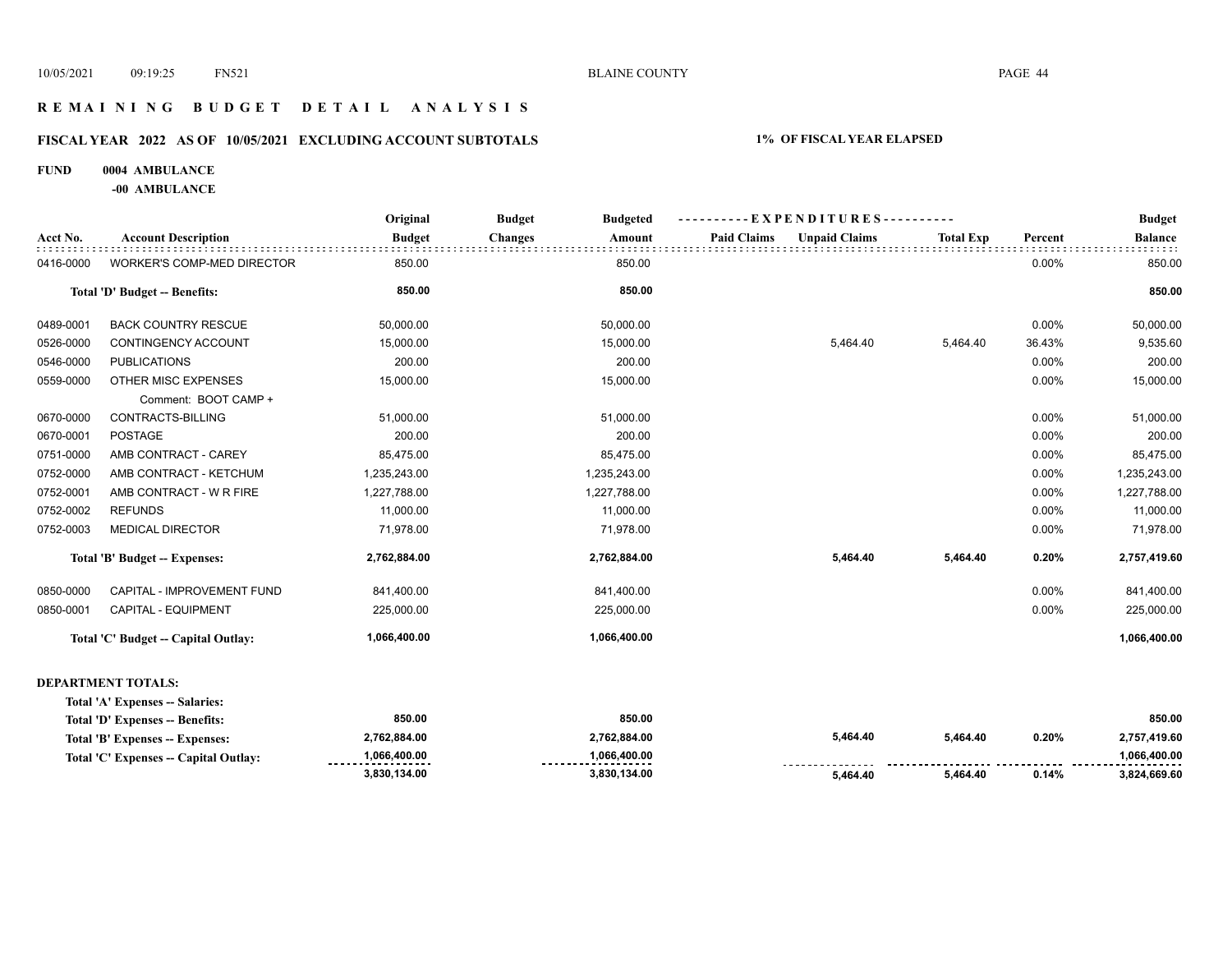# **R E M A I N I N G B U D G E T D E T A I L A N A L Y S I S**

# **FISCAL YEAR 2022 AS OF 10/05/2021 EXCLUDING ACCOUNT SUBTOTALS 1% OF FISCAL YEAR ELAPSED**

#### **FUND TOTALS: 0004 AMBULANCE**

| Total 'A' Expenses -- Salaries:       |                                   |                                    |          |          |       |              |
|---------------------------------------|-----------------------------------|------------------------------------|----------|----------|-------|--------------|
| Total 'D' Expenses -- Benefits:       | 850.00                            | 850.00                             |          |          |       | 850.00       |
| Total 'B' Expenses -- Expenses:       | 2,762,884.00                      | 2,762,884.00                       | 5,464.40 | 5.464.40 | 0.20% | 2.757.419.60 |
| Total 'C' Expenses -- Capital Outlay: | 1.066.400.00<br>----------------- | 1.066.400.00<br>------------------ |          |          |       | 1.066.400.00 |
|                                       | 3,830,134.00                      | 3,830,134.00                       | 5.464.40 | 5.464.40 | 0.14% | 3.824.669.60 |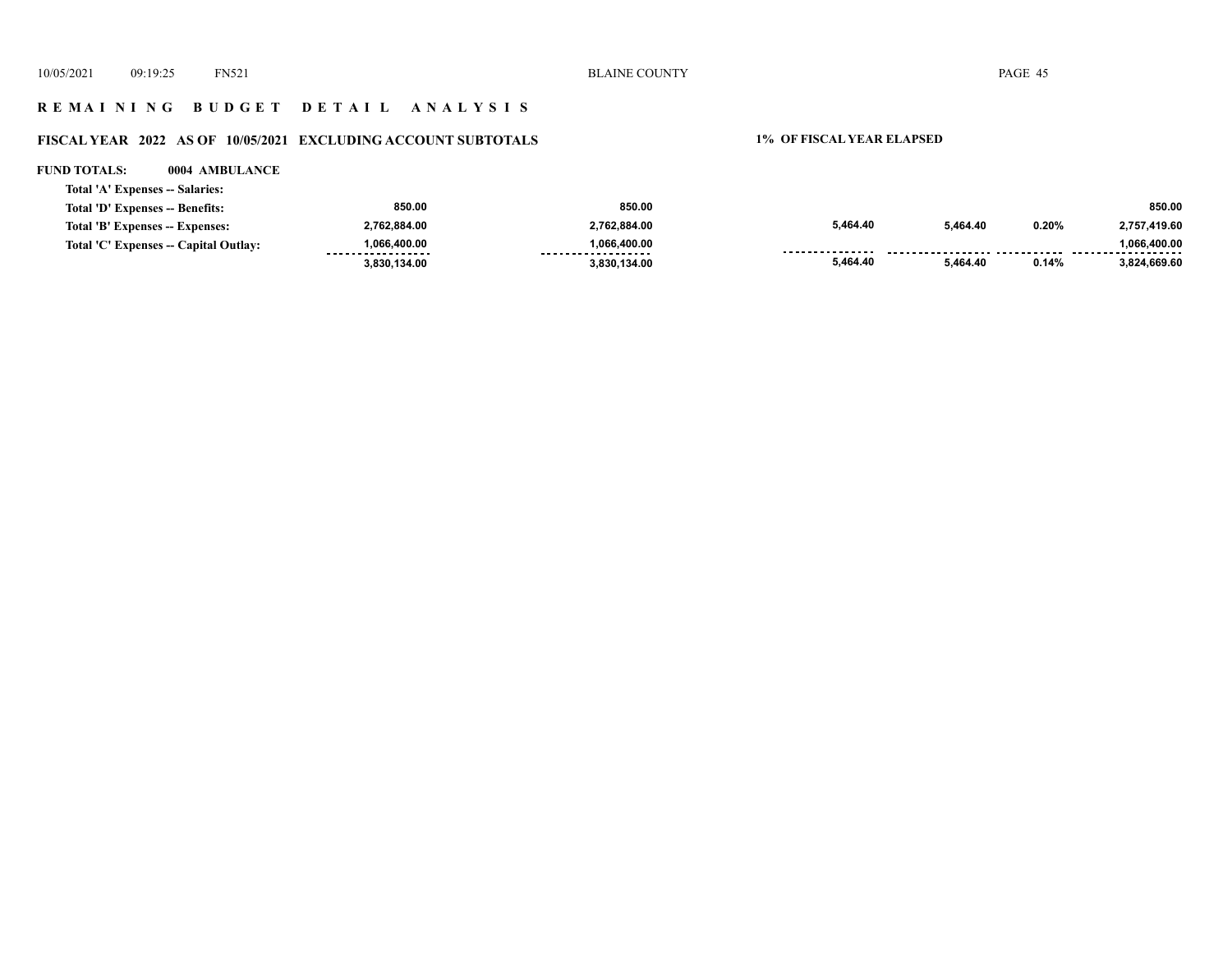# **R E M A I N I N G B U D G E T D E T A I L A N A L Y S I S**

# **FISCAL YEAR 2022 AS OF 10/05/2021 EXCLUDING ACCOUNT SUBTOTALS 1% OF FISCAL YEAR ELAPSED**

# **FUND 0006 DISTRICT COURT -00 DISTRICT COURT**

|           |                                | Original      | <b>Budget</b><br><b>Budgeted</b> |                                            | ----------EXPENDITURES---------- |         | <b>Budget</b>  |
|-----------|--------------------------------|---------------|----------------------------------|--------------------------------------------|----------------------------------|---------|----------------|
| Acct No.  | <b>Account Description</b>     | <b>Budget</b> | <b>Changes</b><br>Amount         | <b>Paid Claims</b><br><b>Unpaid Claims</b> | Total Exp                        | Percent | <b>Balance</b> |
| 0405-0006 | SALARIES - LAW CLERK           | 64,982.00     | 64,982.00                        |                                            |                                  | 0.00%   | 64,982.00      |
| 0409-0001 | SALARIES - TERMINATION         | 4,000.00      | 4,000.00                         |                                            |                                  | 0.00%   | 4,000.00       |
|           | Total 'A' Budget -- Salaries:  | 68,982.00     | 68,982.00                        |                                            |                                  |         | 68,982.00      |
| 0410-0000 | <b>RETIREMENT</b>              | 8,193.00      | 8,193.00                         |                                            |                                  | 0.00%   | 8,193.00       |
| 0411-0000 | <b>FICA</b>                    | 5,545.00      | 5,545.00                         |                                            |                                  | 0.00%   | 5,545.00       |
| 0412-0000 | LIFE INSURANCE                 | 74.00         | 74.00                            |                                            |                                  | 0.00%   | 74.00          |
| 0413-0000 | <b>MEDICAL INSURANCE</b>       | 10,288.00     | 10,288.00                        |                                            |                                  | 0.00%   | 10,288.00      |
| 0414-0000 | <b>DENTAL INSURANCE</b>        | 454.00        | 454.00                           |                                            |                                  | 0.00%   | 454.00         |
| 0415-0000 | STATE UNEMPLOYMENT             | 471.00        | 471.00                           |                                            |                                  | 0.00%   | 471.00         |
| 0416-0000 | WORKER'S COMPENSATION INSUR.   | 137.00        | 137.00                           |                                            |                                  | 0.00%   | 137.00         |
|           | Total 'D' Budget -- Benefits:  | 25,162.00     | 25,162.00                        |                                            |                                  |         | 25,162.00      |
| 0439-0000 | TRAVEL - OTHER                 | 2,500.00      | 2,500.00                         |                                            |                                  | 0.00%   | 2,500.00       |
| 0439-0001 | PER DIEM                       | 2,500.00      | 2,500.00                         |                                            |                                  | 0.00%   | 2,500.00       |
| 0440-0000 | SUPPLIES - OFFICE              | 10,000.00     | 10,000.00                        | 417.55                                     | 417.55                           | 4.18%   | 9,582.45       |
| 0440-0001 | SUPPLIES - OFFICE EQUIPMENT    | 10,000.00     | 10,000.00                        |                                            |                                  | 0.00%   | 10,000.00      |
| 0440-0002 | SUPPLIES - RECORDS MAINTENANCE | 1,000.00      | 1,000.00                         |                                            |                                  | 0.00%   | 1,000.00       |
| 0489-0000 | PROFESSIONAL SVC - OTHER       | 12,000.00     | 12,000.00                        | 1,750.00                                   | 1,750.00                         | 14.58%  | 10,250.00      |
| 0489-0002 | PROF SVC - INTERPRETING        | 12,000.00     | 12,000.00                        |                                            |                                  | 0.00%   | 12,000.00      |
| 0499-0000 | REPAIRS/MAINT - OTHER          | 6,250.00      | 6,250.00                         | 4,211.00                                   | 4,211.00                         | 67.38%  | 2,039.00       |
| 0526-0000 | CONTINGENCY ACCOUNT            | 11,000.00     | 11,000.00                        |                                            |                                  | 0.00%   | 11,000.00      |
| 0536-0000 | <b>LAW LIBRARY</b>             | 14,000.00     | 14,000.00                        |                                            |                                  | 0.00%   | 14,000.00      |
| 0542-0000 | POSTAGE                        | 10,000.00     | 10,000.00                        |                                            |                                  | 0.00%   | 10,000.00      |
| 0569-0000 | <b>EDUCATION - OTHER</b>       | 3,000.00      | 3,000.00                         |                                            |                                  | 0.00%   | 3,000.00       |
| 0620-0000 | JURY- MEALS AND LODGING        | 2,500.00      | 2,500.00                         | 211.22                                     | 211.22                           | 8.45%   | 2,288.78       |
| 0621-0000 | <b>JURY - JURORS FEES</b>      | 30,000.00     | 30,000.00                        |                                            |                                  | 0.00%   | 30,000.00      |
| 0622-0000 | JURY - MILEAGE                 | 9,000.00      | 9,000.00                         |                                            |                                  | 0.00%   | 9,000.00       |
| 0623-0000 | JURY ROOM SUPPLIES             | 2,000.00      | 2,000.00                         | 127.97                                     | 127.97                           | 6.40%   | 1,872.03       |
| 0675-0000 | CONTRACTS - TRANSCRIPTS        | 10,000.00     | 10,000.00                        | 328.25                                     | 328.25                           | 3.28%   | 9,671.75       |
| 0675-0001 | *CONTRACTS-IGNITION INTERLOCK  | 7,000.00      | 7,000.00                         | 360.00                                     | 360.00                           | 5.14%   | 6,640.00       |
| 0785-0000 | TRIAL COURT ADMIN              | 3,600.00      | 3,600.00                         |                                            |                                  | 0.00%   | 3,600.00       |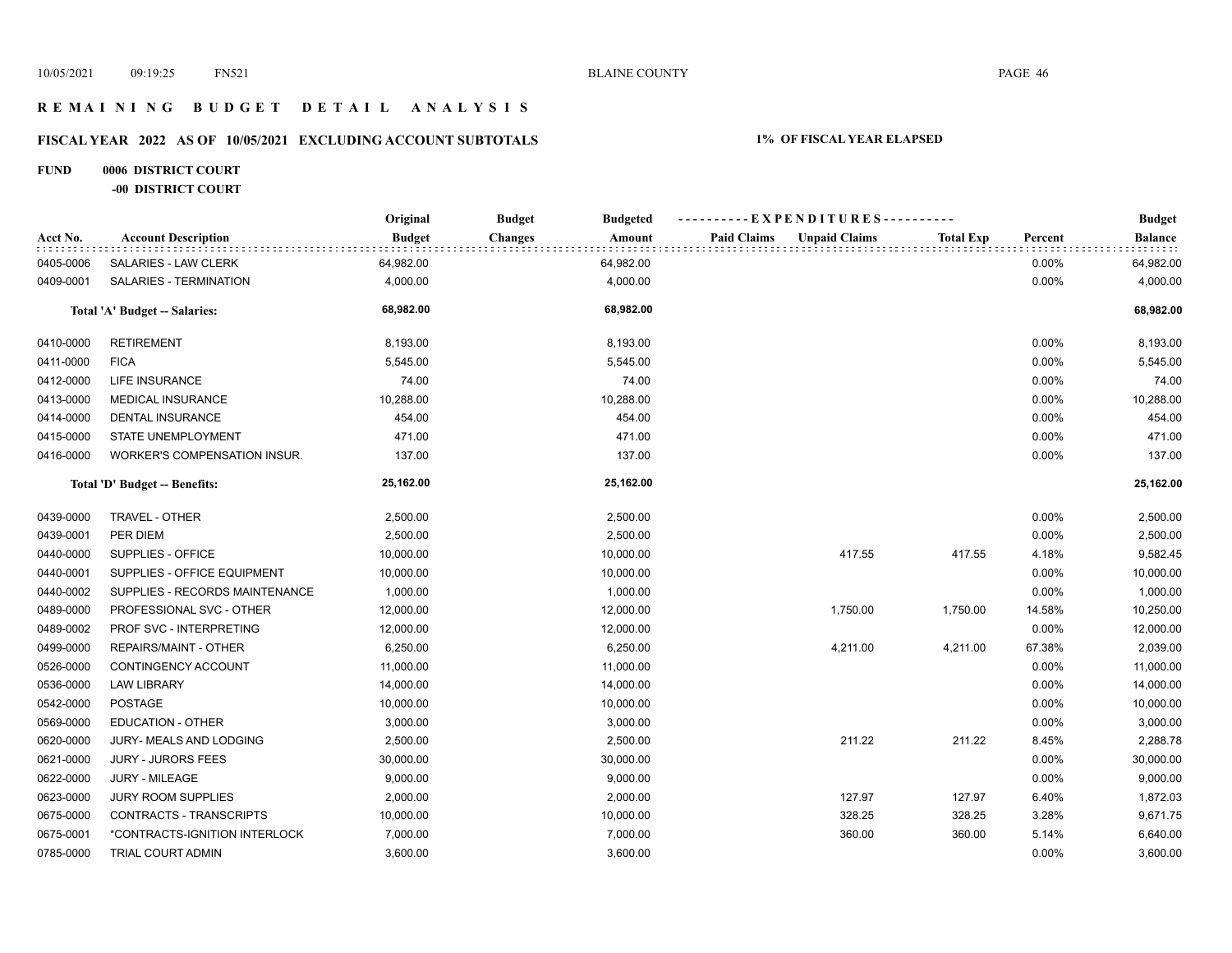# **R E M A I N I N G B U D G E T D E T A I L A N A L Y S I S**

# **FISCAL YEAR 2022 AS OF 10/05/2021 EXCLUDING ACCOUNT SUBTOTALS 1% OF FISCAL YEAR ELAPSED**

#### **FUND 0006 DISTRICT COURT**

**-00 DISTRICT COURT**

|                     |                                        | Original      | <b>Budget</b><br><b>Budgeted</b> | $-EXPENDITURES---$ |                    |                      |                  | <b>Budget</b> |                |
|---------------------|----------------------------------------|---------------|----------------------------------|--------------------|--------------------|----------------------|------------------|---------------|----------------|
| Acct No.            | <b>Account Description</b>             | <b>Budget</b> | <b>Changes</b>                   | Amount             | <b>Paid Claims</b> | <b>Unpaid Claims</b> | <b>Total Exp</b> | Percent       | <b>Balance</b> |
| 0791-0001           | DRUG COURT - OTHER EXPENSES            | 78,700.00     |                                  | 78,700.00          |                    |                      |                  | 0.00%         | 78,700.00      |
|                     | Comment: INCLUDES 77,500 FOR DUI COURT |               |                                  |                    |                    |                      |                  |               |                |
|                     | Total 'B' Budget -- Expenses:          | 237,050.00    |                                  | 237,050.00         |                    | 7,405.99             | 7,405.99         | 3.12%         | 229,644.01     |
|                     | <b>DEPARTMENT TOTALS:</b>              |               |                                  |                    |                    |                      |                  |               |                |
|                     | Total 'A' Expenses -- Salaries:        | 68,982.00     |                                  | 68,982.00          |                    |                      |                  |               | 68,982.00      |
|                     | Total 'D' Expenses -- Benefits:        | 25,162.00     |                                  | 25,162.00          |                    |                      |                  |               | 25,162.00      |
|                     | Total 'B' Expenses -- Expenses:        | 237,050.00    |                                  | 237,050.00         |                    | 7,405.99             | 7,405.99         | 3.12%         | 229,644.01     |
|                     | Total 'C' Expenses -- Capital Outlay:  |               |                                  |                    |                    |                      |                  |               |                |
|                     |                                        | 331,194.00    |                                  | 331,194.00         |                    | 7,405.99             | 7,405.99         | 2.24%         | 323,788.01     |
| <b>FUND TOTALS:</b> | 0006 DISTRICT COURT                    |               |                                  |                    |                    |                      |                  |               |                |
|                     | Total 'A' Expenses -- Salaries:        | 68,982.00     |                                  | 68,982.00          |                    |                      |                  |               | 68,982.00      |
|                     | Total 'D' Expenses -- Benefits:        | 25,162.00     |                                  | 25,162.00          |                    |                      |                  |               | 25,162.00      |
|                     | Total 'B' Expenses -- Expenses:        | 237,050.00    |                                  | 237,050.00         |                    | 7,405.99             | 7,405.99         | 3.12%         | 229,644.01     |
|                     | Total 'C' Expenses -- Capital Outlay:  |               |                                  |                    |                    |                      |                  |               |                |
|                     |                                        | 331,194.00    |                                  | 331,194.00         |                    | 7,405.99             | 7,405.99         | 2.24%         | 323,788.01     |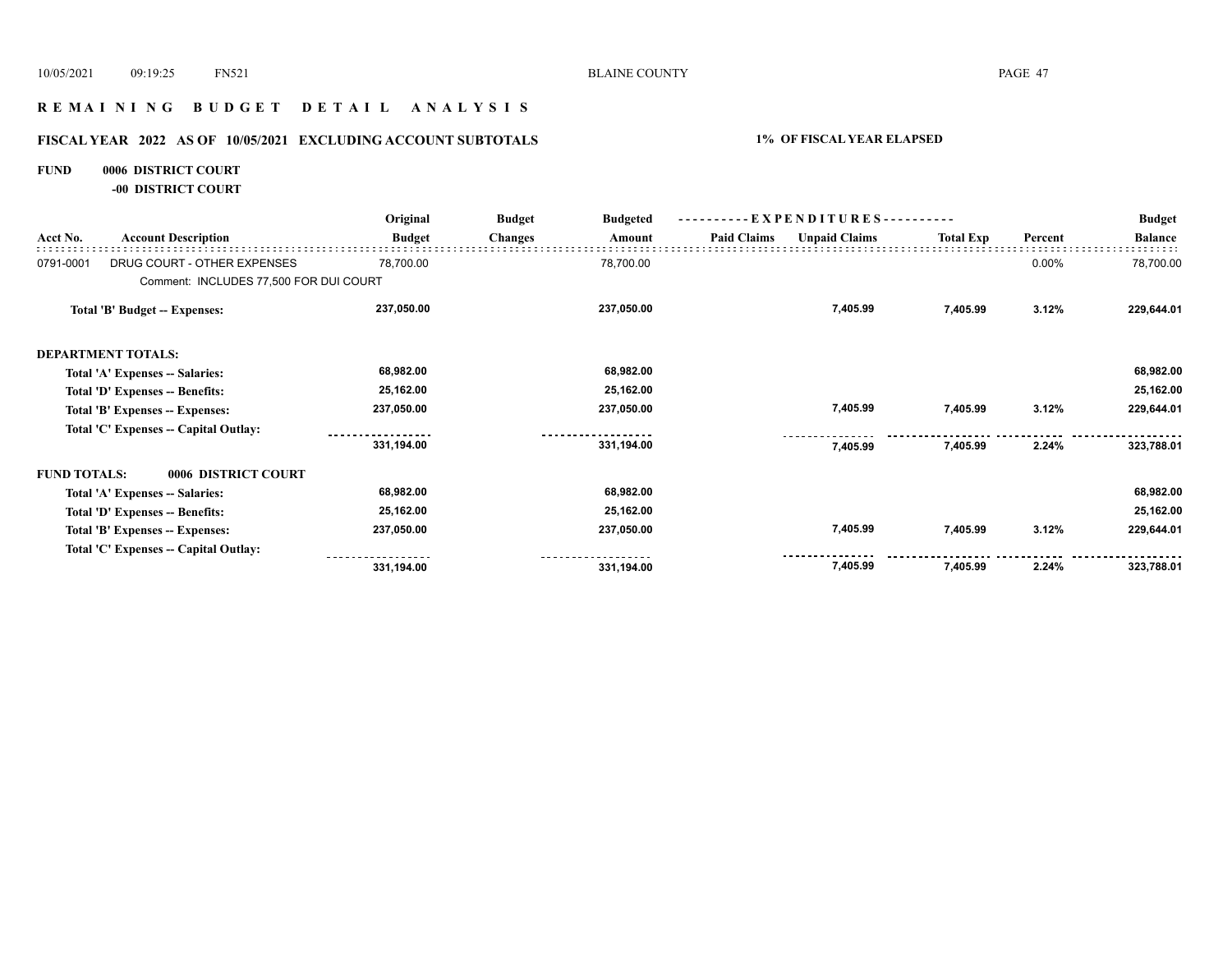# **R E M A I N I N G B U D G E T D E T A I L A N A L Y S I S**

# **FISCAL YEAR 2022 AS OF 10/05/2021 EXCLUDING ACCOUNT SUBTOTALS 1% OF FISCAL YEAR ELAPSED**

#### **FUND 0007 FAIR, COUNTY**

**-00 FAIR, COUNTY**

|           |                                      | Original      | <b>Budget</b>  | <b>Budgeted</b> |                    | ----------EXPENDITURES---------- |                  |         | <b>Budget</b>  |
|-----------|--------------------------------------|---------------|----------------|-----------------|--------------------|----------------------------------|------------------|---------|----------------|
| Acct No.  | <b>Account Description</b>           | <b>Budget</b> | <b>Changes</b> | Amount          | <b>Paid Claims</b> | <b>Unpaid Claims</b>             | <b>Total Exp</b> | Percent | <b>Balance</b> |
| 0416-0000 | WORKER'S COMPENSATION INSUR.         | 500.00        |                | 500.00          |                    |                                  |                  | 0.00%   | 500.00         |
|           | Total 'D' Budget -- Benefits:        | 500.00        |                | 500.00          |                    |                                  |                  |         | 500.00         |
| 0440-0000 | <b>SUPPLIES</b>                      | 400.00        |                | 400.00          |                    | 293.18                           | 293.18           | 73.30%  | 106.82         |
| 0460-0000 | <b>UTILITIES</b>                     | 3,500.00      |                | 3,500.00        |                    |                                  |                  | 0.00%   | 3,500.00       |
| 0494-0000 | REPAIRS/MAINT- BLDG & FIXTURES       | 12,700.00     |                | 12,700.00       |                    |                                  |                  | 0.00%   | 12,700.00      |
| 0499-0000 | REPAIRS/MAINT - EQUIPMENT            | 500.00        |                | 500.00          |                    |                                  |                  | 0.00%   | 500.00         |
| 0499-0001 | REPAIRS/MAINT - GROUNDS              | 4,500.00      |                | 4,500.00        |                    |                                  |                  | 0.00%   | 4,500.00       |
| 0530-0000 | FAIR PREMIUMS / AWARDS               | 2,000.00      |                | 2,000.00        |                    |                                  |                  | 0.00%   | 2,000.00       |
| 0542-0000 | <b>POSTAGE</b>                       | 100.00        |                | 100.00          |                    |                                  |                  | 0.00%   | 100.00         |
| 0546-0000 | PUBLICATIONS/ADVERTISING             | 2,000.00      |                | 2,000.00        |                    | 1,591.72                         | 1,591.72         | 79.59%  | 408.28         |
| 0559-0000 | MISCELLANEOUS EXPENSES               | 500.00        |                | 500.00          |                    |                                  |                  | 0.00%   | 500.00         |
| 0559-0002 | <b>SANITATION</b>                    | 1,500.00      |                | 1,500.00        |                    |                                  |                  | 0.00%   | 1,500.00       |
| 0650-0001 | <b>ENTERTAINMENT - FAIR</b>          | 1,000.00      |                | 1,000.00        |                    |                                  |                  | 0.00%   | 1,000.00       |
| 0650-0003 | <b>JUDGES - FAIR</b>                 | 2,800.00      |                | 2,800.00        |                    |                                  |                  | 0.00%   | 2,800.00       |
|           | <b>Total 'B' Budget -- Expenses:</b> | 31,500.00     |                | 31,500.00       |                    | 1,884.90                         | 1,884.90         | 5.98%   | 29,615.10      |

#### **DEPARTMENT TOTALS:**

| 500.00         | 500.00         |          |          |       | 500.00    |
|----------------|----------------|----------|----------|-------|-----------|
| 31,500.00      | 31.500.00      | 1.884.90 | 1.884.90 | 5.98% | 29,615.10 |
| .              | .              |          |          |       |           |
| 32,000.00      | 32,000.00      | 1.884.90 | 1.884.90 | 5.89% | 30.115.10 |
|                |                |          |          |       |           |
| 500.00         | 500.00         |          |          |       | 500.00    |
| 31.500.00      | 31.500.00      | 1.884.90 | 1.884.90 | 5.98% | 29,615.10 |
| .<br>32.000.00 | .<br>32.000.00 | 1.884.90 | 1.884.90 | 5.89% | 30.115.10 |
|                |                |          |          |       |           |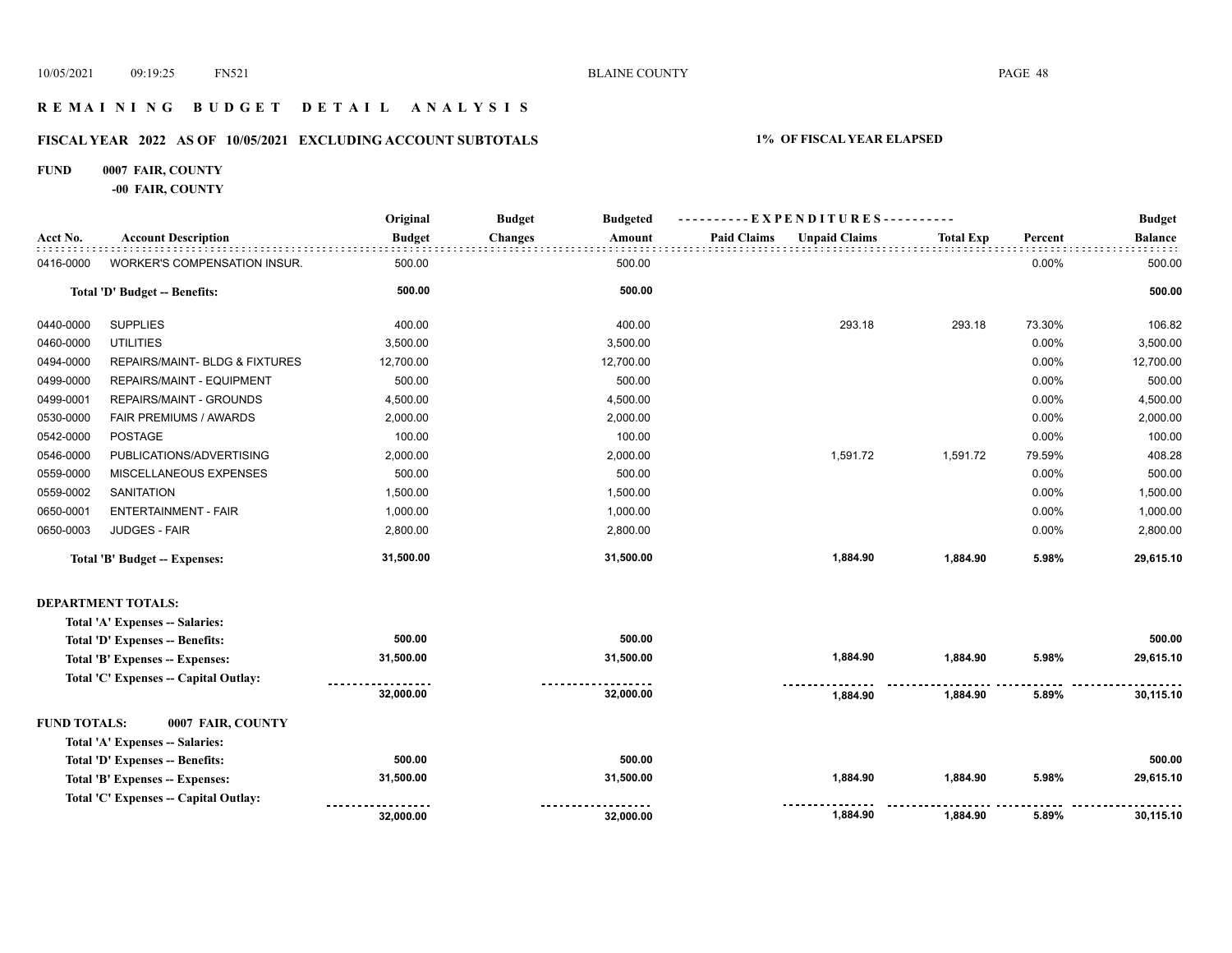# **R E M A I N I N G B U D G E T D E T A I L A N A L Y S I S**

# **FISCAL YEAR 2022 AS OF 10/05/2021 EXCLUDING ACCOUNT SUBTOTALS 1% OF FISCAL YEAR ELAPSED**

#### **FUND 0011 HEALTH DISTRICT**

**-00 HEALTH DISTRICT**

|                     |                                       | Original      | <b>Budget</b>  | <b>Budgeted</b> |                    | ----------EXPENDITURES---------- |                  |         | <b>Budget</b>  |
|---------------------|---------------------------------------|---------------|----------------|-----------------|--------------------|----------------------------------|------------------|---------|----------------|
| Acct No.            | <b>Account Description</b>            | <b>Budget</b> | <b>Changes</b> | Amount          | <b>Paid Claims</b> | <b>Unpaid Claims</b>             | <b>Total Exp</b> | Percent | <b>Balance</b> |
| 0733-0000           | SOUTH-CENTRAL HEALTH DISTRICT         | 419,126.00    |                | 419,126.00      |                    |                                  |                  | 0.00%   | 419,126.00     |
|                     | <b>Total 'B' Budget -- Expenses:</b>  | 419,126.00    |                | 419,126.00      |                    |                                  |                  |         | 419,126.00     |
|                     | <b>DEPARTMENT TOTALS:</b>             |               |                |                 |                    |                                  |                  |         |                |
|                     | Total 'A' Expenses -- Salaries:       |               |                |                 |                    |                                  |                  |         |                |
|                     | Total 'D' Expenses -- Benefits:       |               |                |                 |                    |                                  |                  |         |                |
|                     | Total 'B' Expenses -- Expenses:       | 419,126.00    |                | 419,126.00      |                    |                                  |                  |         | 419,126.00     |
|                     | Total 'C' Expenses -- Capital Outlay: |               |                |                 |                    |                                  |                  |         |                |
|                     |                                       | 419,126.00    |                | 419,126.00      |                    |                                  |                  |         | 419,126.00     |
| <b>FUND TOTALS:</b> | 0011 HEALTH DISTRICT                  |               |                |                 |                    |                                  |                  |         |                |
|                     | Total 'A' Expenses -- Salaries:       |               |                |                 |                    |                                  |                  |         |                |
|                     | Total 'D' Expenses -- Benefits:       |               |                |                 |                    |                                  |                  |         |                |
|                     | Total 'B' Expenses -- Expenses:       | 419,126.00    |                | 419,126.00      |                    |                                  |                  |         | 419,126.00     |
|                     | Total 'C' Expenses - Capital Outlay:  |               |                |                 |                    |                                  |                  |         |                |
|                     |                                       | 419,126.00    |                | 419,126.00      |                    |                                  |                  |         | 419,126.00     |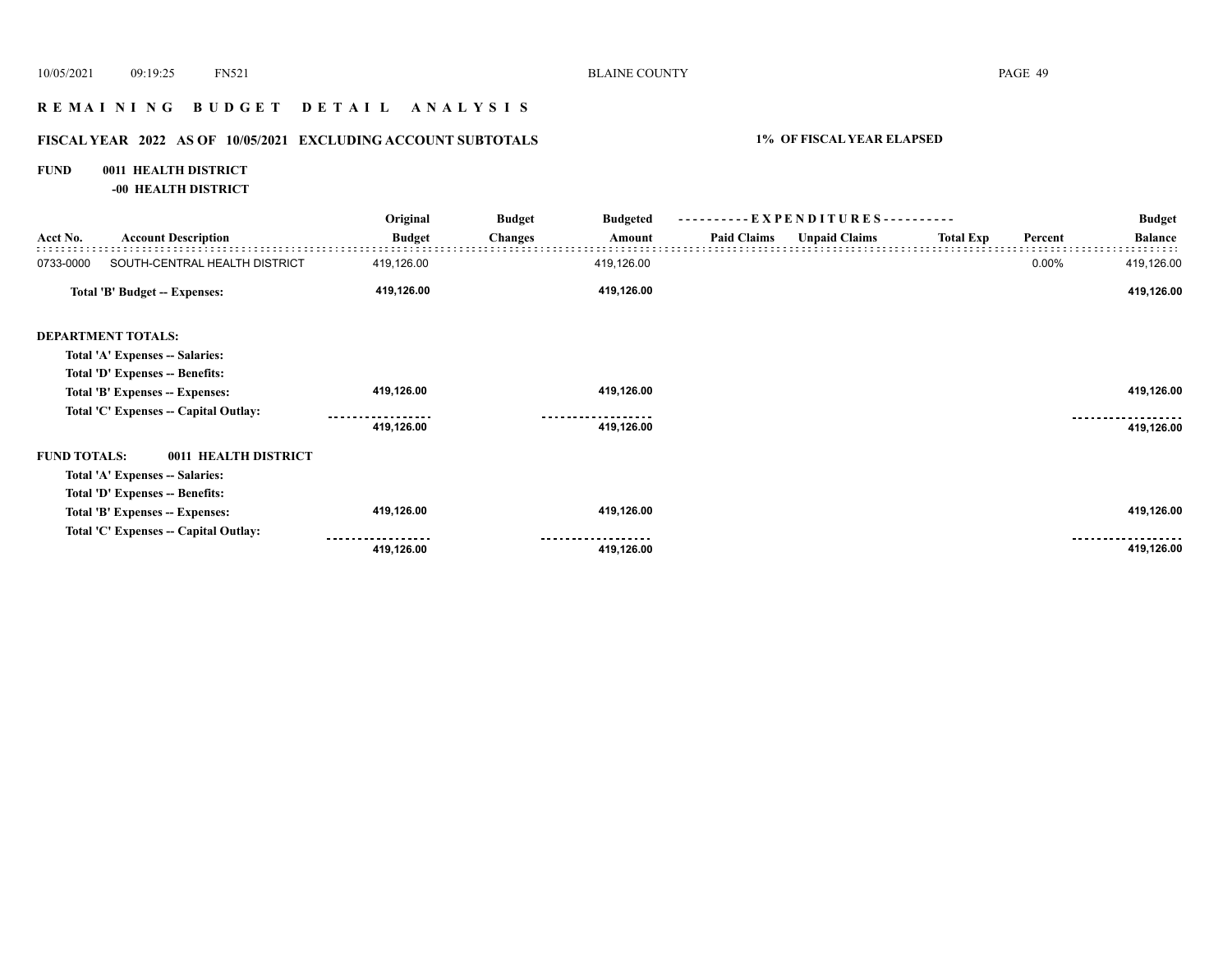# **R E M A I N I N G B U D G E T D E T A I L A N A L Y S I S**

# **FISCAL YEAR 2022 AS OF 10/05/2021 EXCLUDING ACCOUNT SUBTOTALS 1% OF FISCAL YEAR ELAPSED**

#### **FUND 0012 HISTORICAL SOCIETY & MUSEUM**

**-00 HISTORICAL SOCIETY & MUSEUM**

|                     |                                       | Original      | <b>Budget</b><br><b>Budgeted</b> | $-EXPENDITURES$ --------- |                    |                      |                  | <b>Budget</b> |                |
|---------------------|---------------------------------------|---------------|----------------------------------|---------------------------|--------------------|----------------------|------------------|---------------|----------------|
| Acct No.            | <b>Account Description</b>            | <b>Budget</b> | <b>Changes</b>                   | Amount                    | <b>Paid Claims</b> | <b>Unpaid Claims</b> | <b>Total Exp</b> | Percent       | <b>Balance</b> |
| 0440-0000           | <b>SUPPLIES</b>                       | 30,200.00     |                                  | 30,200.00                 |                    |                      |                  | 0.00%         | 30,200.00      |
|                     | <b>Total 'B' Budget -- Expenses:</b>  | 30,200.00     |                                  | 30,200.00                 |                    |                      |                  |               | 30,200.00      |
|                     | <b>DEPARTMENT TOTALS:</b>             |               |                                  |                           |                    |                      |                  |               |                |
|                     | Total 'A' Expenses -- Salaries:       |               |                                  |                           |                    |                      |                  |               |                |
|                     | Total 'D' Expenses -- Benefits:       |               |                                  |                           |                    |                      |                  |               |                |
|                     | Total 'B' Expenses -- Expenses:       | 30,200.00     |                                  | 30,200.00                 |                    |                      |                  |               | 30,200.00      |
|                     | Total 'C' Expenses -- Capital Outlay: |               |                                  |                           |                    |                      |                  |               |                |
|                     |                                       | 30,200.00     |                                  | 30,200.00                 |                    |                      |                  |               | 30,200.00      |
| <b>FUND TOTALS:</b> | 0012 HISTORICAL SOCIETY & MUSEUM      |               |                                  |                           |                    |                      |                  |               |                |
|                     | Total 'A' Expenses -- Salaries:       |               |                                  |                           |                    |                      |                  |               |                |
|                     | Total 'D' Expenses -- Benefits:       |               |                                  |                           |                    |                      |                  |               |                |
|                     | Total 'B' Expenses -- Expenses:       | 30,200.00     |                                  | 30,200.00                 |                    |                      |                  |               | 30,200.00      |
|                     | Total 'C' Expenses -- Capital Outlay: |               |                                  |                           |                    |                      |                  |               |                |
|                     |                                       | 30,200.00     |                                  | 30,200.00                 |                    |                      |                  |               | 30,200.00      |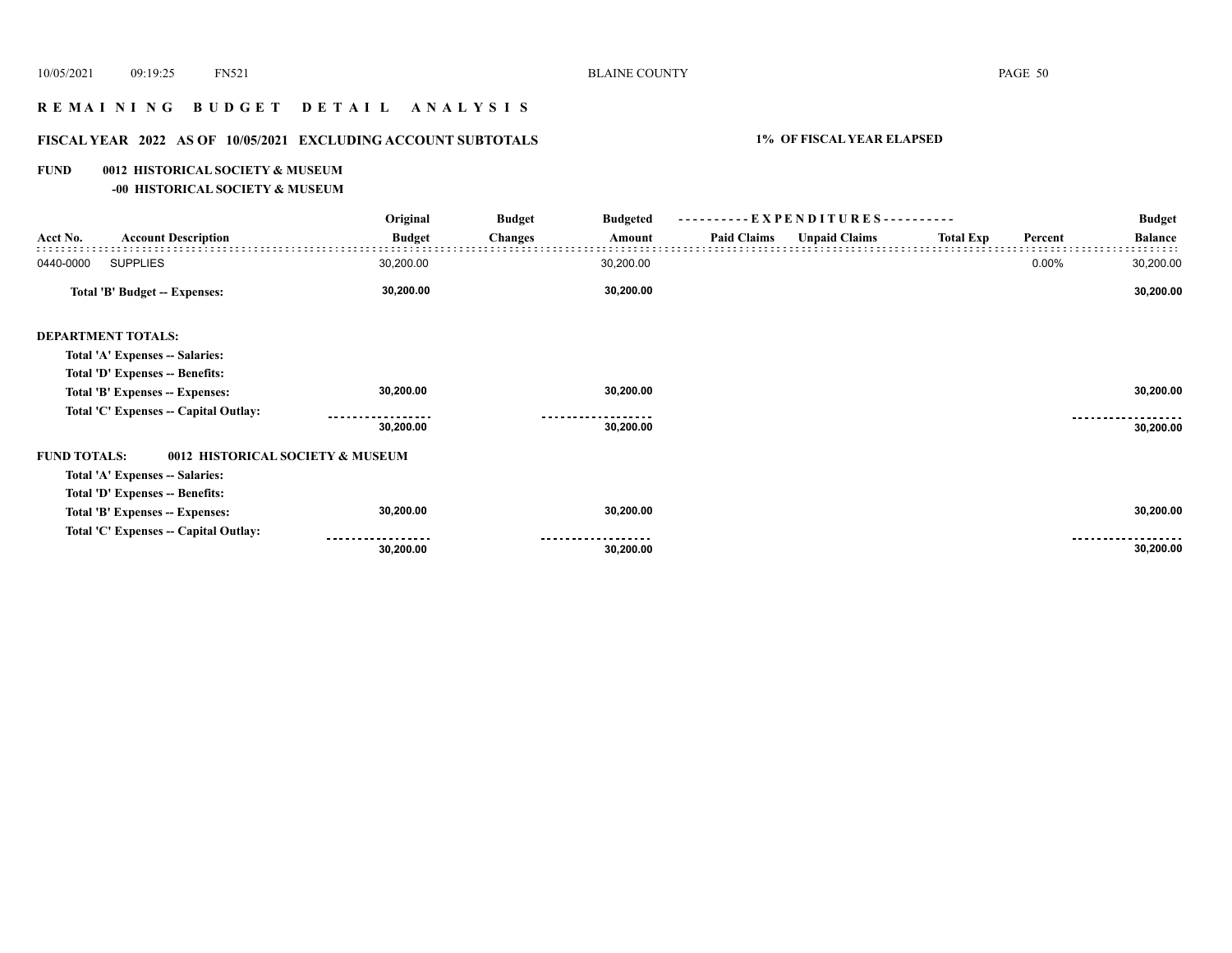# **R E M A I N I N G B U D G E T D E T A I L A N A L Y S I S**

# **FISCAL YEAR 2022 AS OF 10/05/2021 EXCLUDING ACCOUNT SUBTOTALS 1% OF FISCAL YEAR ELAPSED**

#### **FUND 0016 INDIGENT**

**-00 INDIGENT**

|           |                                | Original      | <b>Budget</b><br><b>Budgeted</b> | ----------EXPENDITURES----------           |                  | <b>Budget</b> |                |
|-----------|--------------------------------|---------------|----------------------------------|--------------------------------------------|------------------|---------------|----------------|
| Acct No.  | <b>Account Description</b>     | <b>Budget</b> | <b>Changes</b><br>Amount         | <b>Paid Claims</b><br><b>Unpaid Claims</b> | <b>Total Exp</b> | Percent       | <b>Balance</b> |
| 0405-0011 | SALARIES - MGR./ADMINISTRATOR  | 84,500.00     | 84,500.00                        |                                            |                  | 0.00%         | 84,500.00      |
| 0409-0001 | SALARIES - TERMINATION         | 2,000.00      | 2,000.00                         |                                            |                  | 0.00%         | 2,000.00       |
|           | Total 'A' Budget -- Salaries:  | 86,500.00     | 86,500.00                        |                                            |                  |               | 86,500.00      |
| 0410-0000 | <b>RETIREMENT</b>              | 10,051.00     | 10,051.00                        |                                            |                  | 0.00%         | 10,051.00      |
| 0411-0000 | <b>FICA</b>                    | 6,798.00      | 6,798.00                         |                                            |                  | 0.00%         | 6,798.00       |
| 0412-0000 | LIFE INSURANCE                 | 74.00         | 74.00                            |                                            |                  | 0.00%         | 74.00          |
| 0413-0000 | <b>MEDICAL INSURANCE</b>       | 14,595.00     | 14,595.00                        |                                            |                  | 0.00%         | 14,595.00      |
| 0414-0000 | <b>DENTAL INSURANCE</b>        | 474.00        | 474.00                           |                                            |                  | 0.00%         | 474.00         |
| 0415-0000 | STATE UNEMPLOYMENT             | 579.00        | 579.00                           |                                            |                  | 0.00%         | 579.00         |
| 0416-0000 | WORKER'S COMPENSATION INSUR.   | 169.00        | 169.00                           |                                            |                  | 0.00%         | 169.00         |
|           | Total 'D' Budget -- Benefits:  | 32,740.00     | 32,740.00                        |                                            |                  |               | 32,740.00      |
| 0439-0000 | TRAVEL - OTHER                 | 1,350.00      | 1,350.00                         |                                            |                  | 0.00%         | 1,350.00       |
| 0439-0001 | PER DIEM                       | 350.00        | 350.00                           |                                            |                  | 0.00%         | 350.00         |
| 0440-0000 | SUPPLIES - OFFICE              | 2,500.00      | 2,500.00                         |                                            |                  | 0.00%         | 2,500.00       |
| 0492-0000 | REPAIRS/MAINT - OFFICE EQUIP   | 500.00        | 500.00                           |                                            |                  | 0.00%         | 500.00         |
| 0542-0000 | POSTAGE                        | 1,400.00      | 1,400.00                         |                                            |                  | 0.00%         | 1,400.00       |
| 0569-0000 | <b>EDUCATION - OTHER</b>       | 500.00        | 500.00                           |                                            |                  | 0.00%         | 500.00         |
| 0590-0000 | <b>MEDICAL - HOSPITALS</b>     | 134,000.00    | 134,000.00                       |                                            |                  | 0.00%         | 134,000.00     |
| 0591-0000 | MEDICAL - PROFESSIONAL SERVICE | 30,000.00     | 30,000.00                        |                                            |                  | 0.00%         | 30,000.00      |
| 0594-0000 | <b>MEDICAL - MEDICATION</b>    | 1,000.00      | 1,000.00                         |                                            |                  | 0.00%         | 1,000.00       |
| 0595-0000 | MEDICAL - TRANSPORTATION       | 15,000.00     | 15,000.00                        |                                            |                  | 0.00%         | 15,000.00      |
| 0599-0000 | MEDICAL - OTHER EXPENSES       | 3,500.00      | 3,500.00                         |                                            |                  | 0.00%         | 3,500.00       |
| 0599-0001 | MEDICAL - MENTAL HOSPITALS     | 37,500.00     | 37,500.00                        |                                            |                  | 0.00%         | 37,500.00      |
| 0599-0002 | MEDICAL - MENTAL PRO SVC       | 3,000.00      | 3,000.00                         |                                            |                  | 0.00%         | 3,000.00       |
| 0603-0000 | NON-MEDICAL - HOUSING          | 5,000.00      | 5,000.00                         |                                            |                  | 0.00%         | 5,000.00       |
| 0604-0000 | NON-MEDICAL - UTILITIES        | 1,500.00      | 1,500.00                         | 291.75                                     | 291.75           | 19.45%        | 1,208.25       |
| 0605-0000 | NON-MEDICAL - TRANSPORTATION   | 1,000.00      | 1,000.00                         |                                            |                  | 0.00%         | 1,000.00       |
| 0606-0000 | NON-MEDICAL - BURIALS          | 9,000.00      | 9,000.00                         |                                            |                  | 0.00%         | 9,000.00       |
| 0609-0000 | NON-MEDICAL - OTHER EXPENSES   | 500.00        | 500.00                           | 27.00                                      | 27.00            | 5.40%         | 473.00         |
| 0677-0000 | SOFTWARE / USER LICENSES       | 15,600.00     | 15,600.00                        | 1,300.00                                   | 1,300.00         | 8.33%         | 14,300.00      |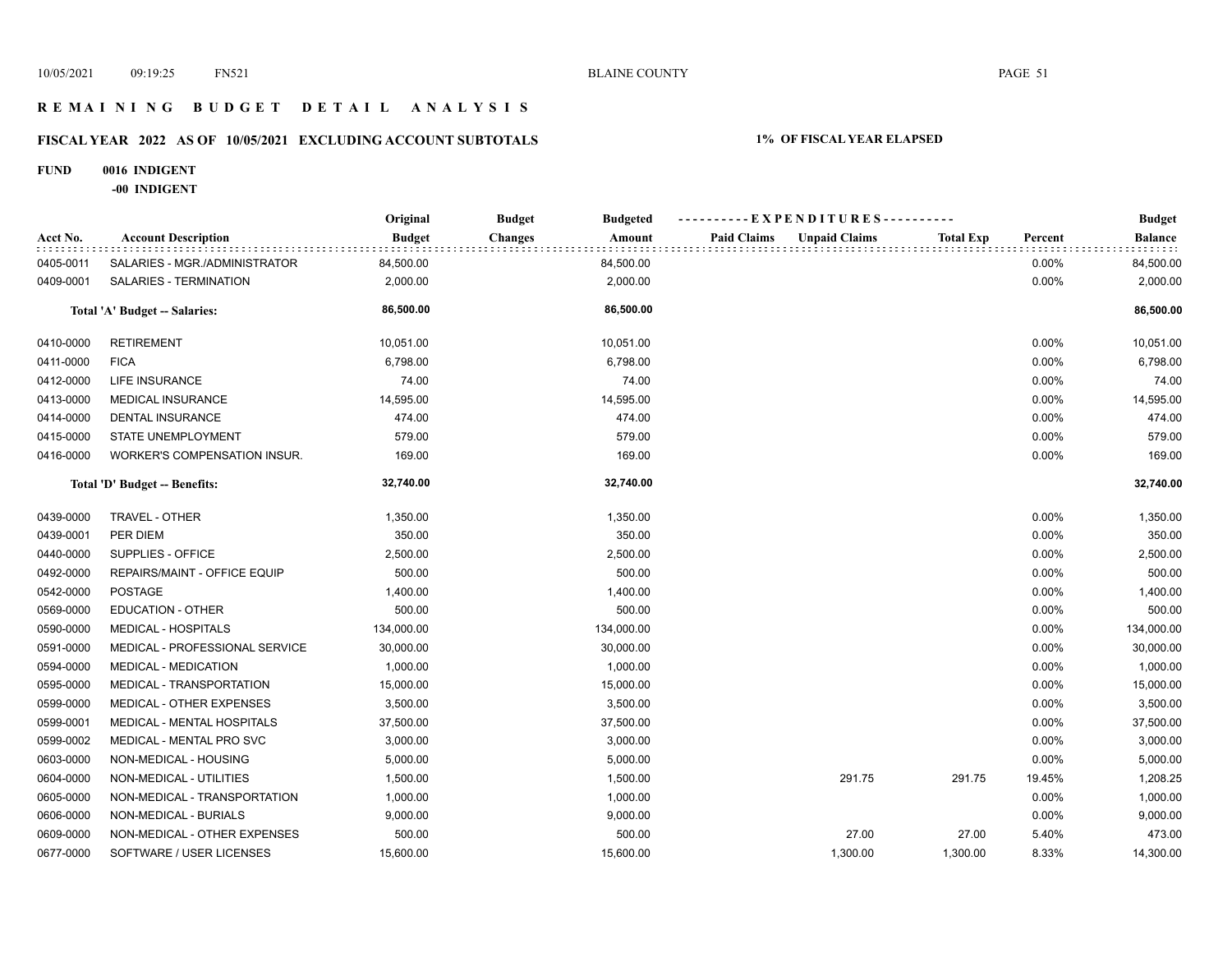# **R E M A I N I N G B U D G E T D E T A I L A N A L Y S I S**

# **FISCAL YEAR 2022 AS OF 10/05/2021 EXCLUDING ACCOUNT SUBTOTALS 1% OF FISCAL YEAR ELAPSED**

#### **FUND 0016 INDIGENT**

**-00 INDIGENT**

|                     |                                       | Original      | <b>Budget</b><br><b>Budgeted</b> | ----------EXPENDITURES---------- |                    |                      |                  | <b>Budget</b> |                |
|---------------------|---------------------------------------|---------------|----------------------------------|----------------------------------|--------------------|----------------------|------------------|---------------|----------------|
| Acct No.            | <b>Account Description</b>            | <b>Budget</b> | <b>Changes</b>                   | Amount                           | <b>Paid Claims</b> | <b>Unpaid Claims</b> | <b>Total Exp</b> | Percent       | <b>Balance</b> |
|                     | Total 'B' Budget -- Expenses:         | 263,200.00    |                                  | 263,200.00                       |                    | 1,618.75             | 1,618.75         | 0.62%         | 261,581.25     |
|                     | <b>DEPARTMENT TOTALS:</b>             |               |                                  |                                  |                    |                      |                  |               |                |
|                     | Total 'A' Expenses -- Salaries:       | 86,500.00     |                                  | 86,500.00                        |                    |                      |                  |               | 86,500.00      |
|                     | Total 'D' Expenses -- Benefits:       | 32,740.00     |                                  | 32,740.00                        |                    |                      |                  |               | 32,740.00      |
|                     | Total 'B' Expenses -- Expenses:       | 263,200.00    |                                  | 263,200.00                       |                    | 1,618.75             | 1,618.75         | 0.62%         | 261,581.25     |
|                     | Total 'C' Expenses -- Capital Outlay: |               |                                  |                                  |                    |                      |                  |               |                |
|                     |                                       | 382,440.00    |                                  | 382,440.00                       |                    | 1,618.75             | 1,618.75         | 0.42%         | 380,821.25     |
| <b>FUND TOTALS:</b> | 0016 INDIGENT                         |               |                                  |                                  |                    |                      |                  |               |                |
|                     | Total 'A' Expenses -- Salaries:       | 86,500.00     |                                  | 86,500.00                        |                    |                      |                  |               | 86,500.00      |
|                     | Total 'D' Expenses -- Benefits:       | 32,740.00     |                                  | 32,740.00                        |                    |                      |                  |               | 32,740.00      |
|                     | Total 'B' Expenses -- Expenses:       | 263,200.00    |                                  | 263,200.00                       |                    | 1,618.75             | 1,618.75         | 0.62%         | 261,581.25     |
|                     | Total 'C' Expenses -- Capital Outlay: |               |                                  |                                  |                    |                      |                  |               |                |
|                     |                                       | 382,440.00    |                                  | 382,440.00                       |                    | 1,618.75             | 1,618.75         | 0.42%         | 380,821.25     |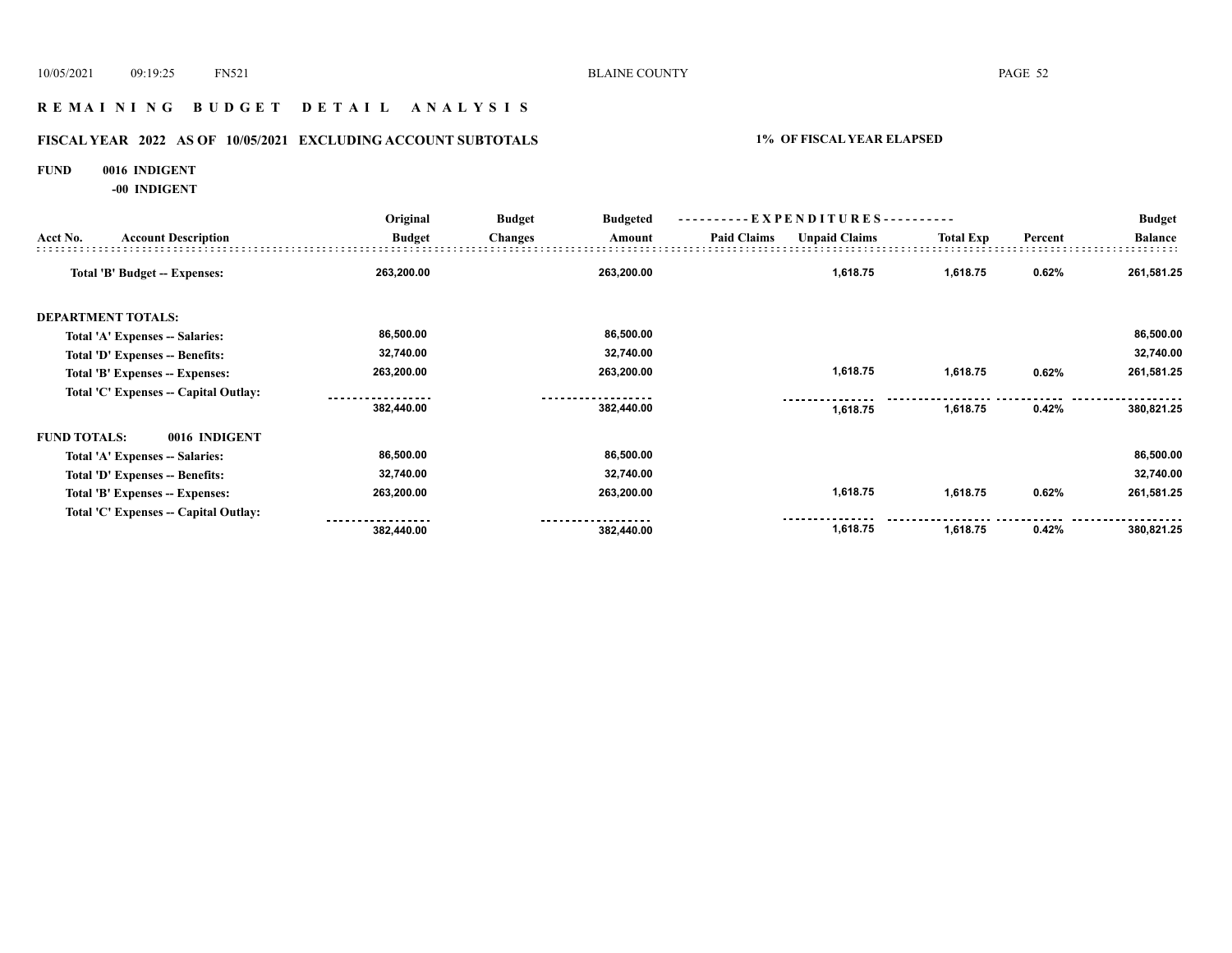# **R E M A I N I N G B U D G E T D E T A I L A N A L Y S I S**

# **FISCAL YEAR 2022 AS OF 10/05/2021 EXCLUDING ACCOUNT SUBTOTALS 1% OF FISCAL YEAR ELAPSED**

#### **FUND 0017 JUNIOR COLLEGE TUITION**

**-00 JUNIOR COLLEGE TUITION**

|                     |                                       | Original      | <b>Budget</b><br><b>Budgeted</b> |                    | ----------EXPENDITURES---------- |                  |         | <b>Budget</b>  |
|---------------------|---------------------------------------|---------------|----------------------------------|--------------------|----------------------------------|------------------|---------|----------------|
| Acct No.            | <b>Account Description</b>            | <b>Budget</b> | <b>Changes</b><br>Amount         | <b>Paid Claims</b> | <b>Unpaid Claims</b>             | <b>Total Exp</b> | Percent | <b>Balance</b> |
| 0560-0000           | EDUCATION- TUITION, REGISTR.          | 140,000.00    | 140,000.00                       |                    |                                  |                  | 0.00%   | 140,000.00     |
|                     | Total 'B' Budget -- Expenses:         | 140,000.00    | 140,000.00                       |                    |                                  |                  |         | 140,000.00     |
|                     | <b>DEPARTMENT TOTALS:</b>             |               |                                  |                    |                                  |                  |         |                |
|                     | Total 'A' Expenses -- Salaries:       |               |                                  |                    |                                  |                  |         |                |
|                     | Total 'D' Expenses -- Benefits:       |               |                                  |                    |                                  |                  |         |                |
|                     | Total 'B' Expenses -- Expenses:       | 140,000.00    | 140,000.00                       |                    |                                  |                  |         | 140,000.00     |
|                     | Total 'C' Expenses -- Capital Outlay: |               |                                  |                    |                                  |                  |         |                |
|                     |                                       | 140,000.00    | 140,000.00                       |                    |                                  |                  |         | 140,000.00     |
| <b>FUND TOTALS:</b> | 0017 JUNIOR COLLEGE TUITION           |               |                                  |                    |                                  |                  |         |                |
|                     | Total 'A' Expenses -- Salaries:       |               |                                  |                    |                                  |                  |         |                |
|                     | Total 'D' Expenses -- Benefits:       |               |                                  |                    |                                  |                  |         |                |
|                     | Total 'B' Expenses -- Expenses:       | 140,000.00    | 140,000.00                       |                    |                                  |                  |         | 140,000.00     |
|                     | Total 'C' Expenses - Capital Outlay:  |               |                                  |                    |                                  |                  |         |                |
|                     |                                       | 140,000.00    | 140,000.00                       |                    |                                  |                  |         | 140,000.00     |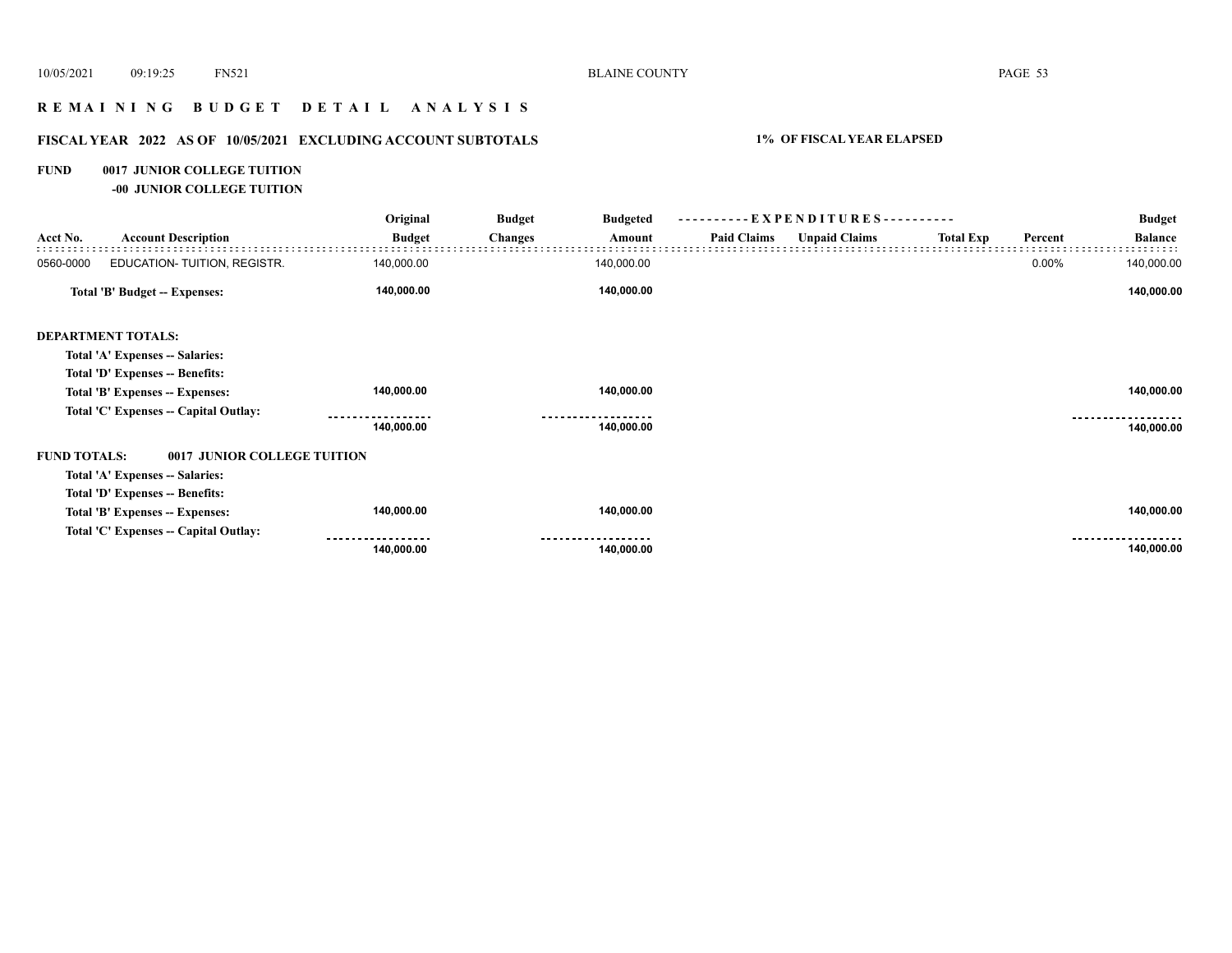# **R E M A I N I N G B U D G E T D E T A I L A N A L Y S I S**

# **FISCAL YEAR 2022 AS OF 10/05/2021 EXCLUDING ACCOUNT SUBTOTALS 1% OF FISCAL YEAR ELAPSED**

# **FUND 0019 CONSOLIDATED EMERG COMM (DISP)**

# **-00 CONSOLIDATED EMERG COMM (DISP)**

|           |                                                       | Original      | <b>Budget</b><br><b>Budgeted</b> |                    | ----------EXPENDITURES---------- |                  |         | <b>Budget</b>  |
|-----------|-------------------------------------------------------|---------------|----------------------------------|--------------------|----------------------------------|------------------|---------|----------------|
| Acct No.  | <b>Account Description</b>                            | <b>Budget</b> | <b>Changes</b><br>Amount         | <b>Paid Claims</b> | <b>Unpaid Claims</b>             | <b>Total Exp</b> | Percent | <b>Balance</b> |
| 0402-0005 | <b>SALARIES - DISPATCH</b>                            | 975,910.00    | 975,910.00                       |                    |                                  |                  | 0.00%   | 975,910.00     |
| 0408-0001 | SALARIES-TERMINATION/LEAVE/OT                         | 7,000.00      | 7,000.00                         |                    |                                  |                  | 0.00%   | 7,000.00       |
| 0409-0099 | SALARIES - OVERTIME                                   | 45,000.00     | 45,000.00                        |                    |                                  |                  | 0.00%   | 45,000.00      |
|           | Total 'A' Budget -- Salaries:                         | 1,027,910.00  | 1,027,910.00                     |                    |                                  |                  |         | 1,027,910.00   |
| 0410-0000 | <b>RETIREMENT</b>                                     | 123,869.00    | 123,869.00                       |                    |                                  |                  | 0.00%   | 123,869.00     |
| 0411-0000 | <b>FICA</b>                                           | 79,364.00     | 79,364.00                        |                    |                                  |                  | 0.00%   | 79,364.00      |
| 0412-0000 | LIFE INSURANCE                                        | 1,103.00      | 1,103.00                         |                    |                                  |                  | 0.00%   | 1,103.00       |
| 0413-0000 | <b>MEDICAL INSURANCE</b>                              | 212,574.00    | 212,574.00                       |                    |                                  |                  | 0.00%   | 212,574.00     |
| 0414-0000 | <b>DENTAL INSURANCE</b>                               | 6,806.00      | 6,806.00                         |                    |                                  |                  | 0.00%   | 6,806.00       |
| 0415-0000 | STATE UNEMPLOYMENT                                    | 6,743.00      | 6,743.00                         |                    |                                  |                  | 0.00%   | 6,743.00       |
| 0416-0000 | <b>WORKER'S COMPENSATION INSUR.</b>                   | 36,206.00     | 36,206.00                        |                    |                                  |                  | 0.00%   | 36,206.00      |
|           | Total 'D' Budget -- Benefits:                         | 466,665.00    | 466,665.00                       |                    |                                  |                  |         | 466,665.00     |
| 0439-0000 | <b>TRAVEL EXPENSES</b>                                | 6,000.00      | 6,000.00                         |                    |                                  |                  | 0.00%   | 6,000.00       |
| 0439-0001 | PER DIEM                                              | 2,000.00      | 2,000.00                         |                    |                                  |                  | 0.00%   | 2,000.00       |
| 0440-0001 | OFFICE EQUIPMENT                                      | 50.00         |                                  | 50.00              |                                  |                  | 0.00%   | 50.00          |
| 0440-0004 | SUPPLIES-DISPATCH                                     | 3,000.00      | 3,000.00                         |                    |                                  |                  | 0.00%   | 3,000.00       |
| 0465-0000 | UTILITIES FOR REPEATERS                               | 7,000.00      | 7,000.00                         |                    |                                  |                  | 0.00%   | 7,000.00       |
| 0495-0000 | <b>COMPUTER MAINTENANCE</b>                           | 750.00        | 750.00                           |                    |                                  |                  | 0.00%   | 750.00         |
| 0495-0001 | <b>REPAIRS COMMUNICATIONS</b>                         | 750.00        | 750.00                           |                    |                                  |                  | 0.00%   | 750.00         |
| 0495-0002 | SOFTWARE/SOFTWARE MAINTENANCE                         | 5,000.00      | 5,000.00                         |                    |                                  |                  | 0.00%   | 5,000.00       |
| 0510-0000 | RENT/LEASE-TELETYPE                                   | 28,100.00     | 28,100.00                        |                    |                                  |                  | 0.00%   | 28,100.00      |
| 0528-0000 | <b>DUES / MEMBERSHIPS</b>                             | 6,800.00      | 6,800.00                         |                    |                                  |                  | 0.00%   | 6,800.00       |
| 0569-0001 | <b>EDUCATION - DISPATCH</b>                           | 7,000.00      | 7,000.00                         |                    | 177.00                           | 177.00           | 2.53%   | 6,823.00       |
| 0591-0002 | <b>RECRUITMENT</b>                                    | 8,550.00      | 8,550.00                         |                    |                                  |                  | 0.00%   | 8,550.00       |
|           | Total 'B' Budget -- Expenses:                         | 75,000.00     | 75,000.00                        |                    | 177.00                           | 177.00           | 0.24%   | 74,823.00      |
| 0806-0003 | CAPITAL-DISPATCH EQUIPMENT                            | 28,285.00     | 28,285.00                        |                    |                                  |                  | 0.00%   | 28,285.00      |
|           | Comment: \$10,000 CHAIR REPLACEMENT; \$18,285 UPGRADE |               |                                  |                    |                                  |                  |         |                |
|           | Total 'C' Budget -- Capital Outlay:                   | 28,285.00     | 28,285.00                        |                    |                                  |                  |         | 28,285.00      |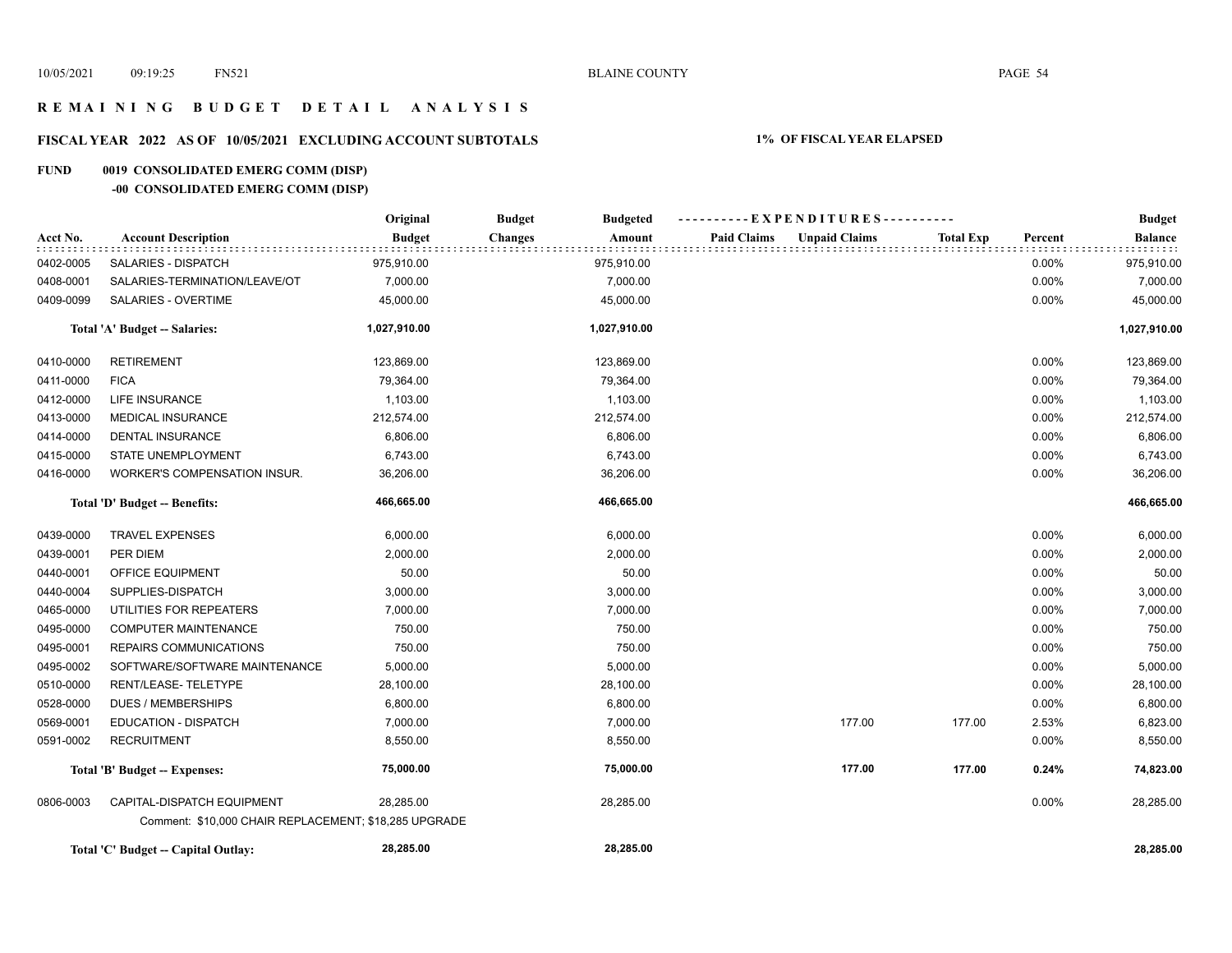#### **R E M A I N I N G B U D G E T D E T A I L A N A L Y S I S**

#### **FISCAL YEAR 2022 AS OF 10/05/2021 EXCLUDING ACCOUNT SUBTOTALS 1% OF FISCAL YEAR ELAPSED**

#### **DEPARTMENT TOTALS: 1,027,910.00 1,027,910.00 1,027,910.00 Total 'A' Expenses -- Salaries: 466,665.00 466,665.00 Total 'D' Expenses -- Benefits: 466,665.00 75,000.00 75,000.00 177.00 177.00 0.24% 74,823.00 Total 'B' Expenses -- Expenses: 28,285.00 28,285.00 Total 'C' Expenses -- Capital Outlay: 28,285.00** ........ . . . . . . . . . . . . . . . . ........ . . . . . . .  **177.00 0.01% 1,597,683.00 1,597,860.00 1,597,860.00 177.00 FUND TOTALS: 0019 CONSOLIDATED EMERG COMM (DISP)Total 'A' Expenses -- Salaries: 1,027,910.00 1,027,910.00 1,027,910.00 466,665.00 466,665.00 466,665.00 Total 'D' Expenses -- Benefits: 177.00 177.00 0.24% 75,000.00 75,000.00 74,823.00 Total 'B' Expenses -- Expenses: Total 'C' Expenses -- Capital Outlay: 28,285.00 28,285.00 28,285.00**  . . . . . . . . . <u>........</u> . . . . . . .  **1,597,860.00 1,597,860.00 177.00 177.00 0.01% 1,597,683.00**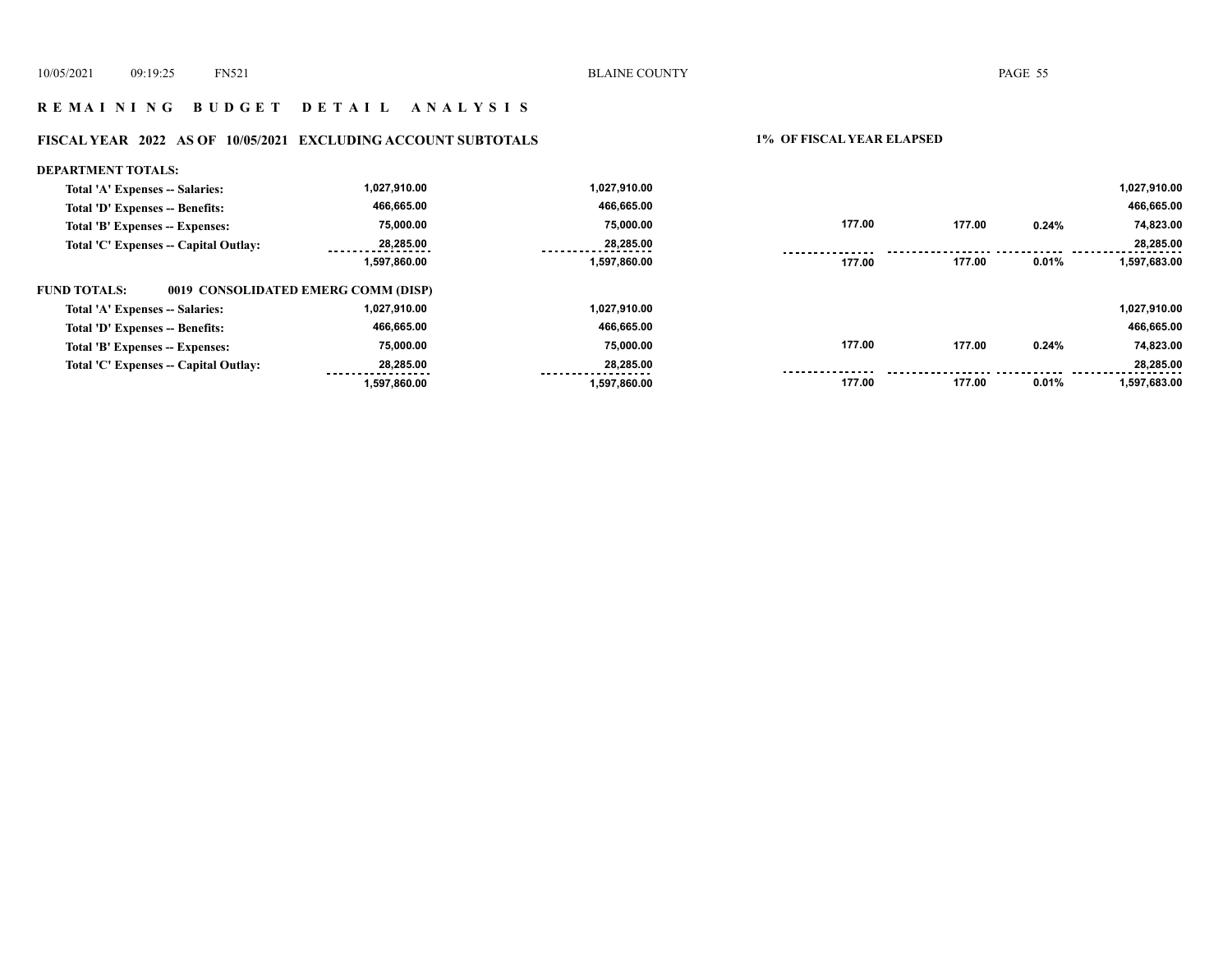# **R E M A I N I N G B U D G E T D E T A I L A N A L Y S I S**

# **FISCAL YEAR 2022 AS OF 10/05/2021 EXCLUDING ACCOUNT SUBTOTALS 1% OF FISCAL YEAR ELAPSED**

# **FUND 0020 REVALUATION**

**-00 REVALUATION**

|           |                                     | Original      | <b>Budget</b><br><b>Budgeted</b> | ----------EXPENDITURES----------           |                  |         | <b>Budget</b>  |
|-----------|-------------------------------------|---------------|----------------------------------|--------------------------------------------|------------------|---------|----------------|
| Acct No.  | <b>Account Description</b>          | <b>Budget</b> | <b>Changes</b><br>Amount         | <b>Unpaid Claims</b><br><b>Paid Claims</b> | <b>Total Exp</b> | Percent | <b>Balance</b> |
| 0405-0000 | SALARIES - EMPLOYEE, FULL-TIME      | 408,246.00    | 408,246.00                       |                                            |                  | 0.00%   | 408,246.00     |
| 0409-0001 | SALARIES - TERMINATION              | 4,000.00      | 4,000.00                         |                                            |                  | 0.00%   | 4,000.00       |
| 0409-0099 | SALARIES - OVERTIME                 | 5,000.00      | 5,000.00                         |                                            |                  | 0.00%   | 5,000.00       |
|           | Total 'A' Budget -- Salaries:       | 417,246.00    | 417,246.00                       |                                            |                  |         | 417,246.00     |
| 0410-0000 | <b>RETIREMENT</b>                   | 51,300.00     | 51,300.00                        |                                            |                  | 0.00%   | 51,300.00      |
| 0411-0000 | <b>FICA</b>                         | 32,868.00     | 32,868.00                        |                                            |                  | 0.00%   | 32,868.00      |
| 0412-0000 | <b>LIFE INSURANCE</b>               | 588.00        | 588.00                           |                                            |                  | 0.00%   | 588.00         |
| 0413-0000 | <b>MEDICAL INSURANCE</b>            | 100,767.00    | 100,767.00                       |                                            |                  | 0.00%   | 100,767.00     |
| 0414-0000 | <b>DENTAL INSURANCE</b>             | 3,630.00      | 3,630.00                         |                                            |                  | 0.00%   | 3,630.00       |
| 0415-0000 | <b>STATE UNEMPLOYMENT</b>           | 2,793.00      | 2,793.00                         |                                            |                  | 0.00%   | 2,793.00       |
| 0416-0000 | WORKER'S COMPENSATION INSUR.        | 5,549.00      | 5,549.00                         |                                            |                  | 0.00%   | 5,549.00       |
|           | Total 'D' Budget -- Benefits:       | 197,495.00    | 197,495.00                       |                                            |                  |         | 197,495.00     |
| 0439-0000 | TRAVEL - OTHER                      | 9,600.00      | 9,600.00                         |                                            |                  | 0.00%   | 9,600.00       |
| 0439-0001 | PER DIEM                            | 5,000.00      | 5,000.00                         |                                            |                  | 0.00%   | 5,000.00       |
| 0440-0000 | SUPPLIES - OFFICE                   | 12,000.00     | 12,000.00                        | 2,387.59                                   | 2,387.59         | 19.90%  | 9,612.41       |
| 0479-0000 | <b>VEHICLE-GAS EXP</b>              | 1,500.00      | 1,500.00                         |                                            |                  | 0.00%   | 1,500.00       |
| 0492-0000 | REPAIRS/SOFTWARE MAINTENANCE        | 9,500.00      | 9,500.00                         | 6,679.95                                   | 6,679.95         | 70.32%  | 2,820.05       |
| 0499-0000 | REPAIRS/MAINT - VEHICLES            | 2,000.00      | 2,000.00                         |                                            |                  | 0.00%   | 2,000.00       |
| 0528-0000 | <b>DUES / MEMBERSHIPS</b>           | 800.00        | 800.00                           |                                            |                  | 0.00%   | 800.00         |
| 0569-0000 | <b>EDUCATION - OTHER</b>            | 6,000.00      | 6,000.00                         |                                            |                  | 0.00%   | 6,000.00       |
|           | Total 'B' Budget -- Expenses:       | 46,400.00     | 46,400.00                        | 9,067.54                                   | 9,067.54         | 19.54%  | 37,332.46      |
| 0801-0000 | CAPITAL OUTLAY - VEHICLES           | 70,000.00     | 70,000.00                        |                                            |                  | 0.00%   | 70,000.00      |
|           | Total 'C' Budget -- Capital Outlay: | 70,000.00     | 70,000.00                        |                                            |                  |         | 70,000.00      |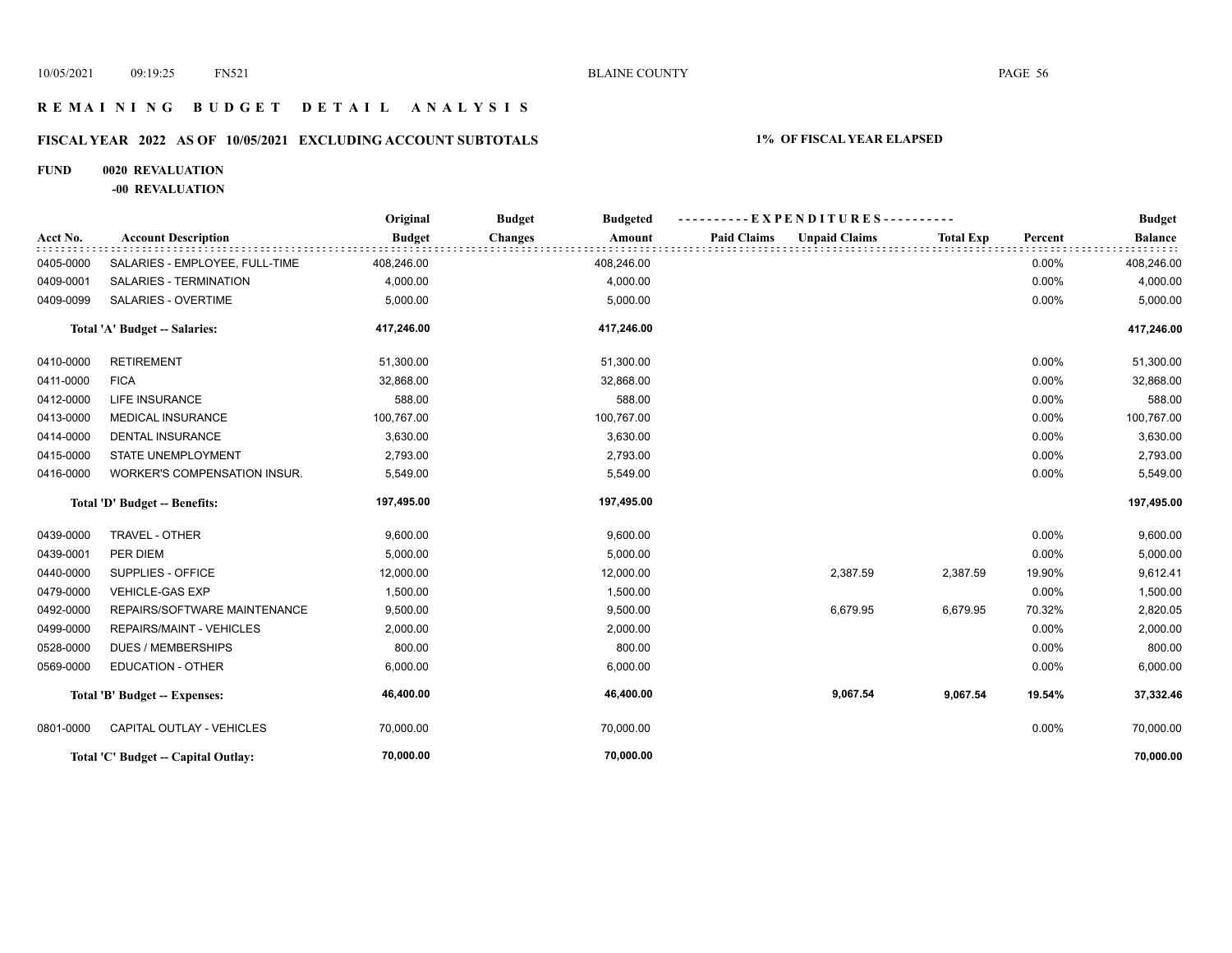# **R E M A I N I N G B U D G E T D E T A I L A N A L Y S I S**

# **FISCAL YEAR 2022 AS OF 10/05/2021 EXCLUDING ACCOUNT SUBTOTALS 1% OF FISCAL YEAR ELAPSED**

| <b>DEPARTMENT TOTALS:</b>               |            |            |          |          |        |            |
|-----------------------------------------|------------|------------|----------|----------|--------|------------|
| Total 'A' Expenses -- Salaries:         | 417,246.00 | 417,246.00 |          |          |        | 417,246.00 |
| Total 'D' Expenses -- Benefits:         | 197,495.00 | 197,495.00 |          |          |        | 197,495.00 |
| Total 'B' Expenses -- Expenses:         | 46,400.00  | 46,400.00  | 9,067.54 | 9,067.54 | 19.54% | 37,332.46  |
| Total 'C' Expenses -- Capital Outlay:   | 70,000.00  | 70,000.00  |          |          |        | 70,000.00  |
|                                         | 731,141.00 | 731,141.00 | 9.067.54 | 9,067.54 | 1.24%  | 722,073.46 |
| 0020 REVALUATION<br><b>FUND TOTALS:</b> |            |            |          |          |        |            |
| Total 'A' Expenses -- Salaries:         | 417,246.00 | 417.246.00 |          |          |        | 417,246.00 |
| Total 'D' Expenses -- Benefits:         | 197,495.00 | 197,495.00 |          |          |        | 197,495.00 |
| Total 'B' Expenses -- Expenses:         | 46,400.00  | 46,400.00  | 9,067.54 | 9,067.54 | 19.54% | 37,332.46  |
| Total 'C' Expenses -- Capital Outlay:   | 70,000.00  | 70,000.00  |          |          |        | 70,000.00  |
|                                         | 731.141.00 | 731.141.00 | 9,067.54 | 9,067.54 | 1.24%  | 722,073.46 |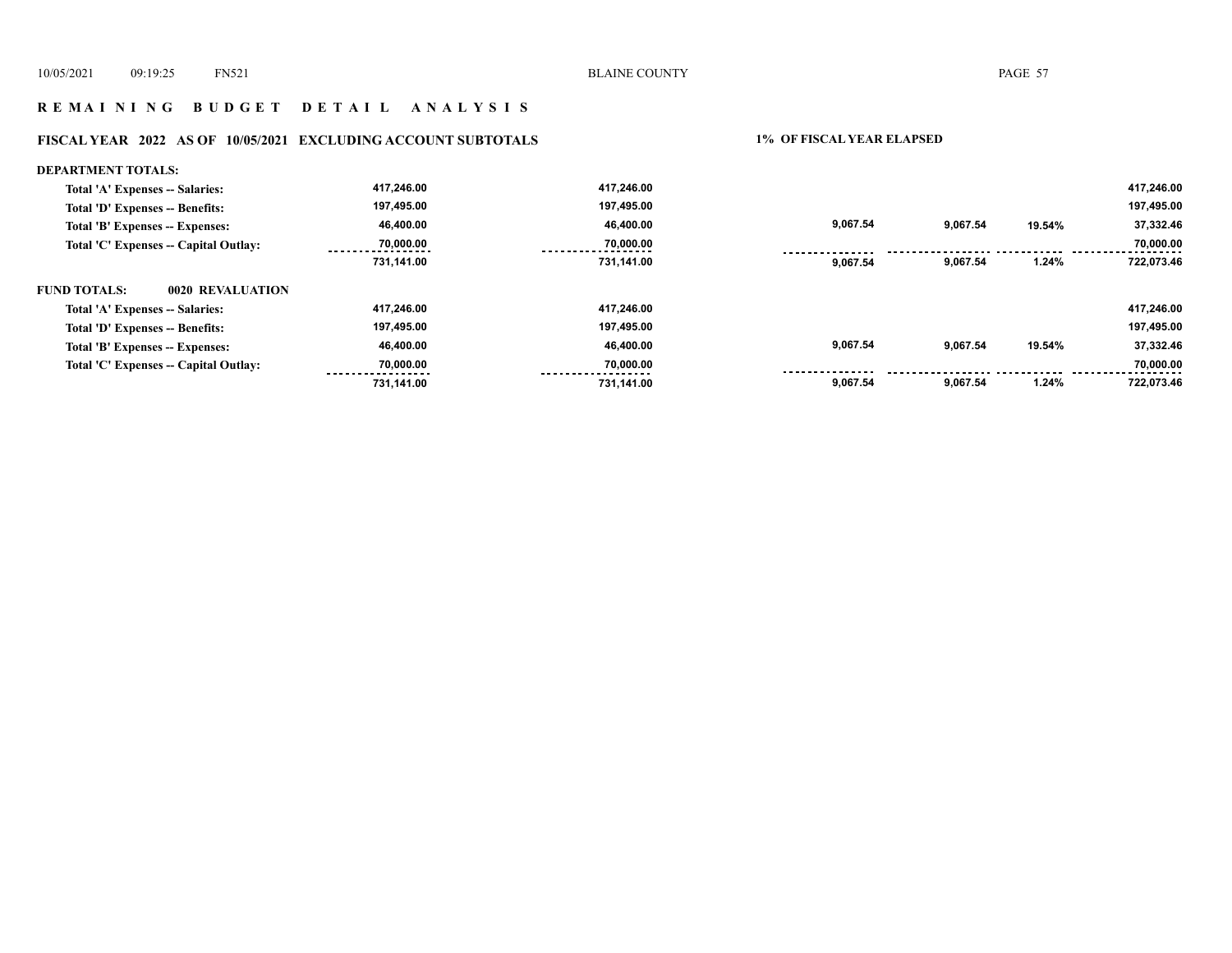# **R E M A I N I N G B U D G E T D E T A I L A N A L Y S I S**

# **FISCAL YEAR 2022 AS OF 10/05/2021 EXCLUDING ACCOUNT SUBTOTALS 1% OF FISCAL YEAR ELAPSED**

# **FUND 0022 RECYCLE CENTER**

#### **-00 RECYCLE CENTER**

|           |                                     | Original      | <b>Budget</b>  | <b>Budgeted</b> | ----------EXPENDITURES---------- |                      |                  |         | <b>Budget</b> |
|-----------|-------------------------------------|---------------|----------------|-----------------|----------------------------------|----------------------|------------------|---------|---------------|
| Acct No.  | <b>Account Description</b>          | <b>Budget</b> | <b>Changes</b> | Amount          | <b>Paid Claims</b>               | <b>Unpaid Claims</b> | <b>Total Exp</b> | Percent | Balance       |
| 0404-0003 | SALARIES - SUPERVISOR               | 67,415.00     |                | 67,415.00       |                                  |                      |                  | 0.00%   | 67,415.00     |
| 0405-0001 | SALARIES-RECYCLE CTR OPERATOR       | 167,802.00    |                | 167,802.00      |                                  |                      |                  | 0.00%   | 167,802.00    |
| 0409-0001 | SALARIES - TERMINATION              | 15,500.00     |                | 15,500.00       |                                  |                      |                  | 0.00%   | 15,500.00     |
| 0409-0099 | <b>SALARIES - OVERTIME</b>          | 3,000.00      |                | 3,000.00        |                                  |                      |                  | 0.00%   | 3,000.00      |
|           | Total 'A' Budget -- Salaries:       | 253,717.00    |                | 253,717.00      |                                  |                      |                  |         | 253,717.00    |
| 0410-0000 | <b>RETIREMENT</b>                   | 27,405.00     |                | 27,405.00       |                                  |                      |                  | 0.00%   | 27,405.00     |
| 0411-0000 | <b>FICA</b>                         | 17,557.00     |                | 17,557.00       |                                  |                      |                  | 0.00%   | 17,557.00     |
| 0412-0000 | LIFE INSURANCE                      | 295.00        |                | 295.00          |                                  |                      |                  | 0.00%   | 295.00        |
| 0413-0000 | <b>MEDICAL INSURANCE</b>            | 57,390.00     |                | 57,390.00       |                                  |                      |                  | 0.00%   | 57,390.00     |
| 0414-0000 | <b>DENTAL INSURANCE</b>             | 1,815.00      |                | 1,815.00        |                                  |                      |                  | 0.00%   | 1,815.00      |
| 0415-0000 | STATE UNEMPLOYMENT                  | 1,494.00      |                | 1,494.00        |                                  |                      |                  | 0.00%   | 1,494.00      |
| 0416-0000 | <b>WORKER'S COMPENSATION INSUR.</b> | 9,044.00      |                | 9,044.00        |                                  |                      |                  | 0.00%   | 9,044.00      |
|           | Total 'D' Budget -- Benefits:       | 115,000.00    |                | 115,000.00      |                                  |                      |                  |         | 115,000.00    |
| 0449-0003 | <b>SUPPLIES</b>                     | 36,000.00     |                | 36,000.00       |                                  | 10.00                | 10.00            | 0.03%   | 35,990.00     |
|           | Comment: INCLUDES BIN REPLACEMENT   |               |                |                 |                                  |                      |                  |         |               |
| 0464-0000 | UTILITIES - TELEPHONE, OTHER        | 2,200.00      |                | 2,200.00        |                                  |                      |                  | 0.00%   | 2,200.00      |
| 0465-0000 | UTILITIES- ELECTRICITY              | 7,000.00      |                | 7,000.00        |                                  |                      |                  | 0.00%   | 7,000.00      |
| 0469-0000 | PROPANE FUEL                        | 4,500.00      |                | 4,500.00        |                                  |                      |                  | 0.00%   | 4,500.00      |
| 0470-0000 | <b>VEHICLES - FUEL, GASOLINE</b>    | 4,000.00      |                | 4,000.00        |                                  |                      |                  | 0.00%   | 4,000.00      |
| 0473-0000 | <b>VEHICLES - TIRES</b>             | 1,000.00      |                | 1,000.00        |                                  |                      |                  | 0.00%   | 1,000.00      |
| 0491-0000 | REPAIRS/MAINT - HEAVY EQUIP         | 16,000.00     |                | 16,000.00       |                                  |                      |                  | 0.00%   | 16,000.00     |
| 0532-0000 | FREIGHT-OUTBOUND PLASTICS           | 3,000.00      |                | 3,000.00        |                                  |                      |                  | 0.00%   | 3,000.00      |
| 0532-0001 | FREIGHT-OUTBOUND PAPER              | 1,000.00      |                | 1,000.00        |                                  |                      |                  | 0.00%   | 1,000.00      |
| 0569-0000 | EDUCATION/OUTREACH                  | 20,000.00     |                | 20,000.00       |                                  |                      |                  | 0.00%   | 20,000.00     |
| 0714-0005 | TELEPHONE ALLOWANCE                 | 600.00        |                | 600.00          |                                  | 98.00                | 98.00            | 16.33%  | 502.00        |
|           | Total 'B' Budget -- Expenses:       | 95,300.00     |                | 95,300.00       |                                  | 108.00               | 108.00           | 0.11%   | 95,192.00     |
| 0803-0002 | <b>CAPITAL - EQUIPMENT</b>          | 110,000.00    |                | 110.000.00      |                                  |                      |                  | 0.00%   | 110,000.00    |
|           | Comment: 2 CARDBOARD BALERS         |               |                |                 |                                  |                      |                  |         |               |
|           | Total 'C' Budget -- Capital Outlay: | 110,000.00    |                | 110,000.00      |                                  |                      |                  |         | 110,000.00    |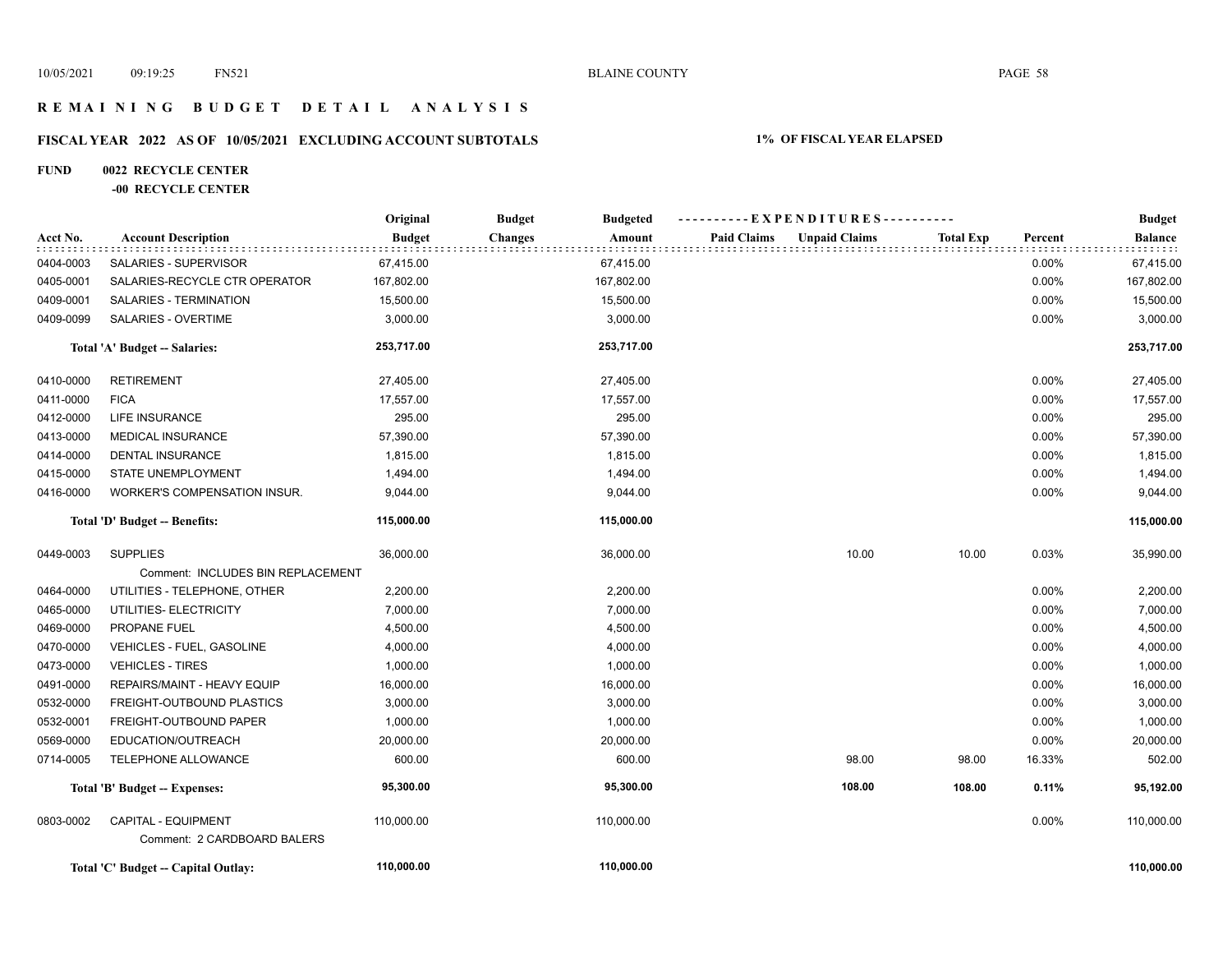# **R E M A I N I N G B U D G E T D E T A I L A N A L Y S I S**

# **FISCAL YEAR 2022 AS OF 10/05/2021 EXCLUDING ACCOUNT SUBTOTALS 1% OF FISCAL YEAR ELAPSED**

| <b>DEPARTMENT TOTALS:</b>                  |            |            |        |        |          |            |
|--------------------------------------------|------------|------------|--------|--------|----------|------------|
| Total 'A' Expenses -- Salaries:            | 253,717.00 | 253,717.00 |        |        |          | 253,717.00 |
| Total 'D' Expenses -- Benefits:            | 115,000.00 | 115,000.00 |        |        |          | 115,000.00 |
| Total 'B' Expenses -- Expenses:            | 95,300.00  | 95.300.00  | 108.00 | 108.00 | 0.11%    | 95,192.00  |
| Total 'C' Expenses -- Capital Outlay:      | 110,000.00 | 110,000.00 |        |        |          | 110,000.00 |
|                                            | 574,017.00 | 574,017.00 | 108.00 | 108.00 | 0.02%    | 573,909.00 |
| <b>FUND TOTALS:</b><br>0022 RECYCLE CENTER |            |            |        |        |          |            |
| Total 'A' Expenses -- Salaries:            | 253,717.00 | 253.717.00 |        |        |          | 253,717.00 |
| Total 'D' Expenses -- Benefits:            | 115,000.00 | 115.000.00 |        |        |          | 115,000.00 |
| Total 'B' Expenses -- Expenses:            | 95,300.00  | 95,300.00  | 108.00 | 108.00 | 0.11%    | 95,192.00  |
| Total 'C' Expenses -- Capital Outlay:      | 110,000.00 | 110,000.00 |        |        |          | 110,000.00 |
|                                            | 574.017.00 | 574,017.00 | 108.00 | 108.00 | $0.02\%$ | 573,909.00 |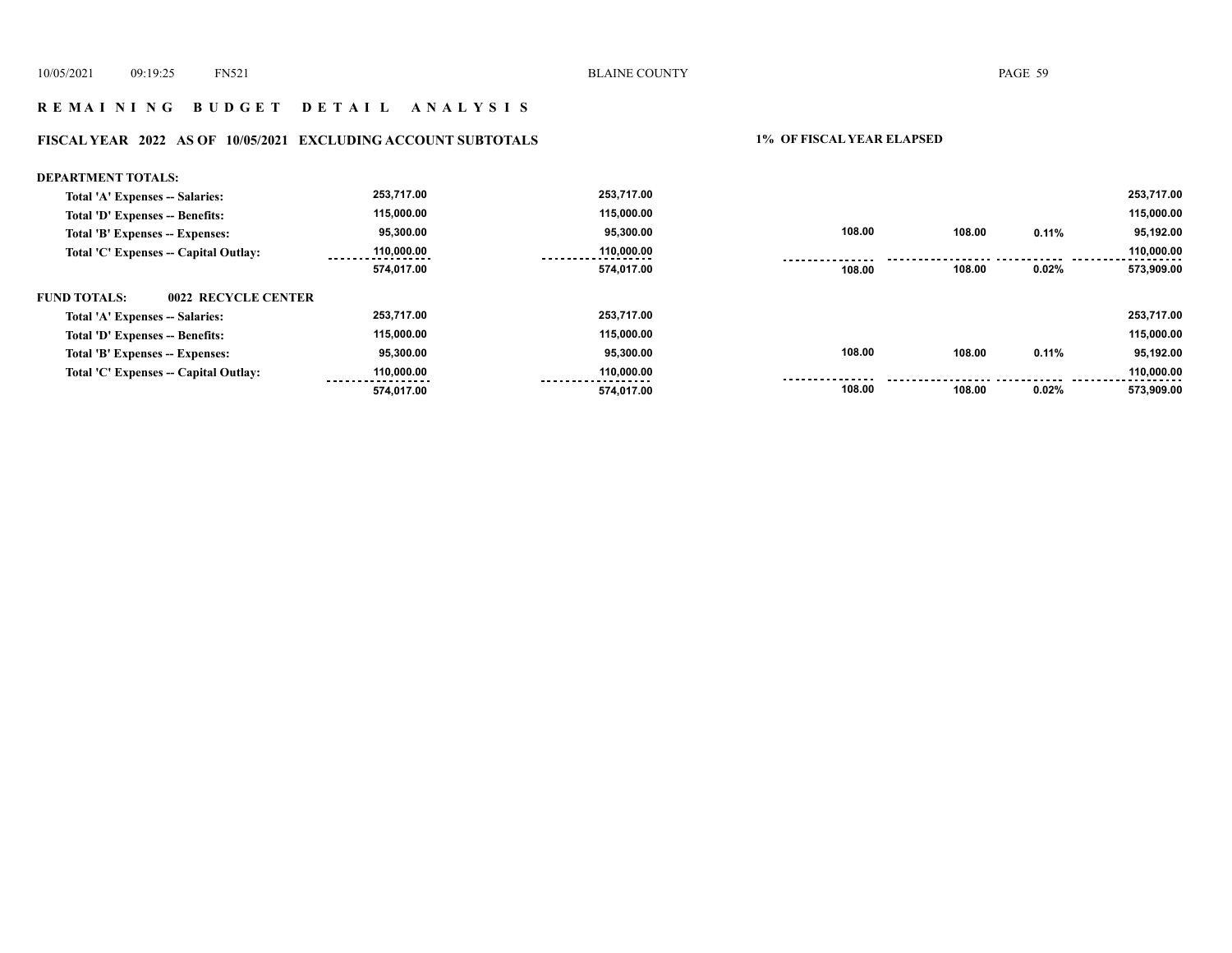# **R E M A I N I N G B U D G E T D E T A I L A N A L Y S I S**

# **FISCAL YEAR 2022 AS OF 10/05/2021 EXCLUDING ACCOUNT SUBTOTALS 1% OF FISCAL YEAR ELAPSED**

#### **FUND 0023 SOLID WASTE**

**-00 SOLID WASTE**

|                     |                                       | Original      | <b>Budget</b><br><b>Budgeted</b> | $-$ EXPENDITURES----------                 |                  | <b>Budget</b> |                |
|---------------------|---------------------------------------|---------------|----------------------------------|--------------------------------------------|------------------|---------------|----------------|
| Acct No.            | <b>Account Description</b>            | <b>Budget</b> | <b>Changes</b><br>Amount         | <b>Paid Claims</b><br><b>Unpaid Claims</b> | <b>Total Exp</b> | Percent       | <b>Balance</b> |
| 0467-0001           | UTILITIES-GARBAGE SMILEY CREEK        | 52,000.00     | 52,000.00                        |                                            |                  | 0.00%         | 52,000.00      |
| 0467-0002           | UTILITIES - GARBAGE - MAGIC           | 8,000.00      | 8,000.00                         | 589.40                                     | 589.40           | 7.37%         | 7,410.60       |
| 0542-0000           | <b>POSTAGE</b>                        | 1,000.00      | 1,000.00                         |                                            |                  | 0.00%         | 1,000.00       |
| 0733-0002           | SOLID WASTE REGIONAL DIST             | 2,253,802.00  | 2,253,802.00                     |                                            |                  | 0.00%         | 2,253,802.00   |
|                     | <b>Total 'B' Budget -- Expenses:</b>  | 2,314,802.00  | 2,314,802.00                     | 589.40                                     | 589.40           | 0.03%         | 2,314,212.60   |
|                     | <b>DEPARTMENT TOTALS:</b>             |               |                                  |                                            |                  |               |                |
|                     | Total 'A' Expenses -- Salaries:       |               |                                  |                                            |                  |               |                |
|                     | Total 'D' Expenses -- Benefits:       |               |                                  |                                            |                  |               |                |
|                     | Total 'B' Expenses -- Expenses:       | 2,314,802.00  | 2,314,802.00                     | 589.40                                     | 589.40           | 0.03%         | 2,314,212.60   |
|                     | Total 'C' Expenses -- Capital Outlay: |               |                                  |                                            |                  |               |                |
|                     |                                       | 2,314,802.00  | 2,314,802.00                     | 589.40                                     | 589.40           | 0.03%         | 2,314,212.60   |
| <b>FUND TOTALS:</b> | 0023 SOLID WASTE                      |               |                                  |                                            |                  |               |                |
|                     | Total 'A' Expenses -- Salaries:       |               |                                  |                                            |                  |               |                |
|                     | Total 'D' Expenses -- Benefits:       |               |                                  |                                            |                  |               |                |
|                     | Total 'B' Expenses -- Expenses:       | 2,314,802.00  | 2,314,802.00                     | 589.40                                     | 589.40           | 0.03%         | 2,314,212.60   |
|                     | Total 'C' Expenses -- Capital Outlay: |               |                                  |                                            |                  |               |                |
|                     |                                       | 2,314,802.00  | 2,314,802.00                     | 589.40                                     | 589.40           | 0.03%         | 2,314,212.60   |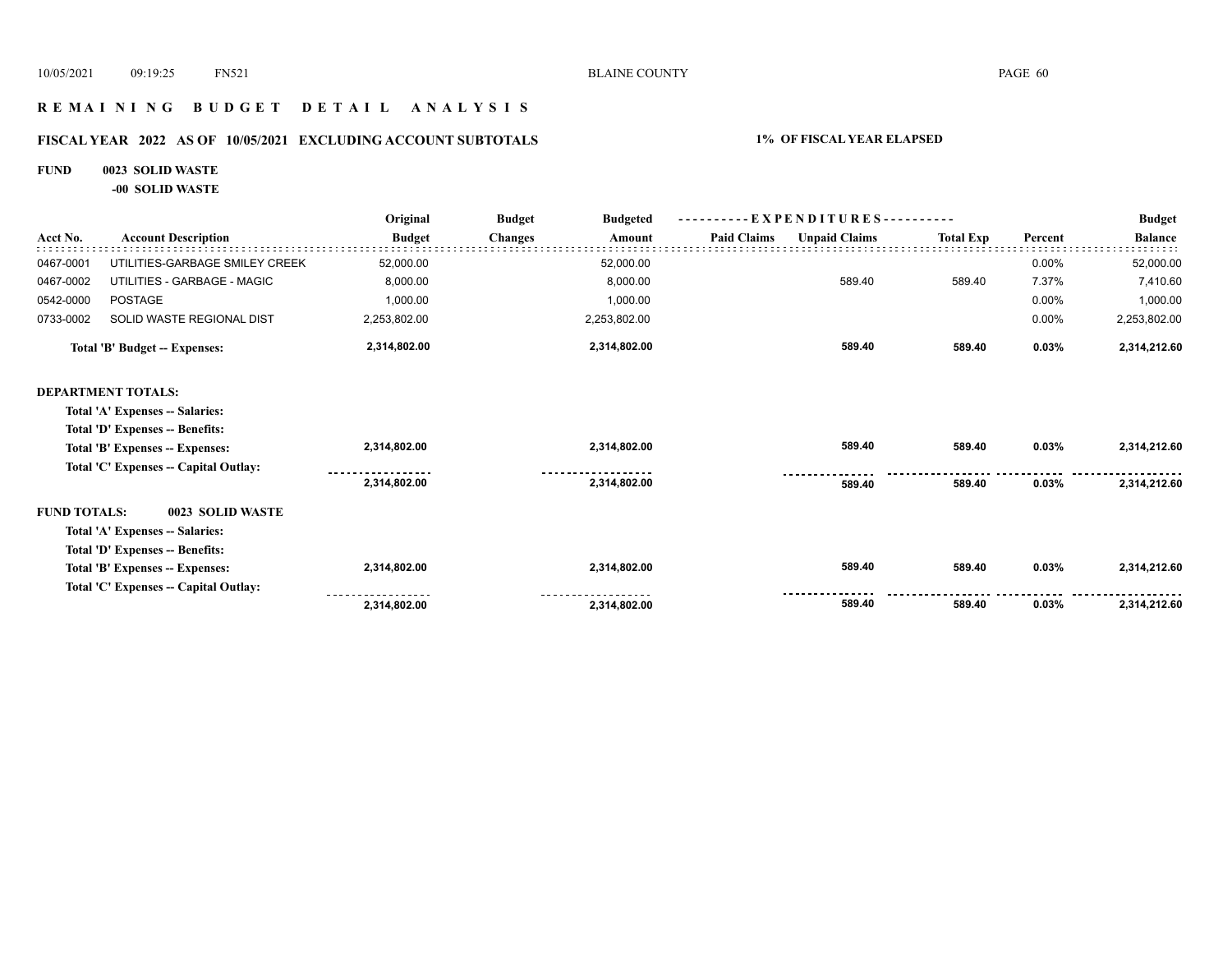# **R E M A I N I N G B U D G E T D E T A I L A N A L Y S I S**

# **FISCAL YEAR 2022 AS OF 10/05/2021 EXCLUDING ACCOUNT SUBTOTALS 1% OF FISCAL YEAR ELAPSED**

#### **FUND 0027 WEEDS**

#### **-00 WEEDS**

|           |                                | Original      | <b>Budget</b><br><b>Budgeted</b> | ----------EXPENDITURES----------           |                             | <b>Budget</b>  |
|-----------|--------------------------------|---------------|----------------------------------|--------------------------------------------|-----------------------------|----------------|
| Acct No.  | <b>Account Description</b>     | <b>Budget</b> | <b>Changes</b><br>Amount         | <b>Paid Claims</b><br><b>Unpaid Claims</b> | <b>Total Exp</b><br>Percent | <b>Balance</b> |
| 0405-0000 | SALARIES - SUPERINTENDENT      | 83,806.00     | 83,806.00                        |                                            | 0.00%                       | 83,806.00      |
| 0406-0000 | SALARIES - EMPLOYEE, HALF-YEAR | 31,993.00     | 31,993.00                        |                                            | 0.00%                       | 31,993.00      |
| 0409-0000 | *SALARIES-OTHER PERSONNEL-CWMA | 5,740.00      | 5,740.00                         |                                            | 0.00%                       | 5,740.00       |
| 0409-0002 | SALARIES-TERMINATION           | 6,000.00      | 6,000.00                         |                                            | 0.00%                       | 6,000.00       |
| 0409-0099 | SALARIES - OVERTIME            | 550.00        | 550.00                           |                                            | 0.00%                       | 550.00         |
|           | Total 'A' Budget -- Salaries:  | 128,089.00    | 128,089.00                       |                                            |                             | 128,089.00     |
| 0410-0000 | <b>RETIREMENT</b>              | 14,664.00     | 14,664.00                        |                                            | 0.00%                       | 14,664.00      |
| 0411-0000 | <b>FICA</b>                    | 9,865.00      | 9,865.00                         |                                            | 0.00%                       | 9,865.00       |
| 0412-0000 | <b>LIFE INSURANCE</b>          | 111.00        | 111.00                           |                                            | 0.00%                       | 111.00         |
| 0413-0000 | MEDICAL INSURANCE              | 23,110.00     | 23,110.00                        |                                            | 0.00%                       | 23,110.00      |
| 0414-0000 | <b>DENTAL INSURANCE</b>        | 681.00        | 681.00                           |                                            | 0.00%                       | 681.00         |
| 0415-0000 | STATE UNEMPLOYMENT             | 838.00        | 838.00                           |                                            | 0.00%                       | 838.00         |
| 0416-0000 | WORKER'S COMPENSATION INSUR.   | 5,171.00      | 5,171.00                         |                                            | 0.00%                       | 5,171.00       |
|           | Total 'D' Budget -- Benefits:  | 54,440.00     | 54,440.00                        |                                            |                             | 54,440.00      |
| 0439-0000 | TRAVEL - OTHER                 | 1,000.00      | 1,000.00                         |                                            | 0.00%                       | 1,000.00       |
| 0439-0001 | PER DIEM                       | 600.00        | 600.00                           |                                            | 0.00%                       | 600.00         |
| 0440-0000 | SUPPLIES - OFFICE              | 1,000.00      | 1,000.00                         |                                            | 0.00%                       | 1,000.00       |
| 0449-0000 | <b>SUPPLIES</b>                | 35,000.00     | 35,000.00                        |                                            | 0.00%                       | 35,000.00      |
| 0449-0001 | <b>CWMA - COUNTY EXPENSES</b>  | 8,000.00      | 8,000.00                         |                                            | 0.00%                       | 8,000.00       |
| 0470-0000 | VEHICLES - FUEL, GASOLINE      | 4,500.00      | 4,500.00                         |                                            | 0.00%                       | 4,500.00       |
| 0489-0000 | <b>OUTREACH PROGRAM</b>        | 6,000.00      | 6,000.00                         |                                            | 0.00%                       | 6,000.00       |
| 0489-0006 | ADMINISTRATIVE SUPPORT         | 34,884.00     | 34,884.00                        |                                            | 0.00%                       | 34,884.00      |
| 0499-0000 | REPAIRS/MAINT- OTHER           | 4,000.00      | 4,000.00                         |                                            | 0.00%                       | 4,000.00       |
| 0522-0000 | <b>ADVERTISING</b>             | 1,000.00      | 1,000.00                         |                                            | 0.00%                       | 1,000.00       |
| 0542-0000 | <b>POSTAGE</b>                 | 500.00        | 500.00                           |                                            | 0.00%                       | 500.00         |
| 0559-0000 | OTHER MISC EXPENSES            | 1,500.00      | 1,500.00                         |                                            | 0.00%                       | 1,500.00       |
| 0569-0000 | <b>EDUCATION- OTHER</b>        | 1,500.00      | 1,500.00                         |                                            | 0.00%                       | 1,500.00       |
|           | Total 'B' Budget -- Expenses:  | 99,484.00     | 99,484.00                        |                                            |                             | 99,484.00      |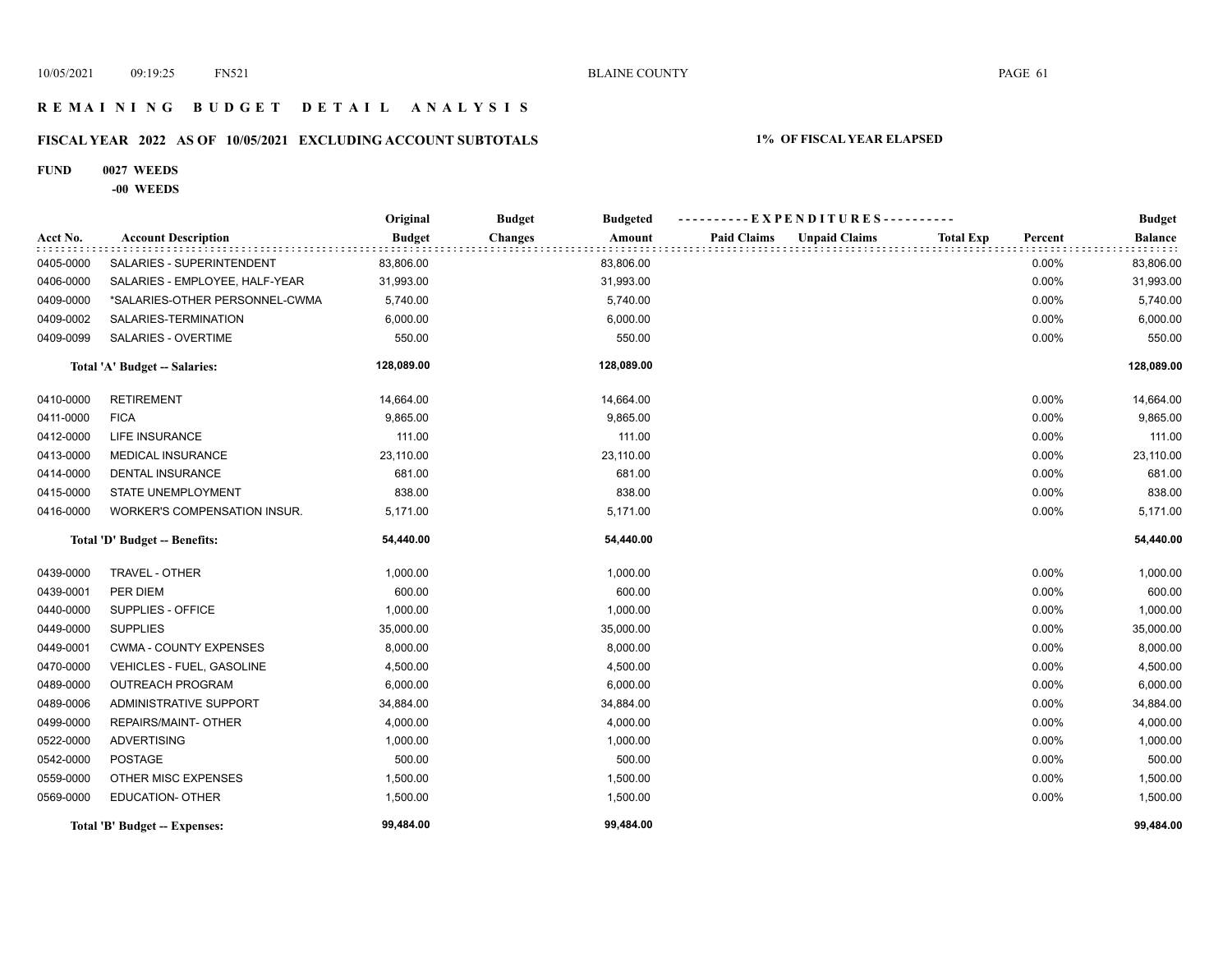# **R E M A I N I N G B U D G E T D E T A I L A N A L Y S I S**

# **FISCAL YEAR 2022 AS OF 10/05/2021 EXCLUDING ACCOUNT SUBTOTALS 1% OF FISCAL YEAR ELAPSED**

| <b>DEPARTMENT TOTALS:</b>              |                |                 |                |
|----------------------------------------|----------------|-----------------|----------------|
| Total 'A' Expenses -- Salaries:        | 128,089.00     | 128,089.00      | 128,089.00     |
| <b>Total 'D' Expenses -- Benefits:</b> | 54,440.00      | 54,440.00       | 54,440.00      |
| Total 'B' Expenses -- Expenses:        | 99,484.00      | 99,484.00       | 99,484.00      |
| Total 'C' Expenses -- Capital Outlay:  | <br>282,013.00 | <br>282,013.00  | <br>282,013.00 |
| <b>FUND TOTALS:</b><br>0027 WEEDS      |                |                 |                |
| Total 'A' Expenses -- Salaries:        | 128,089.00     | 128,089.00      | 128,089.00     |
| Total 'D' Expenses -- Benefits:        | 54,440.00      | 54,440.00       | 54,440.00      |
| Total 'B' Expenses -- Expenses:        | 99,484.00      | 99,484.00       | 99,484.00      |
| Total 'C' Expenses -- Capital Outlay:  | <br>282.013.00 | .<br>282.013.00 | <br>282.013.00 |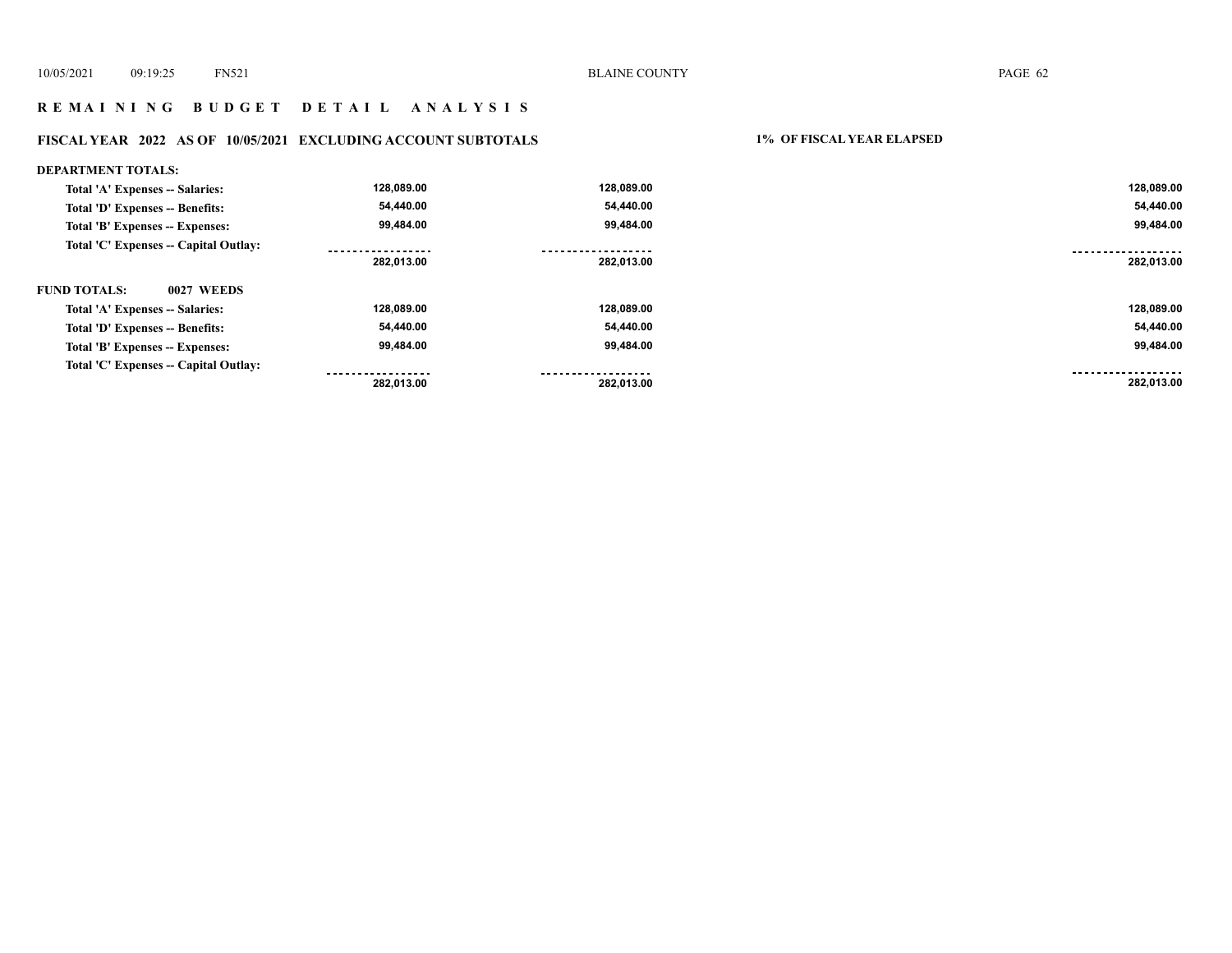# **R E M A I N I N G B U D G E T D E T A I L A N A L Y S I S**

# **FISCAL YEAR 2022 AS OF 10/05/2021 EXCLUDING ACCOUNT SUBTOTALS 1% OF FISCAL YEAR ELAPSED**

#### **FUND 0030 CAPITAL IMPROVEMENT FUND**

**-00 CAPITAL IMPROVEMENT FUND**

|                     |                                       | Original                                                    | <b>Budget</b>  | <b>Budgeted</b> |                    | $-EXPENDITURES$ --------- |                  |         | <b>Budget</b>  |
|---------------------|---------------------------------------|-------------------------------------------------------------|----------------|-----------------|--------------------|---------------------------|------------------|---------|----------------|
| Acct No.            | <b>Account Description</b>            | <b>Budget</b>                                               | <b>Changes</b> | Amount          | <b>Paid Claims</b> | <b>Unpaid Claims</b>      | <b>Total Exp</b> | Percent | <b>Balance</b> |
| 0803-0002           | <b>CAPITAL - EQUIPMENT</b>            | 14.000.00                                                   |                | 14.000.00       |                    |                           |                  | 0.00%   | 14,000.00      |
|                     |                                       | Comment: LEASE LOADER FOR MAIN CAMPUS \$14,000/YR FOR 5 YRS |                |                 |                    |                           |                  |         |                |
| 0807-0001           | CAPITAL - CONSTRUCTION                |                                                             |                |                 |                    | 3,755.07                  | 3,755.07         | 0.00%   | (3,755.07)     |
| 0808-0000           | <b>CAPITAL- BUILDINGS</b>             | 123,000.00                                                  |                | 123,000.00      |                    |                           |                  | 0.00%   | 123,000.00     |
| 0899-0000           | <b>CAPITAL- OTHER</b>                 | 500,000.00                                                  |                | 500,000.00      |                    |                           |                  | 0.00%   | 500,000.00     |
|                     | Comment: COLORADO GULCH BRIDGE        |                                                             |                |                 |                    |                           |                  |         |                |
|                     | Total 'C' Budget -- Capital Outlay:   | 637,000.00                                                  |                | 637,000.00      |                    | 3,755.07                  | 3,755.07         | 0.59%   | 633,244.93     |
|                     | <b>DEPARTMENT TOTALS:</b>             |                                                             |                |                 |                    |                           |                  |         |                |
|                     | Total 'A' Expenses -- Salaries:       |                                                             |                |                 |                    |                           |                  |         |                |
|                     | Total 'D' Expenses -- Benefits:       |                                                             |                |                 |                    |                           |                  |         |                |
|                     | Total 'B' Expenses -- Expenses:       |                                                             |                |                 |                    |                           |                  |         |                |
|                     | Total 'C' Expenses -- Capital Outlay: | 637,000.00                                                  |                | 637,000.00      |                    | 3,755.07                  | 3,755.07         | 0.59%   | 633,244.93     |
|                     |                                       | 637,000.00                                                  |                | 637,000.00      |                    | 3,755.07                  | 3,755.07         | 0.59%   | 633,244.93     |
| <b>FUND TOTALS:</b> | 0030 CAPITAL IMPROVEMENT FUND         |                                                             |                |                 |                    |                           |                  |         |                |
|                     | Total 'A' Expenses -- Salaries:       |                                                             |                |                 |                    |                           |                  |         |                |
|                     | Total 'D' Expenses -- Benefits:       |                                                             |                |                 |                    |                           |                  |         |                |
|                     | Total 'B' Expenses -- Expenses:       |                                                             |                |                 |                    |                           |                  |         |                |
|                     | Total 'C' Expenses -- Capital Outlay: | 637,000.00                                                  |                | 637,000.00      |                    | 3,755.07                  | 3,755.07         | 0.59%   | 633,244.93     |
|                     |                                       | 637,000.00                                                  |                | 637,000.00      |                    | 3,755.07                  | 3,755.07         | 0.59%   | 633,244.93     |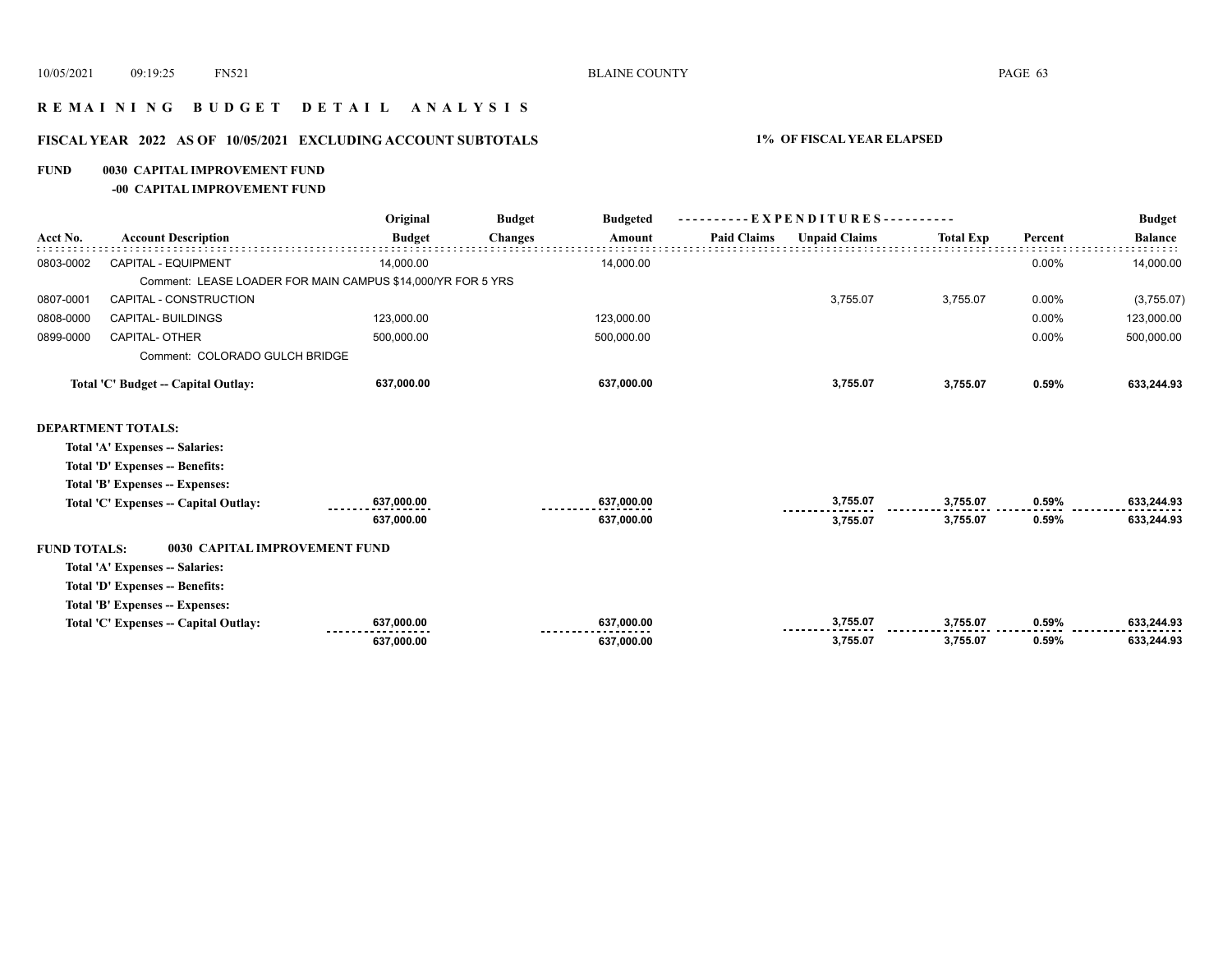# **R E M A I N I N G B U D G E T D E T A I L A N A L Y S I S**

# **FISCAL YEAR 2022 AS OF 10/05/2021 EXCLUDING ACCOUNT SUBTOTALS 1% OF FISCAL YEAR ELAPSED**

#### **FUND 0031 PSF BOND REDEMPTION FUND**

**-00 PSF BOND REDEMPTION FUND**

|                     |                                       | Original      | <b>Budget</b><br><b>Budgeted</b> |                    | ----------EXPENDITURES---------- |                  |         | <b>Budget</b>  |
|---------------------|---------------------------------------|---------------|----------------------------------|--------------------|----------------------------------|------------------|---------|----------------|
| Acct No.            | <b>Account Description</b>            | <b>Budget</b> | <b>Changes</b><br>Amount         | <b>Paid Claims</b> | <b>Unpaid Claims</b>             | <b>Total Exp</b> | Percent | <b>Balance</b> |
| 0740-0000           | <b>BOND PAYMENT</b>                   | 725,275.00    | 725,275.00                       |                    |                                  |                  | 0.00%   | 725,275.00     |
|                     | <b>Total 'B' Budget -- Expenses:</b>  | 725,275.00    | 725,275.00                       |                    |                                  |                  |         | 725,275.00     |
|                     | <b>DEPARTMENT TOTALS:</b>             |               |                                  |                    |                                  |                  |         |                |
|                     | Total 'A' Expenses -- Salaries:       |               |                                  |                    |                                  |                  |         |                |
|                     | Total 'D' Expenses -- Benefits:       |               |                                  |                    |                                  |                  |         |                |
|                     | Total 'B' Expenses -- Expenses:       | 725,275.00    | 725,275.00                       |                    |                                  |                  |         | 725,275.00     |
|                     | Total 'C' Expenses -- Capital Outlay: |               |                                  |                    |                                  |                  |         |                |
|                     |                                       | 725,275.00    | 725,275.00                       |                    |                                  |                  |         | 725,275.00     |
| <b>FUND TOTALS:</b> | 0031 PSF BOND REDEMPTION FUND         |               |                                  |                    |                                  |                  |         |                |
|                     | Total 'A' Expenses -- Salaries:       |               |                                  |                    |                                  |                  |         |                |
|                     | Total 'D' Expenses -- Benefits:       |               |                                  |                    |                                  |                  |         |                |
|                     | Total 'B' Expenses -- Expenses:       | 725,275.00    | 725,275.00                       |                    |                                  |                  |         | 725,275.00     |
|                     | Total 'C' Expenses - Capital Outlay:  |               |                                  |                    |                                  |                  |         |                |
|                     |                                       | 725,275.00    | 725,275.00                       |                    |                                  |                  |         | 725,275.00     |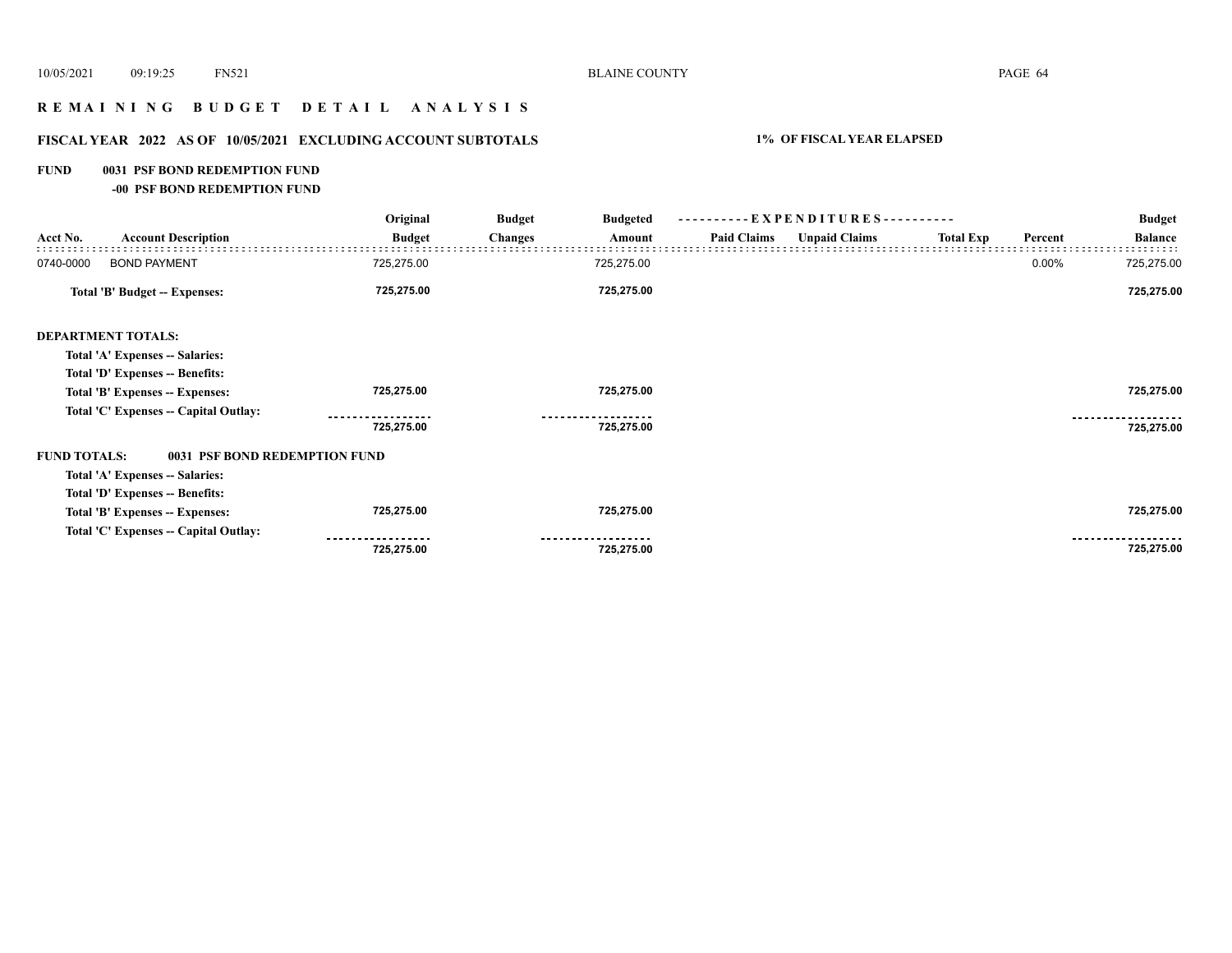# **R E M A I N I N G B U D G E T D E T A I L A N A L Y S I S**

# **FISCAL YEAR 2022 AS OF 10/05/2021 EXCLUDING ACCOUNT SUBTOTALS 1% OF FISCAL YEAR ELAPSED**

#### **FUND 0037 SNOWMOBILE**

**-00 SNOWMOBILE**

|                     |                                        | Original      | <b>Budget</b>  | <b>Budgeted</b> |                    | ----------EXPENDITURES---------- |                  |         | <b>Budget</b>  |
|---------------------|----------------------------------------|---------------|----------------|-----------------|--------------------|----------------------------------|------------------|---------|----------------|
| Acct No.            | <b>Account Description</b>             | <b>Budget</b> | <b>Changes</b> | Amount          | <b>Paid Claims</b> | <b>Unpaid Claims</b>             | <b>Total Exp</b> | Percent | <b>Balance</b> |
| 0406-0001           | SALARIES - SEASONAL                    | 12,000.00     |                | 12,000.00       |                    |                                  |                  | 0.00%   | 12,000.00      |
|                     | Total 'A' Budget -- Salaries:          | 12,000.00     |                | 12,000.00       |                    |                                  |                  |         | 12,000.00      |
| 0411-0000           | <b>FICA</b>                            | 1,000.00      |                | 1,000.00        |                    |                                  |                  | 0.00%   | 1,000.00       |
| 0415-0000           | STATE UNEMPLOYMENT                     | 100.00        |                | 100.00          |                    |                                  |                  | 0.00%   | 100.00         |
| 0416-0000           | WORKER'S COMPENSATION INSUR.           | 500.00        |                | 500.00          |                    |                                  |                  | 0.00%   | 500.00         |
|                     | Total 'D' Budget -- Benefits:          | 1,600.00      |                | 1,600.00        |                    |                                  |                  |         | 1,600.00       |
| 0440-0000           | <b>SUPPLIES</b>                        | 500.00        |                | 500.00          |                    |                                  |                  | 0.00%   | 500.00         |
| 0460-0000           | <b>UTILITIES</b>                       | 2,000.00      |                | 2,000.00        |                    |                                  |                  | 0.00%   | 2,000.00       |
| 0470-0000           | <b>VEHICLES - FUEL</b>                 | 3,000.00      |                | 3,000.00        |                    |                                  |                  | 0.00%   | 3,000.00       |
| 0491-0000           | <b>REPAIRS/MAINT</b>                   | 1,000.00      |                | 1,000.00        |                    |                                  |                  | 0.00%   | 1,000.00       |
| 0559-0000           | OTHER MISCELLANEOUS EXPENSES           | 3,500.00      |                | 3,500.00        |                    |                                  |                  | 0.00%   | 3,500.00       |
| 0679-0000           | CONTRACT                               | 4,000.00      |                | 4,000.00        |                    |                                  |                  | 0.00%   | 4,000.00       |
|                     | Comment: FRIENDS OF SAWTOOTH AVALANCHE |               |                |                 |                    |                                  |                  |         |                |
| 0714-0005           | TELEPHONE ALLOWANCE                    | 200.00        |                | 200.00          |                    |                                  |                  | 0.00%   | 200.00         |
|                     | Total 'B' Budget -- Expenses:          | 14,200.00     |                | 14,200.00       |                    |                                  |                  |         | 14,200.00      |
|                     | <b>DEPARTMENT TOTALS:</b>              |               |                |                 |                    |                                  |                  |         |                |
|                     | Total 'A' Expenses -- Salaries:        | 12,000.00     |                | 12,000.00       |                    |                                  |                  |         | 12,000.00      |
|                     | Total 'D' Expenses -- Benefits:        | 1,600.00      |                | 1,600.00        |                    |                                  |                  |         | 1,600.00       |
|                     | Total 'B' Expenses -- Expenses:        | 14,200.00     |                | 14,200.00       |                    |                                  |                  |         | 14,200.00      |
|                     | Total 'C' Expenses -- Capital Outlay:  |               |                |                 |                    |                                  |                  |         |                |
|                     |                                        | 27,800.00     |                | 27,800.00       |                    |                                  |                  |         | 27,800.00      |
| <b>FUND TOTALS:</b> | 0037 SNOWMOBILE                        |               |                |                 |                    |                                  |                  |         |                |
|                     | Total 'A' Expenses -- Salaries:        | 12,000.00     |                | 12,000.00       |                    |                                  |                  |         | 12,000.00      |
|                     | Total 'D' Expenses -- Benefits:        | 1,600.00      |                | 1,600.00        |                    |                                  |                  |         | 1,600.00       |
|                     | Total 'B' Expenses -- Expenses:        | 14,200.00     |                | 14,200.00       |                    |                                  |                  |         | 14,200.00      |
|                     | Total 'C' Expenses -- Capital Outlay:  |               |                |                 |                    |                                  |                  |         |                |
|                     |                                        | 27,800.00     |                | 27,800.00       |                    |                                  |                  |         | 27,800.00      |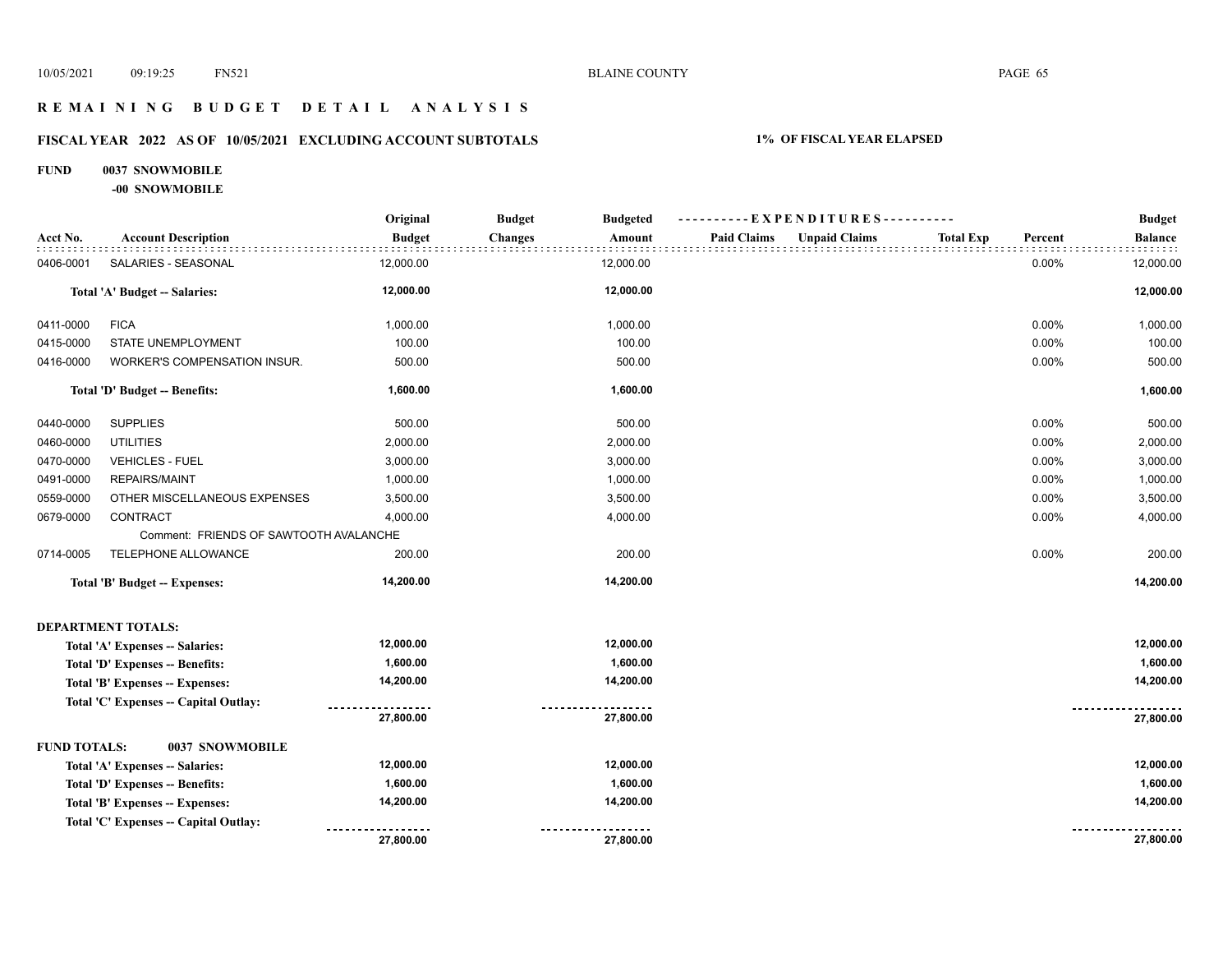# **R E M A I N I N G B U D G E T D E T A I L A N A L Y S I S**

# **FISCAL YEAR 2022 AS OF 10/05/2021 EXCLUDING ACCOUNT SUBTOTALS 1% OF FISCAL YEAR ELAPSED**

#### **FUND 0038 WATERWAYS**

#### **-01 WATERWAYS - MAINTENANCE**

|           |                                     | Original      | <b>Budget</b>  | <b>Budgeted</b> |                    | ----------EXPENDITURES---------- |                  |          | <b>Budget</b>  |
|-----------|-------------------------------------|---------------|----------------|-----------------|--------------------|----------------------------------|------------------|----------|----------------|
| Acct No.  | <b>Account Description</b>          | <b>Budget</b> | <b>Changes</b> | Amount          | <b>Paid Claims</b> | <b>Unpaid Claims</b>             | <b>Total Exp</b> | Percent  | <b>Balance</b> |
| 0470-0000 | <b>FUEL/MILEAGE</b>                 | 3,800.00      |                | 3,800.00        |                    | 793.85                           | 793.85           | 20.89%   | 3,006.15       |
| 0559-0000 | OTHER MISC EXPENSES                 | 3,000.00      |                | 3,000.00        |                    |                                  |                  | $0.00\%$ | 3,000.00       |
| 0679-0001 | ADMIN CONTRACT SERVICES             | 4,000.00      |                | 4,000.00        |                    |                                  |                  | $0.00\%$ | 4,000.00       |
| 0679-0002 | CONTRACT/LABOR SERVICES             | 13,700.00     |                | 13,700.00       |                    | 2,535.00                         | 2,535.00         | 18.50%   | 11,165.00      |
|           | Total 'B' Budget -- Expenses:       | 24,500.00     |                | 24,500.00       |                    | 3,328.85                         | 3,328.85         | 13.59%   | 21,171.15      |
| 0807-0003 | *BOAT DOCK GRANT<br>Comment: MATCH  | 7,679.00      |                | 7,679.00        |                    |                                  |                  | $0.00\%$ | 7,679.00       |
|           | Total 'C' Budget -- Capital Outlay: | 7,679.00      |                | 7,679.00        |                    |                                  |                  |          | 7,679.00       |
|           |                                     |               |                |                 |                    |                                  |                  |          |                |

#### **DEPARTMENT TOTALS:**

| Total 'A' Expenses -- Salaries:       |                               |                                  |          |          |        |               |
|---------------------------------------|-------------------------------|----------------------------------|----------|----------|--------|---------------|
| Total 'D' Expenses -- Benefits:       |                               |                                  |          |          |        |               |
| Total 'B' Expenses -- Expenses:       | 24.500.00                     | 24,500.00                        | 3,328.85 | 3.328.85 | 13.59% | 21,171.15     |
| Total 'C' Expenses -- Capital Outlay: | 7.679.00<br>----------------- | 7.679.00<br>-------------------- |          |          |        | 7.679.00<br>. |
|                                       | 32.179.00                     | 32.179.00                        | 3.328.85 | 3.328.85 | 10.34% | 28.850.15     |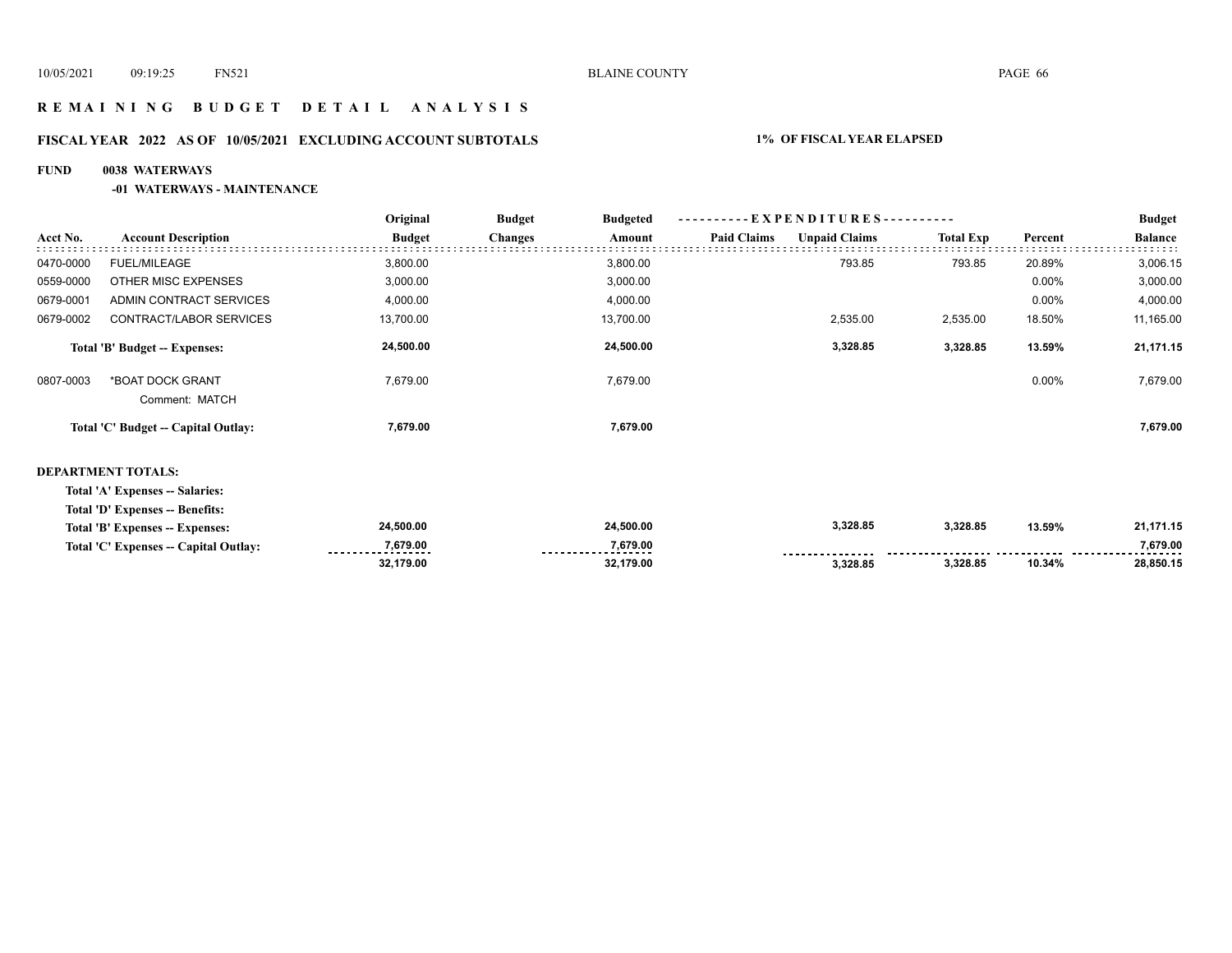# **R E M A I N I N G B U D G E T D E T A I L A N A L Y S I S**

# **FISCAL YEAR 2022 AS OF 10/05/2021 EXCLUDING ACCOUNT SUBTOTALS 1% OF FISCAL YEAR ELAPSED**

#### **FUND 0038 WATERWAYS**

**-02 BOAT PATROL GRANT**

|                     |                                                       | Original      | <b>Budget</b><br><b>Budgeted</b> | ----------EXPENDITURES---------- |                      |                  |         | <b>Budget</b>  |
|---------------------|-------------------------------------------------------|---------------|----------------------------------|----------------------------------|----------------------|------------------|---------|----------------|
| Acct No.            | <b>Account Description</b>                            | <b>Budget</b> | <b>Changes</b><br>Amount         | <b>Paid Claims</b>               | <b>Unpaid Claims</b> | <b>Total Exp</b> | Percent | <b>Balance</b> |
| 0409-0099           | SALARIES - OVERTIME                                   | 3,000.00      | 3,000.00                         |                                  |                      |                  | 0.00%   | 3,000.00       |
|                     | Total 'A' Budget -- Salaries:                         | 3,000.00      | 3,000.00                         |                                  |                      |                  |         | 3,000.00       |
| 0410-0000           | <b>RETIREMENT</b>                                     | 600.00        | 600.00                           |                                  |                      |                  | 0.00%   | 600.00         |
| 0411-0000           | <b>FICA</b>                                           | 700.00        | 700.00                           |                                  |                      |                  | 0.00%   | 700.00         |
| 0415-0000           | STATE UNEMPLOYMENT                                    | 200.00        | 200.00                           |                                  |                      |                  | 0.00%   | 200.00         |
| 0416-0000           | WORKER'S COMPENSATION INSUR.                          | 200.00        | 200.00                           |                                  |                      |                  | 0.00%   | 200.00         |
|                     | Total 'D' Budget -- Benefits:                         | 1,700.00      | 1,700.00                         |                                  |                      |                  |         | 1,700.00       |
| 0558-0000           | *BOAT PATROL GRANT                                    | 5,294.00      | 5,294.00                         |                                  |                      |                  | 0.00%   | 5,294.00       |
|                     | Total 'B' Budget -- Expenses:                         | 5,294.00      | 5,294.00                         |                                  |                      |                  |         | 5,294.00       |
| 0803-0002           | <b>CAPITAL - EQUIPMENT</b><br>Comment: TRUST FOR BOAT | 5,000.00      | 5,000.00                         |                                  |                      |                  | 0.00%   | 5,000.00       |
|                     | Total 'C' Budget -- Capital Outlay:                   | 5,000.00      | 5,000.00                         |                                  |                      |                  |         | 5,000.00       |
|                     | <b>DEPARTMENT TOTALS:</b>                             |               |                                  |                                  |                      |                  |         |                |
|                     | Total 'A' Expenses -- Salaries:                       | 3,000.00      | 3,000.00                         |                                  |                      |                  |         | 3,000.00       |
|                     | Total 'D' Expenses -- Benefits:                       | 1,700.00      | 1,700.00                         |                                  |                      |                  |         | 1,700.00       |
|                     | Total 'B' Expenses -- Expenses:                       | 5,294.00      | 5,294.00                         |                                  |                      |                  |         | 5,294.00       |
|                     | Total 'C' Expenses -- Capital Outlay:                 | 5,000.00      | 5,000.00                         |                                  |                      |                  |         | 5,000.00       |
|                     |                                                       | 14,994.00     | 14,994.00                        |                                  |                      |                  |         | 14,994.00      |
| <b>FUND TOTALS:</b> | 0038 WATERWAYS                                        |               |                                  |                                  |                      |                  |         |                |
|                     | Total 'A' Expenses -- Salaries:                       | 3,000.00      | 3,000.00                         |                                  |                      |                  |         | 3,000.00       |
|                     | Total 'D' Expenses -- Benefits:                       | 1,700.00      | 1,700.00                         |                                  |                      |                  |         | 1,700.00       |
|                     | Total 'B' Expenses -- Expenses:                       | 29,794.00     | 29,794.00                        |                                  | 3,328.85             | 3,328.85         | 11.17%  | 26,465.15      |
|                     | Total 'C' Expenses -- Capital Outlay:                 | 12,679.00     | 12,679.00                        |                                  |                      |                  |         | 12,679.00      |
|                     |                                                       | 47,173.00     | 47,173.00                        |                                  | 3,328.85             | 3,328.85         | 7.06%   | 43,844.15      |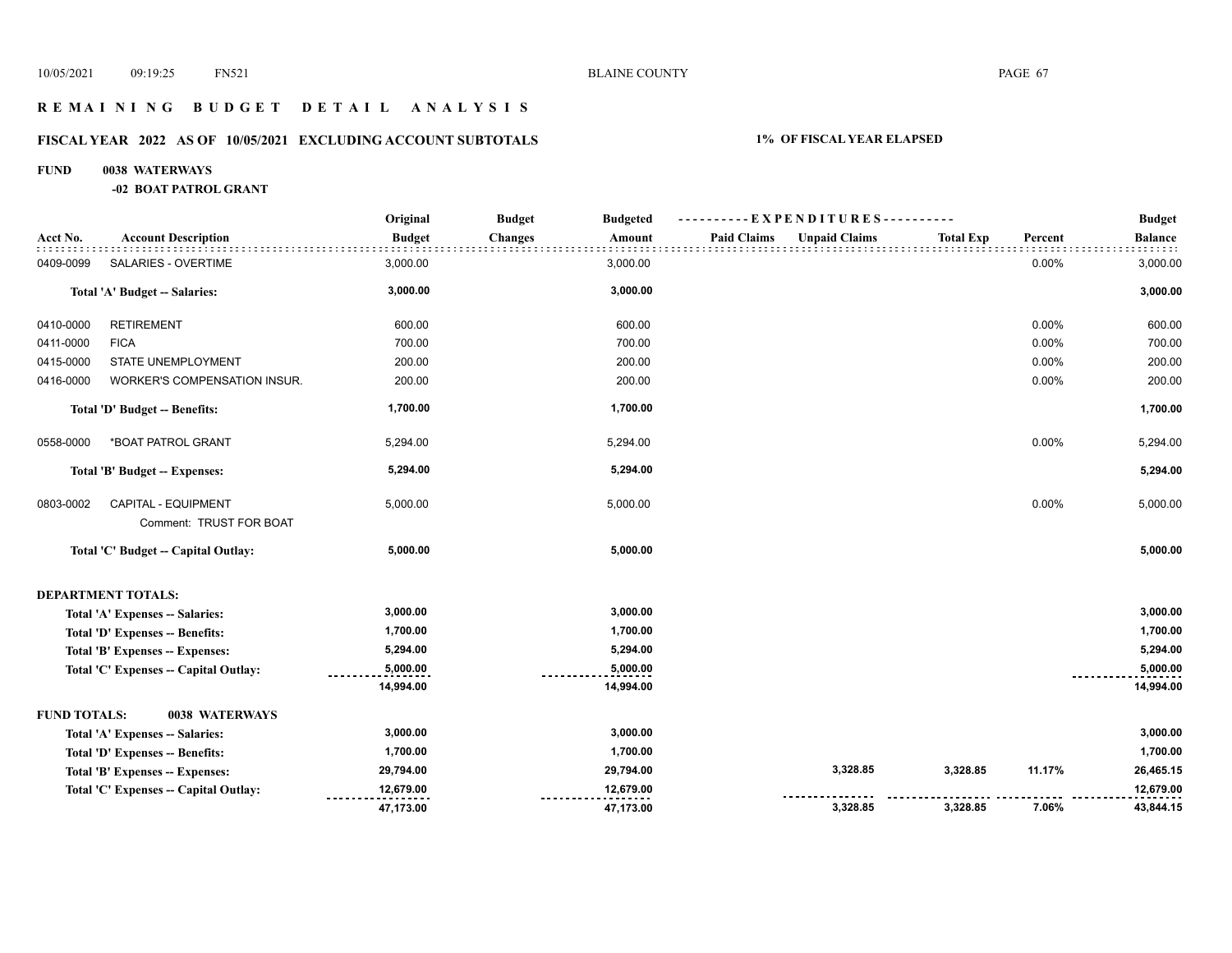# **R E M A I N I N G B U D G E T D E T A I L A N A L Y S I S**

# **FISCAL YEAR 2022 AS OF 10/05/2021 EXCLUDING ACCOUNT SUBTOTALS 1% OF FISCAL YEAR ELAPSED**

# **FUND 0040 AMERICAN RESCUE PLAN ACT(ARPA)**

**-00 AMERICAN RESCUE PLAN ACT(ARPA)**

|                     |                                                   | Original      | <b>Budget</b><br><b>Budgeted</b> | --EXPENDITURES---------- |                      |                  |         | <b>Budget</b>  |
|---------------------|---------------------------------------------------|---------------|----------------------------------|--------------------------|----------------------|------------------|---------|----------------|
| Acct No.            | <b>Account Description</b>                        | <b>Budget</b> | <b>Changes</b><br>Amount         | <b>Paid Claims</b>       | <b>Unpaid Claims</b> | <b>Total Exp</b> | Percent | <b>Balance</b> |
| 0670-0002           | <b>CONTRACTS</b>                                  | 281,000.00    | 281,000.00                       |                          |                      |                  | 0.00%   | 281,000.00     |
| 0671-0028           | AMERICAN RESCUE PLAN EXPENSES<br>Comment: HOUSING | 1,954,779.00  | 1,954,779.00                     |                          |                      |                  | 0.00%   | 1,954,779.00   |
| 0760-0001           | ARPA EXP - PUBLIC HEALTH                          |               |                                  |                          | 421.46               | 421.46           | 0.00%   | (421.46)       |
|                     | <b>Total 'B' Budget -- Expenses:</b>              | 2,235,779.00  | 2,235,779.00                     |                          | 421.46               | 421.46           | 0.02%   | 2,235,357.54   |
|                     | <b>DEPARTMENT TOTALS:</b>                         |               |                                  |                          |                      |                  |         |                |
|                     | Total 'A' Expenses -- Salaries:                   |               |                                  |                          |                      |                  |         |                |
|                     | Total 'D' Expenses -- Benefits:                   |               |                                  |                          |                      |                  |         |                |
|                     | Total 'B' Expenses -- Expenses:                   | 2,235,779.00  | 2,235,779.00                     |                          | 421.46               | 421.46           | 0.02%   | 2,235,357.54   |
|                     | Total 'C' Expenses -- Capital Outlay:             |               |                                  |                          |                      |                  |         |                |
|                     |                                                   | 2,235,779.00  | 2,235,779.00                     |                          | 421.46               | 421.46           | 0.02%   | 2,235,357.54   |
| <b>FUND TOTALS:</b> | 0040 AMERICAN RESCUE PLAN ACT(ARPA)               |               |                                  |                          |                      |                  |         |                |
|                     | Total 'A' Expenses -- Salaries:                   |               |                                  |                          |                      |                  |         |                |
|                     | Total 'D' Expenses -- Benefits:                   |               |                                  |                          |                      |                  |         |                |
|                     | Total 'B' Expenses -- Expenses:                   | 2,235,779.00  | 2,235,779.00                     |                          | 421.46               | 421.46           | 0.02%   | 2,235,357.54   |
|                     | Total 'C' Expenses -- Capital Outlay:             |               |                                  |                          |                      |                  |         |                |
|                     |                                                   | 2,235,779.00  | 2,235,779.00                     |                          | 421.46               | 421.46           | 0.02%   | 2,235,357.54   |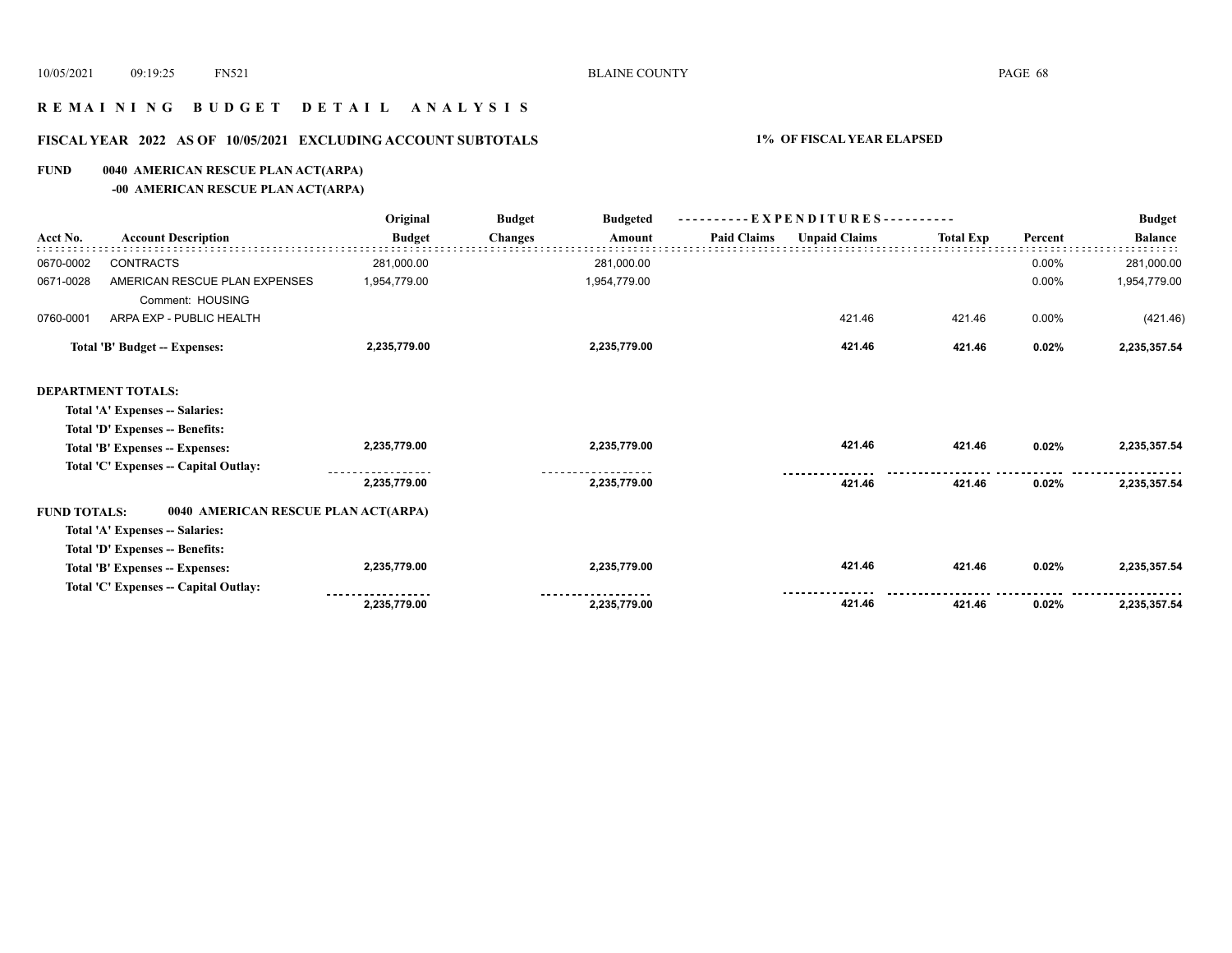# **R E M A I N I N G B U D G E T D E T A I L A N A L Y S I S**

# **FISCAL YEAR 2022 AS OF 10/05/2021 EXCLUDING ACCOUNT SUBTOTALS 1% OF FISCAL YEAR ELAPSED**

#### **FUND 0046 911 EMERGENCY COMMUNICATION**

#### **-00 911 EMERGENCY COMMUNICATION**

|           |                                       | Original      | <b>Budget</b><br><b>Budgeted</b> | ----------EXPENDITURES----------           |                  |         | <b>Budget</b>  |
|-----------|---------------------------------------|---------------|----------------------------------|--------------------------------------------|------------------|---------|----------------|
| Acct No.  | <b>Account Description</b>            | <b>Budget</b> | <b>Changes</b><br>Amount         | <b>Paid Claims</b><br><b>Unpaid Claims</b> | <b>Total Exp</b> | Percent | <b>Balance</b> |
| 0401-0000 | SALARIES - DIRECTOR                   | 107,525.00    | 107,525.00                       |                                            |                  | 0.00%   | 107,525.00     |
| 0401-0003 | SALARIES - GIS ANALYST                | 91,432.00     | 91,432.00                        |                                            |                  | 0.00%   | 91,432.00      |
| 0409-0001 | SALARIES - TERMINATION                | 3,000.00      | 3,000.00                         |                                            |                  | 0.00%   | 3,000.00       |
|           | Total 'A' Budget -- Salaries:         | 201,957.00    | 201,957.00                       |                                            |                  |         | 201,957.00     |
| 0410-0000 | <b>RETIREMENT</b>                     | 23,807.00     | 23,807.00                        |                                            |                  | 0.00%   | 23,807.00      |
| 0411-0000 | <b>FICA</b>                           | 15,254.00     | 15,254.00                        |                                            |                  | 0.00%   | 15,254.00      |
| 0412-0000 | LIFE INSURANCE                        | 147.00        | 147.00                           |                                            |                  | 0.00%   | 147.00         |
| 0413-0000 | MEDICAL INSURANCE                     | 31,085.00     | 31,085.00                        |                                            |                  | 0.00%   | 31,085.00      |
| 0414-0000 | <b>DENTAL INSURANCE</b>               | 908.00        | 908.00                           |                                            |                  | 0.00%   | 908.00         |
| 0415-0000 | STATE UNEMPLOYMENT                    | 1,296.00      | 1,296.00                         |                                            |                  | 0.00%   | 1,296.00       |
| 0416-0000 | WORKER'S COMPENSATION INSUR.          | 3,928.00      | 3,928.00                         |                                            |                  | 0.00%   | 3,928.00       |
|           | Total 'D' Budget -- Benefits:         | 76,425.00     | 76,425.00                        |                                            |                  |         | 76,425.00      |
| 0440-0001 | OFFICE EQUIPMENT                      | 3,000.00      | 3,000.00                         |                                            |                  | 0.00%   | 3,000.00       |
| 0464-0000 | UTILITIES - TELEPHONE, OTHER          | 53,300.00     | 53,300.00                        |                                            |                  | 0.00%   | 53,300.00      |
| 0489-0006 | <b>CAD/RMS MGR</b>                    | 50,000.00     | 50,000.00                        |                                            |                  | 0.00%   | 50,000.00      |
| 0499-0000 | REPAIRS/MAINT- INCL CONTRACTS         | 35,000.00     | 35,000.00                        |                                            |                  | 0.00%   | 35,000.00      |
| 0569-0001 | PUBLIC EDUCATION                      | 1,000.00      | 1,000.00                         |                                            |                  | 0.00%   | 1,000.00       |
| 0670-0000 | CONT-SOFTWARE MAINT/LIC CAD           | 64,860.00     | 64,860.00                        |                                            |                  | 0.00%   | 64,860.00      |
| 0670-0003 | CONTRACT-MIDVALE STANLEY/SMILE        | 6,600.00      | 6,600.00                         |                                            |                  | 0.00%   | 6,600.00       |
| 0714-0005 | TELEPHONE ALLOWANCE                   | 588.00        | 588.00                           | 49.00                                      | 49.00            | 8.33%   | 539.00         |
|           | <b>Total 'B' Budget -- Expenses:</b>  | 214,348.00    | 214,348.00                       | 49.00                                      | 49.00            | 0.02%   | 214,299.00     |
|           | <b>DEPARTMENT TOTALS:</b>             |               |                                  |                                            |                  |         |                |
|           | Total 'A' Expenses -- Salaries:       | 201,957.00    | 201,957.00                       |                                            |                  |         | 201,957.00     |
|           | Total 'D' Expenses -- Benefits:       | 76,425.00     | 76,425.00                        |                                            |                  |         | 76,425.00      |
|           | Total 'B' Expenses -- Expenses:       | 214,348.00    | 214,348.00                       | 49.00                                      | 49.00            | 0.02%   | 214,299.00     |
|           | Total 'C' Expenses -- Capital Outlay: |               |                                  |                                            |                  |         |                |
|           |                                       | 492,730.00    | 492,730.00                       | 49.00                                      | 49.00            | 0.01%   | 492,681.00     |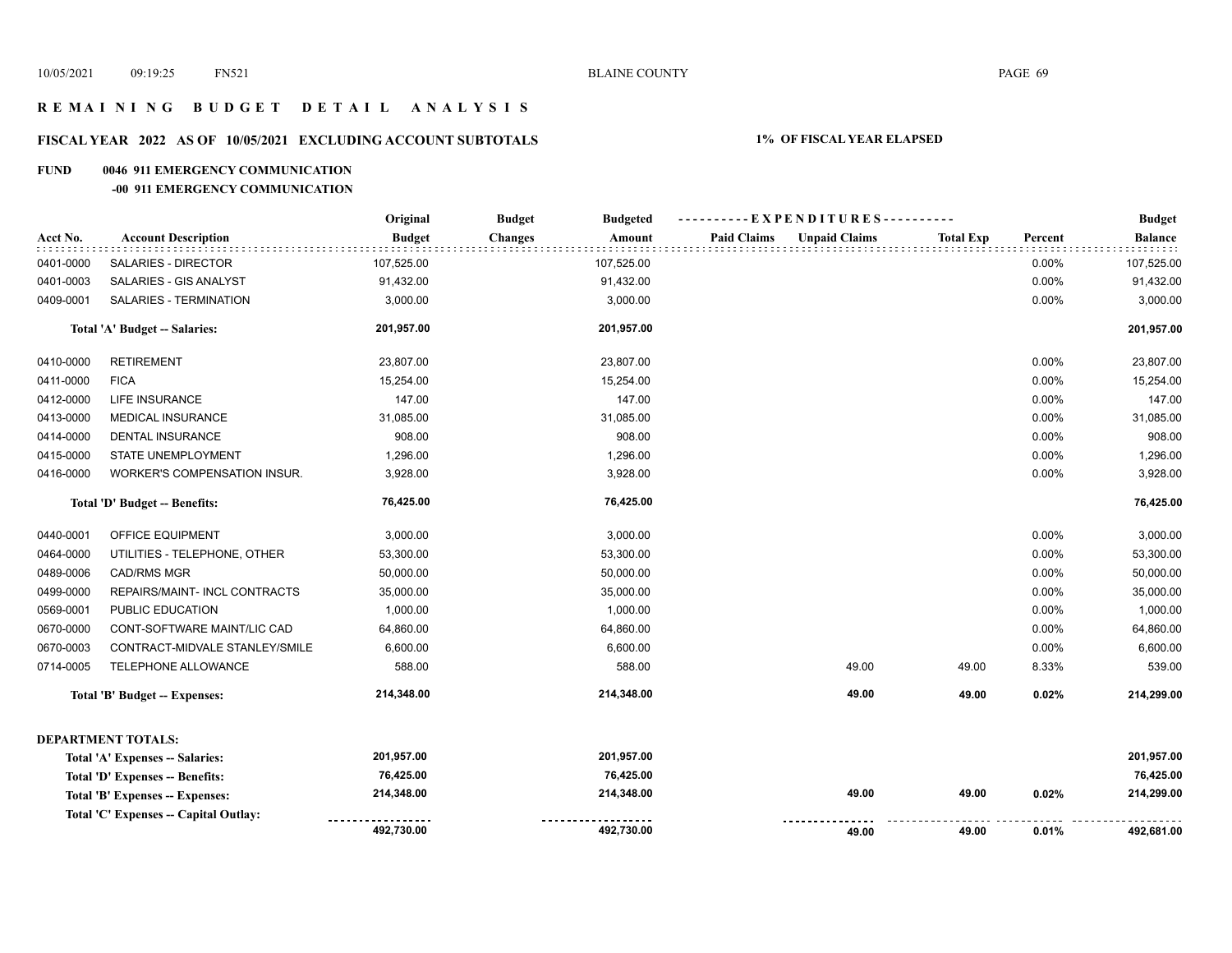# **R E M A I N I N G B U D G E T D E T A I L A N A L Y S I S**

# **FISCAL YEAR 2022 AS OF 10/05/2021 EXCLUDING ACCOUNT SUBTOTALS 1% OF FISCAL YEAR ELAPSED**

| <b>FUND TOTALS:</b>             | 0046 911 EMERGENCY COMMUNICATION      |            |                     |       |       |       |            |
|---------------------------------|---------------------------------------|------------|---------------------|-------|-------|-------|------------|
| Total 'A' Expenses -- Salaries: |                                       | 201.957.00 | 201.957.00          |       |       |       | 201.957.00 |
| Total 'D' Expenses -- Benefits: |                                       | 76,425.00  | 76,425.00           |       |       |       | 76,425.00  |
| Total 'B' Expenses -- Expenses: |                                       | 214.348.00 | 214.348.00          | 49.00 | 49.00 | 0.02% | 214.299.00 |
|                                 | Total 'C' Expenses -- Capital Outlay: |            | ------------------- |       |       |       |            |
|                                 |                                       | 492.730.00 | 492.730.00          | 49.00 | 49.00 | 0.01% | 492.681.00 |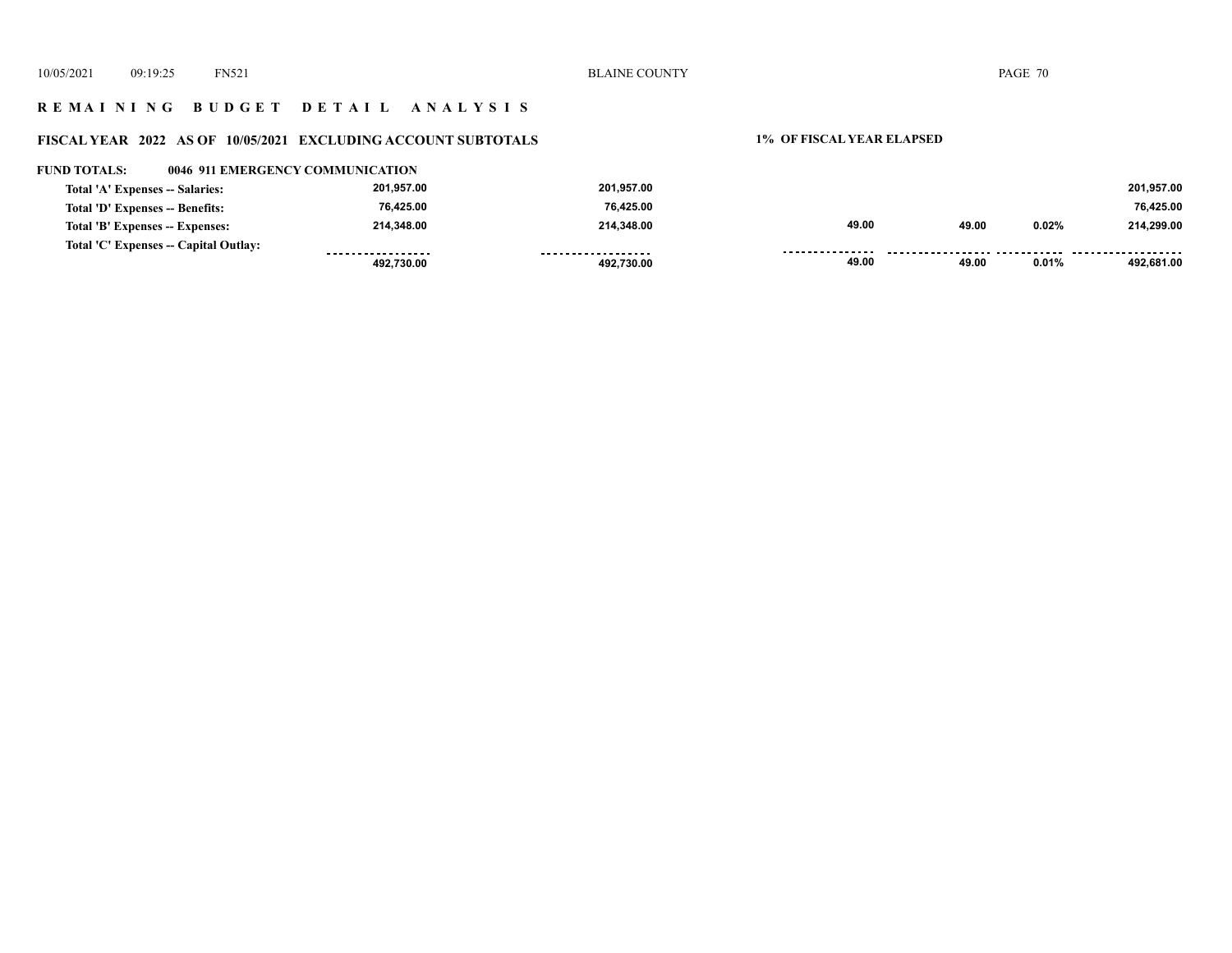# **R E M A I N I N G B U D G E T D E T A I L A N A L Y S I S**

# **FISCAL YEAR 2022 AS OF 10/05/2021 EXCLUDING ACCOUNT SUBTOTALS 1% OF FISCAL YEAR ELAPSED**

# **FUND 0051 LAND WATER & WILDLIFE**

**-00 LAND WATER & WILDLIFE**

| Acct No.                      | <b>Account Description</b>            | Original<br><b>Budget</b> | <b>Budget</b><br><b>Budgeted</b><br><b>Changes</b><br>Amount | ----------EXPENDITURES---------- |                      |                  |         | <b>Budget</b>  |
|-------------------------------|---------------------------------------|---------------------------|--------------------------------------------------------------|----------------------------------|----------------------|------------------|---------|----------------|
|                               |                                       |                           |                                                              | <b>Paid Claims</b>               | <b>Unpaid Claims</b> | <b>Total Exp</b> | Percent | <b>Balance</b> |
| 0487-0000                     | <b>CONSERVATION EXPENSES</b>          | 760,000.00                | 760,000.00                                                   |                                  |                      |                  | 0.00%   | 760,000.00     |
| 0704-0003                     | CONSULTANT                            | 40,000.00                 | 40,000.00                                                    |                                  |                      |                  | 0.00%   | 40,000.00      |
| Total 'B' Budget -- Expenses: |                                       | 800,000.00                | 800,000.00                                                   |                                  |                      |                  |         | 800,000.00     |
|                               | <b>DEPARTMENT TOTALS:</b>             |                           |                                                              |                                  |                      |                  |         |                |
|                               | Total 'A' Expenses -- Salaries:       |                           |                                                              |                                  |                      |                  |         |                |
|                               | Total 'D' Expenses -- Benefits:       |                           |                                                              |                                  |                      |                  |         |                |
|                               | Total 'B' Expenses -- Expenses:       | 800,000.00                | 800,000.00                                                   |                                  |                      |                  |         | 800,000.00     |
|                               | Total 'C' Expenses -- Capital Outlay: |                           |                                                              |                                  |                      |                  |         |                |
|                               |                                       | 800,000.00                | 800,000.00                                                   |                                  |                      |                  |         | 800,000.00     |
| <b>FUND TOTALS:</b>           | 0051 LAND WATER & WILDLIFE            |                           |                                                              |                                  |                      |                  |         |                |
|                               | Total 'A' Expenses -- Salaries:       |                           |                                                              |                                  |                      |                  |         |                |
|                               | Total 'D' Expenses -- Benefits:       |                           |                                                              |                                  |                      |                  |         |                |
|                               | Total 'B' Expenses -- Expenses:       | 800,000.00                | 800,000.00                                                   |                                  |                      |                  |         | 800,000.00     |
|                               | Total 'C' Expenses -- Capital Outlay: |                           |                                                              |                                  |                      |                  |         |                |
|                               |                                       | 800,000.00                | 800,000.00                                                   |                                  |                      |                  |         | 800,000.00     |